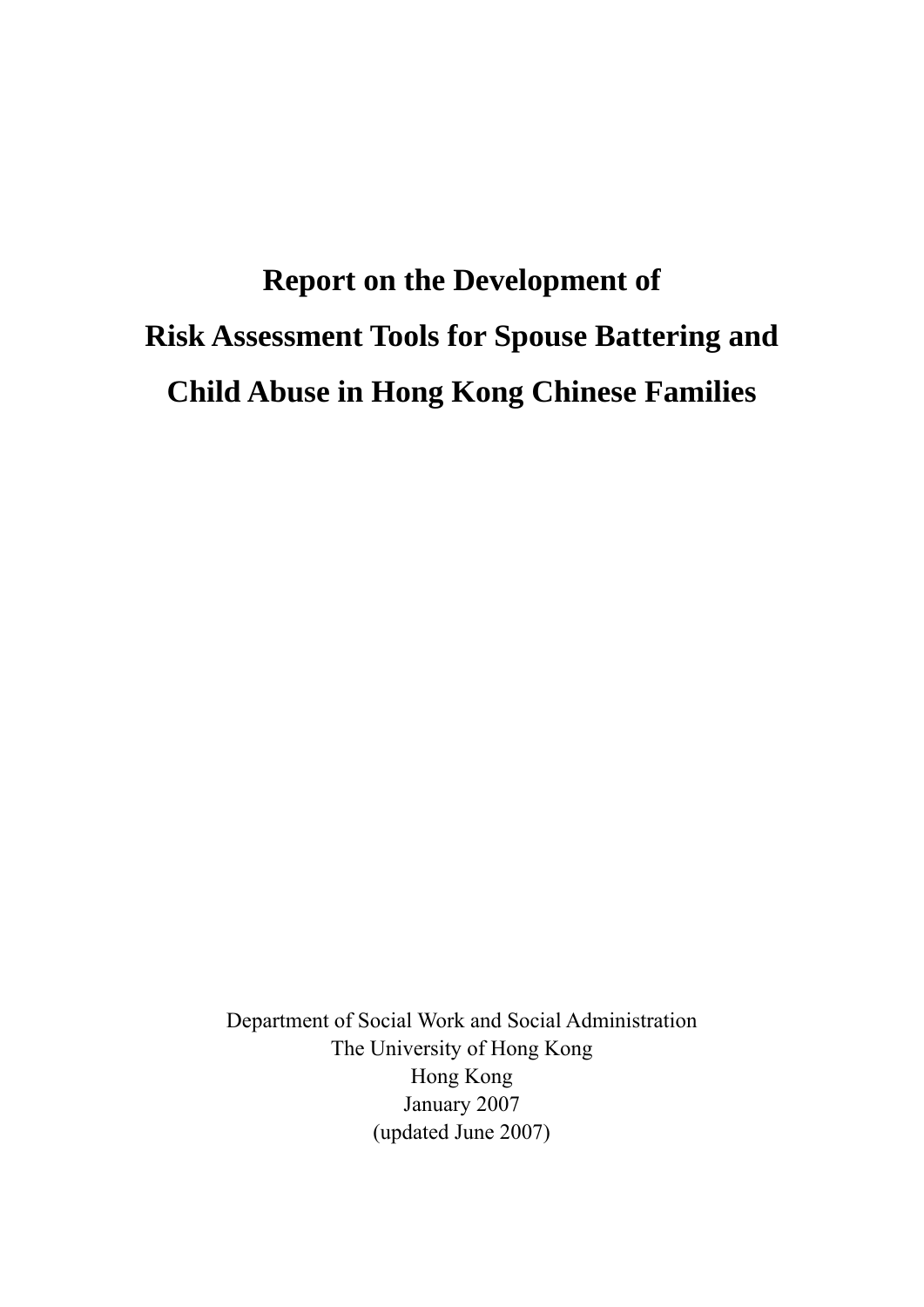#### **PRINCIPAL INVESTIGATOR**

Chan, Ko Ling, Ph.D. Department of Social Work & Social Administration, The University of Hong Kong

## **RESEARCH TEAM**

Dr. Boey Kam Weng Ms. Hesta Ho Wing Yan Department of Social Work & Social Administration, The University of Hong Kong

Mr. Yip Hak Kwong Miss Ruby Lo Tsz Fung Mr. Jerry Li Ka Wai Policy 21 Ltd., The University of Hong Kong

#### **Enquiries**

Department of Social Work & Social Administration, The University of Hong Kong, Pokfulam, Hong Kong Tel : (852) 2859-2077 Fax:  $(852)$  2858-7604 Email : eklchan@hku.hk

Suggested citation: Chan, K. L. (2007). *Report on the Development of Risk Assessment Tools for Spouse Battering and Child Abuse in Hong Kong Chinese Families.* [A Consultancy Study Commissioned by the SWD of the HKSAR]. Hong Kong: Department of Social Work & Social Administration, the University of Hong Kong.

> <span id="page-1-0"></span>*This study is commissioned by the Social Welfare Department and funded by the Lotteries Fund.*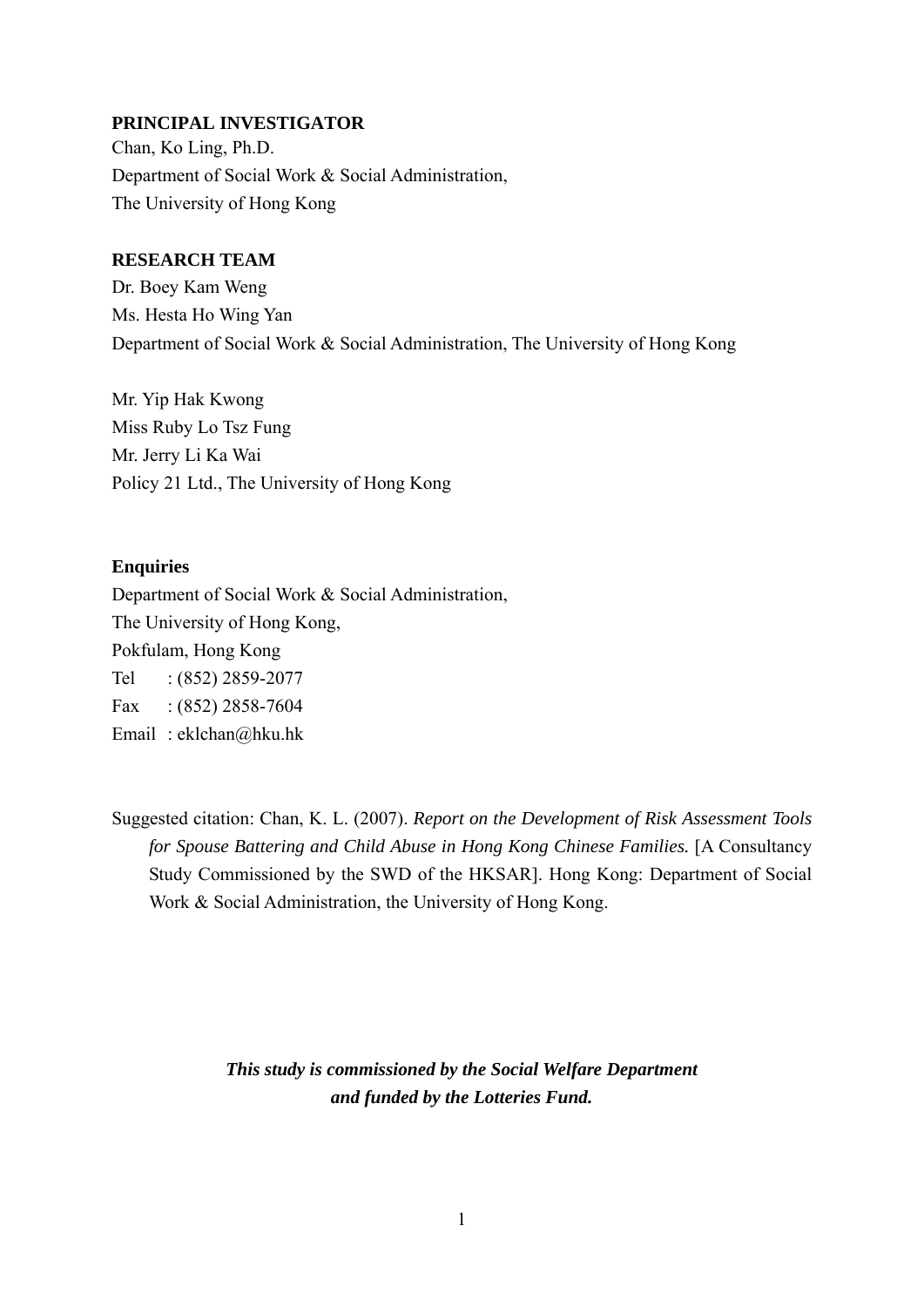# **Table of Contents**

|                   |                                                                        | Page   |
|-------------------|------------------------------------------------------------------------|--------|
|                   | Table of Contents                                                      | 2      |
|                   | Executive summary                                                      | 3      |
| Chapter 1.        | <b>Introduction</b>                                                    | 5      |
|                   | Objective of the study                                                 | 5      |
|                   | Definition of spouse battering and child abuse                         | 5      |
|                   | Operational definition of spouse battering and child abuse             | 6      |
|                   | Definition of risk and risk assessment                                 | 6      |
|                   | Goals and functions of risk assessment                                 | $\tau$ |
|                   | Risk assessment approaches                                             | 8      |
|                   | Existing risk assessment tools in the West                             | 9      |
|                   | Existing risk assessment strategies in Hong Kong                       | 14     |
|                   | Cultural Validity                                                      | 17     |
|                   | The Risk Assessment Issues                                             | 17     |
| <b>Chapter 2.</b> | <b>Development of Indigenous Risk Assessment Tool</b>                  | 18     |
|                   | Phase A: Development of item pool - questionnaire                      | 18     |
|                   | design for household survey                                            |        |
|                   | Phase B: Generation of Risk Assessment Tool                            | 20     |
|                   | Analysis covering risk factors for perpetrators of spouse<br>battering | 29     |
|                   | Analysis covering risk factors for victims of spouse<br>battering      | 36     |
|                   | Analysis covering risk factors for perpetrators of child<br>abuse      | 41     |
| Chapter 3.        | <b>Field Test</b>                                                      | 46     |
| Appendix 1        | Items of risk factors                                                  | 60     |
| Appendix 2        | Information sheet and consent form                                     | 75     |
| Appendix 3        | Screening questions                                                    | 77     |
| Appendix 4        | Feedback form (for social workers)                                     | 78     |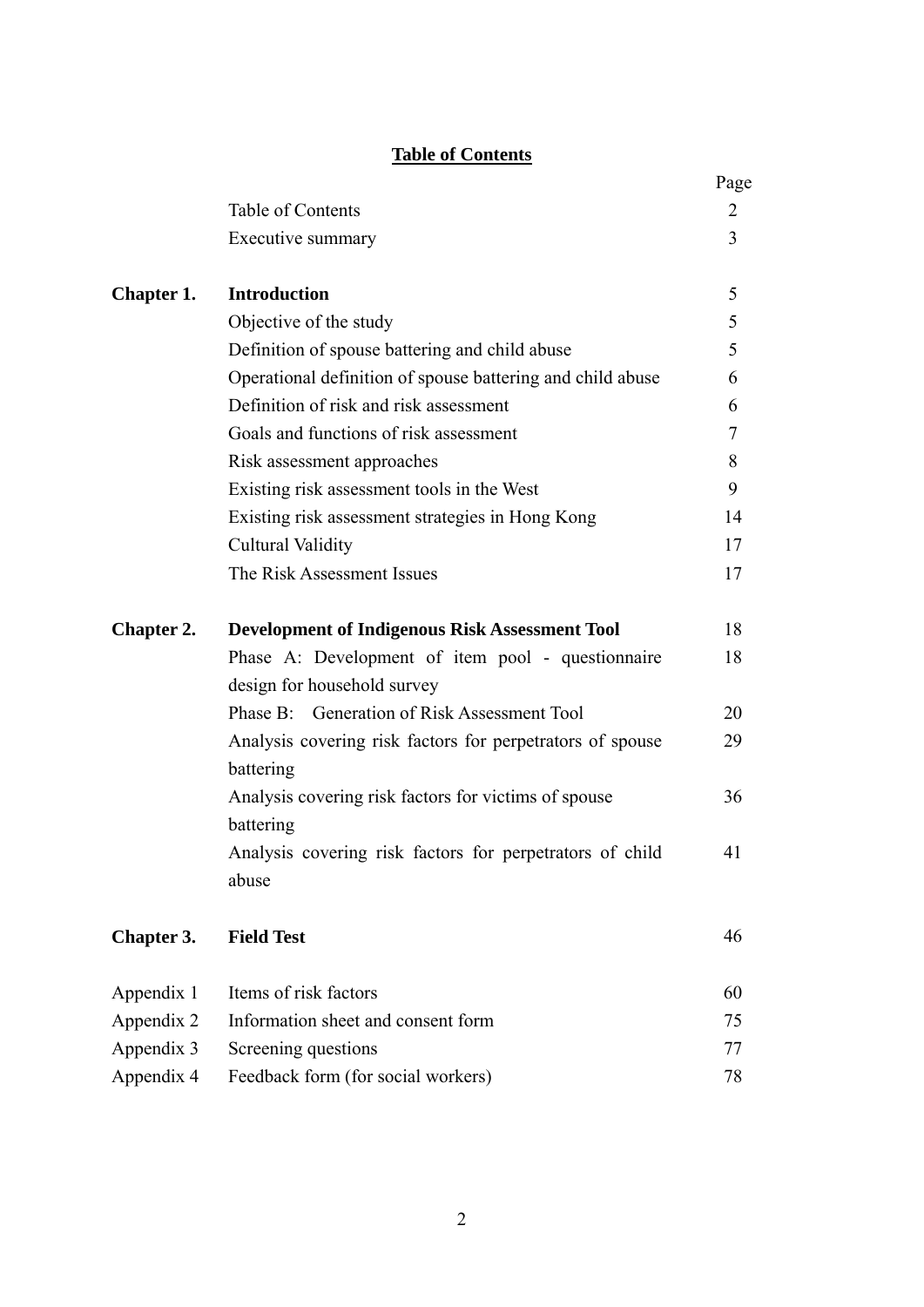#### **Executive summary**

This study validated three risk assessment tools for spouse battering or child abuse in Hong Kong. The questionnaire, containing a comprehensive profile of risk factors and the measurement of violence against partner and child, was developed and administered during the period from December 2003 to August 2004 in a household survey. A total of 5,049 and 2,062 respondents were successfully interviewed using respectively the adult and child questionnaires. The overall response rate achieved was 71%.

Logistic regression analysis was first performed to identify risk factors that are significantly correlated with the presence of spousal battering (including physical assault, sexual coercion or injury, as measured by the CTS2) and child physical maltreatment (including severe or very severe levels of physical assault, as measured by CTSPC). Stepwise logistic regression was further performed to select the higher loading risk factors to be included in the model of risk assessment tools. Three sets of risk assessment tools (Form A for perpetrator of spouse battering, Form B for victim of spouse battering and Form C for perpetrator of child abuse) were validated with satisfactory psychometric properties.

The tools were further field-tested to ascertain the clinical validity of the risk assessment tools when being applied to clinical samples in welfare settings and to operationalize the administration of the tools. A total of 162, 174 and 161 subjects successfully completed the Forms A, B and C respectively. Results showed that the tools demonstrated satisfactory validity testing. The social workers involving in the field test generally appreciate the functions of the tools which can provide scientific data to facilitate clinical judgment of risk assessment.

The three Risk Assessment Tools were developed and validated with satisfactory psychometric properties. In view of the complexity of the tools, systematic training, monitoring and support is highly recommended before widely application of the tools.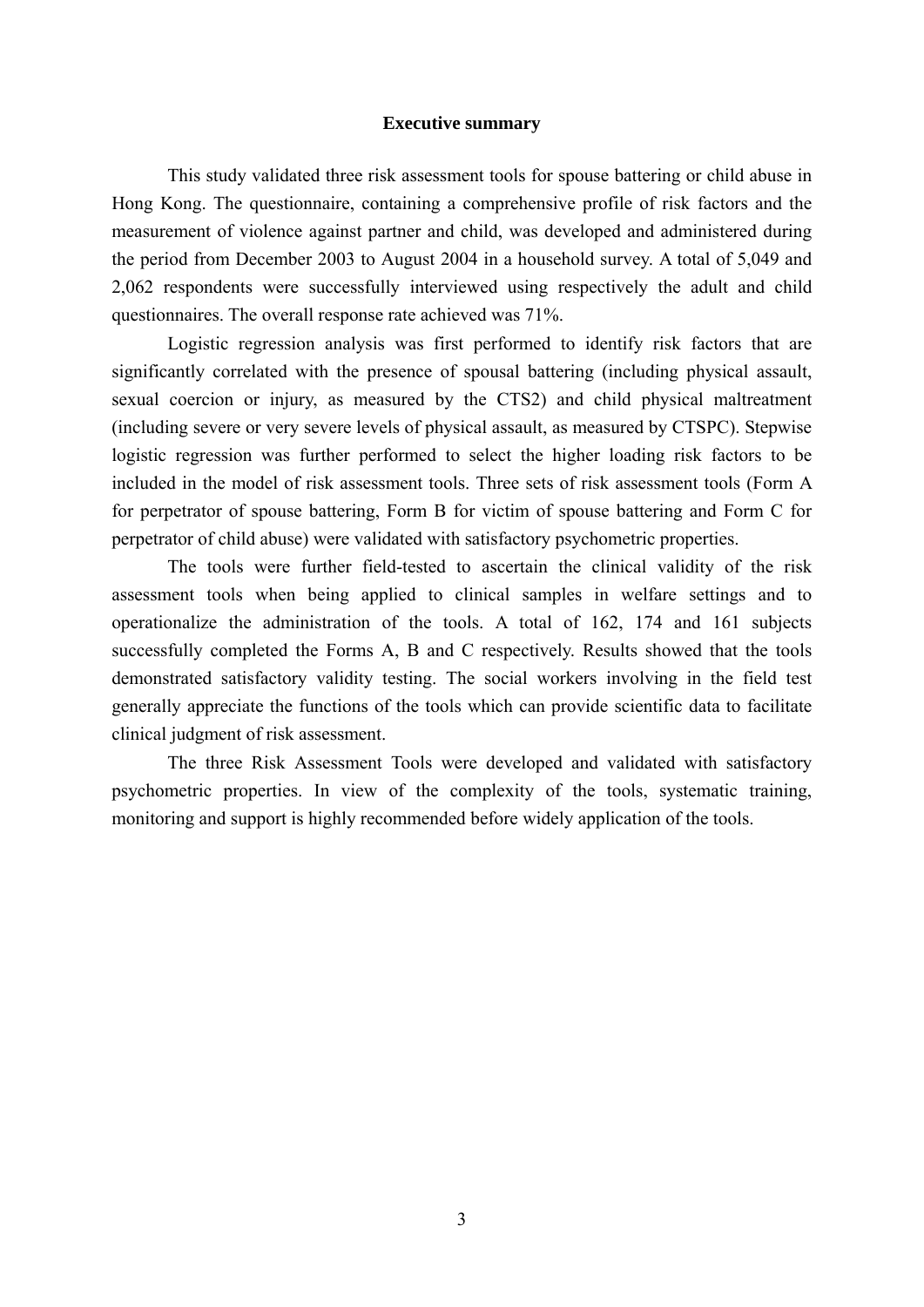#### 撮要

這項研究主要驗證三套有關配偶虐待及虐兒的危機評估工具。是項家庭調查於 2003年12月至2004年8月間進行,問卷設計共分成人及兒童版本,包括配偶虐待及 虐兒危機因素,成功訪問並取得 5,049 成人及 2,062 子女對問卷的回應,回應率達七成。

有關統計分析,首先運用邏輯迴歸分析(Logistic regression)鑒別出與配偶暴力 (包括 CTS2 量度的身體虐打、強迫性行為或傷害)及身體虐兒(包括 CTSPC 量度的 嚴重及非常嚴重的身體虐打)有明顯關係的危機因素。然後運用分階邏輯迴歸分析 (Stepwise logistic regression)篩選出較強的危機因素,列入危機評估工具內。經過心 理測量屬性驗證,最後三套危機評估工具完成(甲表格:配偶施虐者填寫;乙表格:被 虐配偶填寫;及丙表格:兒童施虐者填寫)。

這三套危機評估工具進一步讓社福界工作者於輔導個案中使用,作臨床驗證。最 後甲、乙及丙表格各自成功取得 162, 174 及 161 個回應,結果顯示評估工具驗證滿意。 參與使用評估工具的社工欣賞這工具能夠提供科學化的統計數據,以協助危機評估的臨 床判斷。

這三套家庭暴力危機評估工具的建立經過滿意的心理測量屬性驗證。基於工具的 複雜性,我們建議於廣泛使用前,先進行系統性訓練、監察及支援的部署。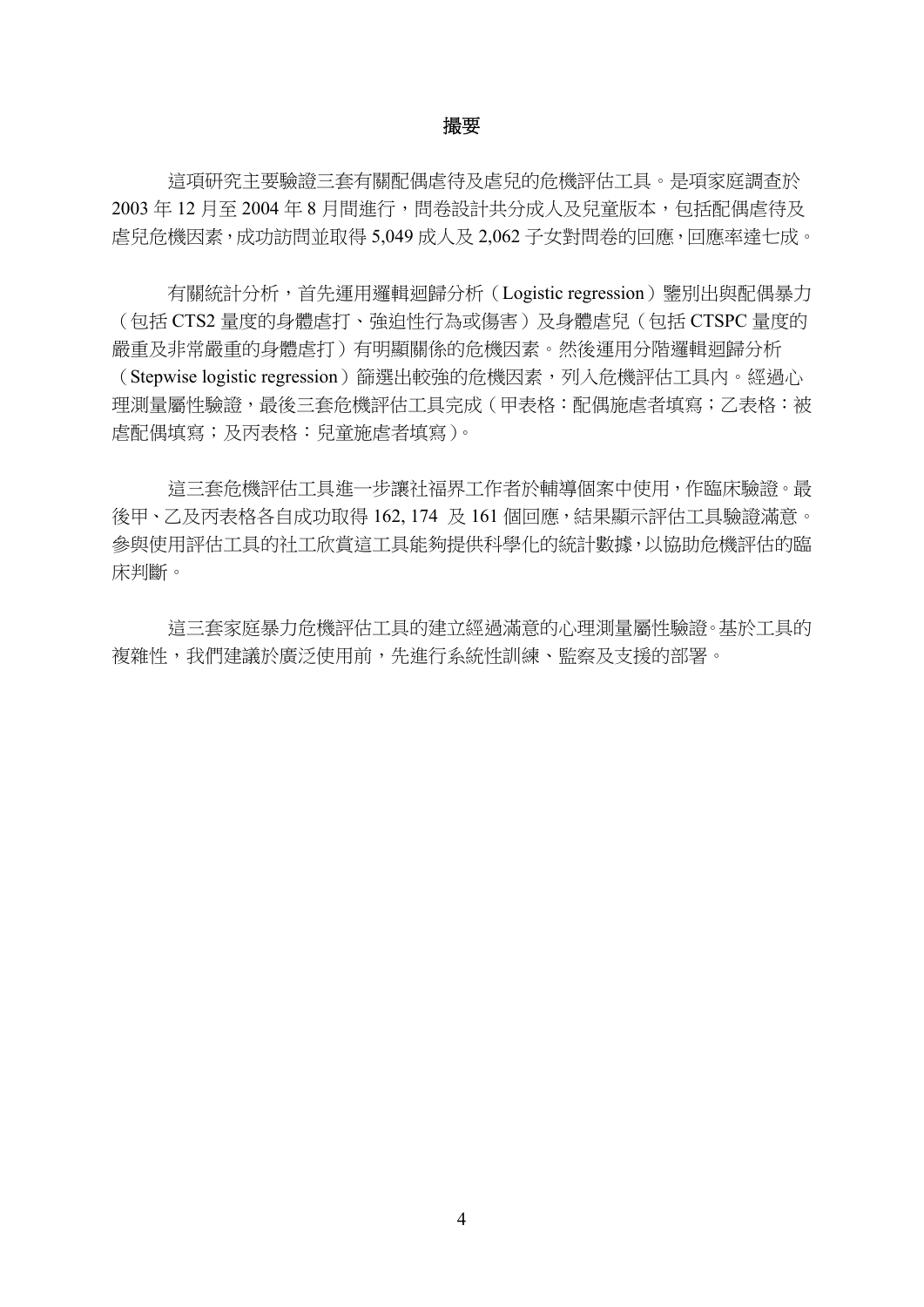# **Chapter 1 Introduction**

## **Objective of the study**

- 1.1 The Department of Social Work and Social Administration, the University of Hong Kong was commissioned by the Social Welfare Department (SWD) of the Government of Hong Kong Special Administrative Region (HKSAR) to develop and validate assessment tools to facilitate early identification of cases at risk of spouse battering and timely intervention. This is the report of the study which contains the findings and recommendations addressing the objectives of the study.
- 1.2 More specifically, the objective of this study is to develop and empirically validate assessment tools, making use of local data obtained in the household survey conducted on domestic violence and after having reviewed assessment tools available in Hong Kong and overseas.

# **Definition of spouse battering and child abuse**

- 1.3 According to the multi-disciplinary procedural guidelines developed for handling battered-spouse cases, spouse battering is a kind of domestic violence,  $\frac{1}{1}$  $\frac{1}{1}$  $\frac{1}{1}$  defined as the use of violence or the threat of violence inflicts physical or psychological harm, with the effect of one individual establishing over another. Spouse battering covers incidents of physical attack, which may take the form of physical and sexual violations, such as slapping, pushing, pinching, spitting, kicking, hitting, punching, choking, burning, clubbing, stabbing, throwing boiling water or acid, and setting fire to the spouse, as well as forcing the spouse into sex or undesirable sexual acts. It also includes psychological abuse, which may consist of repeated verbal abuse, harassment and confinement, and deprivation of physical, financial, and personal resources, social activities, and so forth.
- 1.4 In the procedural guidelines, "spouse battering" refers to battering that occurs in a relationship between two partners who want to maintain a lasting relationship that is more than just a brief encounter. The partners can be married couples, co-habitees, separated partners, and the like.<sup>[2](#page-5-0)</sup> In most cases, the abused person is likely to be a woman. However, the terms "battered spouse" and "victim" adopted in this procedural guideline refer to both female and male abused persons unless otherwise specified.

<span id="page-5-1"></span><sup>1</sup> Working Group on Combating Violence (2004). *Procedural guidelines for handling battered spouse cases (2004).* Hong Kong: Social Welfare Department. 2

<span id="page-5-0"></span>Ibid.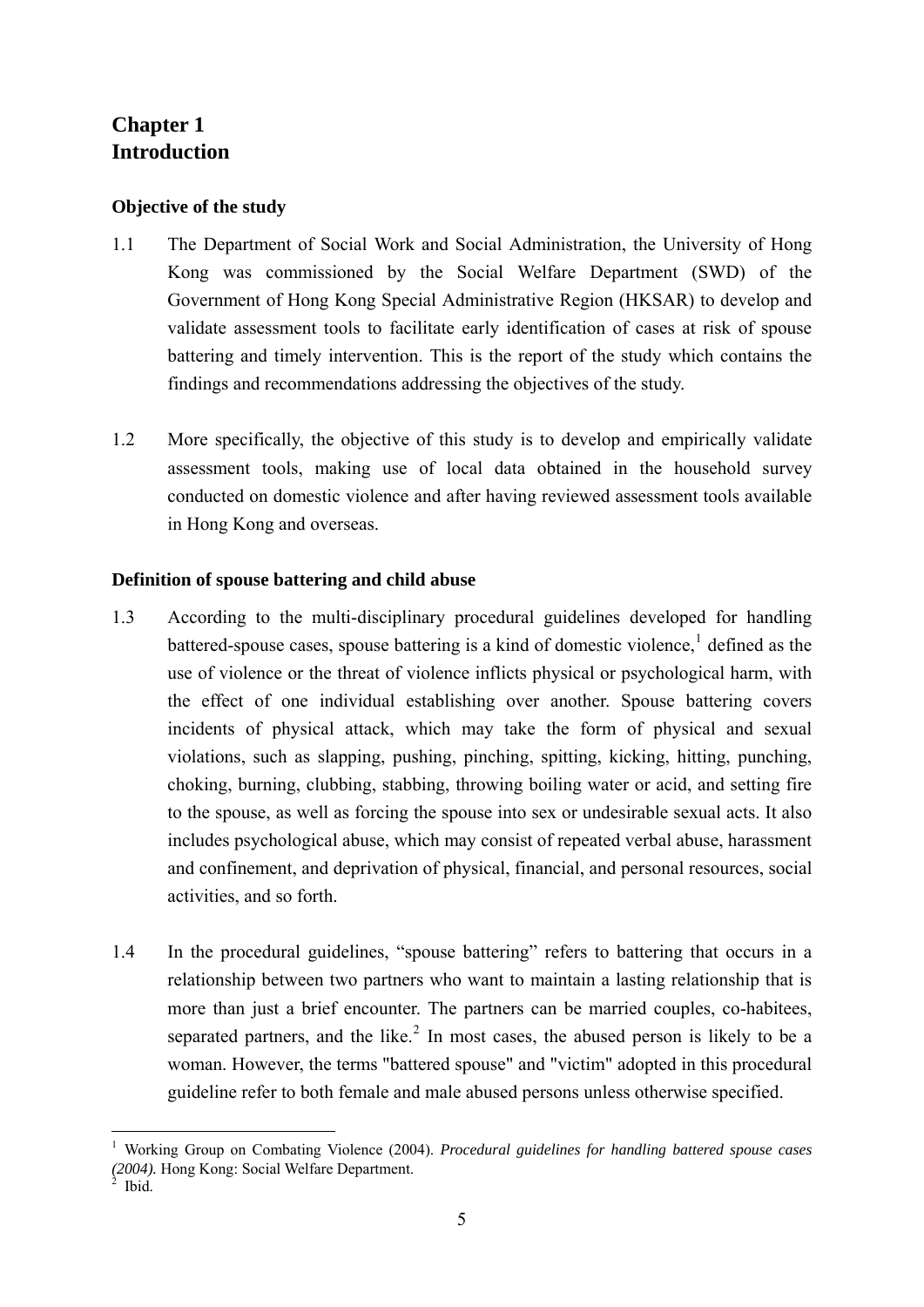- 1.5 Child abuse, according to the multi-disciplinary procedural guidelines developed for handling child abuse cases, is defined as any act of commission or omission that endangers or impairs a child's physical/psychological health and development.<sup>[3](#page-5-1)</sup> Child abuse is not limited to child-parent/guardian situations but includes anyone entrusted with the care and control of a child, such as child-minders, relatives, teachers, and so forth. Child abuse includes physical abuse, sexual abuse, neglect and psychological abuse.
- 1.6 It should be noted that the above definitions of spouse battering and child abuse have neither legal effect nor legal implications. They provide only operational guidelines in dealing with abuse cases. $4$

## **Operational definition of spouse battering and child abuse**

1.7 In this study, spousal battering is defined by physical assault, sexual coercion or injury, as measured by the revised Conflict Tactics Scales (CTS2). Child physical maltreatment is defined by severe or very severe levels of physical assault, as measured by the Parent-Child Conflict Tactics Scale (CTSPC).

#### **Definition of risk and risk assessment**

1.8 Risk is conceptualized as a hazard that is closely related to probability.<sup>[5](#page-6-1)</sup> Risk is a complex concept. The occurrence of risk can be forecasted only with uncertainty. Janus and Meehl  $(1997)^6$  $(1997)^6$  have suggested a multi-dimensional understanding of the concept, which consists of the following: (1) the nature of the hazard, (2) the likelihood that the hazard will occur, (3) the frequency with which the hazard will occur, (4) the seriousness of the hazard's consequences, and (5) the imminence of the hazard. In brief, the essence of the five phases concerns not only the kinds of violence and the probability that violence might occur, but also how often and how soon the violence might occur and how serious it might be. The five phases suggested by Janus and Meehl highlight the importance of violence studies and provide informative ways to study the many facets of violence. The above considerations should be borne in mind in using any tool to assess the risk of spousal violence, noting that any

<span id="page-6-3"></span><sup>3</sup> Working Group on Child Abuse (1998). *Procedures for handling child abuse cases Revised 1998.* Hong Kong: Social Welfare Department.

<span id="page-6-0"></span><sup>4</sup> Ibid.

<span id="page-6-1"></span> $<sup>5</sup>$  Bernstein, P. L. (1996). Against the gods: The remarkable story of risk. New York: Wiley.</sup>

<span id="page-6-2"></span><sup>&</sup>lt;sup>6</sup> Janus, E. S., & Meehl, P. E. (1997). Assessing the legal standard for the prediction of dangerousness in sex offender commitment proceedings. *Psychology, Public Policy, and Law, 3*, 33-64.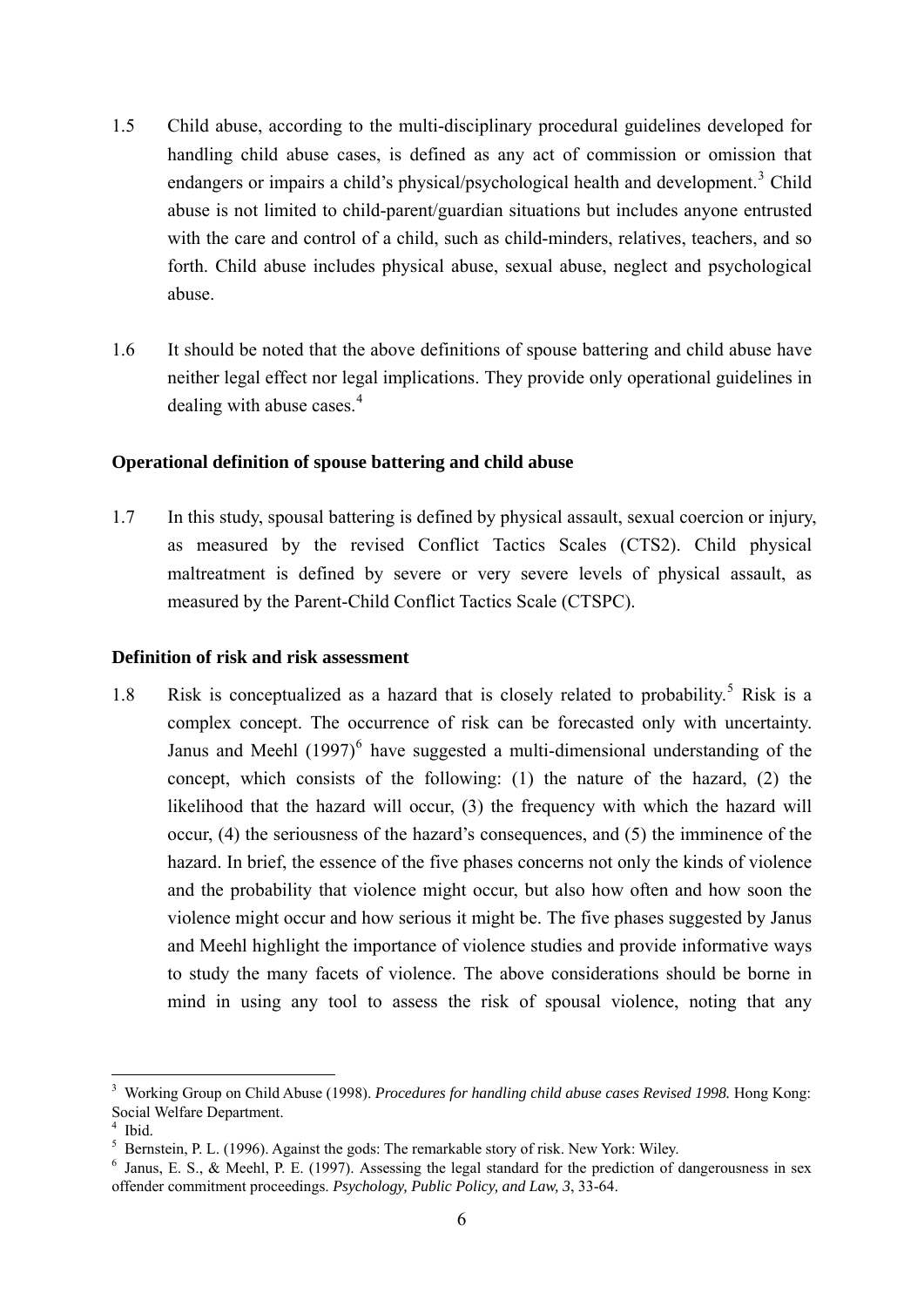assessment can be made only with uncertainty or a certain degree of certainty. Users of any risk assessment tools should not overlook the multi-dimensionality of risk.

1.9 The definition of risk assessment refers to the process of attempting to understand and avoid risk. Reducing the probability of risk occurrence has become a core concern in many fields, including business, engineering, medicine and psychology.<sup>[7](#page-6-3)</sup>

#### **Goals and functions of risk assessment**

- 1.10 Risk assessment is the process of identifying and studying hazards to reduce the probability of their occurrence.<sup>[8](#page-7-0)</sup> It is also a process of evaluating individuals to  $(1)$ characterize the chances that they will commit violence in the future, and (2) develop interventions to manage or reduce that risk.<sup>[9](#page-7-1)</sup> Monahan  $(1981; 1995)^{10}$  $(1981; 1995)^{10}$  $(1981; 1995)^{10}$  pointed out four "musts" in the assessment of violence risk: the clinician must (1) determine what information to gather regarding risk; (2) gather the information; (3) use this information to estimate risk; and (4) if the clinician is not the ultimate decision maker, communicate the information and estimation to those who are responsible for making clinical decisions.
- 1.[11](#page-7-3) Monahan & Steadman  $(1996)^{11}$  also suggested three aspects of risk assessment: (1) the relationship between risk factors and judgment or clinical prediction; (2) the relationship between judgment or clinical prediction and the criteria for violent behavior; (3) the relationship between risk factors and the criteria for violent behavior. Although a large number of variables (risk factors) correlate with violence, rarely does a given variable account for more than twenty percent of the variance in any explanatory model.<sup>[12](#page-7-4)</sup> Most of all, a comprehensive risk assessment as suggested by Whittemore & Kropp (2002) should<sup>[13](#page-7-5)</sup>:

<sup>&</sup>lt;sup>7</sup> Menzies, R., Webster, C. D., & Hart, S. D. (1995). Construction and validation of risk assessments in a six-year follow-up of forensic patients: A tri-dimensional analysis. *Journal of Consulting and Clinical*  Psychology, 63, 766-778.<br><sup>8</sup> Boer, D. P., Hart, S. D., Kropp, P. R., & Webster, C. D. (1997). *Manual for the Sexual Violence Risk - 20*. The

<span id="page-7-0"></span>British Columbia: The British Columbia Institute Against Family Violence.

<span id="page-7-6"></span><span id="page-7-1"></span><sup>&</sup>lt;sup>9</sup> Monahan, J., & Steadman, H. J. (1996). Violent storms and violent people: How meteorology can inform risk communication in mental health law. *American Psychologist, 51*(9), 931-938.<br><sup>10</sup> Monahan, J. (1981/1995). Predicting violent behavior: an assessment of clinical techniques. Beverlt Hills, Ca:

<span id="page-7-2"></span>Sage.

<span id="page-7-3"></span><sup>&</sup>lt;sup>11</sup> Monahan, J., & Steadman, H. J. (1996). Violent storms and violent people: How meteorology can inform risk communication in mental health law. *American Psychologist*, 51(9), 931-938.

<span id="page-7-4"></span><sup>&</sup>lt;sup>12</sup> Pinard, G.-F., & Pagani, L. (Eds.). (2001). *Clinical assessment of dangerousness empirical contributions*. Cambridge ; New York: Cambridge University Press.

<span id="page-7-5"></span><sup>13</sup> Whittemore, K. E., & Kropp, P. R. (2002). Spousal assault risk assessment: A guide for clinicians. *Journal of Forensic Psychology Practice, 2*(2), 53-64.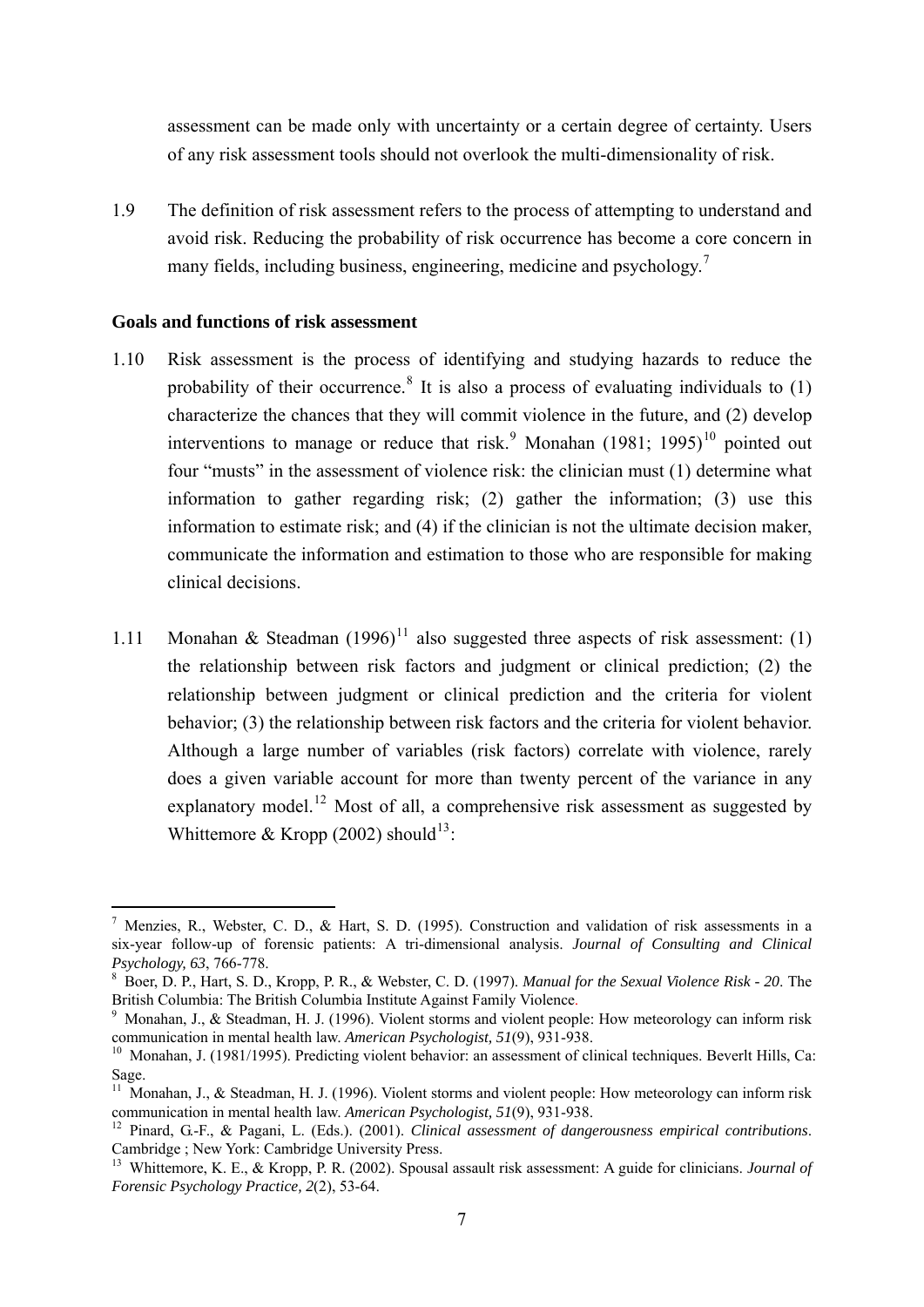- a) Consider risk factors supported in the literature
- b) Employ multiple sources of information
- c) Be victim-informed
- d) Risk assessments can be improved by using tools and/or guidelines
- e) Lead to risk management.
- 1.12 Some effective risk assessments take into account the diverse social and risk factors that may affect the occurrence and levels of risk.<sup>[14](#page-7-6)</sup> They provide professional guidelines and shape future intervention. Social scientists, psychologists, and mental health professionals interested in violence tend to conduct risk assessments to characterize the chances that an individual will commit violence in the future, and develop interventions to manage or reduce that risk.<sup>[15](#page-8-0)</sup>

# **Risk assessment approaches**

- 1.13 There are two major approaches to conducting risk assessment: clinical judgment and actuarial risk assessment. Grove and his colleagues  $(2000)^{16}$  $(2000)^{16}$  $(2000)^{16}$  considered clinical judgment to be 'informal, subjective and impressionistic'; it is highly subjective because it all comes down to gut feelings. Such subjective judgments are contaminated by cultural beliefs, attitudes towards violence and women in different societies, as well as the knowledge and professional training the individual clinician has received. It also requires consideration of contextual factors. In contrast, actuarial risk assessments rely heavily on computations of probability, which can avoid the problem of subjectivity.
- 1.14 In terms of the clinical judgment approach, early methods of predicting the risk of re-offending were based on a clinician or professionals' rational opinions in making unstructured judgment.<sup>[17](#page-8-2)</sup> This approach provided no constraint on how evaluators make a judgment based on the information available to them and on their past experience. Such judgments can be very subjective and impressionistic.<sup>[18](#page-8-3)</sup>

<sup>14</sup> Barratt, E. (1994). *Impulsiveness and aggression*. In Monahan, J. & Steadman, H. (Eds.) Violence and mental disorder: Development in risk assessment (pp. 61-79). Chicago: University of Chicago Press.

<span id="page-8-0"></span><sup>&</sup>lt;sup>15</sup> Monahan, J., & Steadman, H. J. (1996). Violent storms and violent people: How meteorology can inform risk communication in mental health law. *American Psychologist*, 51(9), 931-938.

<span id="page-8-1"></span><sup>&</sup>lt;sup>16</sup> Grove, W., Zald, D., Lebow, B., Snitz, B., & Nelson, C. (2000). Clinical versus mechanical prediction: A meta-analysis. *Psychological Assessment*, 12, 19-30.

<span id="page-8-4"></span><span id="page-8-2"></span><sup>&</sup>lt;sup>17</sup> Burgess, E. W. (1928). Factors determining success or failure on parole. In A. A. Bruce, A. J. Harno, E. W. Burgess & J. Landesco (Eds.) *The workings of the indeterminate sentence law and the parole system in Illinois*. Springfield, IL: Illinois State Board of Parole.

<span id="page-8-3"></span><sup>18</sup> Grove, W. M., & Meehl, P. E. (1996). Comparative Efficiency Of Informal (Subjective, Impressionistic) And Formal (Mechanical, Algorithmic) Prediction Procedures. *Psychology, Public Policy, and Law, 2*(2), 293-323.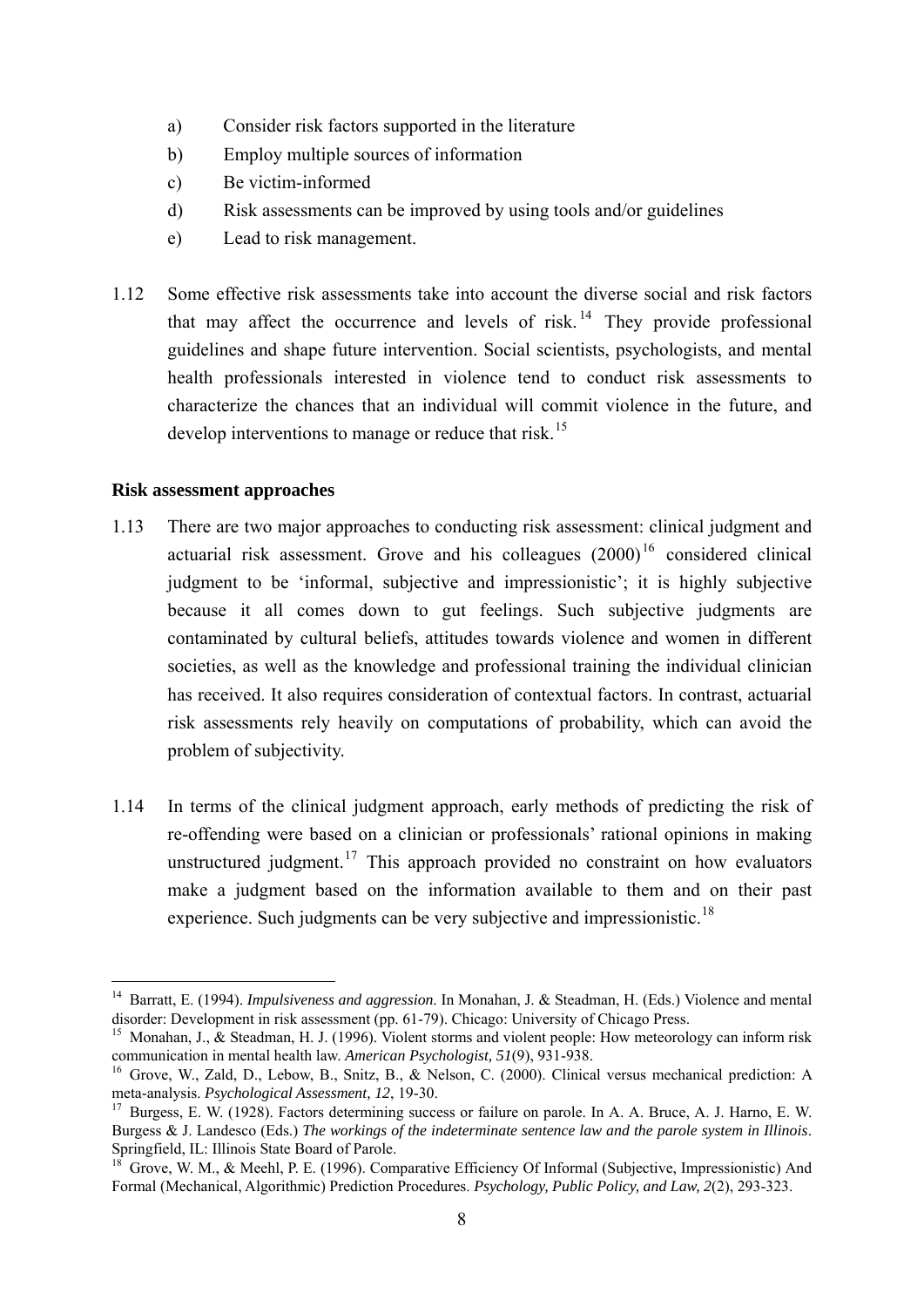- 1.15 The actuarial approach tends to predict violence or re-offending by using statistical information, including demographic, criminal history, and psychological variables. Multivariate statistics are then used to identify those variables that best predict risk of violence or re-offending. Once these variables have been identified, offenders can be assigned a risk score by either summing their scores on the individual variables, or using a system whereby some variables are weighted. This type of approach is generally referred to as actuarial risk assessment. Although the clinical approach has the advantage of being flexible, especially with respect to violence prevention, there is little doubt that the actuarial approach is more accurate and superior with respect to decision-making and assessing risk for violence.<sup>[19](#page-8-4)</sup>
- 1.16 However, some scholars have pointed out the importance of the clinical judgment approach because these studies can make better generalization from local samples when compared with actuarial approach. They have also argued that it is morally wrong to quantify each human being as a number, because every individual is unique and it is unethical to use group data to make statements about individual responses. $^{20}$  $^{20}$  $^{20}$ Therefore, Kemshall and Pritchard (1996) have suggested that the ideal risk assessment should be conducted according to guidelines that have a scientific and empirical basis. They have argued that an integration of actuarial approach and clinical judgment would be a better approach to studying violence.<sup>[21](#page-9-1)</sup> This study, primarily adopts the actuarial method to select items and validate tools. But the importance of professional judgment in risk assessment is also emphasized. Relevant risk factors will be suggested in the process of risk assessment.

#### **Existing risk assessment tools in the West**

<span id="page-9-2"></span>1

1.17 In the past decades, the increased prevalence rate of violence has been voiced out in the United States and Canada. Studies on the screening and prediction of violence are in great need. Many of the researchers had contributed efforts in conducting interviewing procedures as well as assessments together information to detect and reduce the probability of violence occurrence.

<sup>19</sup> Quinsey, V. L., Harris, G. T., Rice, M. E., & Cormier, C. A. (1998). *Violent offenders: appraising and* 

<span id="page-9-0"></span><sup>&</sup>lt;sup>20</sup> Boer, D. P., Hart, S. D., Kropp, P. R., & Webster, C. D. (1997). *Manual for the Sexual Violence Risk - 20*. The British Columbia: The British Columbia Institute Against Family Violence.

<span id="page-9-1"></span><sup>&</sup>lt;sup>21</sup> Kemshall, H., & Pritchard, J. (1996). Good Practice in Risk Assessment and Risk Management. Britian: Cromwell Press.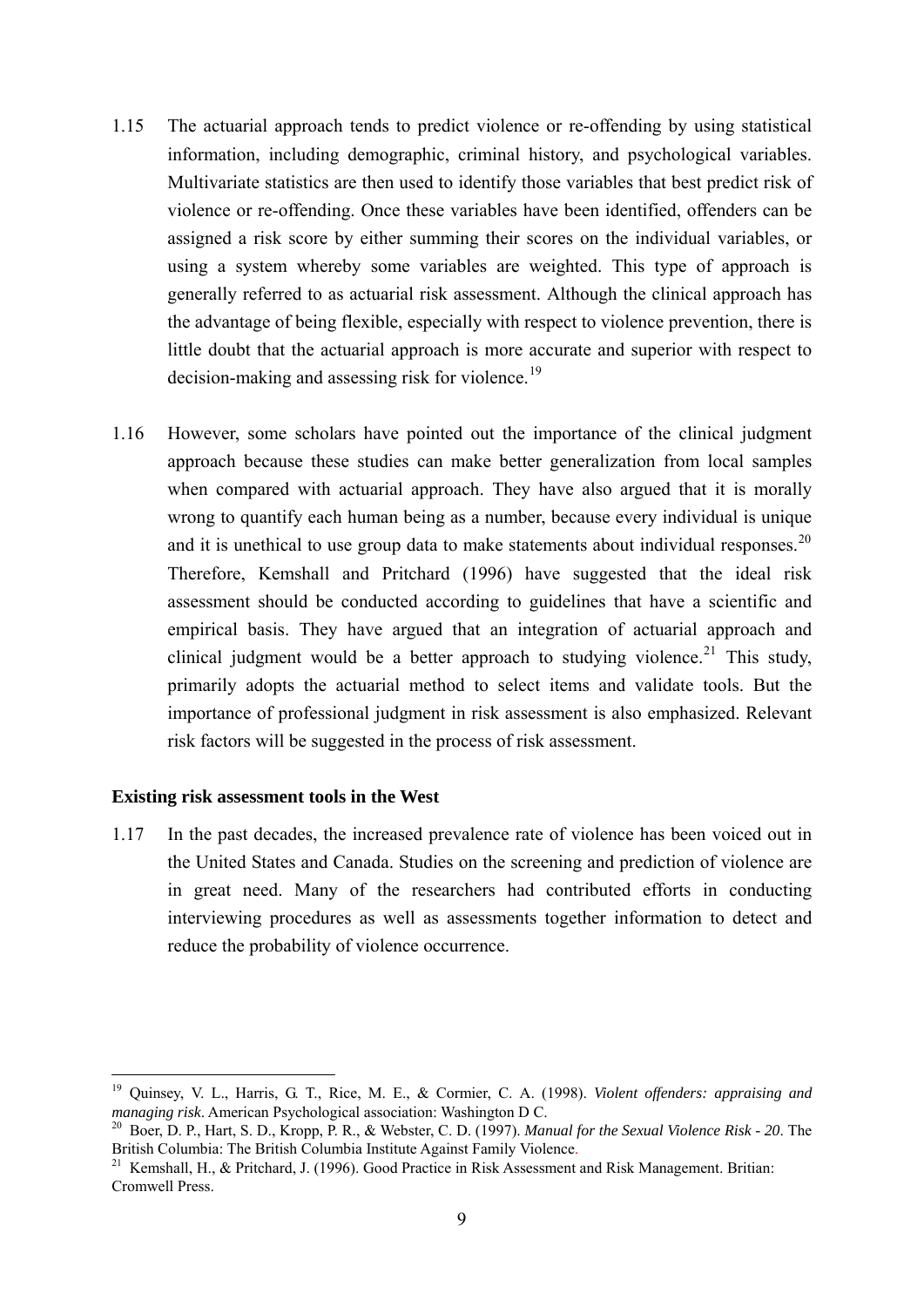#### *Child Abuse Potential Inventory*

1.18 The Child Abuse Potential Inventory (CAPI) is a widely used measure of child maltreatment risk in adult caregivers.<sup>[22](#page-9-2)</sup> It is a self-report instrument which is composed of 160 "agree–disagree" items. It takes about 20 minutes to complete, and incorporates a Physical Abuse scale. It has a main risk indicator on the CAPI, which consists of 77 items and 6 factor subscales along with three validity scales. The six subscales are distress, rigidity, unhappiness, problems with child and self, problems with family, and problems from others. The three validity scales are composed of a lie scale, a random response scale, and an inconsistency scale, which form three response distortion indexes (i.e., faking-good, faking-bad, and the random response index). The ego-strength scale and loneliness scale also have been developed. [23](#page-10-0) Internal consistency estimates for the Abuse Scale of the CAPI range from .85 to .98 for physically abusive parents and general population groups. The CAPI has high sensitivity that it accurately classifies individuals who have physically abused their children as at-risk and those who have not physically abused their children as not-at-risk.

#### *Danger Assessment*

1

1.19 The Danger Assessment (DA) is a research and clinical instrument developed to assist abused women in assessing risk factors for intimate partner homicide in their relationship. DA was originally developed by Jacquelyn C. Campbell with consultation and content validity support from battered women, shelter workers, law enforcement officials, and other clinical experts on intimate partner violence.<sup>[24](#page-10-1)</sup> The original DA was a 15-item, yes/no dichotomous response format of risk factors associated with intimate partner homicide.<sup>[25](#page-10-2)</sup> DA is scored by counting the "yes" responses, with a higher number indicating more risk in the relationship. DA has the most published data on risk factors for intimate partner femicide and concurrent and predictive validity information.<sup>[26](#page-10-3)</sup> Internal consistency reliability has ranged between 0.60 and 0.86, with test-retest reliability of 0.89 to 0.94.<sup>[27](#page-10-4)</sup>

<sup>&</sup>lt;sup>22</sup> Milner, J. S. (1986). The child abuse Potential Inventory: Man1ual (2<sup>nd</sup>. Ed) Webster NC: Psytec.<br><sup>23</sup> Milner, J. S. (1995). Physical child abuse assessment: perpetrator evaluation. In J. Campbell (ed) *Assessing* 

<span id="page-10-0"></span>*Dangerousness: Violence by Sexual Offender, Batterers and Child Abusers. London: Sage.*<br><sup>24</sup> Campbell, J. C. (1986). Assessment of risk of homicide for battered women. *Advances in Nursing Science*, *8*,

<span id="page-10-1"></span><sup>36-51.</sup> 

<span id="page-10-2"></span><sup>25</sup> Campbell, J. C. (1995). Prediction of homicide of and by battered women. In J. C. Campbell (Ed.). *Assessing the risk of dangerousness: Potential for further violence of sexual offenders, batterers, and child abusers* (pp. 93-113). Newbury Park, CA: Sage

<span id="page-10-3"></span><sup>26</sup>Campbell, J. C. (2001). *Danger assessment* (*DA-2*). Retrieved from

<http://www.son.jhmi.edu/research/CNR/Homicide/DANGER.htm>

<span id="page-10-4"></span> $\frac{27}{27}$  Campbell, J. C., Sharps, P., & Glass, N. E. (2000). Risk assessment for intimate partner violence. In G. F. Pinard & L. Pagani (Eds.), *Clinical assessment of dangerousness: Empirical contributions* (pp. 136-157). New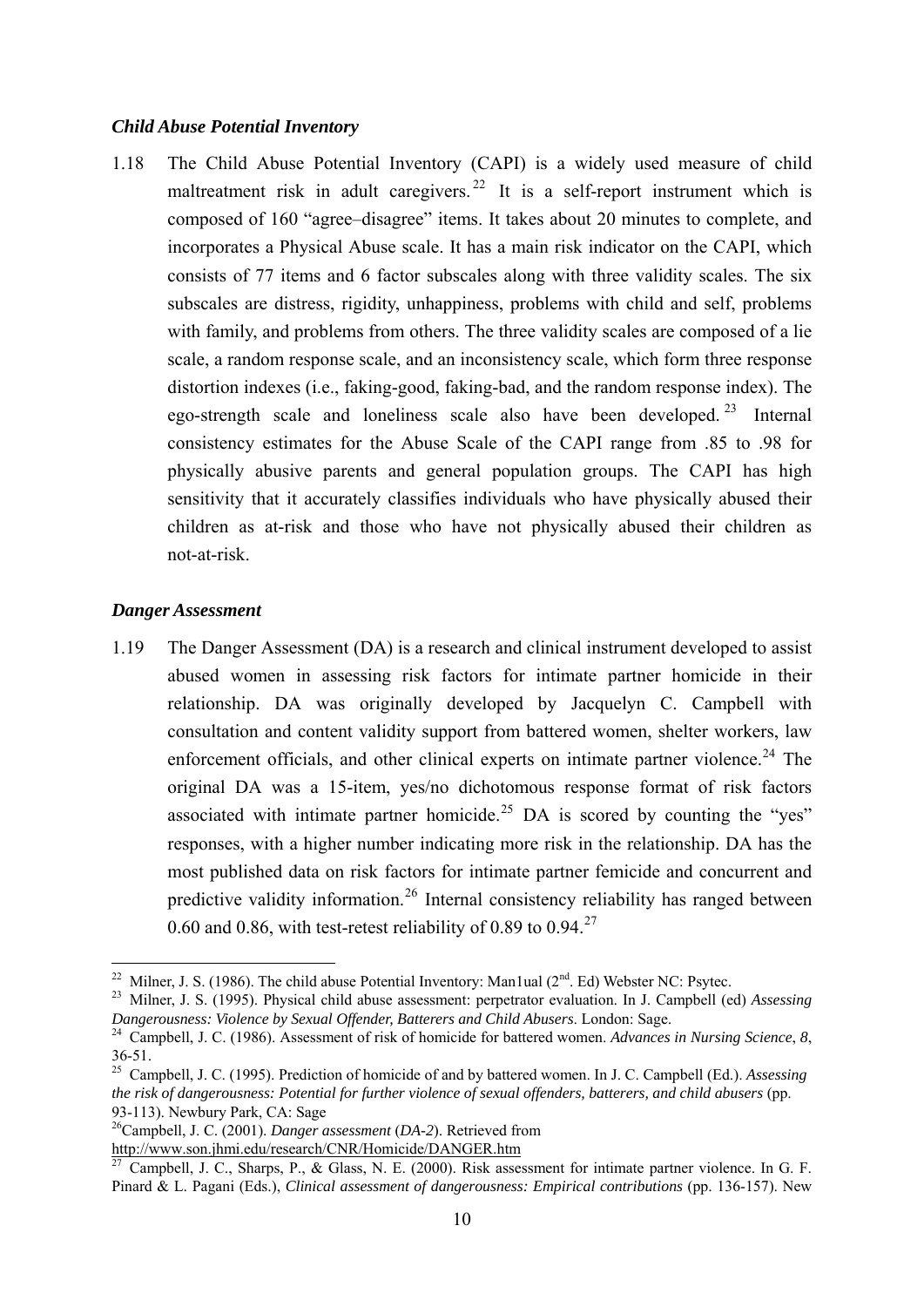#### *Spousal Assault Risk Assessment Guide*

1.20 Although many studies have been conducted in assessing violence in different aspects such as child abuse, homicide, and spouse abuse, there has been no guideline concerning how to conduct spousal abuse risk assessment such as what factors need to be considered, and what type of information is helpful in making decision, and where and how to get the information. Therefore, the British Columbia Institute on Family Violence had collaborated with a number of government and community agencies in Canada to derive the Spousal Assault Risk Assessment (SARA). It is a clinical checklist of risk factors for spousal assault. It comprises 20 individual items identified by extensive articles review, clinical experience and empirical literature.<sup>[28](#page-10-3)</sup> The 20 items are factors grouped into five dimensions: criminal history, psychosocial adjustment, spousal assault history, index offence, and other considerations. SARA can be used in many different contexts, for instance, education, consultation, research purpose. According to Martin & Ingela  $(2002)^{29}$  $(2002)^{29}$  $(2002)^{29}$ , three SARA items were statistically significant and associated with increased risk of recidivism: past violations of conditional release; personality disorder; and extreme minimization or denial of spousal assault history.

#### *Violence Risk Appraisal Guide and Sex Offender Risk Appraisal Guide*

1.21 The Violence Risk Appraisal Guide (VRAG) and its companion Sex Offender Risk Appraisal Guide (SORAG) are actuarial tools for the prediction of violent recidivism. The tools give the probability (from zero to 100%) that an offender will commit a new violent offense (including sex offenses) within a specified period of community access. It is an actuarial tool that makes prediction based on the measured relationship between the outcome (violent recidivism, in this case) and several objectively measured variables (e.g., age, marital status, criminal record, in the case of the VRAG). Variables are selected based on their unique contribution to the prediction of the outcome, and weights for each are then computed. Clinical expertise is required to score VRAG and SORAG variables from a comprehensive psychosocial history addressing childhood conduct, family background, antisocial and criminal behavior, psychological problems, and details of the index offense. In the area of predicting crime and assessing risk, it is insufficient to rely on what an offender says about himself. Therefore, information is gathered from third parties (friends, family, schools,

York: Cambridge University Press.

<sup>&</sup>lt;sup>28</sup> Cooper, M. (1993). Assessing the risk of repeated violence among men arrested for wife assault: A review of the literature. Vancouver: BC Institute on Family Violence.

<span id="page-11-0"></span><sup>&</sup>lt;sup>29</sup> Martin, G., & Ingela, W. (2002). Risk factors for recidivism among spousal assault and spousal homicide offenders. *Psychology Crime and Law, 8*(1), 5-23.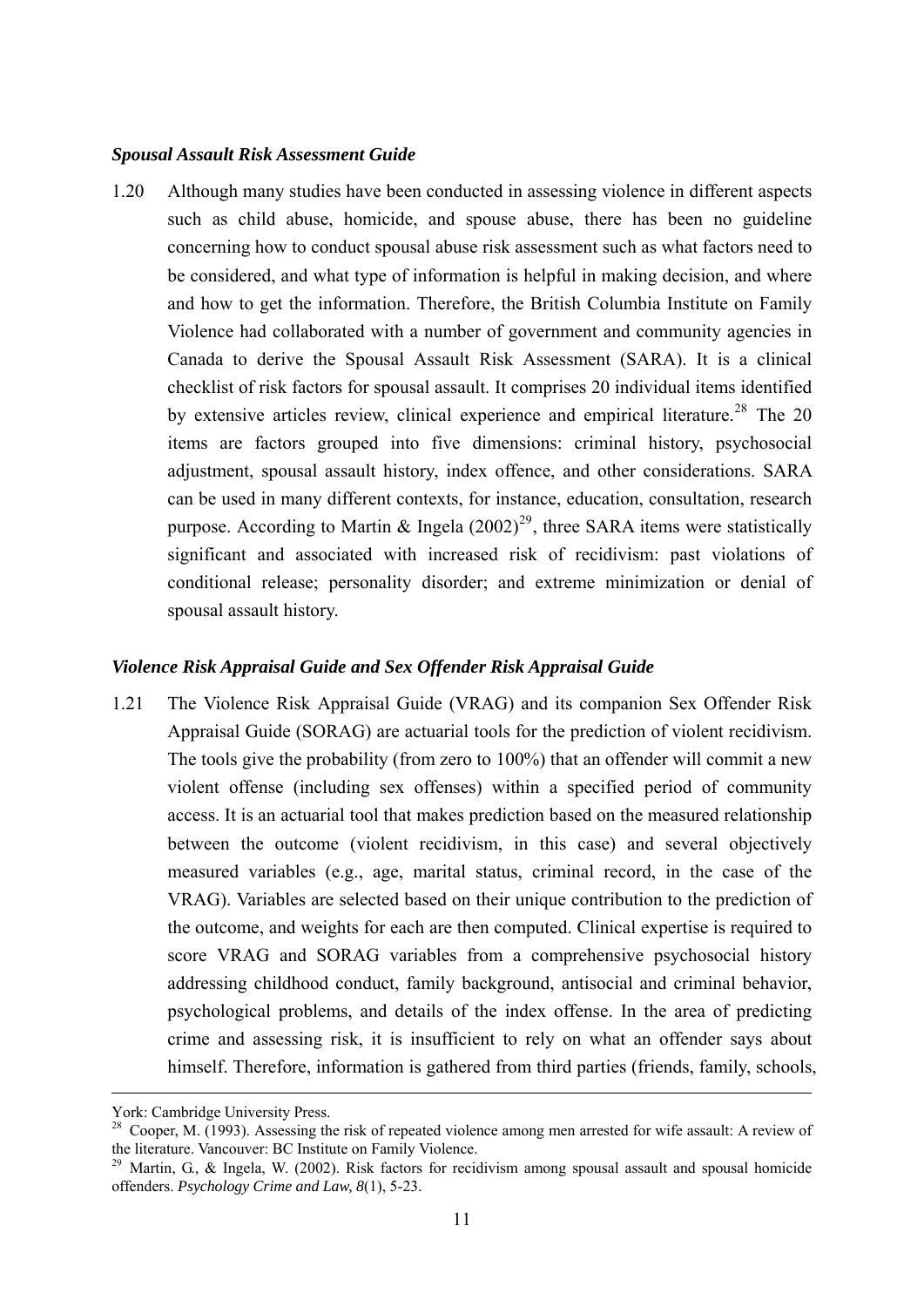correctional facilities, police, and the courts). However, some researchers criticized that the scale is too general and it only covers a small number of risk factors that some are even unacceptable on legal grounds (e.g. age, race, sex).<sup>30</sup> It also ignores the nature, frequency, severity and imminence of the violence. Use of instrument in other assessment contexts may lead to non-optimal and even bizarre decisions.

## *Psychopathy Checklist –Revised*

1.22 The Psychopathy Checklist (PCL) was originally developed by Hare  $(1980)^{31}$  $(1980)^{31}$  $(1980)^{31}$  as a 22 item checklist. It was subsequently revised to form a 20 item Psychopathy Checklist-Revised (PCL-R), which measures 2 associated factors.<sup>[32](#page-12-1)</sup> The two factors are:

*Factor 1* - Emotional detachment: superficial charm, grandiose sense of self-worth, deceitful, no emotional depth, lack of remorse or guilt, lack of empathy, failure to accept responsibility for own actions.

*Factor 2* **-** Socially deviant behaviors or chronically unstable and antisocial lifestyle: impulsive, poor behavioral controls, lacks goals, irresponsible, adolescent antisocial behavior, adult antisocial behavior.

1.23 Although the PCL-R requires a fair amount of training and a detailed review through case history records by the assessor, it has been found to be good at predicting recidivism.[33](#page-12-2) It is found that psychopaths are more likely to violate release conditions and be reconvicted within a year of release from prison, especially of a violent offence.[34](#page-12-3)

#### *Family Needs Screener*

1

1.24 The instruments mentioned above have reported valuable significance in the field of violence, but they seem to single out only one problem at a time. There have been research findings suggested the link between domestic violence and child abuse.<sup>[35](#page-12-4)</sup> A

<sup>30</sup> Boer, D. P., Hart, S. D., Kropp, P. R., & Webster, C. D. (1997). *Manual for the Sexual Violence Risk - 20*. The British Columbia: The British Columbia Institute Against Family Violence.

<span id="page-12-0"></span><sup>&</sup>lt;sup>31</sup> Hare, R. D. (1980). A research scale for the assessment of psychopathy in criminal populations. *Personality and Individual Differences, 1*, 111-119. 32 Harpur, T. J., Hakstian, R., & Hare, R. D. (1988). Factor structure of the psychopathy Checklist. *Journal of* 

<span id="page-12-2"></span><span id="page-12-1"></span>*Consulting and Clinical Psychology, 56, 741-747.*<br><sup>33</sup> Hemphill, J. F., Hare, R. D., & Wong, S. (1998). Psychopathy and recidivism: A review. *Legal and Criminological Psychology*, 3, 139-170.

<span id="page-12-3"></span><sup>&</sup>lt;sup>34</sup> Serin, R. C., Peters, R. D., & Barbaree, H. E. (1990). Predictors of psychopathy and release outcome in a example 20. 2014) and Clinical Psychology, 2, 419-422.<br>
Eyon, C. (1994). The legal Basis for the Control and Treatment of Children with Learning Disabilities with

<span id="page-12-4"></span>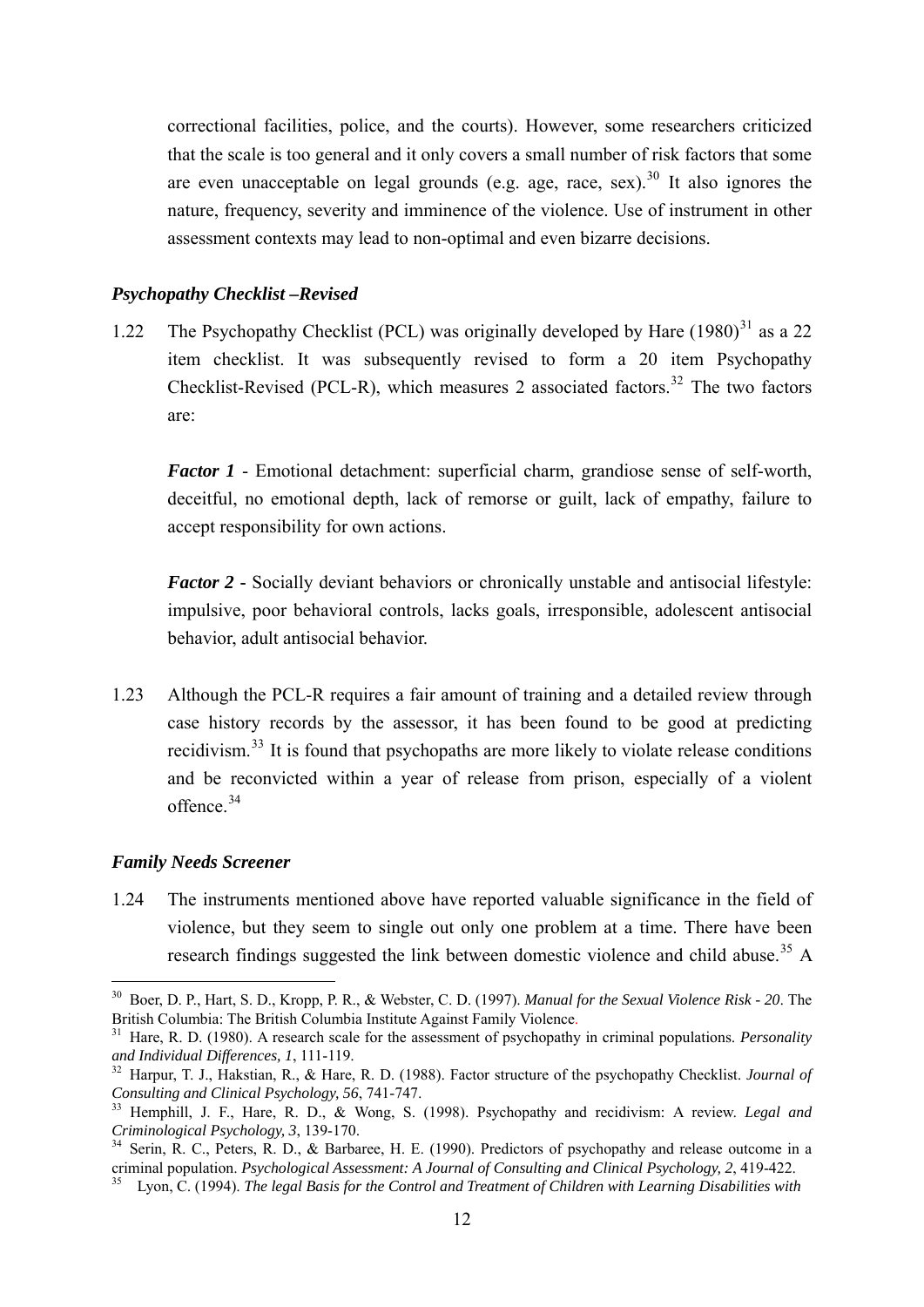study of 2544 at-risk mothers for 5 years by McGuigan and Pratt  $(2001)^{36}$  reported that the cooccurrence of spousal abuse and child abuse is significant in terms of three types of abuse: psychological, physical, and neglect. Based on the volunteer sample of 1000 women, Bowker et al.  $(1990)^{37}$  found a 70% rate of co-occurrence in domestic violence and child abuse. The co-occurrence of these two types of abuse reveals the need to consider a multidimensional assessment that can be able to screen or detect both abuses at the same time. The Family Needs Screener (FNS) is developed to assess both spousal and child abuse in the United States.<sup>38</sup> It is a 57-item self report survey using mothers as the respondents for the family situation. It is an initial screening tool developed especially for the Air Force to assist clinician in clinical planning and family assessment. The FNS consists a total of nine subscales which composes the following domains of family risks: demographic; substance abuse; relationship discord; family of origin violence and neglect; social support; stress; psychological health-self esteem; psychological health-depression; and prior family violence. In a validation test on a population of pregnant women and recent mothers receiving services from the USAF Family Advocacy Program, the FNS subscales showed stable reliabilities ranging from .75 to .85. The total reliability alpha of FNS was .91.

- 1.25 What may be concluded from the above review is that predicting risks of violence in general and spousal violence and child abuse in particular is a precarious exercise. The assessment tools involve fairly lengthy solicitation of information from the victims, perpetrators, professionals or other informants on factors that may have correlation with occurrences of violence. From a cursory examination of factors included in different assessment tools, it may be noted that there is considerable consensus among researchers on risk factors, which include history of assaultive behaviour, antisocial behaviour and attitudes, stability of relationships, stability of employment, mental health and personality disorder, childhood abuse, motivation for treatment and attitudes towards women.<sup>[39](#page-13-0)</sup>
- 1.26 It may also be noted that for actuarial-based risk assessment, it is based on statistical generalization which is believed to be predictive of a group of perpetrators. In the actual use of risk assessments, however, it is for the purposes of predicting risks for

<u>.</u>

*Challenging Behavior*. London: Mental Health Foundation.<br><sup>36</sup> McGuigan and Pratt (2001)

 $37$  Bowker et al.,  $(1990)$ 

<sup>&</sup>lt;sup>38</sup> Kantor, Glenda, K., & Straus, M. A. (1999). Report on the USAF Family Needs Screener. New Hampshire: Family Research Laboratory.

<span id="page-13-0"></span> $39$  Dutton, Donald G. and Kropp, P Randall (2000), "A review of domestic violence risk instruments", in *Trauma, violence and abuse*, 1(2): 71 – 181.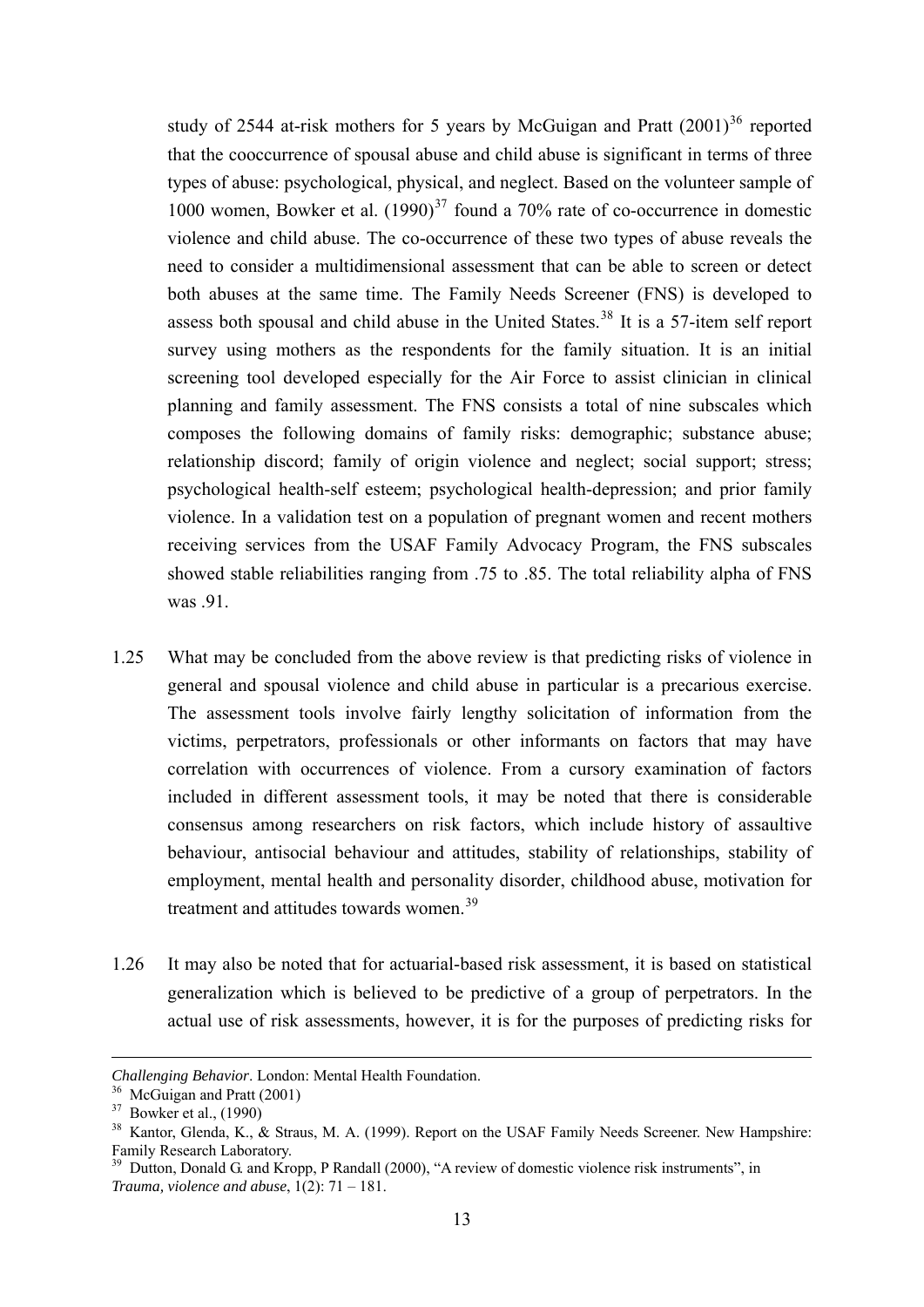an individual.<sup>40</sup> In other words, in using the assessment tool proposed in this study, there is a definite role for professional judgment, taking into account other factors not included in the assessment tool (e.g. history of previous violence). Furthermore, it should not be forgotten that there is no assessment tool that can infallibly predict domestic violence. The use of empirically validated assessment tool is an important part, but not all of the assessment process. It should be considered as an integral part to facilitate professional judgment. The quality of information on which the assessment tool is based is also important. It is thus necessary to employ multiple information sources and multiple methods.<sup>41</sup> Use of multiple methods may include interviews with victim, perpetrator, children and other family members. The means of data collection may include behavioral observations, review of case records (medical, legal and social investigation), all relevant documents (for example, criminal records, medical records, transferal of records, referral/discharge summary, psychological tests, use of risk assessment tool etc. The assessment of risk could be cross validated or triangulated to counter check the accuracy of the information. Risk assessment should be repeated at regular intervals. In the case of uncertainty when making judgment. the assessor could get a second opinion from other professionals, for instance, supervisor, a team of professionals, multidisciplinary case conference etc. to better evaluate the case.

#### **Existing risk assessment strategies in Hong Kong**

1.27 A well-validated local risk assessment of violence is not available in Hong Kong. In dealing with risk assessment, several agencies have adopted various ways and scales developed in the West. They included interviewing procedures conducted through clinical judgments, scales from the West without local validation, as well as initial scales that are being derived from psychometric data which needs further validation. Examples are as follow.

#### *FCPSU/SWD - Risk Assessment*

<span id="page-14-1"></span>1

1.28 According to the procedural guidelines for handling battered spouse cases  $42$ , in the interview with a victim alone when spouse battering is a possibility, the victim should be asked directly whether the injuries are caused by his/her partner. As a reference, the following questions related to the circumstances, previous record of abuse, children at

<sup>40</sup> Goddard, Charles J et al (1999), "Structured risk assessment procedures: instruments of abuse?", in *Child* 

*Abuse Review*, 8: 251 – 263.<br><sup>41</sup> Dutton, Donald G and Kropp, P Randall (2000), "A review of domestic violence risk instruments", in *Trauma*, *Violence and Abuse*, 1(2): 171 – 181.

<span id="page-14-0"></span><sup>&</sup>lt;sup>42</sup> Working Group on Combating Violence (2004). *Procedural guidelines for handling battered spouse cases.* Hong Kong: Social Welfare Department.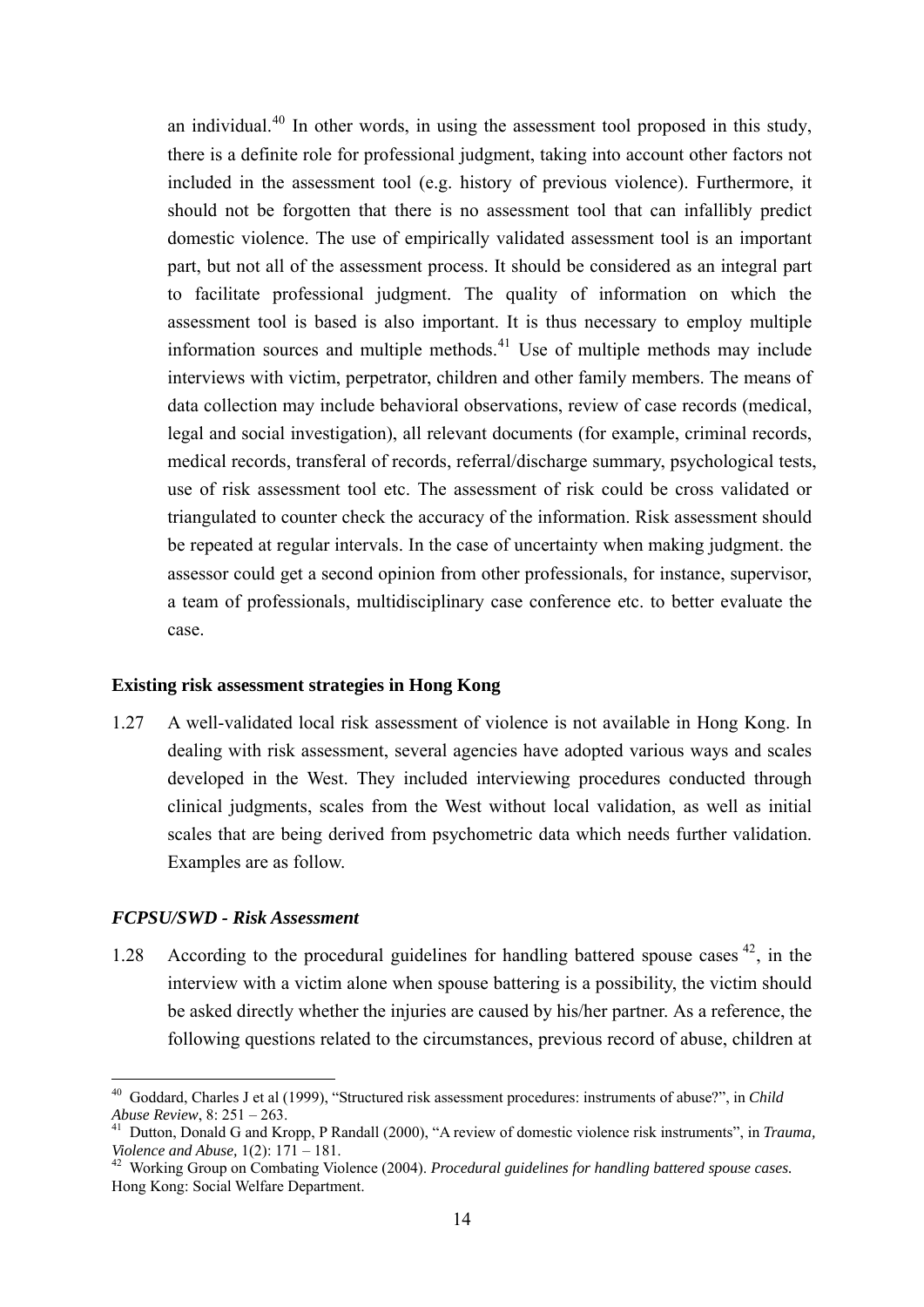risk, coping mechanism, the batterer and discharge arrangement may be asked to help assess the victim's situation.

- a) How severe was the violent act? Has this happened before?
- b) How badly have you been hurt in the past?
- c) What was the duration of each violent act?
- d) How old are the children? Are they in danger?
- e) Have they been hurt or hit by your partner? How badly?
- f) Have they witnessed the battering? If yes, how frequent is the battering?
- g) What have you done in the past to protect yourself and your child (ren), if any?
- h) What have you done in the past to get help? How useful was the help you have received?
- i) Have you ever called the Police?
- j) Does your partner have a criminal record? Has he/she threatened to kill you?
- k) Are you afraid to go home?
- 1.29 While the victims themselves should be the best judge of how dangerous it would be to return home, it is important to help them assess the risk that they and their children may be exposed to. Workers need to be alert to the possibility of minimization of risk by the victims. After years in a violent relationship, victims may have developed such "positive biases" in order to survive. The workers should assess the following risk factors:
	- a) Failure of multiple support systems for the family;
	- b) Isolation of the family;
	- c) Psychosocial adjustment of victim/batterer e.g. pathological jealousy, threat of retaliation, recent homicidal/suicidal idea, personality disorder with anger, impulsiveness or behavioral instability;
	- d) Batterer's displacement of anger on children;
	- e) Batterer threatening to kill spouse;
	- f) Past assault of family members by the batterer;
	- g) Escalation of violence by the batterer;
	- h) Use of drugs and/or alcohol by the batterer; and
	- i) Presence of a weapon.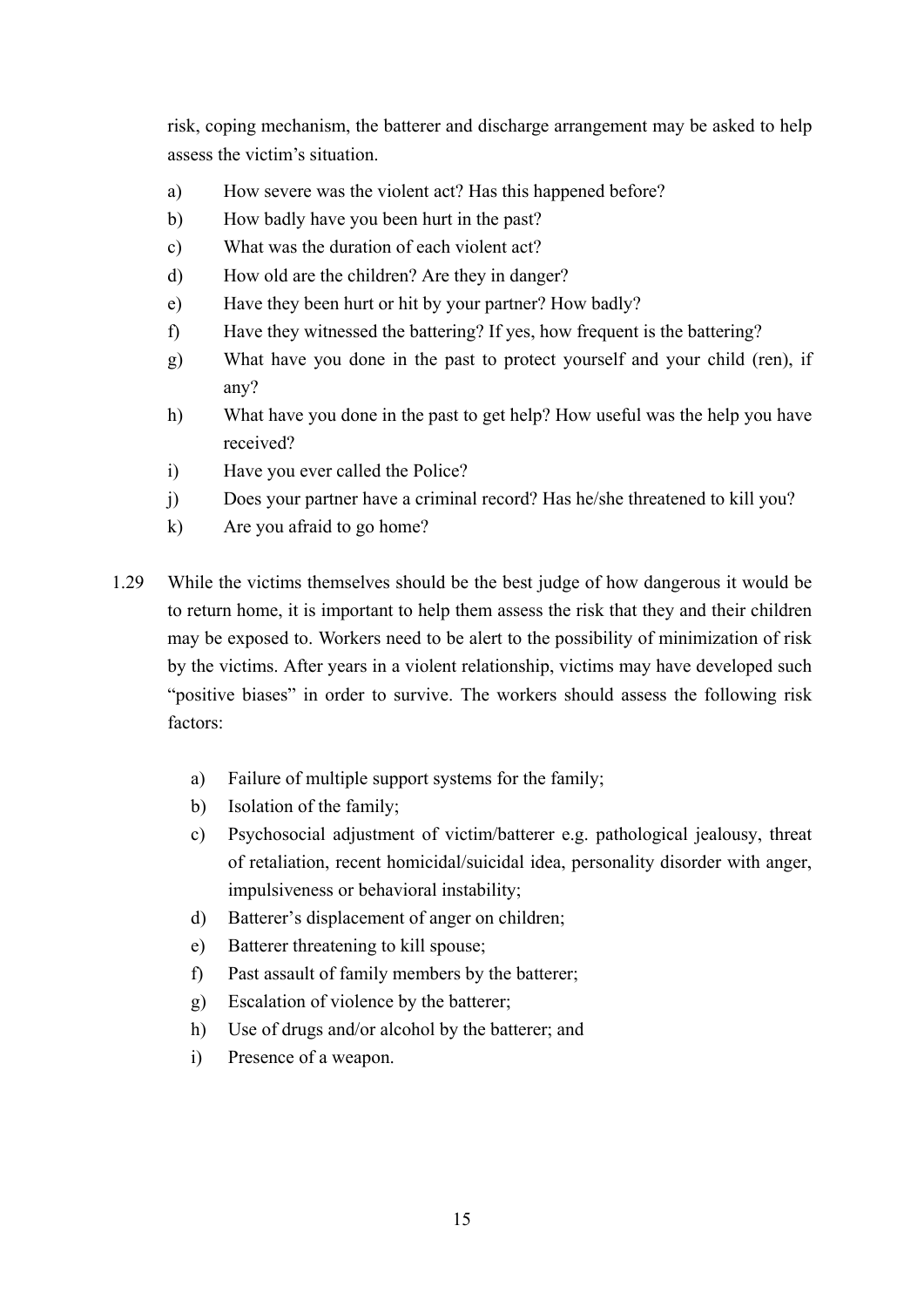1.30 SWD has also compiled a set of risk assessment tools to guide risk assessment.<sup>[43](#page-14-1)</sup> Although the tools have not been locally validated, it brings inspiration to the administration of risk assessment tools in Hong Kong.

#### *Po Leung Kuk Family Violence Risk Assessment Form*

1.31 The Sunrise Court, Po Leung Kuk has adopted the Family Violence Risk Assessment Form which was developed by Dr. K.L. Chan based on existing studies of risk factors and clinical experience. The form provides guidelines to assess the immediate risk of violence and suicide, using Abuse Assessment Scale (AAS) and a suicidal ideation scale, to assess the types, severity and frequency of violence using the revised Conflict Tactics Scale (CTS2), and to assess risk factors using Personal and Relationship Profile (PRP). The AAS, CTS2 and PRP have been translated into Chinese and validated in previous local studies.

#### *Abuse Assessment Screen-modified (AAS-modified)*

1.32 The Abuse Assessment Screen (AAS) Questionnaire was derived from an assessment and intervention protocol developed by McFarlene & Parker (1994).<sup>[44](#page-16-0)</sup> It was revised and translated in Chinese language (AAS-modified) by Leung et al  $(2005)$ <sup>[45](#page-16-1)</sup>. The AAS-modified has been using in some of the local hospitals to detect any abusive acts during pregnancy. Such an abuse is applied in several aspects including, emotional/psychological, physical, sexual abuse and injury. There are questions asking the subject whom performing the abuse and the severity of the injury if any. A particular question asks the informant if a sense of fear is created from the abuser.

#### *Leung's Suicide Risk Assessment Tool*

1

1.33 Due to the lack of locally validated instrument in assessing suicide risk, Leung and her colleagues conducted Leung's Suicide Risk Assessment Tool (version one) to cater early identification of persons who may have suicidal ideation and the risk levels of suicide.<sup>[46](#page-16-2)</sup> The Tool is a psychological profile consisting of 19 items that are being derived statistically with good internal consistency (Cronbach's alpha = .86) as well as good discriminant validity between experimental and control groups. Answers of the 19 items scored in terms of intensity from  $0 =$  not at all, to  $8 =$  very severe. The

<span id="page-16-3"></span><sup>43</sup> Working group on risk assessment (2003). Risk assessment guide of battered spouse cases for FCPSUs. Social Welfare Department.

<span id="page-16-0"></span><sup>&</sup>lt;sup>44</sup> McFarlane, J. & Parker, B (1994). Preventing abuse during pregnancy: an assessment and intervention protocol. MCN, 19, P. 324. Developed by the Nursing Research Consortium on violence and abuse.

<sup>&</sup>lt;sup>45</sup> Leung, W.C. (2005) Domestic violence in Chinese pregnant women. Manuscript submitted to journal.

<span id="page-16-2"></span><span id="page-16-1"></span><sup>46</sup> Leung, Gracemary, Chan, P.S. Vivien, & Chow, S.L (2003). Leung's Suicide Risk Assessment Tool Manual (ISBN: 988-97415-1-2)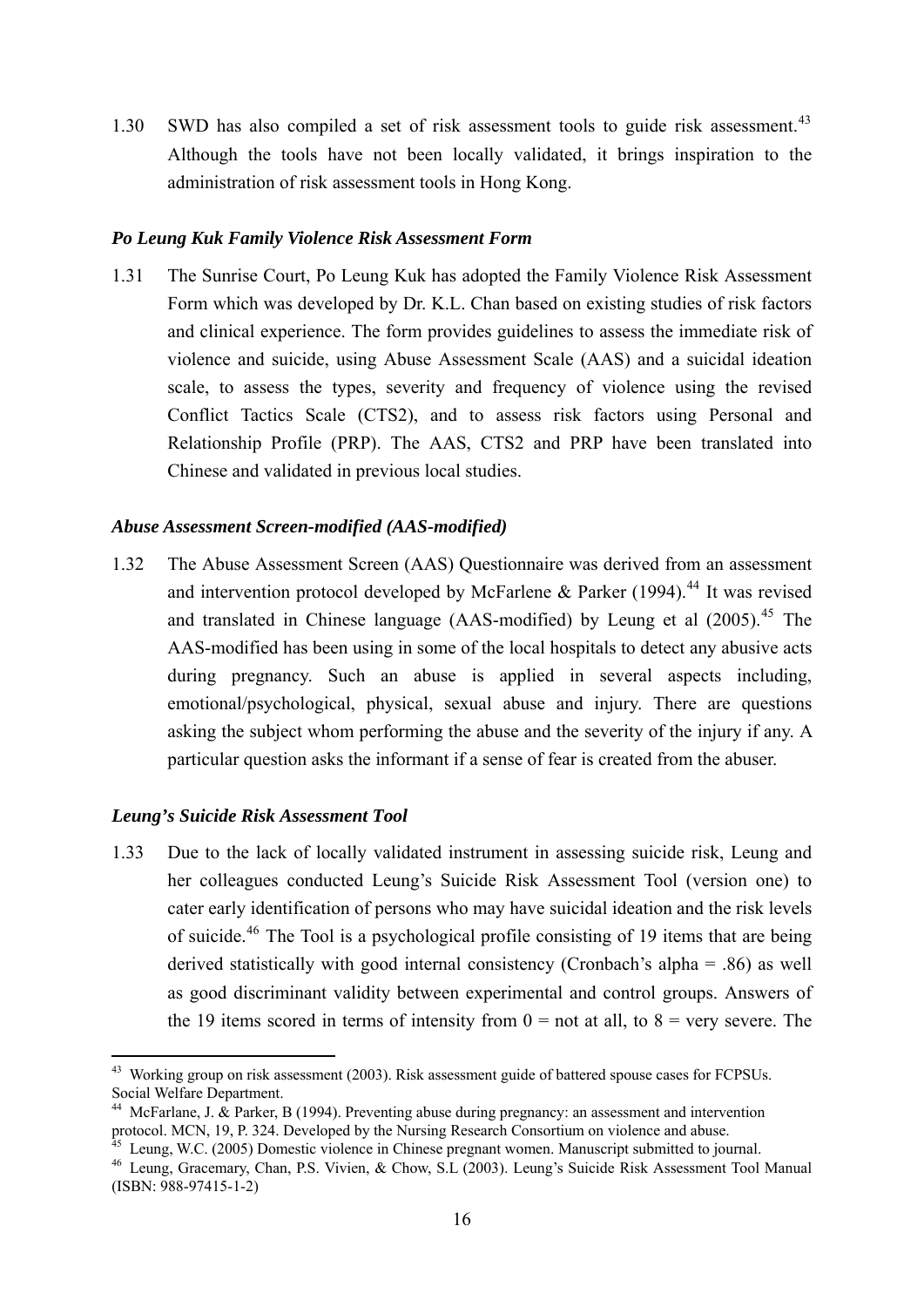Tool is responded through semi-structured interview with eight questions asking the informant's current conditions and six questions asking the informant's suicidal matter. According to the report findings, the cutoff scores of the levels of suicide risk are: low  $= 0 - 19$ ; low to medium  $= 20 - 57$ ; medium to high  $= 58 - 95$ ; high  $= 96$  or above. The Leung's Suicide Risk Assessment Tool certainly provides a footnote for the scale development of risk assessment in Hong Kong.

# **Cultural Validity**

1.34 The effects of culture on validity occur at different levels and affect all types of evidence for validity. Factors that may threaten the validity of assessment with culturally diverse populations may include varied interpretations of an observed behavior based on cultural norms, language barriers, and different cultural meanings of a particular construct. For instance, it has been speculated that the power of face creates a significant effect on Chinese when exercising violence, and there has been initial report on in-law conflicts that trigger the happening of domestic violence.<sup>[47](#page-16-3)</sup> It would be too dangerous to adopt an assessment in a new population especially from a different country of a possibly different culture without prior validation of such assessment. Even if there's a satisfactory validation, the lack of empirical representation about the items still creates problems.

#### **The Risk Assessment Issues**

<u>.</u>

1.35 Over the years, there are actuarial measures attempting to predict risk of violence or re-offending which have been developed in the West.<sup>[48](#page-17-0)</sup> However, there is no validated risk assessment tool for spouse battering or child abuse in Hong Kong. Moreover, clinical judgment weights heavily in developing risk assessment. It would be beneficial and fair if a risk assessment is developed based on both empirical evidence and clinical judgment.

<sup>&</sup>lt;sup>47</sup> Chan, K. L. (2005). *Study on Child Abuse and Spouse Battering: Report on findings of Household Survey.* [A Consultancy Study Commissioned by the SWD of the HKSAR]. Hong Kong: Department of Social Work & Social Administration, the University of Hong Kong.

<span id="page-17-1"></span><span id="page-17-0"></span><sup>48 (</sup>CAP: Milner, 1989; DA: Campbell, 1986; SARA: Cooper, 1993; FNS: Kantor & Straus, 1999) ; Milner, J. S. (1986). The child abuse Potential Inventory: Man1ual (2nd. Ed) Webster NC: Psytec; Campbell, J. C. (1986). Assessment of risk of homicide for battered women. *Advances in Nursing Science*, *8*, 36-51; Cooper, M. (1993). *Assessing the risk of repeated violence among men arrested for wife assault: A review of the literature*. Vancouver: BC Institute on Family Violence.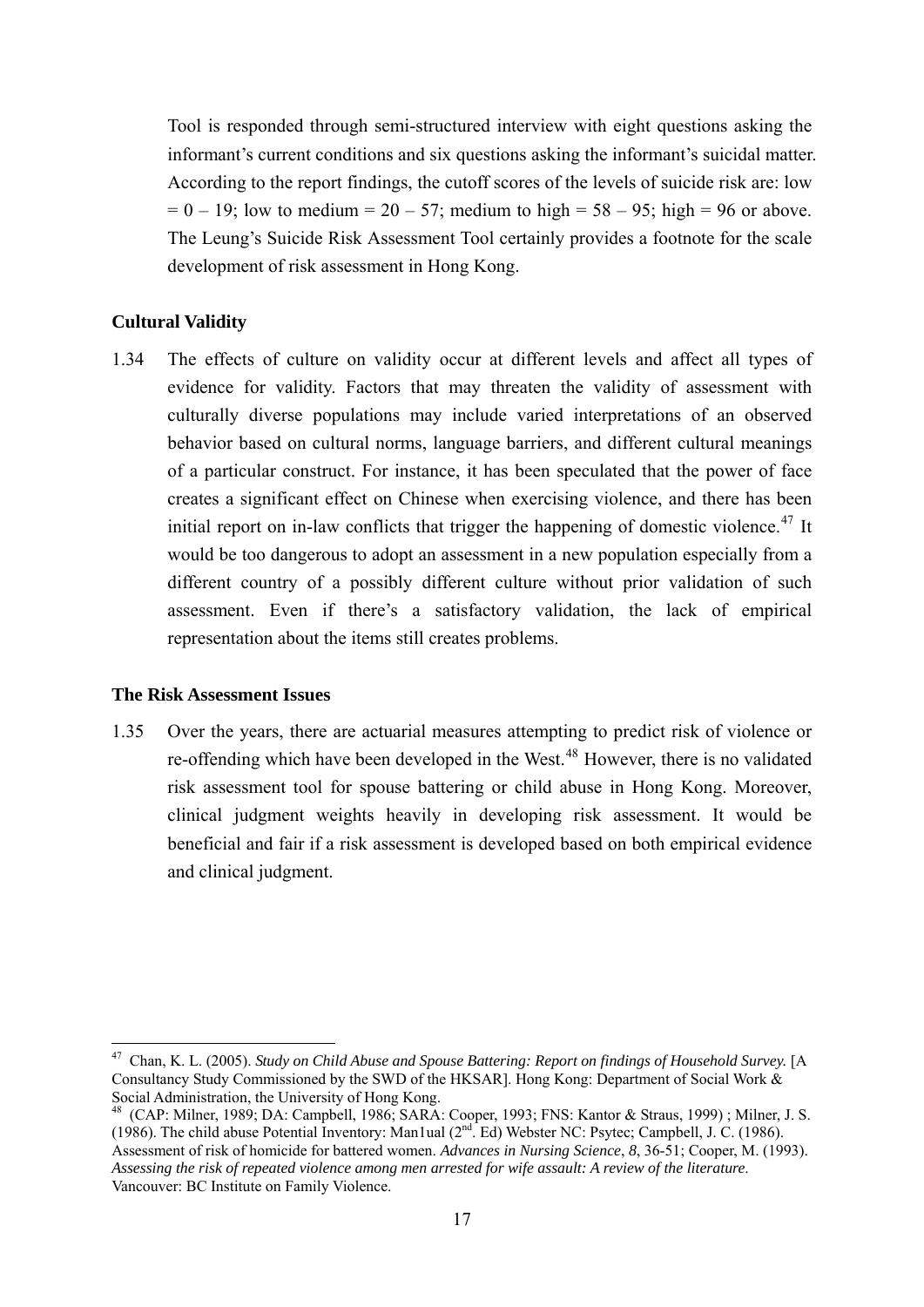# **Chapter 2**

# **Development of Indigenous Risk Assessment Tool**

2.1 The present study comprises two phases: (a) development of item pool - questionnaire design for household survey; and (b) the generation of risk assessment tool.

## **Phase A: Development of item pool - questionnaire design for household survey**

- 2.2 The first step of the study was to develop the items related to the measurement of spousal battering, child abuse and risk factors. All items were included in the questionnaires of household survey. The pre-designed structured questionnaires were used in collecting information from different groups of respondents. In designing the questionnaires, reference was made to information obtained from in-depth interviews and focus group discussions with service users. A total of eleven focus groups were arranged with each group contained about 6 to 8 participants. They included male and female victims and perpetrators of spousal battering; male and female perpetrators of child abuse and non-abusive parents of child abuse; child victim of abuse; children who have witnessed family violence; abused children who have witnessed family violence; and social workers and other professionals involved in dealing with child abuse and spouse battering. Views were solicited from SWD and the Advisory Group on the Study on Child Abuse and Spouse Battering. The questionnaires were also pre-tested before they were included in the Household Survey.
- 2.3 The revised Conflict Tactics Scales (CTS2) and the Parent-Child Conflict Tactics Scale (CTSPC) were employed to measure spousal battering and child abuse respectively. For the spouse battering, the CTS2 subscales (physical assault, injury  $\&$ sexual coercion) are used to form dependent variables - spouse battering, at total & severe levels as well as at ever and annual prevalence. For the child abuse, the CTSPC subscales (severe or very severe physical assault) are used to form dependent variables – physical maltreatment, at total  $\&$  severe levels as well as at ever and annual prevalence.
- 2.4 The Personal and Relationships Profile (PRP), the Acquisitive Face Orientation Scale, the Rosenberg Self-esteem Scale and the Support Scale are also used to establish profiles of risk factors for perpetrators and victims of spousal battering, and perpetrators of child abuse.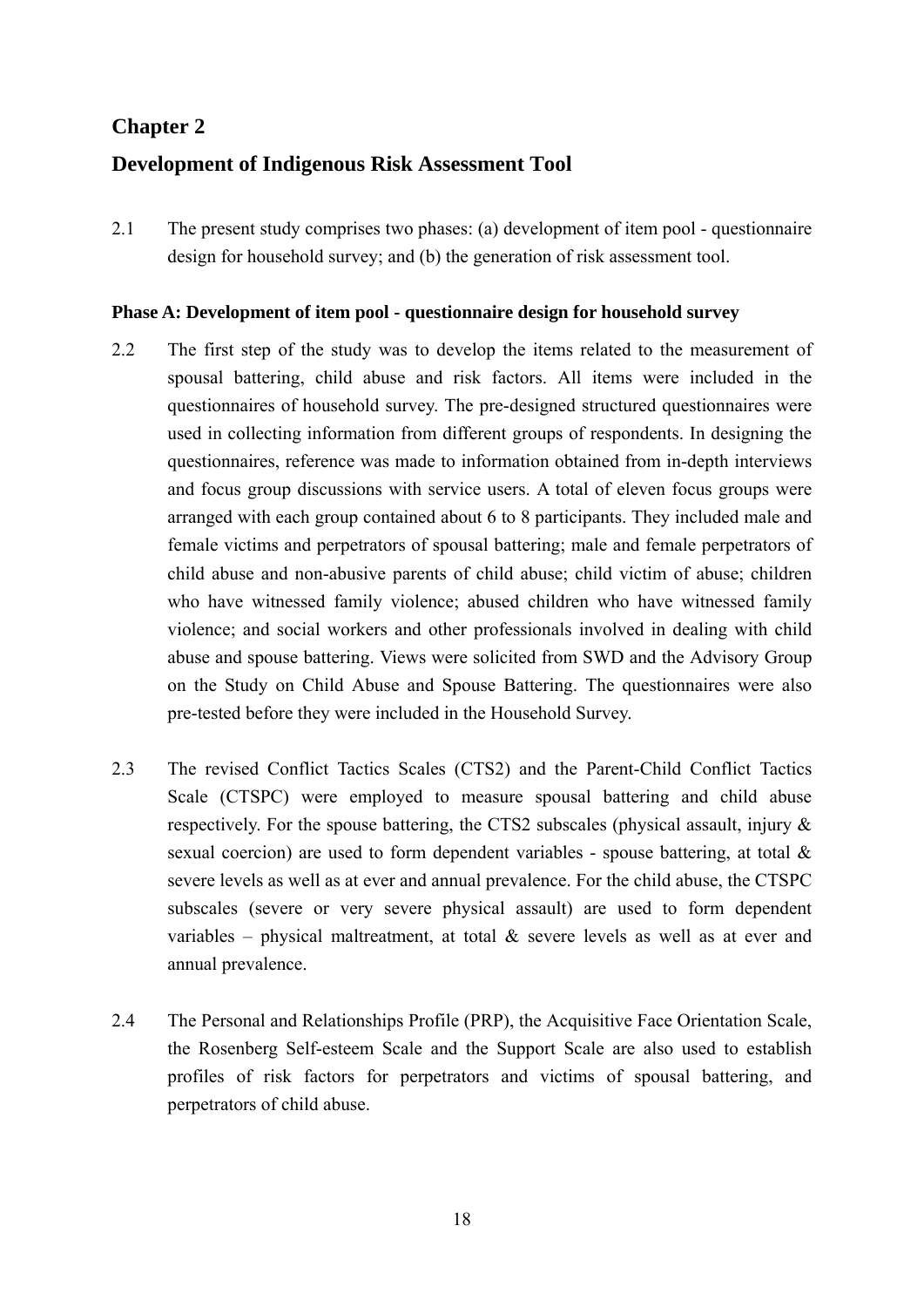- 2.5 The risk factors to be investigated include the following:
	- (a) family profile (e.g. new arrival family  $\&$  spousal age difference);
	- (b) health conditions (e.g. chronic ill, disability, wife pregnancy, adoption, or postnatal within 1 year);
	- (c) financial conditions (e.g. unemployment, income, receiving comprehensive social security assistance (CSSA), indebtedness);
	- (d) relationship factors (e.g. extended family influence, in-law conflict, shifting responsibility);
	- (e) suicidal ideation;

- (f) static factors (e.g. criminal history, sexual abuse history, child neglect, child sexual abuse history, child witnessed parental violence);
- (g) factors measured by the Personal and Relationships Profile (PRP) (e.g. anger management, substance abuse, violence approval, depressive symptoms, social desirability, stressful conditions, relationship distress, domination, jealousy, negative attribution);
- (h) the Acquisitive Face Orientation Scale;
- (i) the Rosenberg Self-esteem Scale;
- (j) the Support Scale from the Family Needs Screener;
- (k) Three items exclusively for victim's report on their response towards violence (e.g. partner's stalking, afraid of partner, feeling unsafe).
- 2.6 It should be noted that for any one factor, it is based on response to a number of question items as included in the household survey questionnaire. Validation of these measurement tools have been performed, showing that the internal consistency of the items included in any one factor is very high. The results are shown in the household survey report.<sup> $49$ </sup> The demographic data consists of items that may be risk factors of domestic violence.

<span id="page-19-0"></span><sup>&</sup>lt;sup>49</sup> Chan, K. L. (2005). *Study on Child Abuse and Spouse Battering: Report on findings of Household Survey.* [A Consultancy Study Commissioned by the SWD of the HKSAR]. Hong Kong: Department of Social Work & Social Administration, the University of Hong Kong.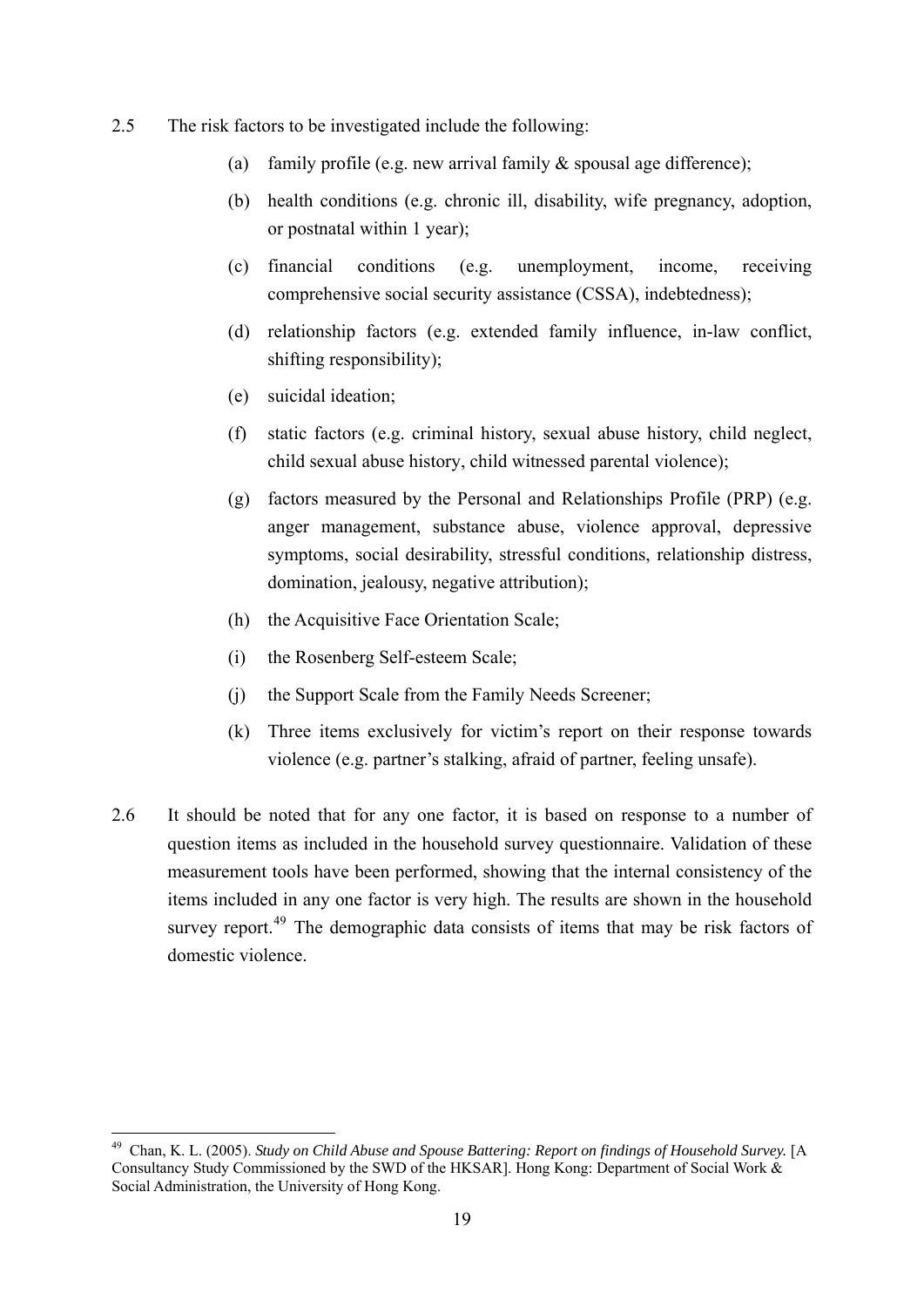## **Phase B: Generation of Risk Assessment Tool**

## **Methodology**

## *Participants*

2.7 The questionnaire developed in Phase A was administered during the period from December 2003 to August 2004 in a household survey. A total of 5,049 and 2,062 respondents were successfully interviewed using respectively the adult and child questionnaires. The overall response rate achieved was 71%.

## *Ethical issues*

2.8 In recognition of any potential vulnerability of prospective participants, they would be approached by coordinators to explain the study and invited them to take part. Participation in the study is entirely voluntary. No complaint on the administration of questionnaires was received. Confidentiality was maintained through the use of pseudonyms in terms of numbers on the questionnaires instead of the names of clients.

## *Procedures*

2.9 The questionnaires were administered in a random sample in a household survey. Members of a selected family who was aged above 16 and who were married (or cohabited) were invited to participate in the study. The method of face-to-face interview was adopted in conducting the household survey. The interviewers completed the questionnaires according to self-reports by the participants. The interviewers were trained to observe factors in the environment of the families visited. They recorded their observations of the behavior of children and other family members in the households during the visit. Informants were invited to stay in their own house for the assessment. It took about 45 to 60 minutes to complete the assessment.

# *Statistical Analysis and results*

#### *Preliminary logistic regression analysis*

2.10 Logistic regression analysis was performed to identify risk factors that are significantly correlated with the presence of spousal battering (including physical assault, sexual coercion or injury, as measured by the CTS2) and child physical maltreatment (including severe or very severe levels of physical assault, as measured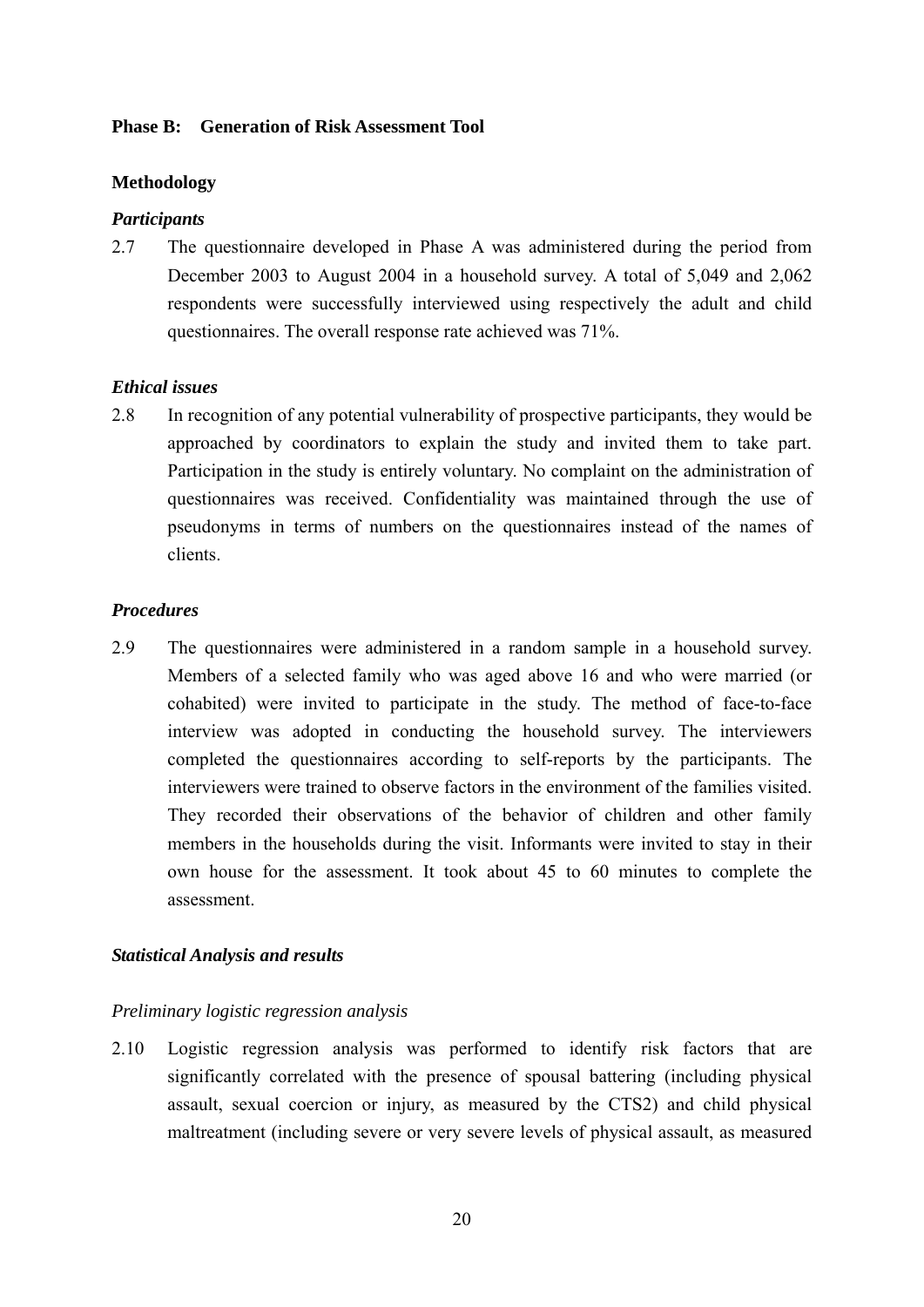by CTSPC). Separate analysis was performed for perpetrators (Table 1) and victims (Table 2) of spousal battering, and perpetrators of child abuse (Table 3).

- 2.11 For perpetrators and victims of spousal battering, the dependent variables are the ever prevalence (incidents ever happened) and annual prevalence (incidents happened in the past year) of spousal battering. Total spouse battering includes both minor and severe levels of spouse battering, while severe spouse battering counts only incidents at the severe level.
- 2.12 For perpetrators of child abuse, the dependent variables are the ever prevalence (incidents ever happened) and annual prevalence (incidents happened in the past year) of physical maltreatment. Total physical maltreatment includes both severe and very severe levels of physical maltreatment, while severe child maltreatment counts only incidents at the very severe level.
- 2.13 Preliminary logistic regression analysis using a single factor at a time shows that 30 significant risk factors are common to perpetrators and victims of spousal battering, and perpetrators of child abuse. An additional risk factor, disability, is included for the analysis of perpetrators of child abuse which gives a total of 31 for this category of analysis.
- 2.14 It should be noted that this is preliminary analysis of possible factors that are relevant. It serves as a broad reference of the relevant risk factors that should be well addressed in the process of risk assessment. To reduce the number of factors by selecting the higher loading risk factors in the interaction of the factors, further analysis using stepwise multiple logistic regressions has been performed on selected risk factors, and the results are presented in the paragraphs to follow. All factors, except income, are included in stepwise multiple logistic regression analysis. We received feedback from social workers who participated in the field test, as described in Chapter 3 of this report, that, personal income may not be a good indicator of financial situation of a family and it may be confused whether it includes financial assistance from social security. Taking into consideration of the clinical experience, the income factor was not included in the multiple regression analysis.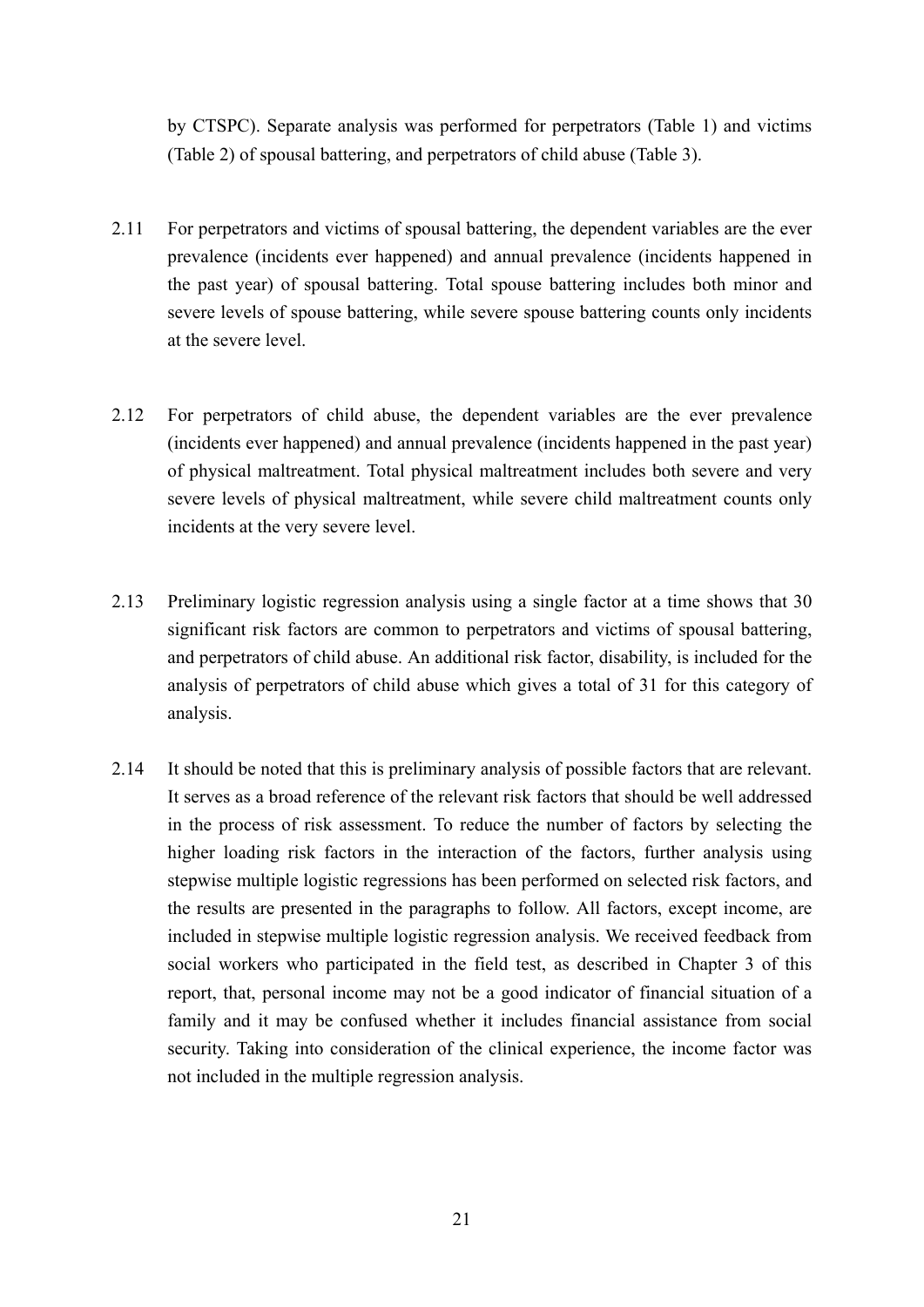2.15 *Interpretation of Odds Ratios:* Odds ratios have been previously used in the study of physical assault<sup>[50](#page-19-0)</sup>. An odds ratio greater than  $1.00$  indicates that the independent variable is associated with an increase in the odds of the dependent variable. An odds ratio below 1.00 indicates that the independent variable is associated with a decrease in the odds of the dependent variable. For example, if the odds ratio for the substance abuse is 1.69, it would indicate that each increase of one point on the substance abuse scale is associated with an average increase of 69% in the odds of battering a spouse in their lifetime. On the other hand, an odds ratio of 0.35 would indicate that each increase of one point in the anger management is associated with an average decrease of 65% in the odds of battering a spouse in their lifetime.

<span id="page-22-0"></span><sup>50</sup> Straus, M. A., & Ramirez, I. L. (1999). *Criminal history and physical assault of college dating partners.* Paper presented at the American Society of Criminology annual meeting, Toronto, Ontario.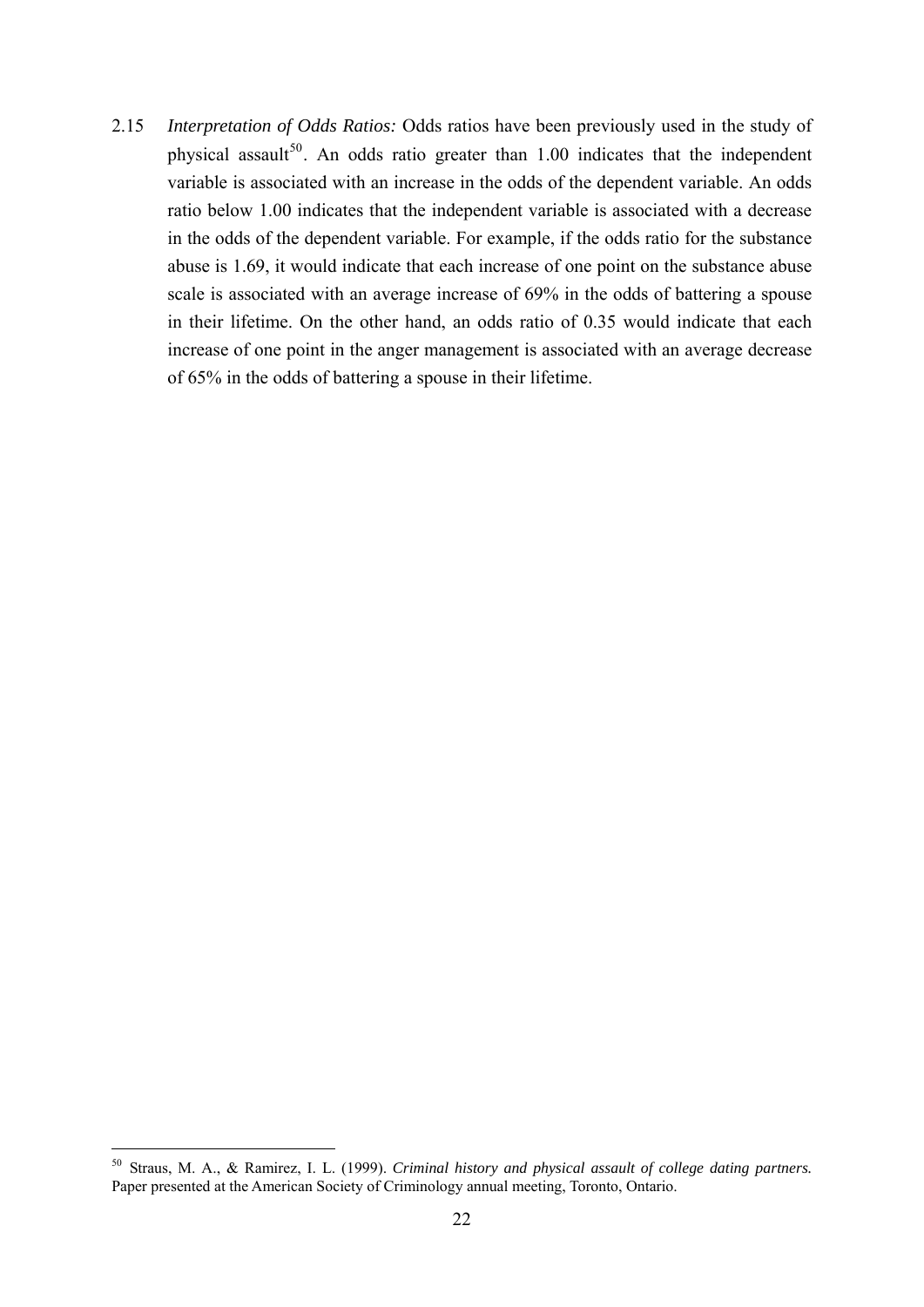|                                   | <b>Spouse Battering</b> |         |        | <b>Spouse Battering</b> |             |       |               |        |
|-----------------------------------|-------------------------|---------|--------|-------------------------|-------------|-------|---------------|--------|
|                                   |                         | (Total) |        |                         | (Severe)    |       |               |        |
|                                   | Ever                    |         | Annual |                         | <b>Ever</b> |       | <b>Annual</b> |        |
| <b>Health</b> conditions          |                         |         |        |                         |             |       |               |        |
| Chronic ill <sup>51</sup>         | 1.32                    | $***$   | 1.00   |                         | 1.76        | $***$ | 1.38          |        |
| Wife pregnancy/adoption/postnatal | 1.77                    | **      | 2.41   | **                      | 0.99        |       | 1.74          |        |
| (within 1 year)                   |                         |         |        |                         |             |       |               |        |
| <b>Financial conditions</b>       |                         |         |        |                         |             |       |               |        |
| Unemployment <sup>52</sup>        | 0.72                    | $\ast$  | 1.37   |                         | 0.75        |       | 0.90          |        |
| Income                            | 1.25                    | **      | 1.50   | **                      | 1.15        |       | 1.41          | **     |
| Receiving CSSA <sup>53</sup>      | 1.21                    |         | 1.12   |                         | 1.68        | *     | 2.07          | *      |
| Indebtedness <sup>54</sup>        | 3.13                    | **      | 2.60   | **                      | 3.42        | **    | 4.06          | **     |
| <b>Relationship factors</b>       |                         |         |        |                         |             |       |               |        |
| <b>Extended Family Influence</b>  | 1.26                    | **      | 1.40   | **                      | 1.21        | **    | 1.88          | *      |
| In-law Conflict                   | 2.13                    | **      | 2.32   | **                      | 2.07        | **    | 2.21          | **     |
| <b>Relationship Distress</b>      | 2.80                    | **      | 2.33   | **                      | 5.52        | $***$ | 7.13          | $***$  |
| Domination                        | 3.32                    | **      | 4.42   | **                      | 5.42        | **    | 9.66          | **     |
| Jealousy                          | 2.32                    | $***$   | 2.46   | **                      | 1.92        | **    | 2.14          | **     |
| <b>Negative Attribution</b>       | 3.98                    | **      | 3.49   | **                      | 6.36        | **    | 6.51          | **     |
| <b>Shifting Responsibility</b>    | 1.28                    | **      | 1.36   | **                      | 1.28        | *     | 1.55          | $\ast$ |

#### **Table 1: Preliminary logistic regression analysis (Perpetrators of spouse battering)**

<sup>&</sup>lt;u>.</u> 51 0=No chronic ill, 1=Chronic ill

<span id="page-23-3"></span><span id="page-23-0"></span> $52$  0=Unemployed, 1 = Non-unemployed group. Result showed that unemployment is negatively correlated with the odds of spouse battering when compared to the non-unemployed group which contained economic active and inactive (such as housekeepers and retired persons) subgroups. Generally speaking, it implies that holding other factors constant the unemployed group has a lower probability of having the presence of spouse battering/ child physical maltreatment than the non-unemployed group. Such findings contradict those of other researches and studies, in which unemployment has already been recognized as a universal risk factor of child abuse and spouse battering. In particular, it is a good predictor of severe level of man's violence against his female partner. Such contradictory findings may be due to the fact that the present regression analysis has not controlled for the gender factor and the data refer largely to minor level of physical violence. Besides, there may be correlation among the independent variable adopted in the analysis.

<span id="page-23-1"></span> $53$  0=No CSSA, 1=have CSSA, CSSA = Comprehensive Social Security Assistance

<span id="page-23-2"></span> $54$  0=No debt, 1=have debt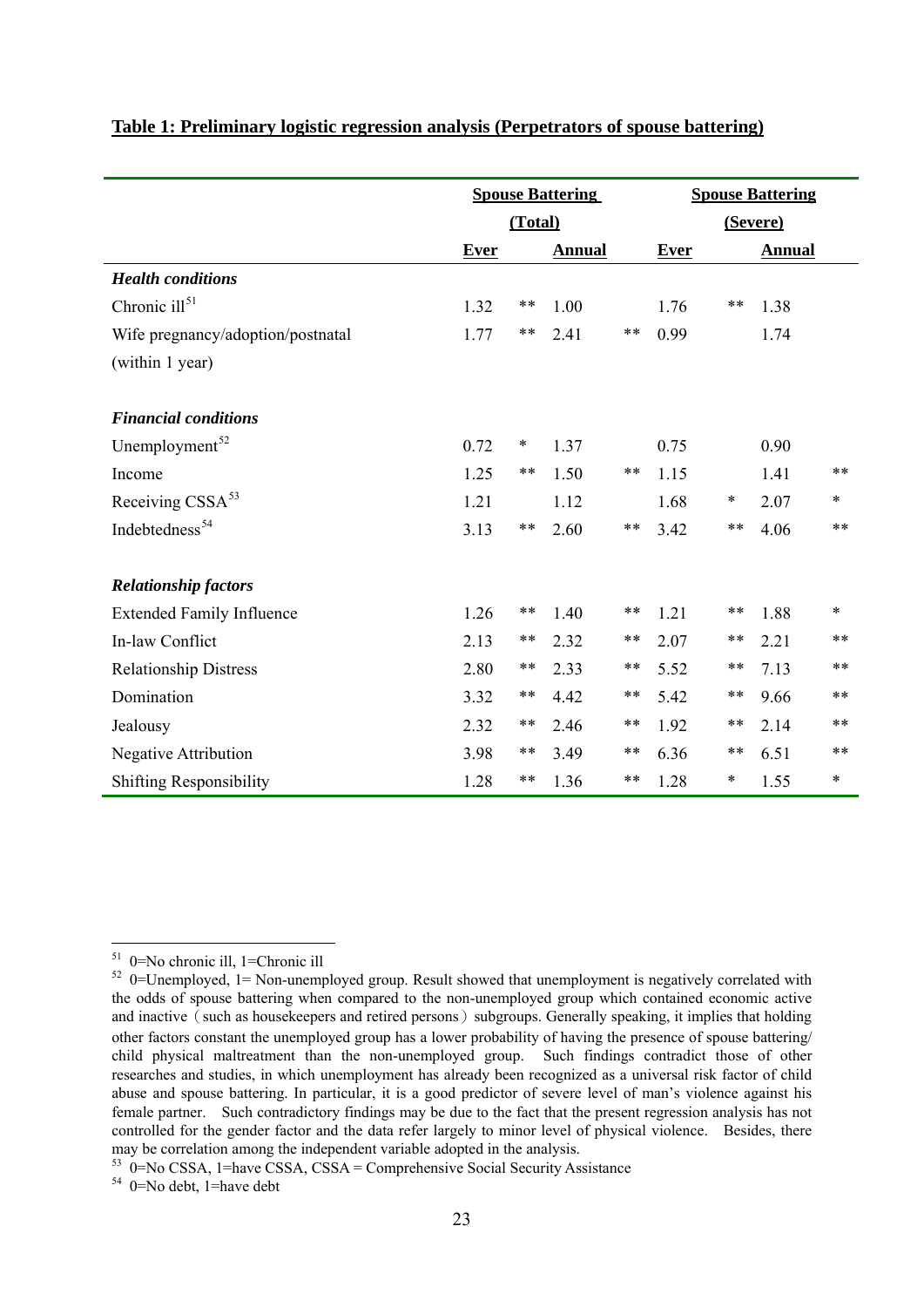# **Table 1: Preliminary logistic regression analysis (Perpetrators of spouse battering) (Cont'd)**

|                                   | <b>Spouse Battering</b> |         |               |    | <b>Spouse Battering</b> |    |               |       |
|-----------------------------------|-------------------------|---------|---------------|----|-------------------------|----|---------------|-------|
|                                   |                         | (Total) |               |    | (Severe)                |    |               |       |
|                                   | <b>Ever</b>             |         | <b>Annual</b> |    | <b>Ever</b>             |    | <b>Annual</b> |       |
| Perpetrator's characteristics     |                         |         |               |    |                         |    |               |       |
| Anger Management                  | 0.31                    | **      | 0.31          | ** | 0.16                    | ** | 0.12          | $***$ |
| <b>Substance Abuse</b>            | 1.71                    | **      | 2.09          | ** | 1.97                    | ** | 2.31          | **    |
| Violence Approval                 | 1.80                    | **      | 2.17          | ** | 3.57                    | ** | 5.71          | $***$ |
| Depressive Symptoms               | 2.15                    | **      | 2.13          | ** | 2.83                    | ** | 4.47          | $***$ |
| Social Desirability               | 0.28                    | **      | 0.17          | ** | 0.45                    | ** | 0.10          | $***$ |
| <b>Stressful Conditions</b>       | 2.68                    | **      | 2.71          | ** | 3.99                    | ** | 4.42          | **    |
| Face                              | 2.11                    | **      | 2.54          | ** | 2.02                    | ** | 3.19          | **    |
| Self-esteem                       | 0.57                    | **      | 0.66          | *  | 0.42                    | ** | 0.36          | *     |
| Social Support                    | 0.77                    | $\ast$  | 1.02          |    | 0.45                    | ** | 0.57          |       |
| Suicidal Ideation                 | 1.35                    | **      | 1.50          | ** | 1.56                    | ** | 1.93          | **    |
|                                   |                         |         |               |    |                         |    |               |       |
| <b>Static factors</b>             |                         |         |               |    |                         |    |               |       |
| Criminal History                  | 4.92                    | **      | 4.40          | ** | 5.47                    | ** | 6.40          | $***$ |
| <b>Sexual Abuse History</b>       | 3.51                    | **      | 4.54          | ** | 3.80                    | ** | 6.37          | $***$ |
| Child Neglect                     | 1.32                    | **      | 1.26          | ** | 1.50                    | ** | 1.62          | $***$ |
| Child witnessed parental violence | 5.33                    | **      | 4.44          | ** | 4.14                    | ** | 5.81          | $***$ |
| <b>Reaction towards violence</b>  |                         |         |               |    |                         |    |               |       |
| Partner's disturbance             | 2.27                    | **      | 2.52          | ** | 2.30                    | ** | 3.26          | **    |
| Afraid of partner                 | 2.33                    | **      | 2.20          | ** | 2.30                    | ** | 2.53          | **    |
| Feeling unsafe                    | 2.29                    | **      | 2.17          | ** | 2.48                    | ** | 2.60          | $***$ |

*Note:*  $*$  means p-value  $\leq 0.05$   $**$  means p-value  $\leq 0.01$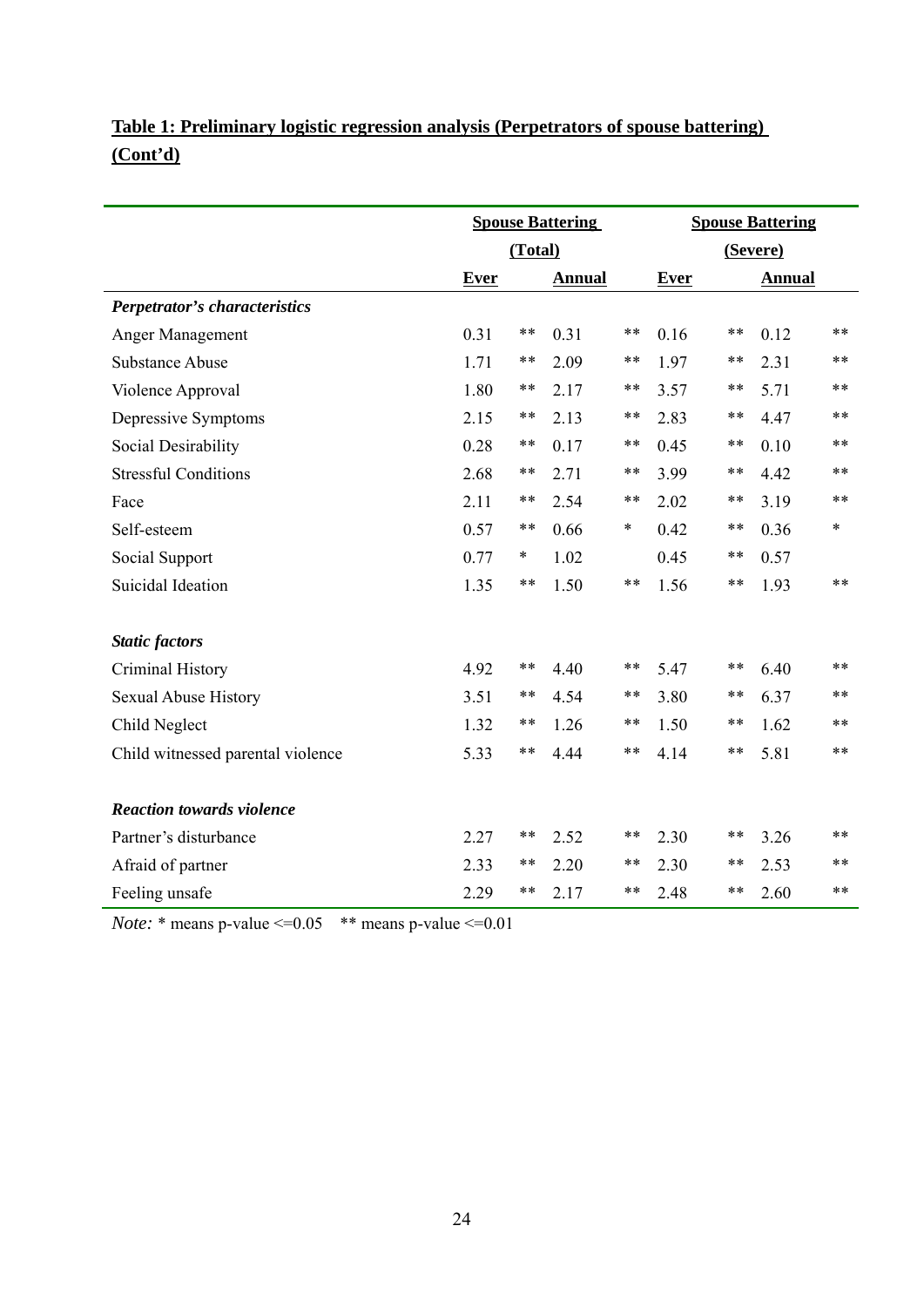|                                   | <b>Spouse Battering</b> |         |               | <b>Spouse Battering</b> |             |        |               |        |
|-----------------------------------|-------------------------|---------|---------------|-------------------------|-------------|--------|---------------|--------|
|                                   |                         | (Total) |               |                         | (Severe)    |        |               |        |
|                                   | <b>Ever</b>             |         | <b>Annual</b> |                         | <b>Ever</b> |        | <b>Annual</b> |        |
| <b>Health conditions</b>          |                         |         |               |                         |             |        |               |        |
| Chronic ill                       | 1.39                    | **      | 0.99          |                         | 1.79        | **     | 1.25          |        |
| Wife pregnancy/adoption/postnatal | 1.47                    |         | 2.23          | $***$                   | 0.77        |        | 1.97          |        |
| (within 1 year)                   |                         |         |               |                         |             |        |               |        |
| <b>Financial conditions</b>       |                         |         |               |                         |             |        |               |        |
| Unemployment <sup>55</sup>        | 0.59                    | **      | 0.90          |                         | 0.57        | $\ast$ | 0.75          |        |
| Income                            | 1.15                    | $***$   | 1.41          | **                      | 1.04        |        | 1.32          | $\ast$ |
| Receiving CSSA                    | 1.36                    | *       | 1.10          |                         | 1.80        | **     | 2.05          | $\ast$ |
| Indebtedness                      | 2.81                    | $***$   | 1.98          | $***$                   | 2.49        | $***$  | 2.50          | $***$  |
| <b>Relationship factors</b>       |                         |         |               |                         |             |        |               |        |
| <b>Extended Family Influence</b>  | 1.33                    | **      | 1.43          | **                      | 1.24        | **     | 1.98          | $***$  |
| In-law Conflict                   | 2.58                    | **      | 2.52          | $***$                   | 2.41        | **     | 2.35          | $\ast$ |
| <b>Relationship Distress</b>      | 3.66                    | **      | 3.26          | **                      | 7.84        | $***$  | 7.90          | **     |
| Domination                        | 2.97                    | **      | 3.93          | $***$                   | 5.97        | **     | 6.81          | **     |
| Jealousy                          | 2.46                    | **      | 2.79          | $***$                   | 1.77        | **     | 2.00          | **     |
| <b>Negative Attribution</b>       | 4.55                    | **      | 4.27          | **                      | 8.07        | **     | 7.13          | **     |
| <b>Shifting Responsibility</b>    | 1.25                    | **      | 1.26          | $\ast$                  | 1.23        |        | 1.31          |        |

#### **Table 2: Preliminary logistic regression analysis (Victims of spouse battering)**

<span id="page-25-0"></span><sup>&</sup>lt;sup>55</sup> Result showed that unemployment is negatively correlated with the odds of spouse battering when compared to the non-unemployed group which contained economic active and inactive (such as housekeepers and retired persons)subgroups. Generally speaking, it implies that holding other factors constant the unemployed group has a lower probability of having the presence of spouse battering/ child physical maltreatment than the non-unemployed group. Such findings contradict those of other researches and studies, in which unemployment has already been recognized as a universal risk factor of child abuse and spouse battering. In particular, it is a good predictor of severe level of man's violence against his female partner. Such contradictory findings may be due to the fact that the present regression analysis has not controlled for the gender factor and the data refer largely to minor level of physical violence. Besides, there may be correlation among the independent variable adopted in the analysis.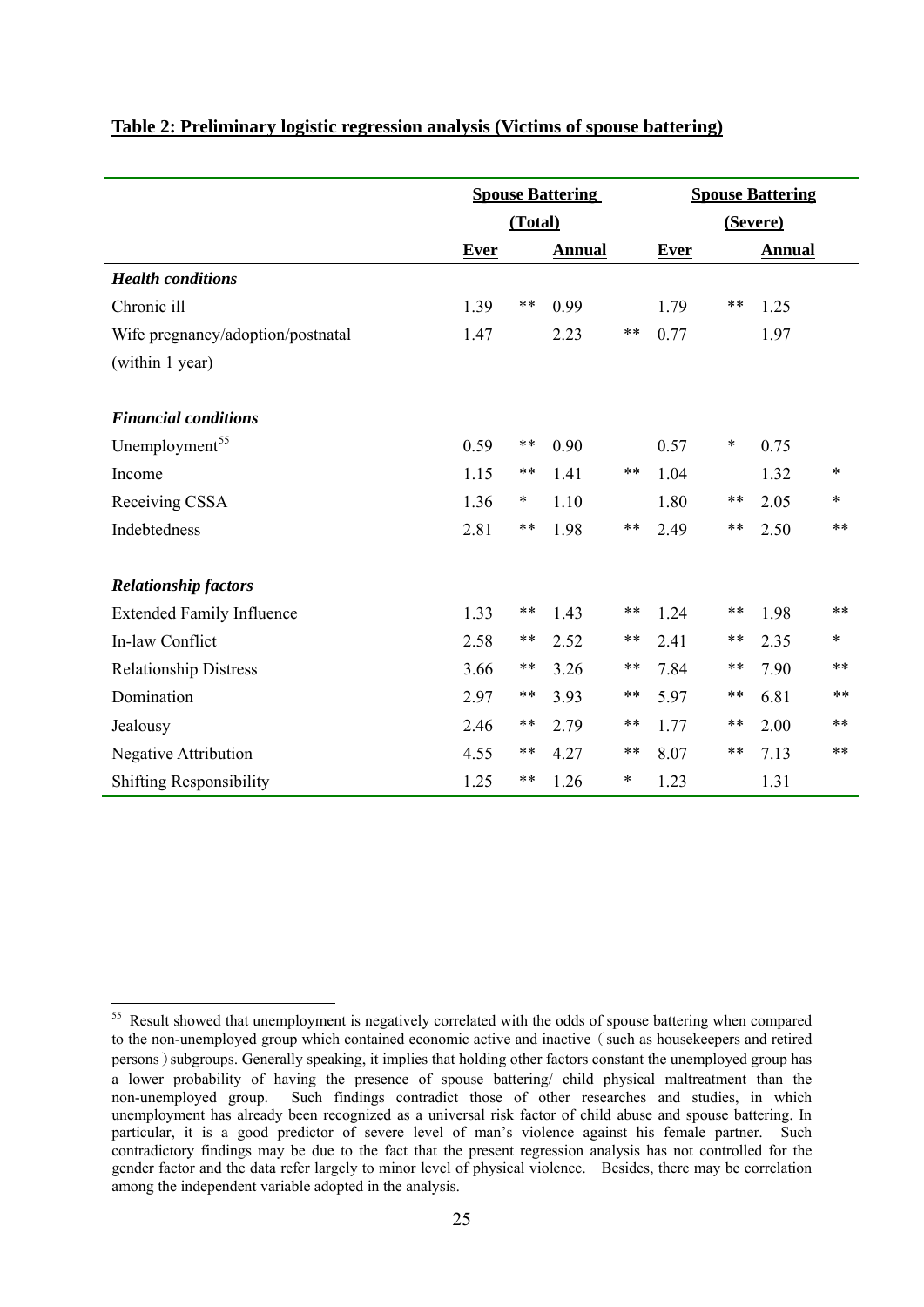|                                   | <b>Spouse Battering</b> |         |               |        | <b>Spouse Battering</b> |    |               |        |
|-----------------------------------|-------------------------|---------|---------------|--------|-------------------------|----|---------------|--------|
|                                   |                         | (Total) |               |        | (Severe)                |    |               |        |
|                                   | <b>Ever</b>             |         | <b>Annual</b> |        | <b>Ever</b>             |    | <b>Annual</b> |        |
| Victim's characteristics          |                         |         |               |        |                         |    |               |        |
| Anger Management                  | 0.34                    | **      | 0.32          | **     | 0.26                    | ** | 0.24          | $***$  |
| <b>Substance Abuse</b>            | 1.65                    | $***$   | 1.82          | **     | 1.98                    | ** | 2.47          | **     |
| Violence Approval                 | 1.62                    | **      | 1.71          | **     | 2.51                    | ** | 2.62          | **     |
| Depressive Symptoms               | 2.51                    | **      | 2.39          | **     | 3.10                    | ** | 4.59          | $***$  |
| Social Desirability               | 0.38                    | **      | 0.21          | **     | 0.59                    |    | 0.15          | $***$  |
| <b>Stressful Conditions</b>       | 3.16                    | **      | 3.09          | **     | 4.60                    | ** | 4.88          | $***$  |
| Face                              | 1.79                    | **      | 2.04          | **     | 1.76                    | ** | 2.44          | **     |
| Self-esteem                       | 0.50                    | **      | 0.63          | $\ast$ | 0.37                    | ** | 0.35          | $***$  |
| Social Support                    | 0.60                    | **      | 0.77          |        | 0.36                    | ** | 0.49          | $\ast$ |
| Suicidal Ideation                 | 1.49                    | **      | 1.54          | **     | 1.72                    | ** | 1.94          | $***$  |
| <b>Static factors</b>             |                         |         |               |        |                         |    |               |        |
| Criminal History                  | 4.87                    | **      | 4.39          | **     | 4.86                    | ** | 6.08          | **     |
| <b>Sexual Abuse History</b>       | 3.68                    | **      | 6.42          | **     | 4.20                    | ** | 4.70          | $***$  |
| Child Neglect                     | 1.38                    | **      | 1.37          | **     | 1.66                    | ** | 1.76          | $***$  |
| Child witnessed parental violence | 4.76                    | $***$   | 4.06          | **     | 4.03                    | ** | 3.89          | $***$  |
| <b>Reaction towards violence</b>  |                         |         |               |        |                         |    |               |        |
| Partner's disturbance             | 2.39                    | **      | 2.94          | **     | 2.61                    | ** | 3.63          | $***$  |
| Afraid of partner                 | 2.60                    | **      | 2.64          | **     | 2.69                    | ** | 3.23          | $***$  |
| Feeling unsafe                    | 2.79                    | **      | 2.86          | **     | 3.55                    | ** | 4.11          | $***$  |

# **Table 2: Preliminary logistic regression analysis (Victims of spouse battering) (Cont'd)**

*Note:*  $*$  means p-value  $\leq 0.05$   $**$  means p-value  $\leq 0.01$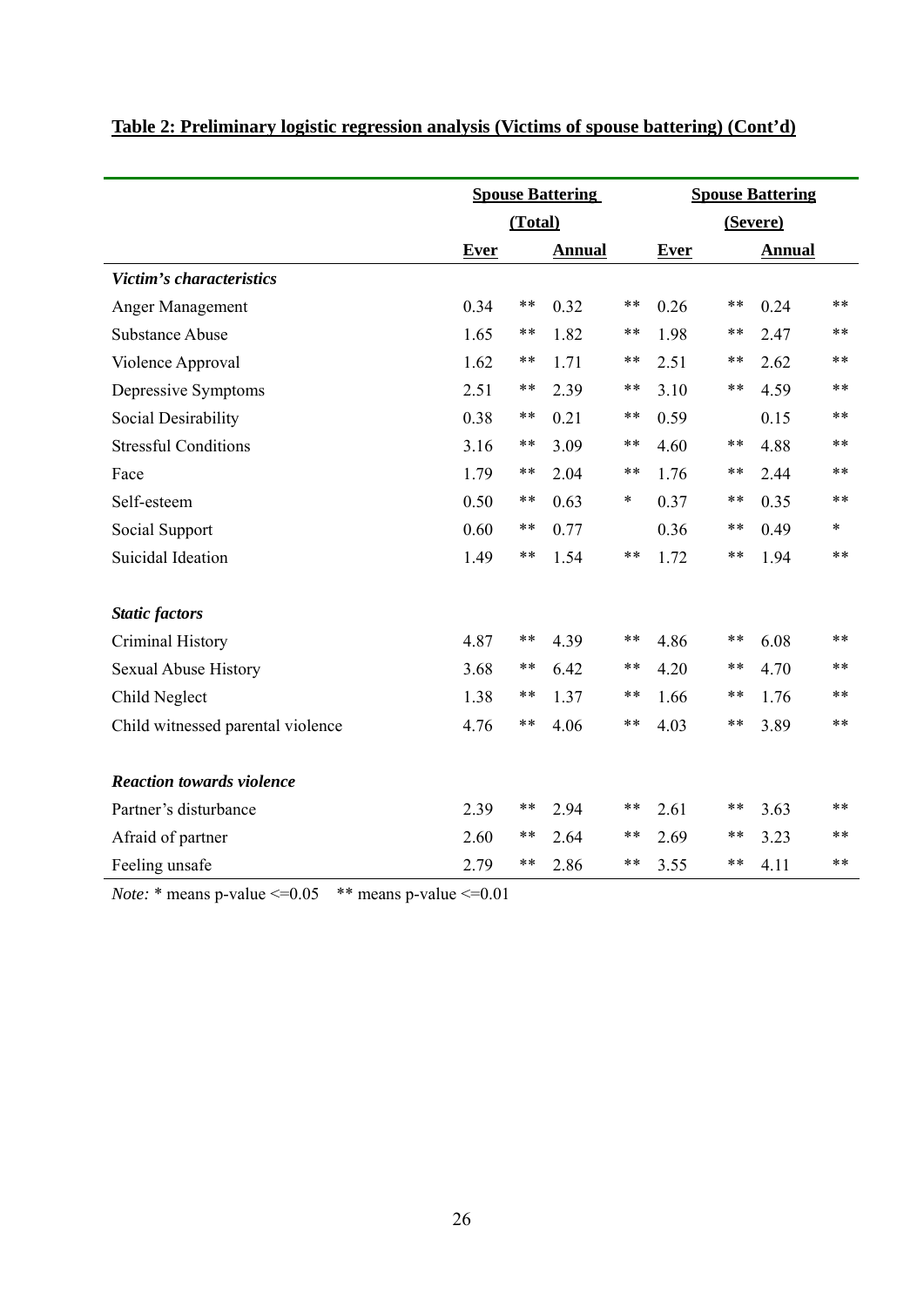|                                   | <b>Physical</b> |         |               | <b>Physical maltreatment</b> |             |        |               |       |
|-----------------------------------|-----------------|---------|---------------|------------------------------|-------------|--------|---------------|-------|
|                                   | maltreatment    |         |               | (Severe)                     |             |        |               |       |
|                                   |                 | (Total) |               |                              |             |        |               |       |
|                                   | <b>Ever</b>     |         | <b>Annual</b> |                              | <b>Ever</b> |        | <b>Annual</b> |       |
| <b>Health conditions</b>          |                 |         |               |                              |             |        |               |       |
| Chronic ill                       | 2.01            | **      | 2.08          | **                           | 1.93        | **     | 2.10          | **    |
| Disability                        | 3.88            | $\ast$  | 1.78          |                              | 2.33        |        | 1.89          |       |
| Wife pregnancy/adoption/postnatal | 0.56            |         | 1.02          |                              | 0.46        |        | 0.85          |       |
| (within 1 year)                   |                 |         |               |                              |             |        |               |       |
|                                   |                 |         |               |                              |             |        |               |       |
| <b>Financial conditions</b>       |                 |         |               |                              |             |        |               |       |
| Unemployment <sup>56</sup>        | 1.15            |         | 1.15          |                              | 1.11        |        | 1.09          |       |
| Income                            | 1.01            |         | 1.03          |                              | 1.01        |        | 1.03          |       |
| Receiving CSSA                    | 2.24            | **      | 3.00          | **                           | 2.04        | **     | 3.04          | $***$ |
| Indebtedness                      | 1.61            | $\ast$  | 1.59          |                              | 1.59        | *      | 1.55          |       |
|                                   |                 |         |               |                              |             |        |               |       |
| <b>Relationship factors</b>       |                 |         |               |                              |             |        |               |       |
| <b>Extended Family Influence</b>  | 1.72            | **      | 2.44          | **                           | 1.75        | **     | 2.51          | **    |
| In-law Conflict                   | 2.41            | **      | 2.27          | **                           | 2.47        | **     | 2.27          | **    |
| <b>Relationship Distress</b>      | 2.98            | **      | 2.56          | **                           | 3.06        | **     | 2.61          | **    |
| Domination                        | 3.11            | **      | 3.07          | **                           | 3.27        | **     | 3.37          | $***$ |
| Jealousy                          | 2.18            | **      | 2.80          | **                           | 2.22        | **     | 2.82          | **    |
| <b>Negative Attribution</b>       | 2.85            | **      | 3.02          | **                           | 2.95        | **     | 3.12          | **    |
| <b>Shifting Responsibility</b>    | 1.35            | **      | 1.29          |                              | 1.31        | $\ast$ | 1.29          |       |

#### **Table 3: Preliminary logistic regression analysis (Perpetrator of child abuse)**

<span id="page-27-0"></span><sup>&</sup>lt;sup>56</sup> Result showed that unemployment is negatively correlated with the odds of spouse battering when compared to the non-unemployed group which contained economic active and inactive (such as housekeepers and retired persons)subgroups. Generally speaking, it implies that holding other factors constant the unemployed group has a lower probability of having the presence of spouse battering/ child physical maltreatment than the non-unemployed group. Such findings contradict those of other researches and studies, in which unemployment has already been recognized as a universal risk factor of child abuse and spouse battering. In particular, it is a good predictor of severe level of man's violence against his female partner. Such contradictory findings may be due to the fact that the present regression analysis has not controlled for the gender factor and the data refer largely to minor level of physical violence. Besides, there may be correlation among the independent variable adopted in the analysis.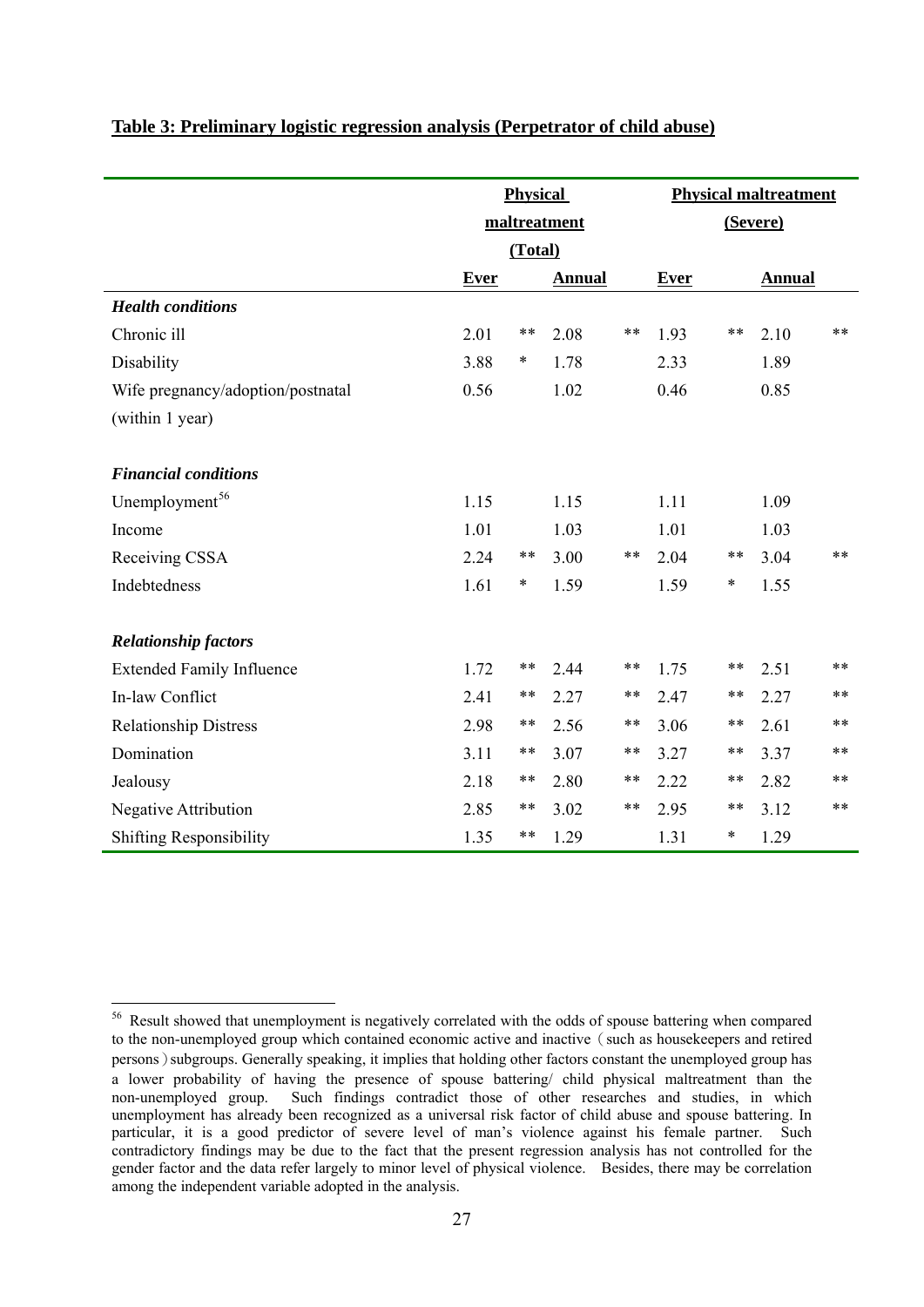|                                   | <b>Physical</b> |         |               |        | <b>Physical maltreatment</b> |    |               |       |
|-----------------------------------|-----------------|---------|---------------|--------|------------------------------|----|---------------|-------|
|                                   |                 |         | maltreatment  |        | (Severe)                     |    |               |       |
|                                   |                 | (Total) |               |        |                              |    |               |       |
|                                   | <b>Ever</b>     |         | <b>Annual</b> |        | <b>Ever</b>                  |    | <b>Annual</b> |       |
| Perpetrator's characteristics     |                 |         |               |        |                              |    |               |       |
| Anger Management                  | 0.34            | $***$   | 0.24          | **     | 0.35                         | ** | 0.25          | **    |
| <b>Substance Abuse</b>            | 1.79            | **      | 2.25          | **     | 1.82                         | ** | 2.33          | **    |
| Violence Approval                 | 6.15            | $***$   | 5.47          | **     | 6.31                         | ** | 6.04          | **    |
| Depressive Symptoms               | 2.85            | $***$   | 2.36          | **     | 3.00                         | ** | 2.52          | $***$ |
| Social Desirability               | 0.33            | **      | 0.21          | **     | 0.32                         | ** | 0.20          | **    |
| <b>Stressful Conditions</b>       | 4.63            | **      | 5.17          | **     | 4.66                         | ** | 5.21          | **    |
| Face                              | 1.23            |         | 1.36          |        | 1.22                         |    | 1.32          |       |
| Self-esteem                       | 0.35            | **      | 0.33          | **     | 0.34                         | ** | 0.32          | **    |
| Social Support                    | 0.36            | **      | 0.38          | **     | 0.34                         | ** | 0.35          | **    |
| Suicidal Ideation                 | 1.43            | **      | 1.26          |        | 1.50                         | ** | 1.29          |       |
| <b>Static factors</b>             |                 |         |               |        |                              |    |               |       |
| Criminal History                  | 5.05            | $***$   | 5.01          | **     | 5.10                         | ** | 5.39          | **    |
| <b>Sexual Abuse History</b>       | 3.24            | **      | 3.30          | **     | 3.36                         | ** | 3.50          | **    |
| Child Neglect                     | 1.39            | $***$   | 1.14          |        | 1.38                         | ** | 1.13          |       |
| Child witnessed parental violence | 2.83            | **      | 2.91          | **     | 2.80                         | ** | 2.68          | **    |
| <b>Reaction towards violence</b>  |                 |         |               |        |                              |    |               |       |
| Partner's disturbance             | 1.80            | **      | 1.83          | **     | 1.79                         | ** | 1.77          | **    |
| Afraid of partner                 | 1.48            | $***$   | 1.36          | $\ast$ | 1.52                         | ** | 1.41          | *     |
| Feeling unsafe                    | 1.70            | **      | 1.69          | **     | 1.74                         | ** | 1.71          | **    |

# **Table 3: Preliminary logistic regression analysis (Perpetrator of child abuse) (Cont'd)**

*Note:*  $*$  means p-value  $\leq$  0.05  $*$   $*$  means p-value  $\leq$  0.01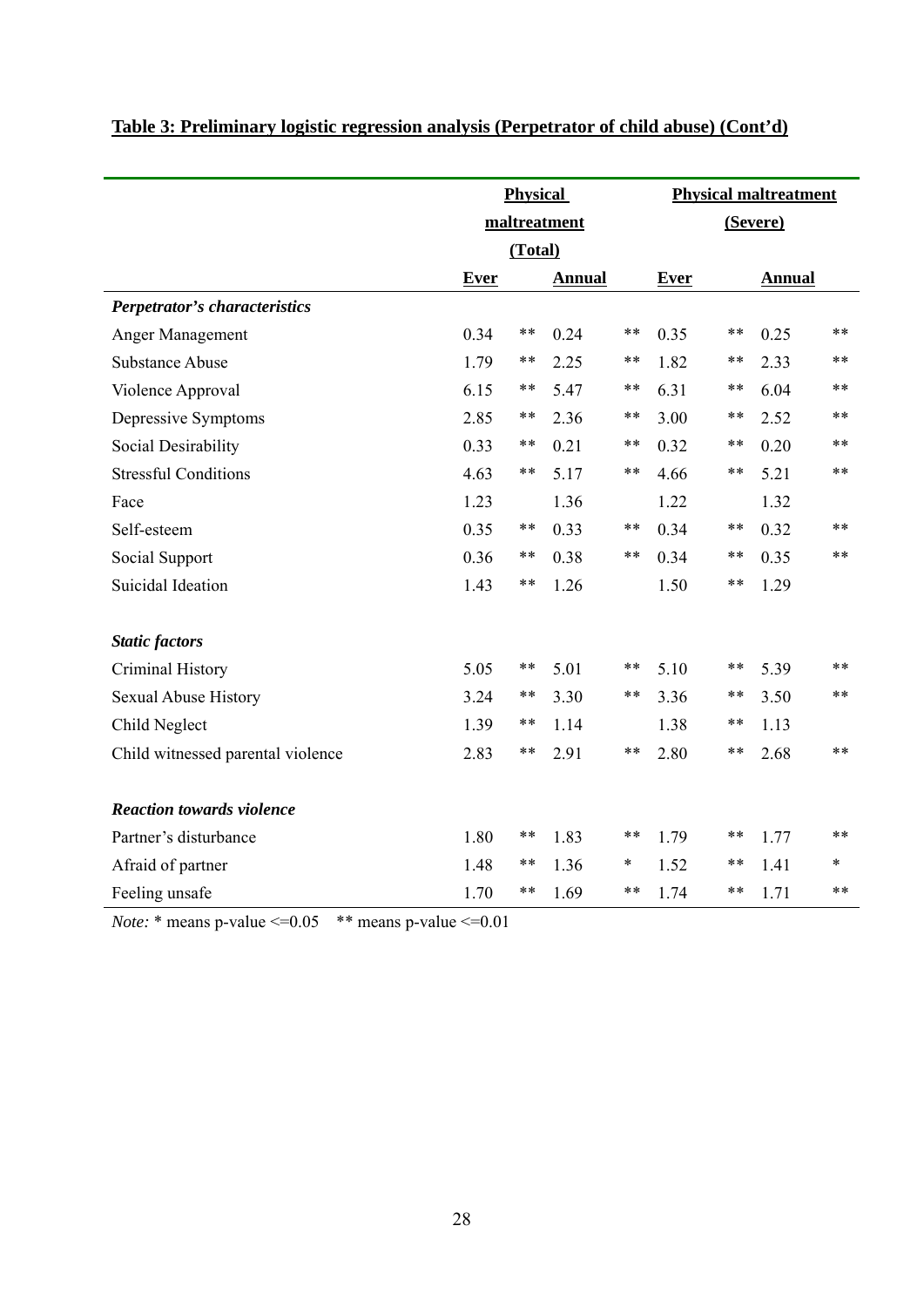#### **Analysis covering risk factors for perpetrators of spouse battering**

- 2.16 Further analysis of risk factors using stepwise logistic regression is performed to select the higher loading risk factors. In clinical practice, information related to the perpetrators or victims will in any way be collected from the clients seeking help. In other words, if the risk assessment tool is integrated in the interview form used by social workers or other professionals in providing help to the clients, additional information required to be sought for the purposes of risk assessment may not be too much to deter the use of the risk assessment tool.
- 2.17 For perpetrators of spousal battering, the dependent variable is the annual prevalence of spousal battering perpetration at both minor and severe levels.
- 2.18 The results of stepwise logistic regression performed on all risk factors pertaining to perpetrators are shown in the Table 4 below. It may be seen that 13 out of 29 risk factors were found to be significant, based on the usual 0.05 significance level. The Wald  $\chi^2$  statistic, which tests the unique contribution of each factor, by holding constant the other factors, is also shown in the table. However, the Wald  $\chi^2$  has been criticized for being too conservative, that is, lacking adequate power. An alternative is to test the significance of each factor by eliminating it from the model and testing the significance of the increase in the -2 log likelihood statistic for the reduced model. The results are shown in Table 5 below. It may be seen that the increase in the -2 log likelihood statistic is significant for all risk factors identified. To improve the predictive power of the model, mean imputation by relative scale has been performed on item non-response resulting in an increase in the number of valid cases available for model computation.

2.19 In general, the Model equation is:

 $A = \beta_0 + \beta_1^* X_1 + \beta_2^* X_2 + \beta_3^* X_3 + \beta_4^* X_4 + \beta_5^* X_5 + \beta_6^* X_6 + \beta_7^* X_7 + \beta_8^* X_8 + \beta_9^* X_9 + \beta_{10}^*$  $X_{10} + \beta_{11} * X_{11} + \beta_{12} * X_{12} + \beta_{13} * X_{13} + ...$ 

 $P$  (risk) = exp (A) / (1 + exp (A))

where A is a non-zero constant,  $\beta_i$  and  $X_i$  are the beta coefficients and independent variables respectively, for  $i=0,1,2,...$  and  $i=1,2,3,...$ , with  $0\leq P$  (risk) $\leq 1$ .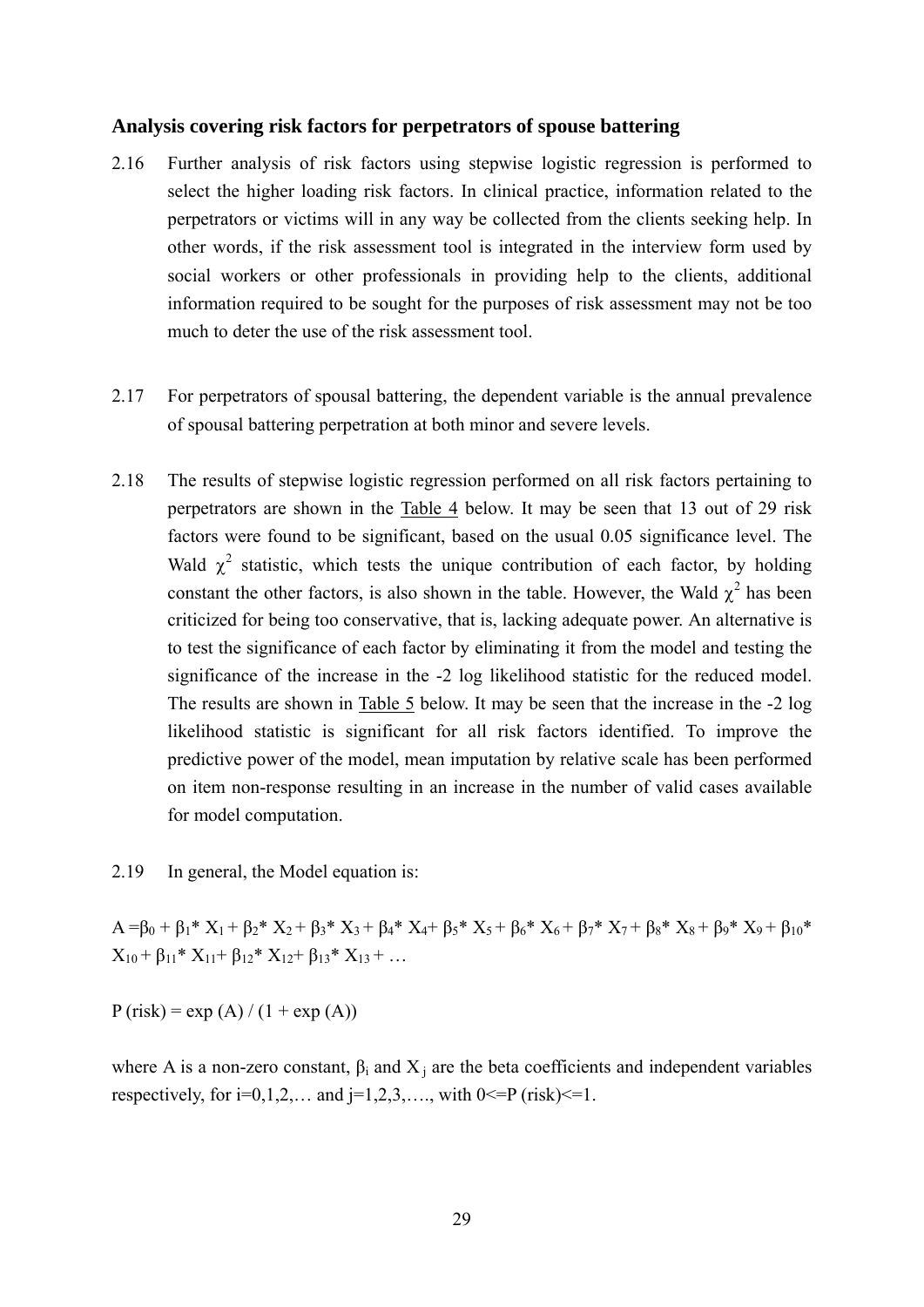| Risk factor                    | B        | S.E.  | Wald   | df           | Sig. | Exp(B) | 95% C.I. for Exp (B) |       |
|--------------------------------|----------|-------|--------|--------------|------|--------|----------------------|-------|
|                                |          |       |        |              |      |        | Lower                | Upper |
| Wife pregnancy/                |          |       |        |              |      |        |                      |       |
| adoption/postnatal             | .637     | .291  | 4.779  | $\mathbf{1}$ | .029 | 1.890  | 1.068                | 3.346 |
| (within 1 year)                |          |       |        |              |      |        |                      |       |
| Unemployment <sup>57</sup>     | .665     | .326  | 4.159  | 1            | .041 | 1.945  | 1.026                | 3.687 |
| Indebtedness                   | .540     | .215  | 6.284  | 1            | .012 | 1.716  | 1.125                | 2.617 |
| In-law Conflict                | .585     | .254  | 5.284  | 1            | .022 | 1.794  | 1.090                | 2.954 |
| Domination                     | .587     | .240  | 5.954  | $\mathbf{1}$ | .015 | 1.798  | 1.122                | 2.881 |
| Jealousy                       | .529     | .147  | 12.886 | 1            | .000 | 1.698  | 1.272                | 2.266 |
| <b>Negative Attribution</b>    | .501     | .177  | 8.027  | 1            | .005 | 1.651  | 1.167                | 2.334 |
| <b>Shifting Responsibility</b> | .260     | .106  | 6.033  | 1            | .014 | 1.297  | 1.054                | 1.597 |
| Anger Management               | $-.572$  | .197  | 8.428  | 1            | .004 | .564   | .384                 | .830  |
| Face                           | .556     | .150  | 13.742 | 1            | .000 | 1.744  | 1.300                | 2.340 |
| Criminal History               | .905     | .184  | 24.264 | 1            | .000 | 2.472  | 1.724                | 3.544 |
| Child witnessed parental       | 1.058    | .210  | 25.457 | 1            | .000 | 2.880  | 1.909                | 4.343 |
| violence                       |          |       |        |              |      |        |                      |       |
| Partner's disturbance          | .731     | .091  | 64.180 | 1            | .000 | 2.078  | 1.737                | 2.485 |
| Constant                       | $-8.540$ | 1.056 | 65.369 | 1            | .000 | .000   |                      |       |

**Table 4: Logistic regression analysis based on 29 risk factors (for perpetrators of spouse battering)**

#### 2.20 For perpetrators of spouse battering, the required model equation is:

 $A = -8.540 + 0.637X_1 + 0.665X_2 + 0.540X_3 + 0.585X_4 + 0.587X_5 + 0.529X_6 + 0.501X_7 +$  $0.260X_8 - 0.572X_9 + 0.556X_{10} + 0.905X_{11} + 1.058X_{12} + 0.731X_{13}$ 

<span id="page-30-0"></span> $P (risk_{(A)}) = exp (A) / (1 + exp (A))$ 

<sup>57</sup> Result showed that unemployment is negatively correlated with the odds of spouse battering when compared to the non-unemployed group which contained economic active and inactive (such as housekeepers and retired persons)subgroups. Generally speaking, it implies that holding other factors constant the unemployed group has a lower probability of having the presence of spouse battering/ child physical maltreatment than the non-unemployed group. Such findings contradict those of other researches and studies, in which unemployment has already been recognized as a universal risk factor of child abuse and spouse battering. In particular, it is a good predictor of severe level of man's violence against his female partner. Such contradictory findings may be due to the fact that the present regression analysis has not controlled for the gender factor and the data refer largely to minor level of physical violence. Besides, there may be correlation among the independent variable adopted in the analysis.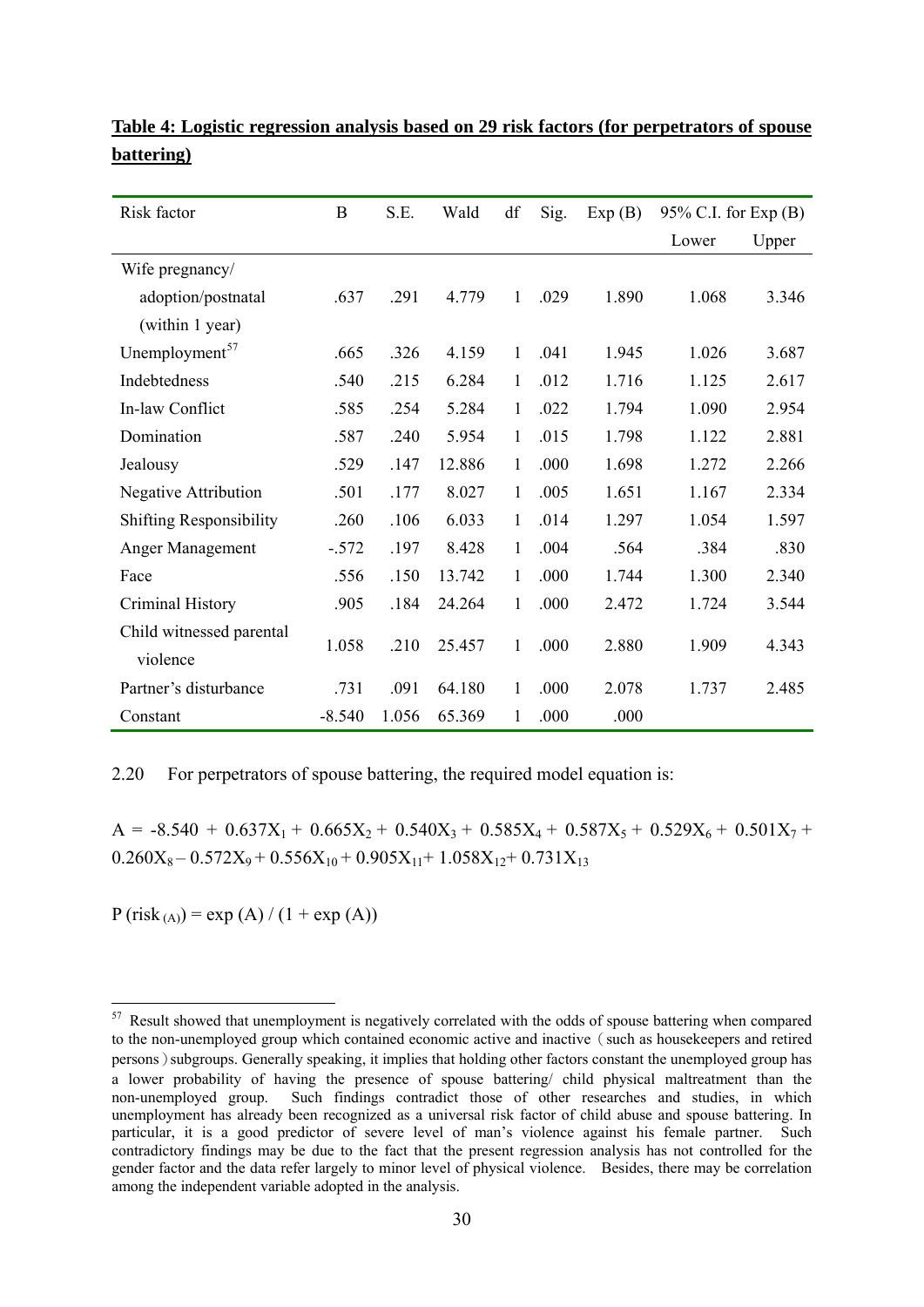| <b>Risk Factor</b>                                | Model Log  | Change in  | df           | Sig. of the |
|---------------------------------------------------|------------|------------|--------------|-------------|
|                                                   | Likelihood | $-2$ Log   |              | Change      |
|                                                   |            | Likelihood |              |             |
| Wife pregnancy/adoption/postnatal (within 1 year) | $-943.730$ | 4.322      | 1            | .038        |
| Unemployment <sup>58</sup>                        | $-943.985$ | 4.832      | 1            | .028        |
| Indebtedness                                      | $-944.484$ | 5.831      | 1            | .016        |
| In-law Conflict                                   | $-943.792$ | 4.447      | 1            | .035        |
| Domination                                        | $-944.556$ | 5.975      | 1            | .015        |
| Jealousy                                          | $-947.951$ | 12.765     | $\mathbf{1}$ | .000        |
| <b>Negative Attribution</b>                       | $-945.566$ | 7.993      | 1            | .005        |
| <b>Shifting Responsibility</b>                    | $-944.619$ | 6.100      | $\mathbf{1}$ | .014        |
| Anger Management                                  | $-945.792$ | 8.446      | 1            | .004        |
| Face                                              | $-948.468$ | 13.799     | 1            | .000        |
| Criminal History                                  | $-952.580$ | 22.022     | 1            | .000        |
| Child witnessed parental violence                 | $-952.960$ | 22.783     | $\mathbf{1}$ | .000        |
| Partner's disturbance                             | $-971.170$ | 59.202     | 1            | .000        |

# **Table 5: -2 log likelihood statistics for the logistic regression model based on 29 risk factors (for perpetrators for spouse battering)**

2.21 To evaluate the goodness of  $fit<sup>59</sup>$  $fit<sup>59</sup>$  $fit<sup>59</sup>$  of logistic models, four inferential tests are used, namely the Brown chi-square test, the Pearson chi-square test, the deviance-based test and the Hosmer-Lemeshow  $(H-L)^{60}$  $(H-L)^{60}$  $(H-L)^{60}$  test. Non-significant test statistic implies that the logistic model explains the data well. Four descriptive measures of goodness-of-fit are usually computed by most statistically packages, which are variations of the R square concept defined in ordinary least square regression models. However, none of the R

<sup>1</sup> <sup>58</sup> Result showed that unemployment is negatively correlated with the odds of spouse battering when compared to the non-unemployed group which contained economic active and inactive (such as housekeepers and retired persons)subgroups. Generally speaking, it implies that holding other factors constant the unemployed group has a lower probability of having the presence of spouse battering/ child physical maltreatment than the non-unemployed group. Such findings contradict those of other researches and studies, in which unemployment has already been recognized as a universal risk factor of child abuse and spouse battering. In particular, it is a good predictor of severe level of man's violence against his female partner. Such contradictory findings may be due to the fact that the present regression analysis has not controlled for the gender factor and the data refer largely to minor level of physical violence. Besides, there may be correlation among the independent variable adopted in the analysis.

<span id="page-31-0"></span><sup>&</sup>lt;sup>59</sup> Goodness-of-fit statistics help you to determine whether the model adequately describes the data. The null hypothesis is "No lack of fit" and the alternative hypothesis is "Lack of fit".<br><sup>60</sup> Hosmer-Lemeshow test of goodness of fit for the model - This statistic is the most reliable test of model fit

<span id="page-31-1"></span>for SPSS binary logistic regression, because it aggregates the observations into groups of "similar" cases. The statistic is then computed based upon these groups. The Hosmer-Lemeshow statistic indicates a poor fit if the significance value is less than 0.05.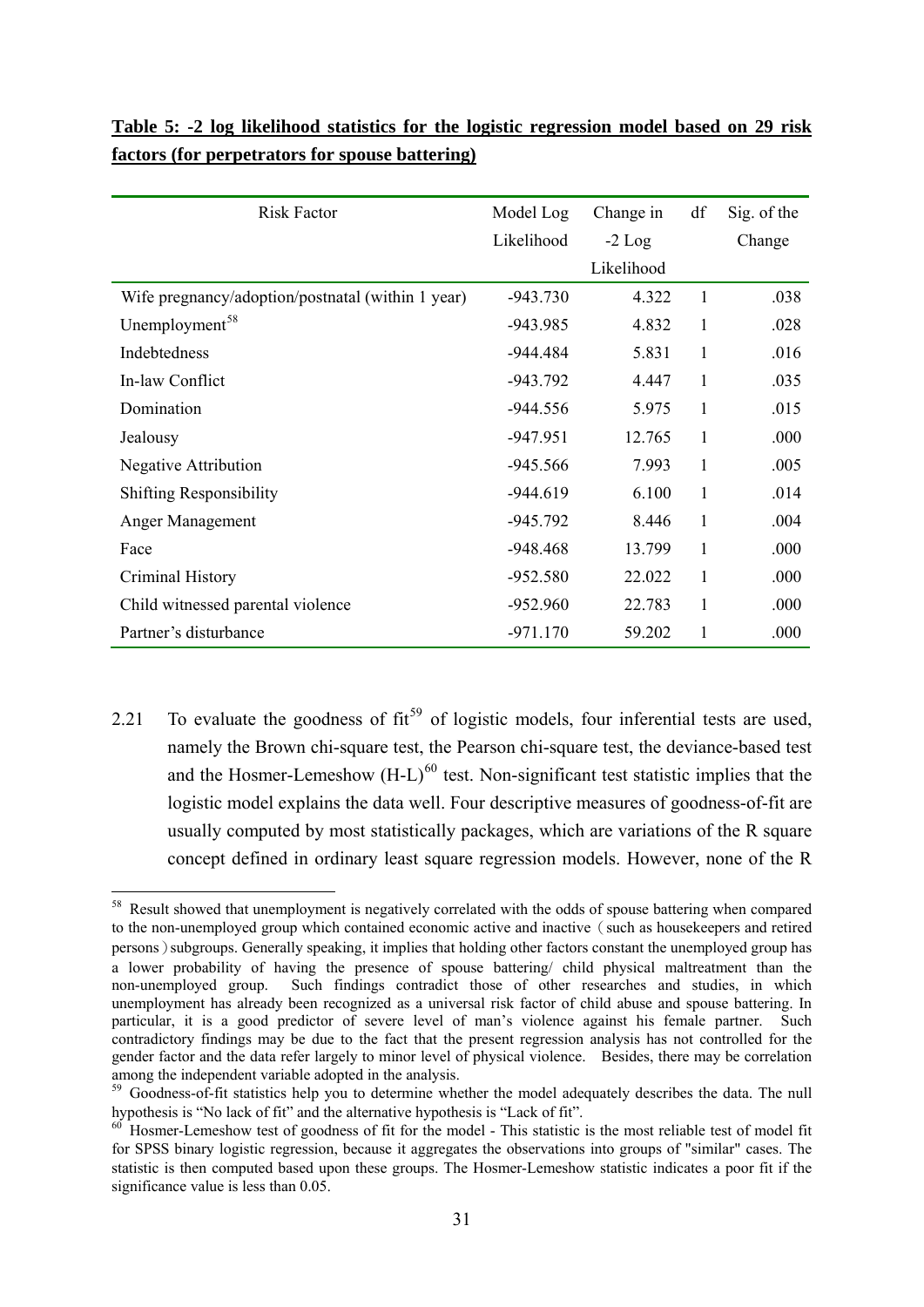square indicates the proportion of variance explained and none corresponds to predictive efficiency.61 Generated from the SPSS packages are Cox and Snell square, which come closer to the Pseudo R square and equals to 0.082, and Nagelkerke R square the value of which is 0.192. The results of the Hosmer-Lemeshow (H-L) test are shown in the Table 6 below. It may be seen that the H-L test shows that the model explains the data well.

# **Table 6**

1

|                                                   | Chi-square | Degree of | Sig. |
|---------------------------------------------------|------------|-----------|------|
|                                                   |            | freedom   |      |
| H-L test for all risk factors regression analysis | 6.309      |           | .613 |
| (Perpetrators)                                    |            |           |      |

2.22 For the validation of predicted probabilities, the two-way classification table is used. The overlay plot of sensitivity and specificity against cut-off probabilities is useful for determining an appropriate cut-off for future applications. The point at which the two curves intersect is the optimal cut-off. $62$  The two-way classification table is appended in Table 7 below based on a cut-off probability of 7%.

| <b>Table 7</b><br>(% of all cases examined)                  |                     |          |              |  |  |  |  |  |
|--------------------------------------------------------------|---------------------|----------|--------------|--|--|--|--|--|
| All risk factors logistic regression analysis (perpetrators) |                     |          |              |  |  |  |  |  |
| Actual                                                       | <b>Predicted</b>    |          | <b>Total</b> |  |  |  |  |  |
|                                                              | <b>Not Happened</b> | happened |              |  |  |  |  |  |
| <b>Not Happened</b>                                          | 64.38%              | 27.54%   | 91.92%       |  |  |  |  |  |
| <b>Happened</b>                                              | 2.55%               | 5.53%    | 8.08%        |  |  |  |  |  |
| <b>Total</b>                                                 | 66.93%              | 33.07%   | 100%         |  |  |  |  |  |

- 2.23 A number of indicators of the predictive power of the model may be compiled from the above classification table, as follows:
	- a) Sensitivity, which is the percentage of occurrences correctly predicted and is equal to (5.53%)/(8.08%) or 68.4%;
	- b) Specificity, which is the percentage non-occurrences correctly predicted and is equal to (64.38)/(91.92%) or 70.0%;
	- c) Positive predictive value, which is the percentage of predicted occurrences that are correct and is equal to  $(5.53\%/33.07\%)$  or  $16.7\%$ ;

<span id="page-32-1"></span><sup>61</sup> Peng, Cha-ying Joanne and So, Tak-shing Harry (2002), "Logistic regression analysis and reporting: a primer", in *Understanding Statistics*, 1(1): 31 – 70.<br><sup>62</sup> Optimal cut-off exits if and only if sensitivity = specificity.

<span id="page-32-0"></span>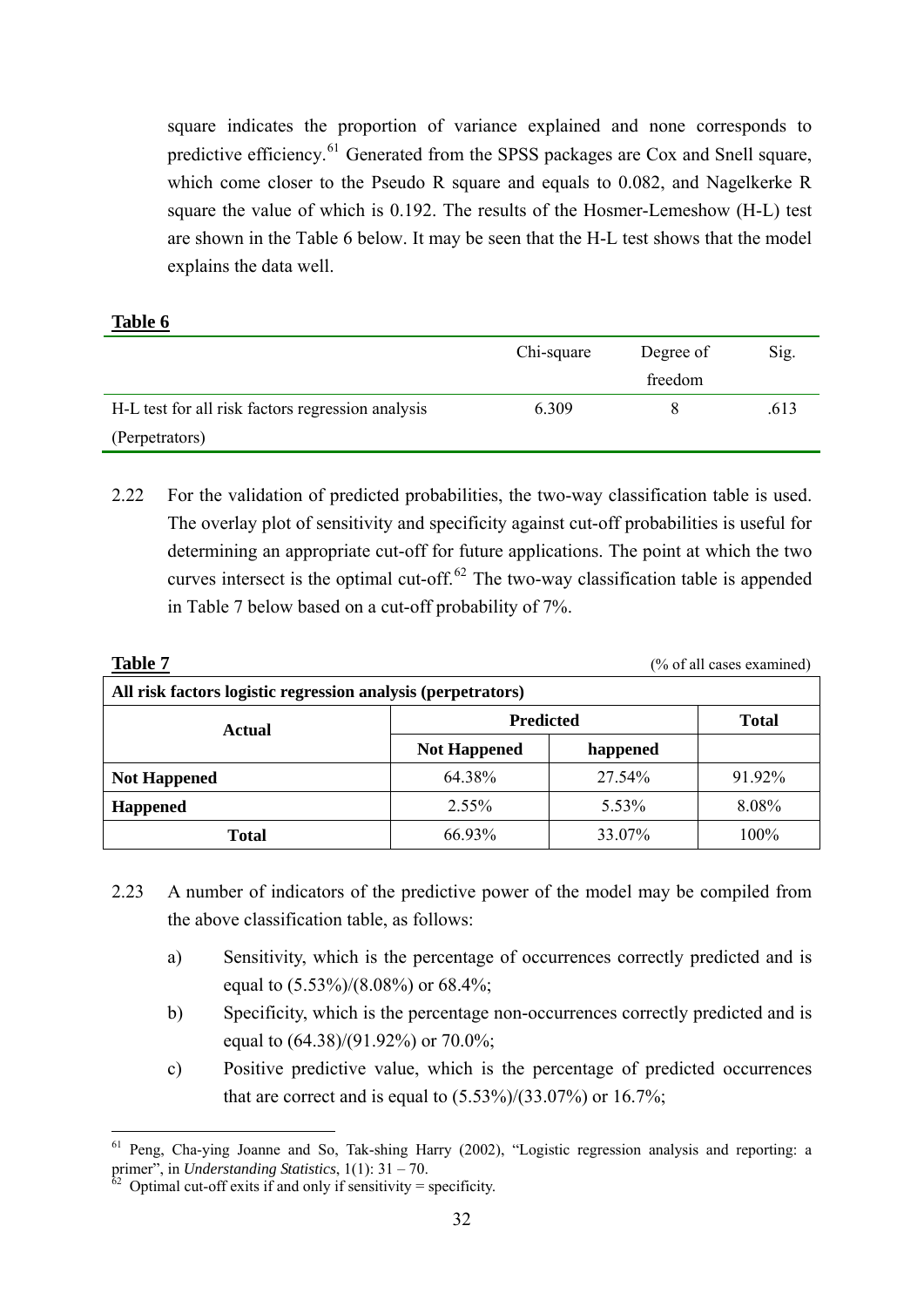- d) Negative predictive value which is the percentage of predicted non-occurrences that are correct and is equal to (64.38%)/(66.93%) or 96.2%;
- e) Overall accuracy, which is the percentage of predicted occurrences and non-occurrences that are correct and is equal to (64.38%+5.53%) or 69.9%.
- 2.24 A table showing different cut-off probabilities and overlay plots are shown in Table 8 below, indicating that the optimal cut-off probability should be in the region of 7%.

| Cut-off             | Sensitivity | Specificity | <b>Positive Predicted</b> | <b>Negative Predicted</b> | Overall  |
|---------------------|-------------|-------------|---------------------------|---------------------------|----------|
| probability $(\% )$ |             |             | Value (PPV)               | Value (NPV)               | accuracy |
| 95                  | 0.3%        | 100.0%      | 100.0%                    | 91.9%                     | 91.9%    |
| 90                  | 0.6%        | $100.0\%$   | 100.0%                    | 92.0%                     | 92.0%    |
| 85                  | 1.3%        | 100.0%      | 100.0%                    | 92.0%                     | 92.0%    |
| 80                  | 1.3%        | 100.0%      | 80.0%                     | 92.0%                     | 92.0%    |
| 75                  | 2.2%        | 100.0%      | 87.5%                     | 92.1%                     | 92.1%    |
| 70                  | 4.1%        | 99.8%       | 68.4%                     | 92.2%                     | 92.1%    |
| 65                  | 6.3%        | 99.8%       | 71.4%                     | 92.4%                     | 92.2%    |
| 60                  | 8.1%        | 99.7%       | 72.2%                     | 92.5%                     | 92.3%    |
| 55                  | 9.7%        | 99.6%       | 68.9%                     | 92.6%                     | 92.4%    |
| 50                  | 10.9%       | 99.5%       | 67.3%                     | 92.7%                     | 92.4%    |
| 45                  | 13.1%       | 99.3%       | 63.6%                     | 92.9%                     | 92.4%    |
| 40                  | 14.7%       | 99.0%       | 57.3%                     | 93.0%                     | 92.2%    |
| 35                  | 18.4%       | 98.5%       | 52.7%                     | 93.2%                     | 92.1%    |
| 30                  | 21.3%       | 97.9%       | 46.6%                     | 93.4%                     | 91.7%    |
| 25                  | 25.6%       | 96.8%       | 41.2%                     | 93.7%                     | 91.0%    |
| $20\,$              | 34.4%       | 94.9%       | 37.4%                     | 94.3%                     | 90.1%    |
| 15                  | 42.2%       | 90.8%       | 28.7%                     | 94.7%                     | 86.8%    |
| 10                  | 56.9%       | 82.0%       | 21.8%                     | 95.6%                     | 80.0%    |
| 9                   | 60.9%       | 79.1%       | 20.4%                     | 95.8%                     | 77.7%    |
| $8\,$               | 63.1%       | 75.0%       | 18.1%                     | 95.9%                     | 74.0%    |
| $\boldsymbol{7}$    | 68.4%       | 70.0%       | 16.7%                     | 96.2%                     | 69.9%    |
| 6                   | 74.4%       | 63.1%       | 15.0%                     | 96.6%                     | 64.0%    |
| 5                   | 82.5%       | 54.3%       | 13.7%                     | 97.2%                     | 56.6%    |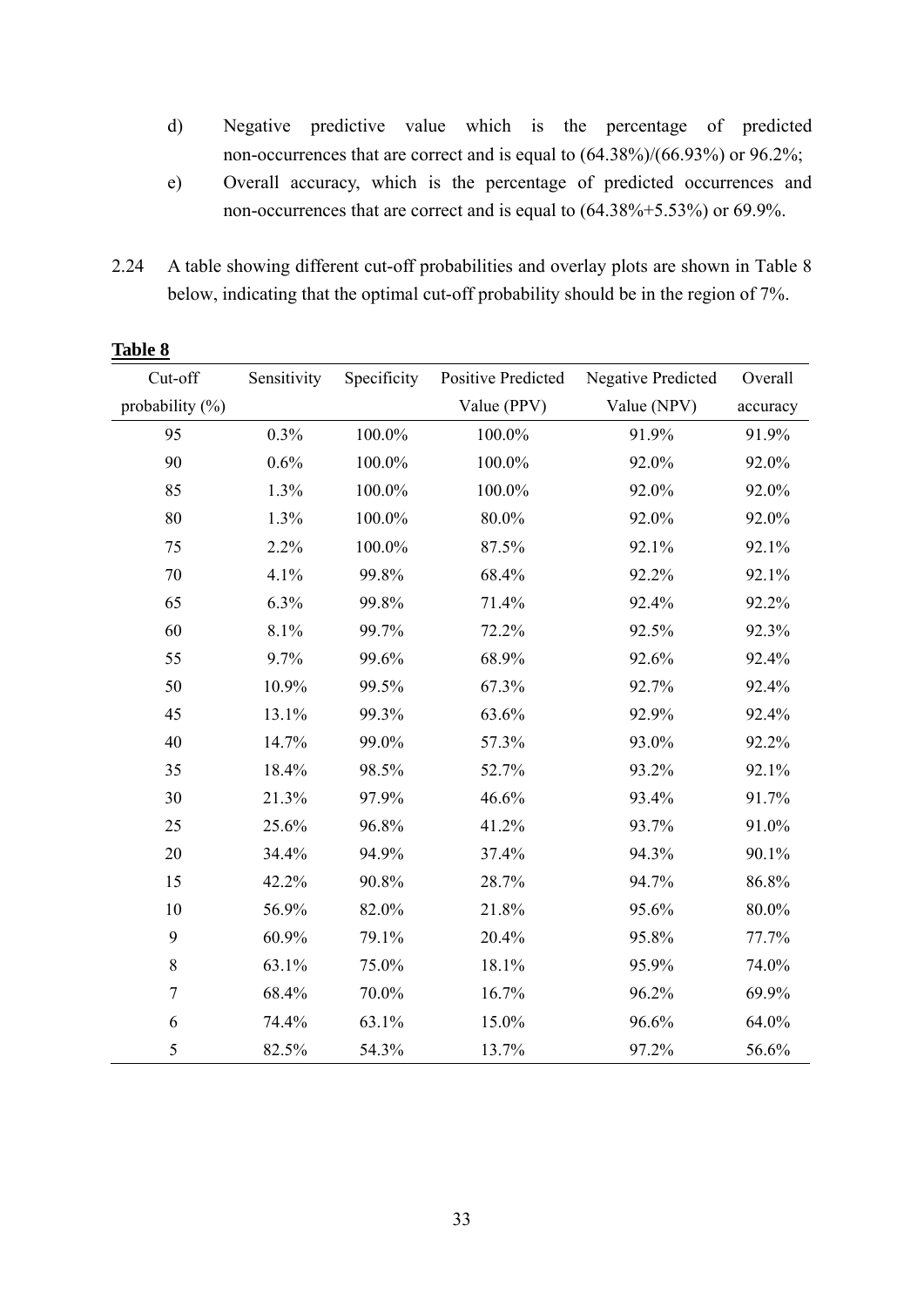

2.25 A Receiver Operating Characteristic (ROC) curve<sup>[63](#page-32-1)</sup> may also be compiled from the regression results. The ROC curve is a graphical representation of the trade off between the predictive values positive and negative for every possible cut off. The ROC curve is a plot showing (1-specificity) on the X axis and sensitivity on the Y axis. The accuracy of the assessment tool is measured by the area under the ROC curve. An area of 1 represents a perfect test, while an area of 0.5 represents a worthless test. Based on results of the logistic regression analysis, the ROC curve is plotted below. It may be seen that ROC curve is well above the 45 degree reference line. The area under the curve is 0.77 which is significant greater than the area of 0.5 under the 45 degree reference line.

<span id="page-34-0"></span><sup>63</sup> A Receiver Operating Characteristic (ROC) curve is a graphical representation of the trade off between the false negative and false positive rates for every possible cut off.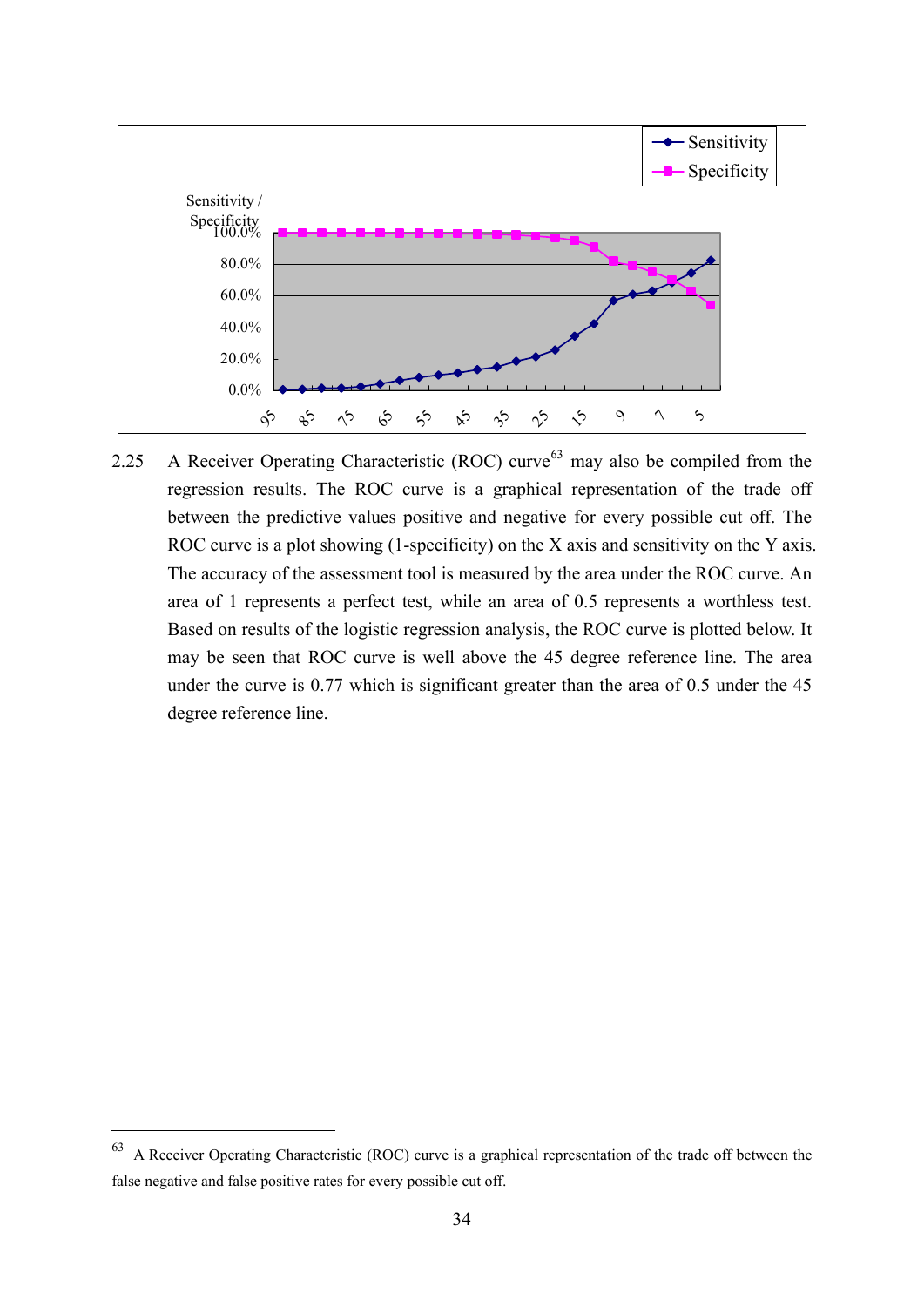

2.26 It should nevertheless be noted that in developing assessment tools for screening purposes, researchers often concentrate on the sensitivity and specificity of the test and use ROC curves to evaluate the discriminating power of the tools. They ignore the predictive value of the tools which is equally important. The ROC curve evaluates how well the tool performs in classifying a person whose condition is known, which is plot of the true positive rate (i.e. sensitivity) against the false positive rate (i.e.  $1$ specificity). The predictive value, on the other hand, indicates how accurate is the test in classifying a person whose condition is not known. It answers that question: "If the test is positive, what is the probability that the person really has the condition?"  $64$  In other words, the predictive values of the risk assessment tool shown above are equally important.

<u>.</u>

<sup>&</sup>lt;sup>64</sup> Severino, Richard (undated), "How to use SAS software to evaluate screening tests using predictive values in conjunction with ROC curves. (logistic 3.pdf)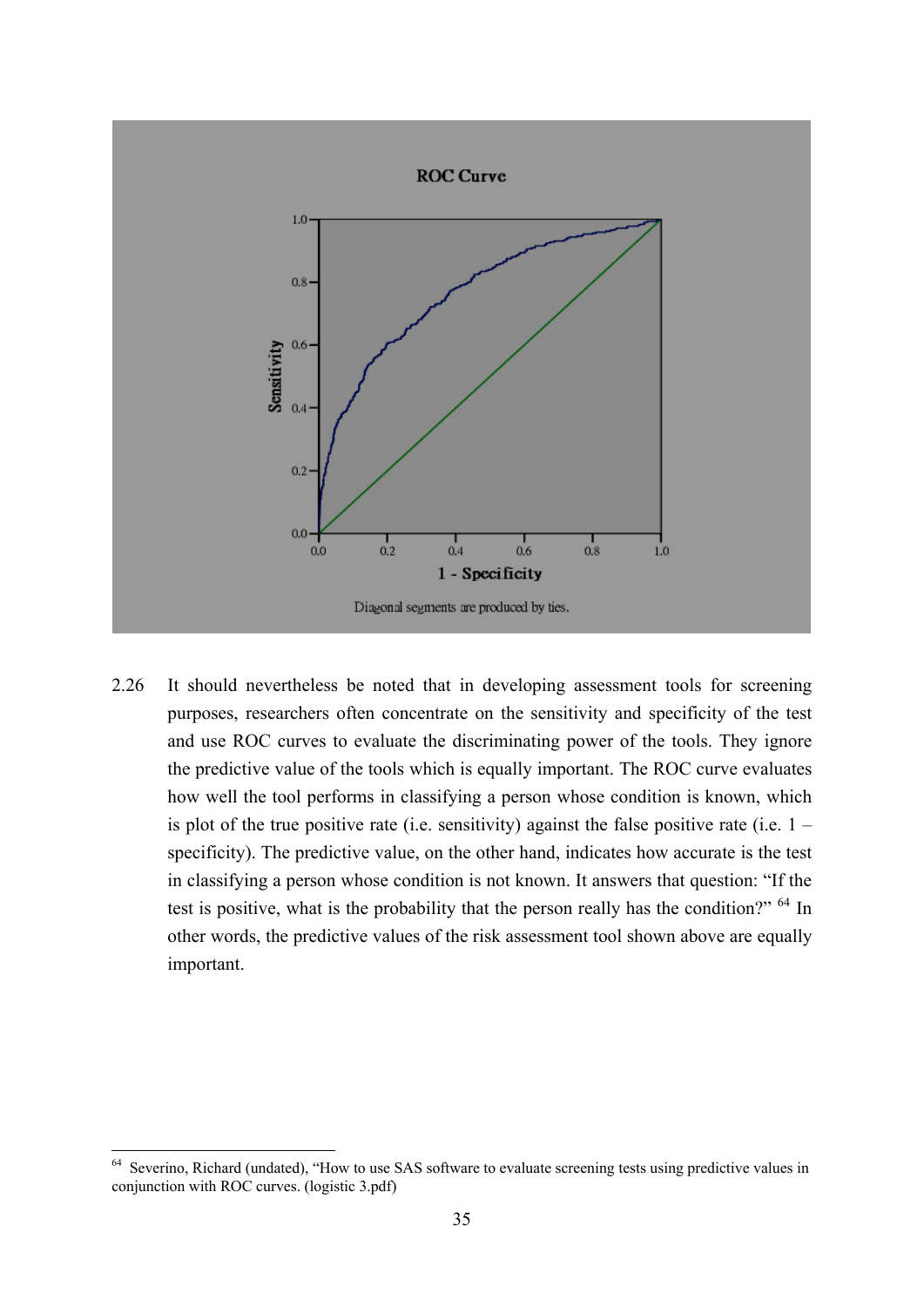#### **Analysis covering risk factors for victims of spouse battering**

- 2.27 For victims of spousal battering, the dependent variable is the annual prevalence of spousal battering victimization at both minor and severe levels.
- 2.28 The results of stepwise logistic regression performed on all risk factors pertaining to victims are shown in the Table 9 below. It may be seen that only 8 out of 29 risk factors were found to be significant, based on the usual 0.05 significance level. The significance of each factor by eliminating it from the model and testing the significance of the increase in the -2 log likelihood statistic for the reduced model is shown in Table 10 below. It may be seen that the increase in the -2 log likelihood statistic is significant for all risk factors.

**Table 9: Logistic regression analysis based on 29 risk factors (for victims of spouse battering)**

| Risk factor                          | B        | S.E. | Wald   | df | Sig. | Exp   | 95% C.I. for $Exp(B)$ |       |
|--------------------------------------|----------|------|--------|----|------|-------|-----------------------|-------|
|                                      |          |      |        |    |      | (B)   | Lower                 | Upper |
| Jealousy                             | .718     | .155 | 21.451 | 1  | .000 | 2.051 | 1.513                 | 2.779 |
| <b>Negative Attribution</b>          | .716     | .186 | 14.868 | 1  | .000 | 2.047 | 1.422                 | 2.946 |
| Anger Management                     | $-.632$  | .202 | 9.800  | 1  | .002 | .532  | .358                  | .790  |
| Criminal History                     | .750     | .195 | 14.711 | 1  | .000 | 2.116 | 1.443                 | 3.104 |
| <b>Sexual Abuse History</b>          | 1.041    | .340 | 9.403  | 1  | .002 | 2.832 | 1.456                 | 5.510 |
| Child witnessed<br>parental violence | 1.123    | .217 | 26.721 | 1  | .000 | 3.075 | 2.008                 | 4.708 |
| Partner's disturbance                | .654     | .103 | 39.976 | 1  | .000 | 1.924 | 1.570                 | 2.356 |
| Feeling unsafe                       | .502     | .112 | 20.184 | 1  | .000 | 1.651 | 1.327                 | 2.055 |
| Constant                             | $-5.996$ | .849 | 49.839 | 1  | .000 | .002  |                       |       |

2.29 For victims of spouse battering, the required model equation is:

 $V = -5.996 + 0.718X_1 + 0.716X_2 - 0.632X_3 + 0.750X_4 + 1.041X_5 + 1.123X_6 + 0.654X_7 +$  $0.502X_8$ 

 $P (risk_{(v)}) = exp (V) / (1 + exp (V))$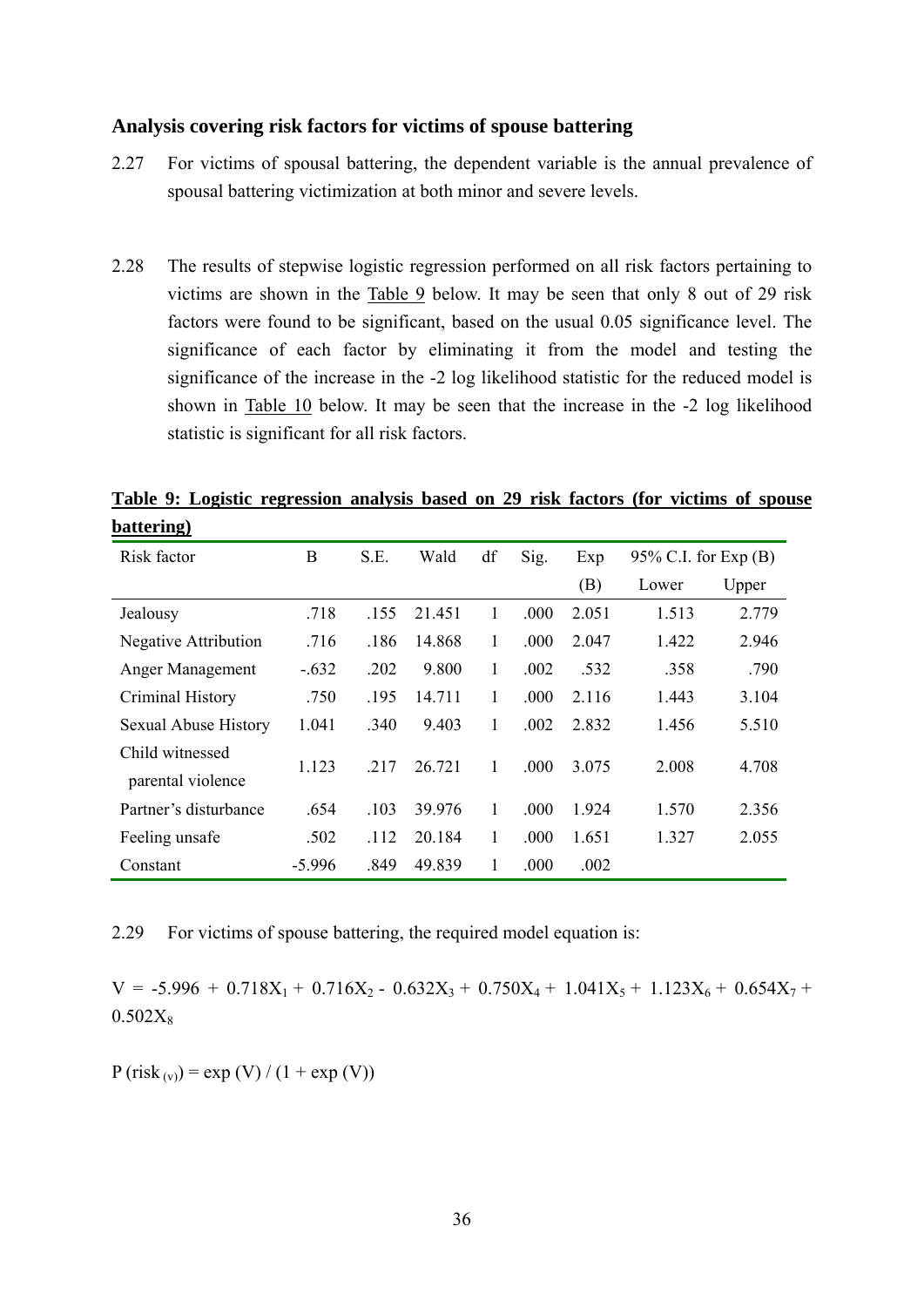| <b>Risk Factor</b>                | Model Log  | Change in -2   | df | Sig. of the |
|-----------------------------------|------------|----------------|----|-------------|
|                                   | Likelihood | Log Likelihood |    | Change      |
| Jealousy                          | $-856.442$ | 21.270         |    | .000        |
| <b>Negative Attribution</b>       | $-853.190$ | 14.767         |    | .000        |
| Anger Management                  | $-850.724$ | 9.834          |    | .002        |
| Criminal History                  | $-852.544$ | 13.476         |    | .000        |
| Sexual Abuse History              | $-850.014$ | 8.416          |    | .004        |
| Child witnessed parental violence | $-857.505$ | 23.396         |    | .000        |
| Partner's disturbance             | $-864.245$ | 36.877         |    | .000        |
| Feeling unsafe                    | $-855.471$ | 19.329         |    | .000        |

|  |  |  |                                           |  | Table 10: -2 log likelihood statistic for the logistic regression model based on 29 risk |  |  |  |
|--|--|--|-------------------------------------------|--|------------------------------------------------------------------------------------------|--|--|--|
|  |  |  | factors (for victims of spouse battering) |  |                                                                                          |  |  |  |

2.30 Generated from the SPSS packages are Cox and Snell square, which come closer to the Pseudo R square and equals to 0.08, and Nagelkerke R square the value of which is 0.20. The results of the Hosmer-Lemeshow (H-L) test are shown in the Table 11 below. It may be seen that the H-L test shows that the model explains the data well.

#### **Table 11**

|                                                   | Chi-square<br>Degree of |         | Sig. |
|---------------------------------------------------|-------------------------|---------|------|
|                                                   |                         | freedom |      |
| H-L test for all risk factors regression analysis | 15.211                  |         | .055 |
| (Victims)                                         |                         |         |      |

2.31 The two-way classification table is appended in Table 12 below based on a cut-off probability of 5.5%.

Table 12 (% of all cases examined)

| All risk factors logistic regression analysis (victims) |                     |              |        |  |
|---------------------------------------------------------|---------------------|--------------|--------|--|
| Actual                                                  | <b>Predicted</b>    | <b>Total</b> |        |  |
|                                                         | <b>Not Happened</b> | happened     |        |  |
| <b>Not Happened</b>                                     | 64.87%              | 28.02%       | 92.89% |  |
| <b>Happened</b>                                         | 2.10%               | 5.00%        | 7.10%  |  |
| <b>Total</b>                                            | 66.97%              | 33.02%       | 100%   |  |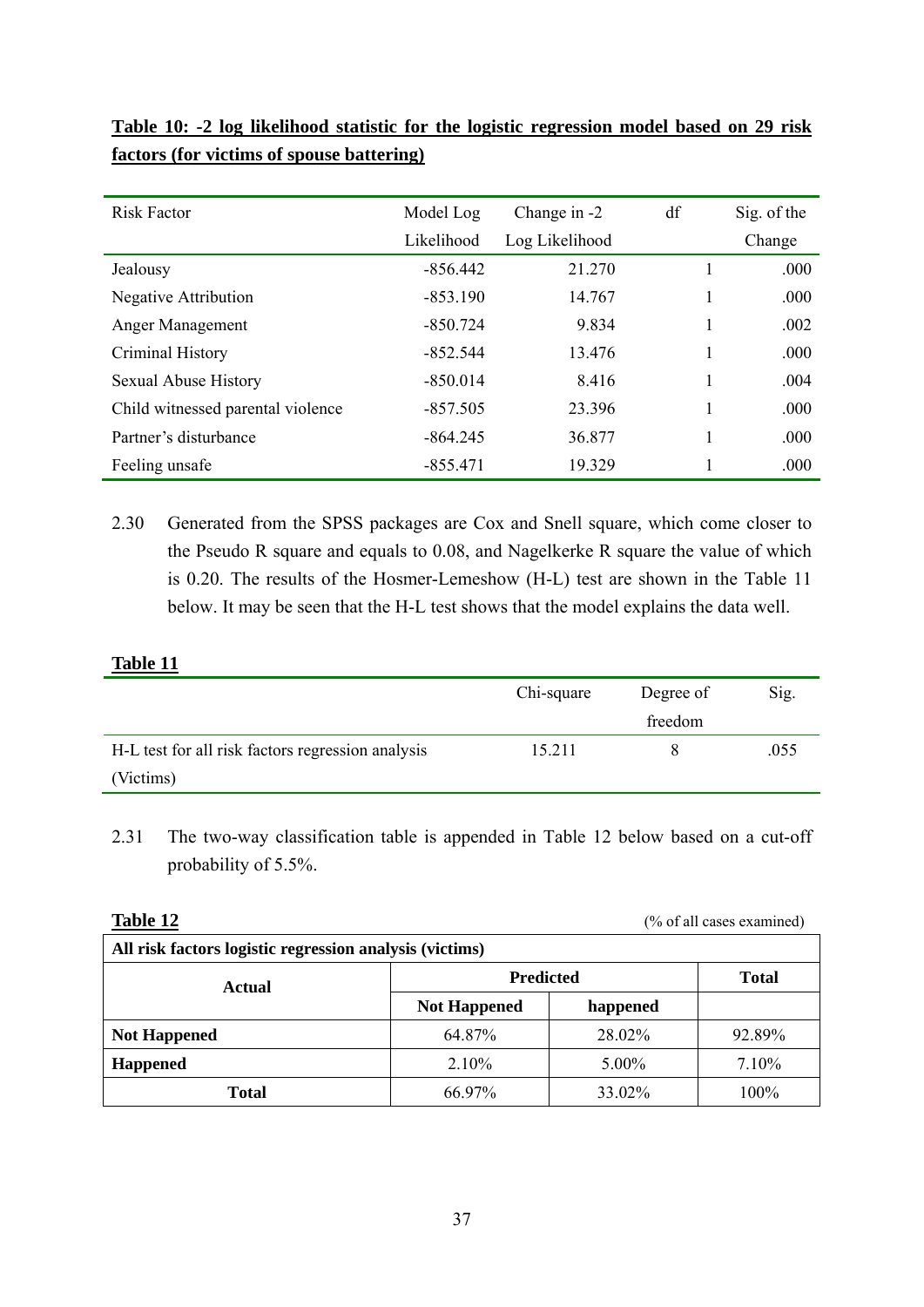- 2.32 A number of indicators of the predictive power of the model may be compiled from the above classification table, as follows:
	- a) Sensitivity, which is the percentage of occurrences correctly predicted and is equal to  $(5\%/7.10\%)$  or  $70.4\%$ ;
	- b) Specificity, which is the percentage non-occurrences correctly predicted and is equal to (64.87%)/(92.89%) or 69.8%;
	- c) Predictive value positive, which is the percentage of predicted occurrences that are correct and is equal to  $(5\%)/(33.02\%)$  or  $15.1\%$ ;
	- d) Predictive value negative which is the percentage of predicted non-occurrences that are correct and is equal to (64.87%)/(66.97%) or 96.9%;
	- e) Overall accuracy, which is the percentage of predicted occurrences and non-occurrences that are correct and is equal to (64.87%+5%) or 69.9%.
- 2.33 A table showing different cut-off probabilities and overlay plots are shown in Table 13 below, indicating that the optimal cut-off probability should be in the region of 5.5%.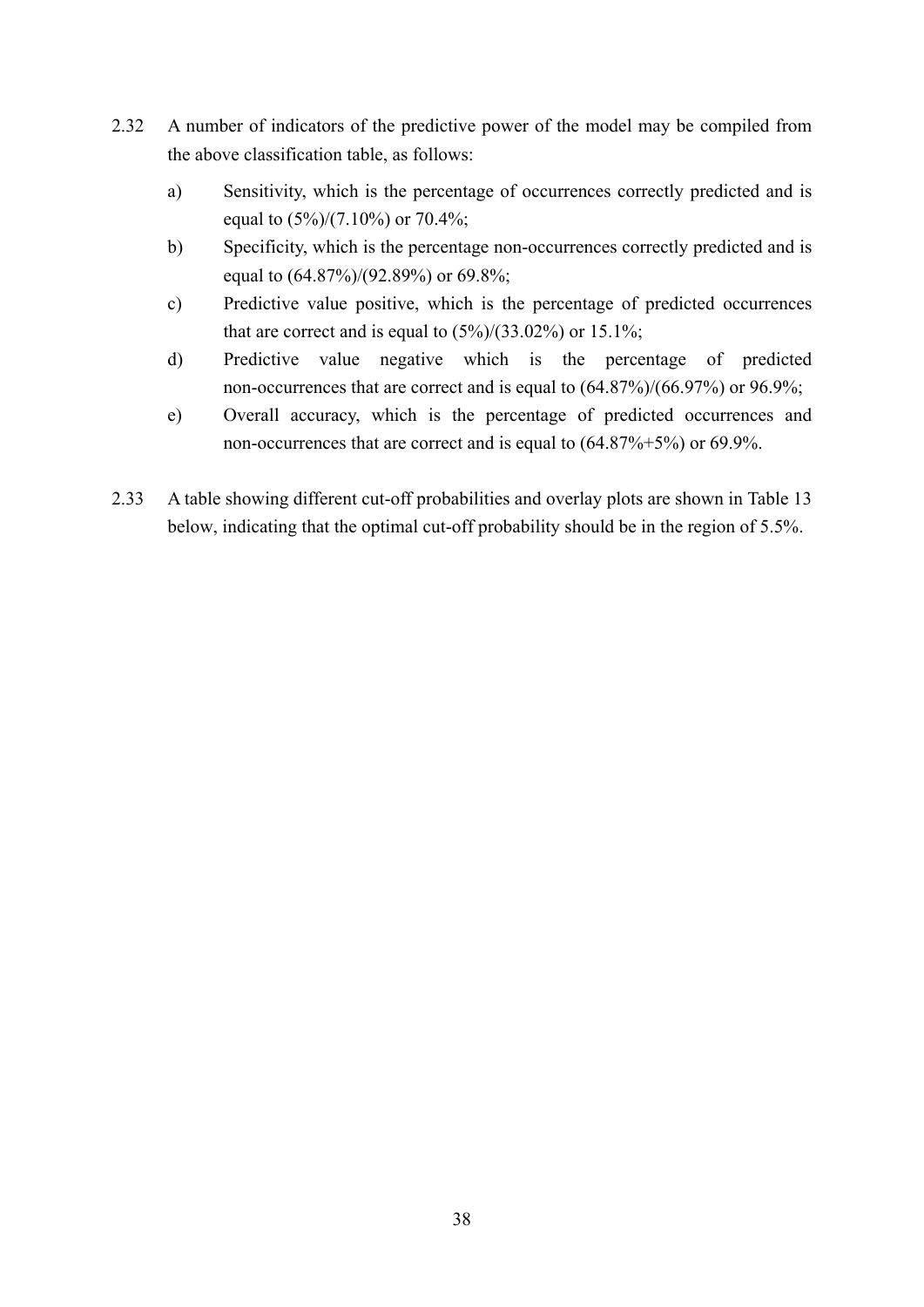| Cut-off             | Sensitivity | Specificity | <b>Positive Predicted</b> | <b>Negative Predicted</b> | Overall  |
|---------------------|-------------|-------------|---------------------------|---------------------------|----------|
| probability $(\% )$ |             |             | Value (PPV)               | Value (NPV)               | accuracy |
| 95                  | 0.4%        | 100.0%      | $100.0\%$                 | 92.9%                     | 92.9%    |
| 90                  | 0.7%        | 100.0%      | 100.0%                    | 92.9%                     | 92.9%    |
| 85                  | 2.1%        | 100.0%      | 100.0%                    | 93.0%                     | 93.0%    |
| 80                  | 3.9%        | 99.9%       | 84.6%                     | 93.1%                     | 93.1%    |
| 75                  | 5.4%        | 99.9%       | 88.2%                     | 93.2%                     | 93.2%    |
| 70                  | 6.8%        | 99.9%       | 90.5%                     | 93.3%                     | 93.3%    |
| 65                  | 8.2%        | 99.9%       | 85.2%                     | 93.4%                     | 93.4%    |
| 60                  | 9.3%        | 99.8%       | 81.3%                     | 93.5%                     | 93.4%    |
| 55                  | 11.1%       | 99.8%       | 77.5%                     | 93.6%                     | 93.5%    |
| 50                  | 12.1%       | 99.6%       | 72.3%                     | 93.7%                     | 93.4%    |
| 45                  | 14.6%       | 99.4%       | 66.1%                     | 93.8%                     | 93.4%    |
| 40                  | 15.7%       | 99.1%       | 57.9%                     | 93.9%                     | 93.2%    |
| 35                  | 19.3%       | 98.7%       | 54.0%                     | 94.1%                     | 93.1%    |
| 30                  | 20.4%       | 98.2%       | 46.3%                     | 94.2%                     | 92.7%    |
| 25                  | 25.7%       | 97.2%       | 41.4%                     | 94.5%                     | 92.1%    |
| 20                  | 31.8%       | 96.0%       | 37.6%                     | 94.8%                     | 91.4%    |
| 15                  | 39.3%       | 93.2%       | 30.6%                     | 95.3%                     | 89.3%    |
| 10                  | 53.9%       | 85.9%       | 22.6%                     | 96.1%                     | 83.6%    |
| 9                   | 57.9%       | 84.2%       | 21.8%                     | 96.3%                     | 82.3%    |
| 8                   | 60.7%       | 81.6%       | 20.2%                     | 96.4%                     | 80.2%    |
| $\boldsymbol{7}$    | 61.8%       | 78.3%       | 17.9%                     | 96.4%                     | 77.2%    |
| 6                   | 67.1%       | 72.9%       | 15.9%                     | 96.7%                     | 72.5%    |
| 5                   | 75.7%       | 65.5%       | 14.4%                     | 97.2%                     | 66.3%    |

# **Table 13**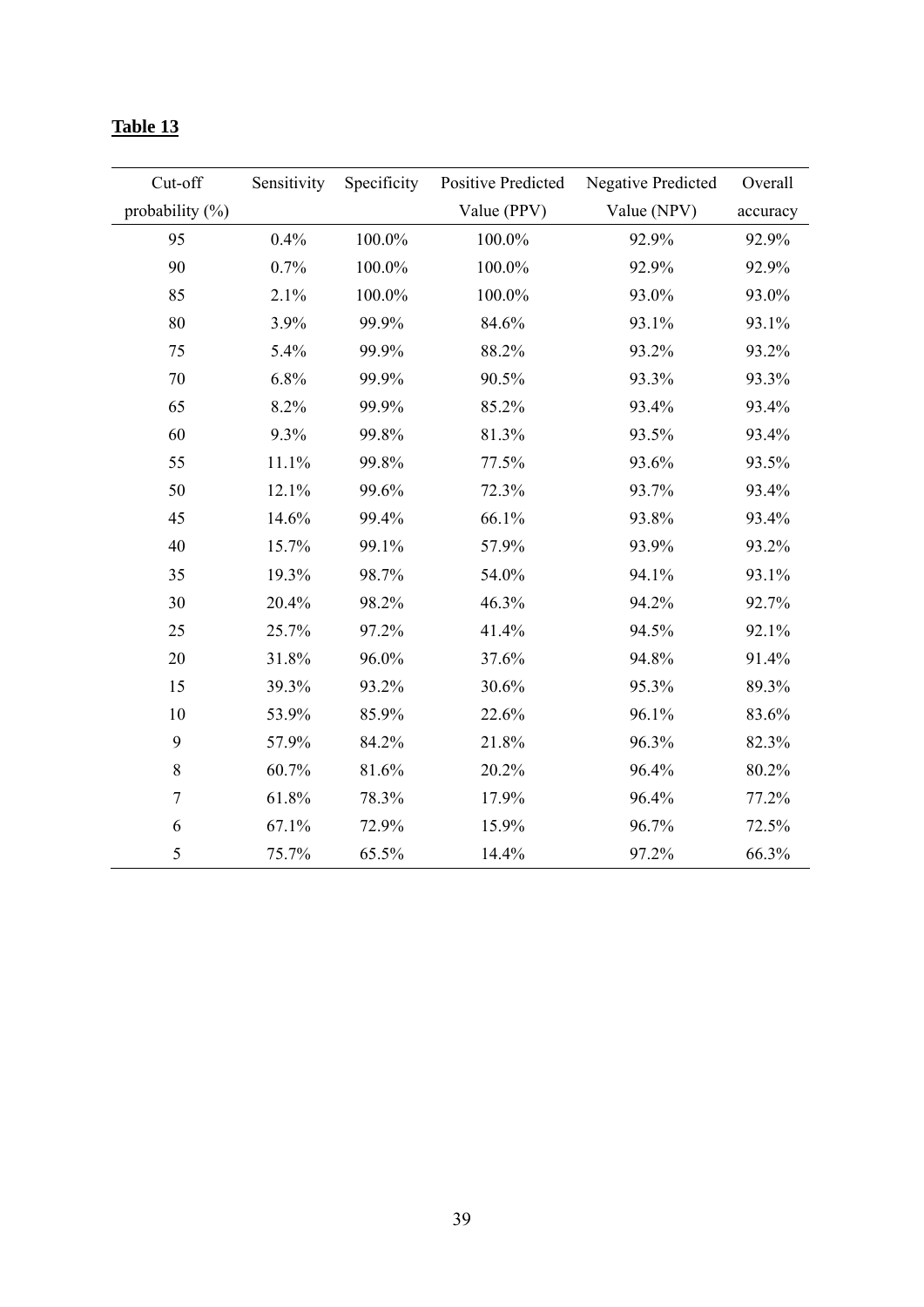

2.34 Based on results of the logistic regression analysis, the ROC curve is plotted below. It may be seen that ROC curve is well above the 45 degree reference line. The area under the curve is 0.7687 which is significantly greater than the area of 0.5 under the 45 degree reference line.

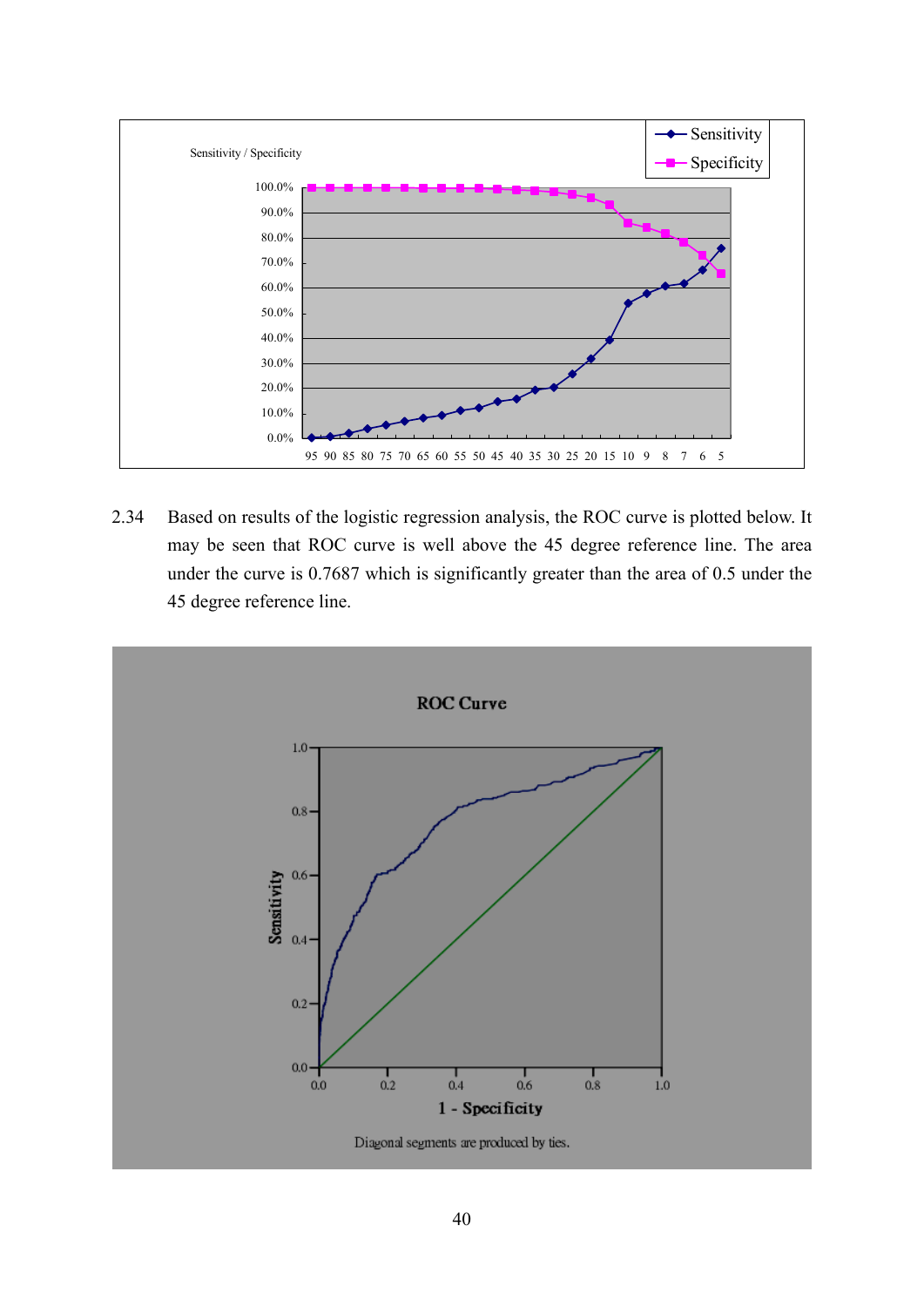#### **Analysis covering risk factors for perpetrators of child abuse**

- 2.35 For perpetrators of child abuse, the dependent variable is the annual prevalence of physical maltreatment perpetration at both severe and very severe levels.
- 2.36 The results of step-wise logistic regression performed on all risk factors pertaining to perpetrators of child abuse are shown in the Table 14 below. It may be seen that only 7 out of 30 risk factors were found to be significant, based on the usual 0.05 significance level. The significance of each factor by eliminating it from the model and testing the significance of the increase in the -2 log likelihood statistic for the reduced model is shown in Table 15 below. It may be seen that the increase in the -2 log likelihood statistic is significant for the 7 risk factors identified.

**Table 14: Logistic regression analysis based on 30 risk factors (for perpetrators of child abuse)**

| Risk factor                      | B        | S.E.  | Wald   | df | Sig. | Exp     | $95\%$ C.I. for Exp (B) |       |
|----------------------------------|----------|-------|--------|----|------|---------|-------------------------|-------|
|                                  |          |       |        |    |      | (B)     | Lower                   | Upper |
| Unemployment <sup>65</sup>       | .953     | .474  | 4.052  |    | .044 | 2.595   | 1.025                   | 6.566 |
| Receiving CSSA                   | 1.306    | .284  | 21.098 |    | .000 | 3.690   | 2.114                   | 6.441 |
| <b>Extended Family Influence</b> | .653     | .209  | 9.776  |    | .002 | 1.922   | 1.276                   | 2.895 |
| Jealousy                         | 1.110    | .238  | 21.775 |    | .000 | 3 0 3 4 | 1.904                   | 4.837 |
| Anger Management                 | $-.858$  | .305  | 7.894  |    | .005 | .424    | .233                    | .771  |
| Violence Approval                | .971     | .335  | 8.385  |    | .004 | 2.639   | 1.368                   | 5.091 |
| Criminal History                 | 1.458    | .246  | 35.048 |    | .000 | 4.296   | 2.651                   | 6.960 |
| Constant                         | $-8.150$ | 1.567 | 27 064 | 1  | .000 | .000    |                         |       |

2.37 For perpetrators of child abuse, the required model equation is:

<u>.</u>

 $C = -8.150 + 0.953X_1 + 1.306X_2 + 0.653X_3 + 1.110X_4 - 0.858X_5 + 0.971X_6 + 1.458X_7$  $P (risk_{(c)}) = exp (C) / (1 + exp (C))$ 

<span id="page-41-0"></span><sup>&</sup>lt;sup>65</sup> Result showed that unemployment is negatively correlated with the odds of spouse battering when compared to the non-unemployed group which contained economic active and inactive (such as housekeepers and retired persons)subgroups. Generally speaking, it implies that holding other factors constant the unemployed group has a lower probability of having the presence of spouse battering/ child physical maltreatment than the non-unemployed group. Such findings contradict those of other researches and studies, in which unemployment has already been recognized as a universal risk factor of child abuse and spouse battering. In particular, it is a good predictor of severe level of man's violence against his female partner. Such contradictory findings may be due to the fact that the present regression analysis has not controlled for the gender factor and the data refer largely to minor level of physical violence. Besides, there may be correlation among the independent variable adopted in the analysis.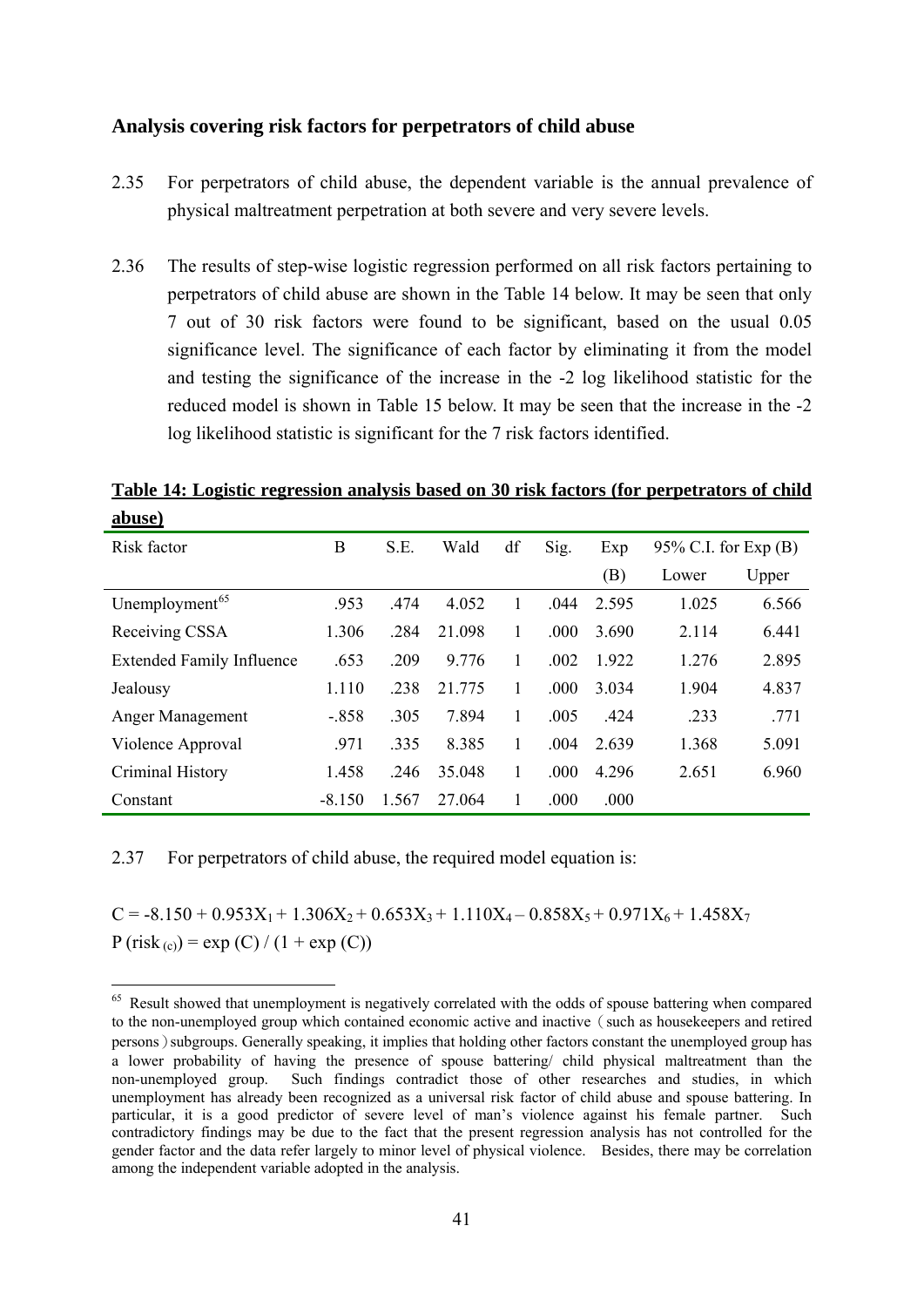| <b>Risk Factor</b>               | Model Log  | Change in -2 Log | df | Sig. of the |
|----------------------------------|------------|------------------|----|-------------|
|                                  | Likelihood | Likelihood       |    | Change      |
| Unemployment <sup>66</sup>       | $-387.557$ | 4.895            |    | .027        |
| Receiving CSSA                   | $-394.242$ | 18.265           |    | .000        |
| <b>Extended Family Influence</b> | $-390.228$ | 10.237           |    | .001        |
| Jealousy                         | $-396.019$ | 21.821           |    | .000        |
| Anger Management                 | $-389.054$ | 7.889            |    | .005        |
| Violence Approval                | $-389.533$ | 8.848            |    | .003        |
| Criminal History                 | $-400.222$ | 30.226           |    | .000        |

**Table 15: -2 log likelihood statistic for the logistic regression model based on 30 risk factors (for perpetrators for child abuse)**

2.38 Generated from the SPSS packages are Cox and Snell square, which come closer to the Pseudo R square and equals to 0.064, and Nagelkerke R square the value of which is 0.176. The results of the Hosmer-Lemeshow (H-L) test are shown in the Table 16 below. It may be seen that the H-L test shows that the model explains the data well.

#### **Table 16**

<u>.</u>

|                                                   | Chi-square | Degree of | Sig. |
|---------------------------------------------------|------------|-----------|------|
|                                                   |            | freedom   |      |
| H-L test for all risk factors regression analysis | 7 7 1 9    |           | .461 |
| (Perpetrators)                                    |            |           |      |

2.39 The two-way classification table is appended in Table 17 below based on a cut-off probability of 5.5%.

<span id="page-42-0"></span><sup>&</sup>lt;sup>66</sup> Result showed that unemployment is negatively correlated with the odds of spouse battering when compared to the non-unemployed group which contained economic active and inactive (such as housekeepers and retired persons)subgroups. Generally speaking, it implies that holding other factors constant the unemployed group has a lower probability of having the presence of spouse battering/ child physical maltreatment than the non-unemployed group. Such findings contradict those of other researches and studies, in which unemployment has already been recognized as a universal risk factor of child abuse and spouse battering. In particular, it is a good predictor of severe level of man's violence against his female partner. Such contradictory findings may be due to the fact that the present regression analysis has not controlled for the gender factor and the data refer largely to minor level of physical violence. Besides, there may be correlation among the independent variable adopted in the analysis.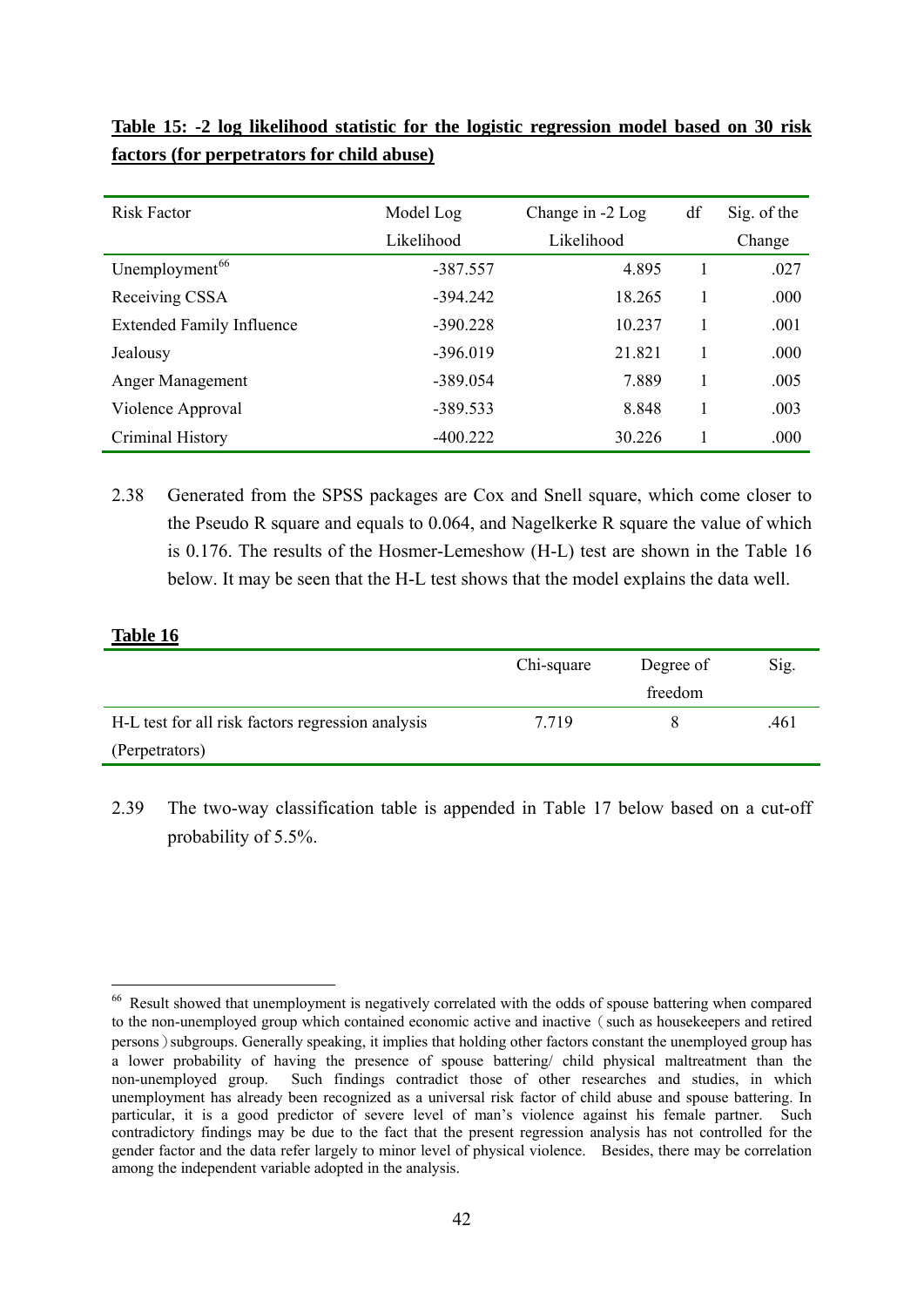#### **Table 17** (% of all cases examined)

| All risk factors logistic regression analysis (perpetrators) |                     |              |        |  |
|--------------------------------------------------------------|---------------------|--------------|--------|--|
| Actual                                                       | <b>Predicted</b>    | <b>Total</b> |        |  |
|                                                              | <b>Not Happened</b> | happened     |        |  |
| <b>Not Happened</b>                                          | 68.15%              | 25.90%       | 94.05% |  |
| <b>Happened</b>                                              | 1.85%               | 4.10%        | 5.95%  |  |
| <b>Total</b>                                                 | 70.00%              | 30.00%       | 100%   |  |

- 2.40 A number of indicators of the predictive power of the model may be compiled from the above classification table, as follows:
	- a) Sensitivity, which is the percentage of occurrences correctly predicted and is equal to (4.10%)/(5.95%) or 68.9%;
	- b) Specificity, which is the percentage non-occurrences correctly predicted and is equal to (68.15%)/(94.05%) or 72.5%;
	- c) Predictive value positive, which is the percentage of predicted occurrences that are correct and is equal to  $(4.10\%)/(30\%)$  or 13.7%;
	- d) Predictive value negative which is the percentage of predicted non-occurrences that are correct and is equal to  $(68.15\%/70\%)$  or 97.4%;
	- e) Overall accuracy, which is the percentage of predicted occurrences and non-occurrences that are correct and is equal to (68.15%+4.1%) or 72.3%.
- 2.41 A table showing different cut-off probabilities and overlay plots are shown in Table 18 below, indicating that the optimal cut-off probability should be in the region of 5.5%.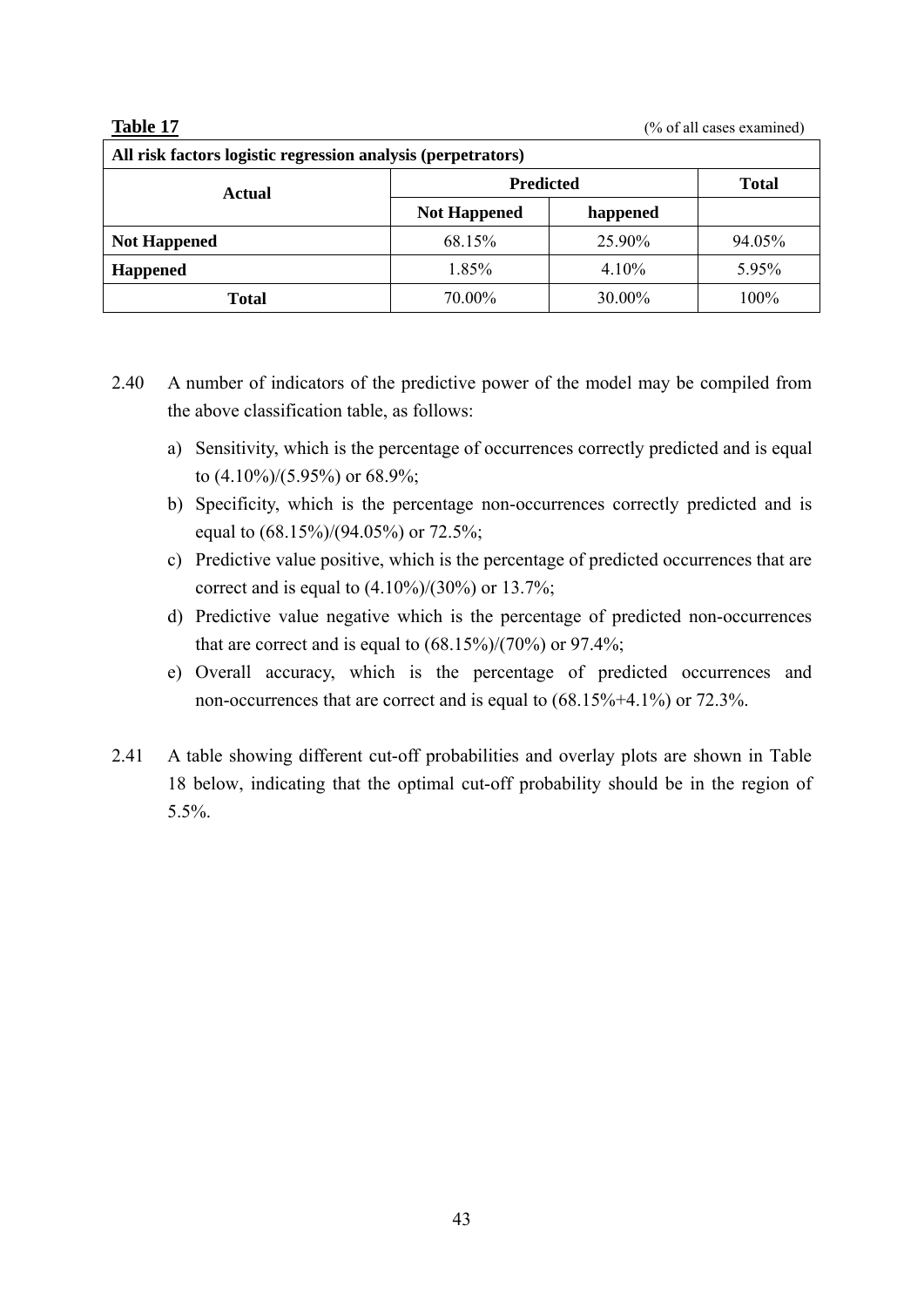| Cut-off            | Sensitivity | Specificity | <b>Positive Predicted</b> | <b>Negative Predicted</b> | Overall  |
|--------------------|-------------|-------------|---------------------------|---------------------------|----------|
| probability $(\%)$ |             |             | Value (PPV)               | Value (NPV)               | accuracy |
| 95                 | $0.0\%$     | 100.0%      | NA                        | 94.1%                     | 94.1%    |
| 90                 | $0.0\%$     | 100.0%      | NA                        | 94.1%                     | 94.1%    |
| 85                 | $0.0\%$     | 100.0%      | NA                        | 94.1%                     | 94.1%    |
| 80                 | $0.0\%$     | 100.0%      | NA                        | 94.1%                     | 94.1%    |
| 75                 | $0.0\%$     | 100.0%      | NA                        | 94.1%                     | 94.1%    |
| 70                 | 0.8%        | 100.0%      | 100.0%                    | 94.1%                     | 94.1%    |
| 65                 | 2.5%        | 100.0%      | 100.0%                    | 94.2%                     | 94.2%    |
| 60                 | 4.2%        | 100.0%      | 100.0%                    | 94.3%                     | 94.3%    |
| 55                 | 5.0%        | 100.0%      | 100.0%                    | 94.3%                     | 94.4%    |
| 50                 | 6.7%        | 99.8%       | 72.7%                     | 94.4%                     | 94.3%    |
| 45                 | 8.4%        | 99.7%       | 62.5%                     | 94.5%                     | 94.3%    |
| 40                 | 11.8%       | 99.4%       | 53.8%                     | 94.7%                     | 94.2%    |
| 35                 | 13.4%       | 98.9%       | 44.4%                     | 94.8%                     | 93.9%    |
| 30                 | 16.0%       | 98.6%       | 42.2%                     | 94.9%                     | 93.7%    |
| 25                 | 22.7%       | 98.0%       | 42.2%                     | 95.2%                     | 93.6%    |
| 20                 | 26.9%       | 96.7%       | 34.0%                     | 95.4%                     | 92.6%    |
| 15                 | 31.9%       | 94.0%       | 25.3%                     | 95.6%                     | 90.4%    |
| 10                 | 45.4%       | 87.7%       | 18.9%                     | 96.2%                     | 85.2%    |
| 9                  | 49.6%       | 86.1%       | 18.4%                     | 96.4%                     | 83.9%    |
| $\,8\,$            | 55.5%       | 83.9%       | 17.9%                     | 96.8%                     | 82.3%    |
| $\boldsymbol{7}$   | 58.0%       | 80.3%       | 15.7%                     | 96.8%                     | 79.0%    |
| 6                  | 61.3%       | 76.0%       | 13.9%                     | 96.9%                     | 75.2%    |
| 5                  | 74.8%       | 67.8%       | 12.8%                     | 97.7%                     | 68.3%    |
| $\overline{4}$     | 82.4%       | 56.4%       | 10.7%                     | 98.1%                     | 57.9%    |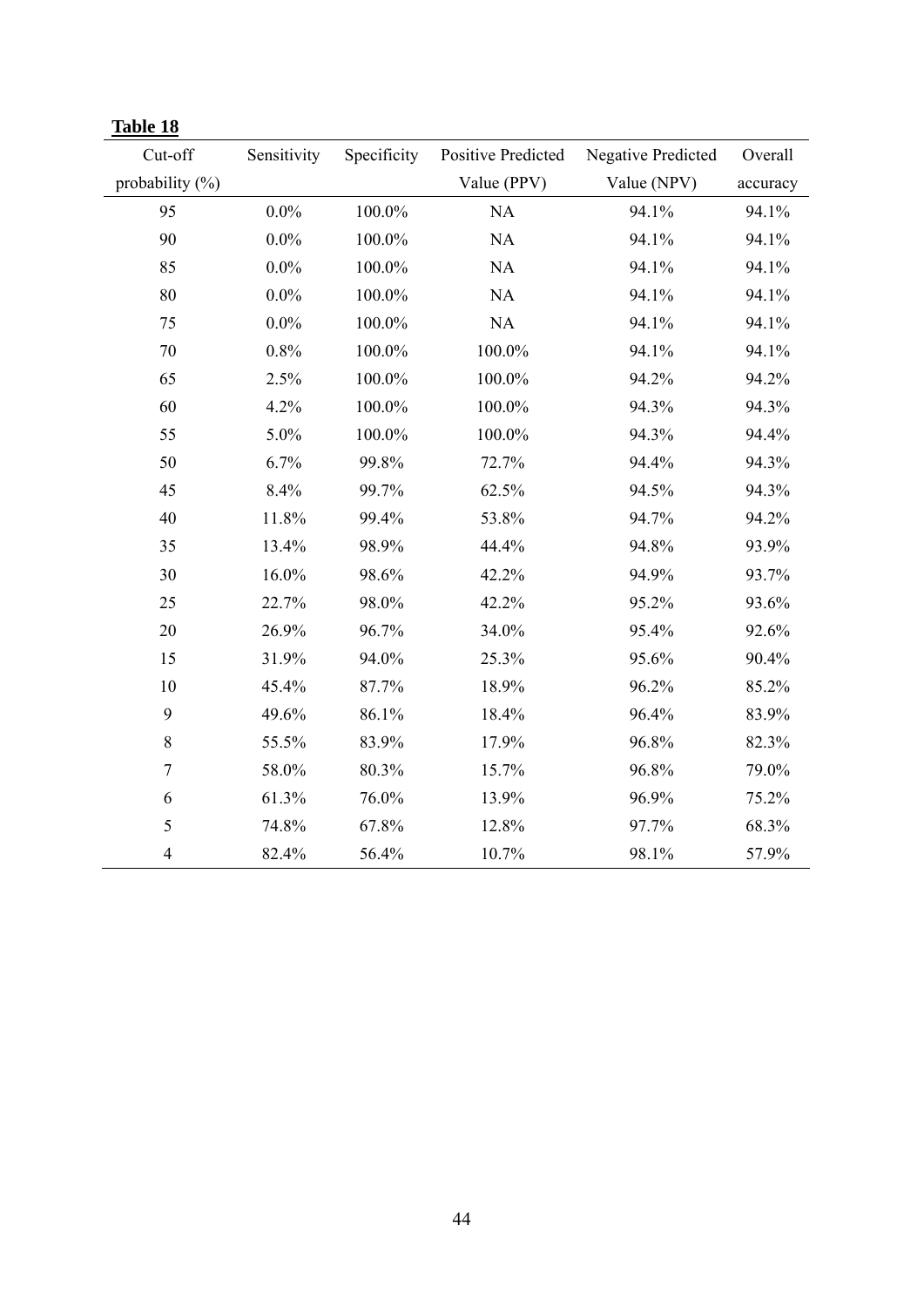

2.42 Based on results of the logistic regression analysis, the ROC curve is plotted below. It may be seen that ROC curve is well above the 45 degree reference line. The area under the curve is 0.7728 which is significantly greater than the area of 0.5 under the 45 degree reference line.

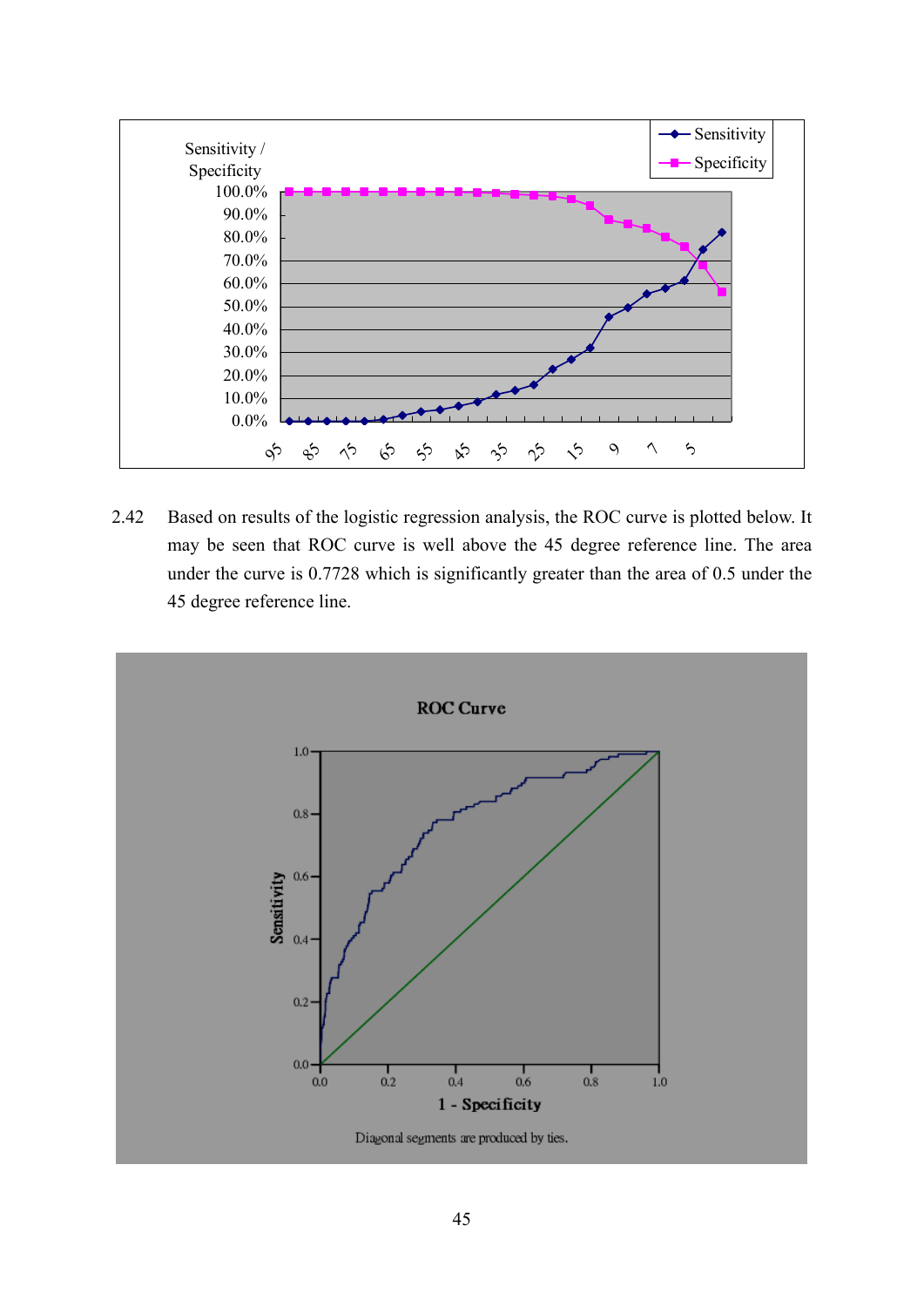# **Chapter 3 Field Test**

## **3.1 Objectives**

- 3.1.1 In order to test the applicability of the risk assessment tools developed and identify any practical difficulties encountered by the users, a field test was conducted on clinical samples in July and August, 2006.
- 3.1.2 The main purpose of the field test was to ascertain the clinical validity of the risk assessment tools when being applied to clinical samples in welfare settings and to operationalize the administration of the tools that are designed to measure the probability of occurrence of spouse battering and child abuse. The target respondents were perpetrators and victims of spouse battering, and perpetrators of child abuse.
- 3.1.3 With the aim to facilitate the use of the tools, the purposes of the field test were to understand:
	- a) Difficulties encountered while implementing the tools;
	- b) Complexity when interpreting the results of the tools;
	- c) Value added to the existing risk assessment procedures and implications of using the tools;
	- d) Areas of the risk assessment manual to be refined.
- 3.1.4 Experience learned from the field test and expressed by the frontline social workers will be used to evaluate the overall usefulness and applicability of the tool.

### **3.2 Field Test Design**

3.2.1 The field test was conducted based on criteria-based sampling, with which violent and non-violent clients were recruited to complete the risk assessment tools.

### 3.2.2 **Samples of field test**

3.2.2.1 There were three sets of risk assessment tools tested: Form A for perpetrator of spouse battering, Form B for victim of spouse battering and Form C for perpetrator of child abuse. It was expected to recruit a total of 100 perpetrators of spouse battering, 100 victims of spouse battering and 100 perpetrators of child abuse for the violent groups from the 8 units of FCPSUs and the 4 refuge centres for women. Another 300 non-violent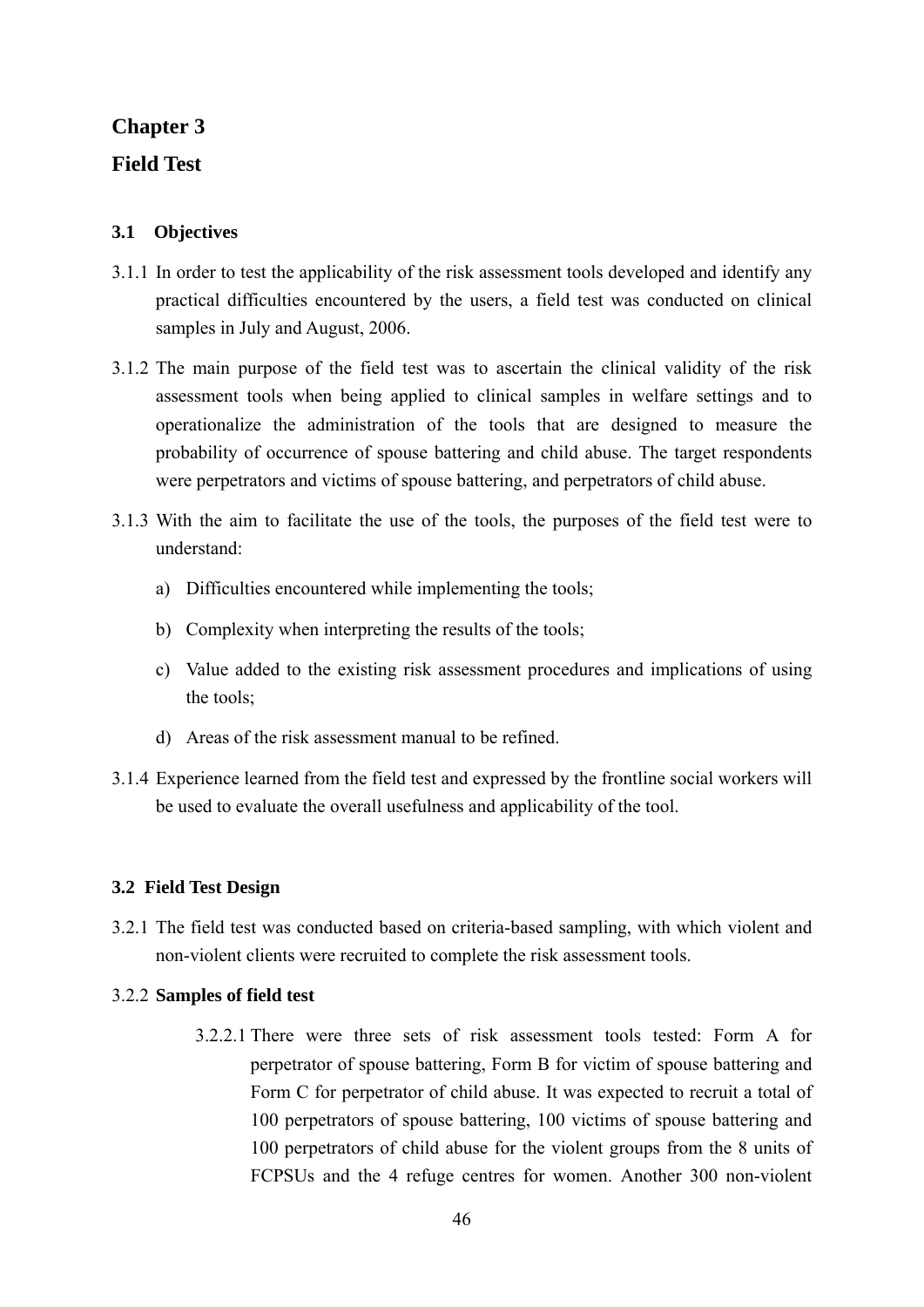clients were targeted from IFSCs to form comparison groups.

## 3.2.2.2 Criteria for sample selection

- a. To identify clients for the violent and non-violent groups, screening questions were asked to clients using the screening questions modified from Abuse Assessment Screen<sup>[67](#page-42-0)</sup>
- b. For the perpetrators and victims of spouse battering and their comparison groups, the subjects should be aged 16 or above, currently living with a partner (married or cohabited).
- c. For the perpetrators of child abuse and its comparison group, the subjects should be aged 16 or above, currently living with a partner (married or cohabited), with at least 1 child aged under 18.
- d. To minimize selection bias, the samples of clients were balanced according to gender, age, education level, marital status, number of children, case history and experience of violence.

*Gender*

- e. In general, about 80-90% of the victims of spouse battering are females. The selection of clients in the violent and non-violent groups should maintain such balance.
- f. For the perpetrators of spouse battering and the subjects in the comparison group, over 80% of the clients should be males.
- g. For the victims of spouse battering and the subjects in the comparison group, over 80% of the clients should be females. As 20 female victims were expected to be recruited from 4 refuge centres, the victims recruited from the FCPSUs should be maintained at a 3 to 1 female to male ratio.
- h. For the perpetrators of child abuse and the subjects in the comparison group, the male to female ratio should be reflecting the actual ratio in that unit.

*Age*

1

- i. The clients should be aged 16 or above.
- j. For each group of samples, clients of diverse age should be selected.

<sup>67</sup> McFarlane, J. & Parker, B (1994). Preventing abuse during pregnancy: an assessment and intervention protocol. MCN, 19, P. 324. Developed by the Nursing Research Consortium on violence and abuse.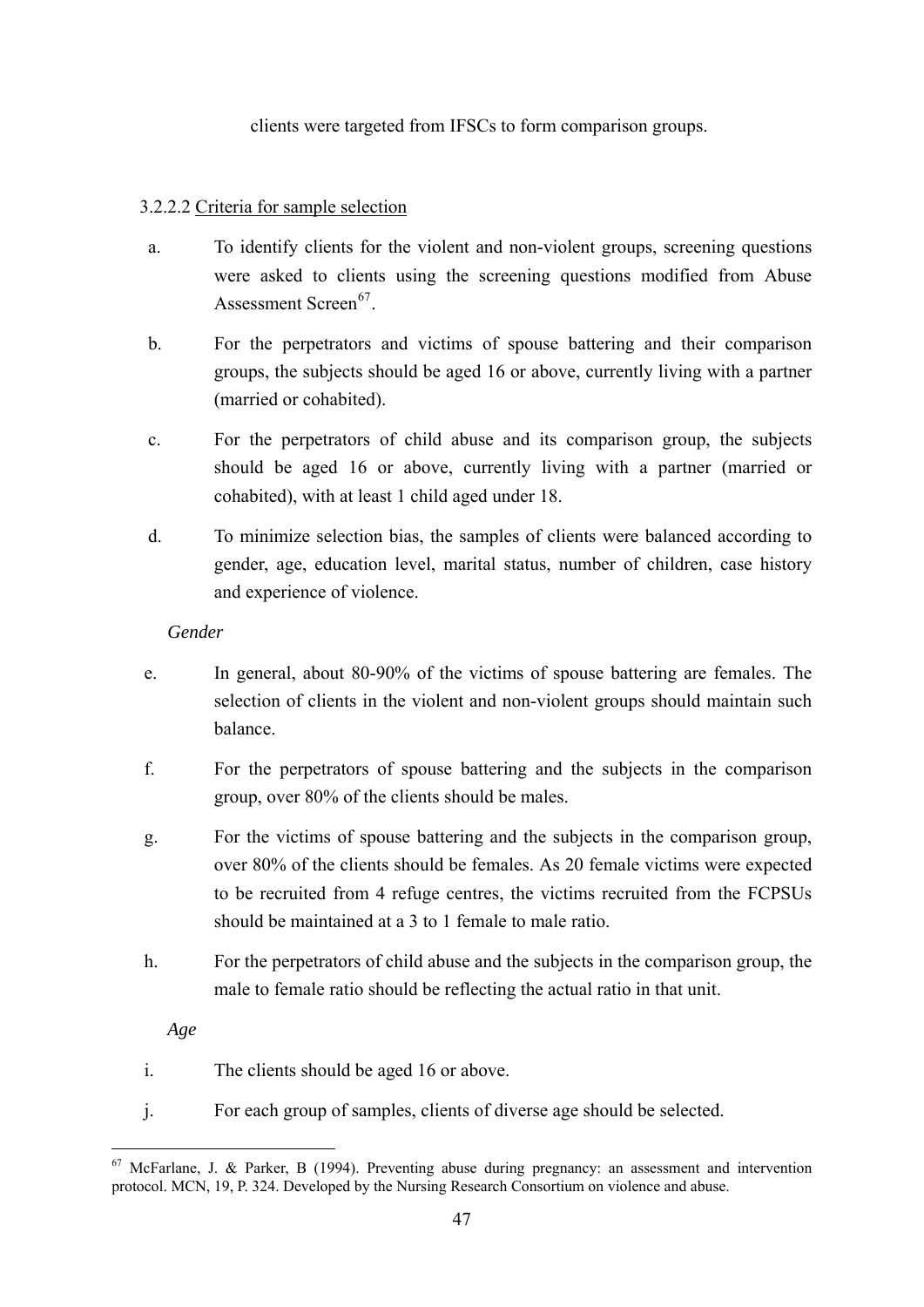#### *Education level*

- k. In general, clients of all education levels could be selected. Only those clients who cannot read should be given help to understand the questions and record the answers.
- l. For each group of samples, clients of diverse education levels should be selected.

#### *Marital status*

m. The clients selected should be currently living with a partner (married or cohabited). If divorced cases were considered, the separation should be less than 1 year.

#### *Number of children*

- n. Clients selected for the perpetrators or victims of spouse battering and their comparison groups could either have or not have children. Only that for those who have children, their children should be living with them.
- o. Clients selected for the perpetrators of child abuse and its comparison group must have children aged under 18. The number of children did not matter.

### *Case history*

p. New cases or active cases opened within 6 months are preferred to minimize the treatment effect.

### *Experience of violence*

- q. Clients selected for the violent groups should have reported violence within 1 year.
- r. Clients selected for the non-violent groups should report no violence experience within 1 year.

### 3.2.3 **Procedure of field test**

- 3.2.3.1 The service units selected to take part in the field test were informed for their involvement.
- 3.2.3.2 The appropriate number of staff from each service unit was selected.
- 3.2.3.3 All selected staff was required to attend a briefing session provided by the HKU consultant team. The staff was instructed in the session about the objectives of the field test and the procedures of risk assessment to be followed.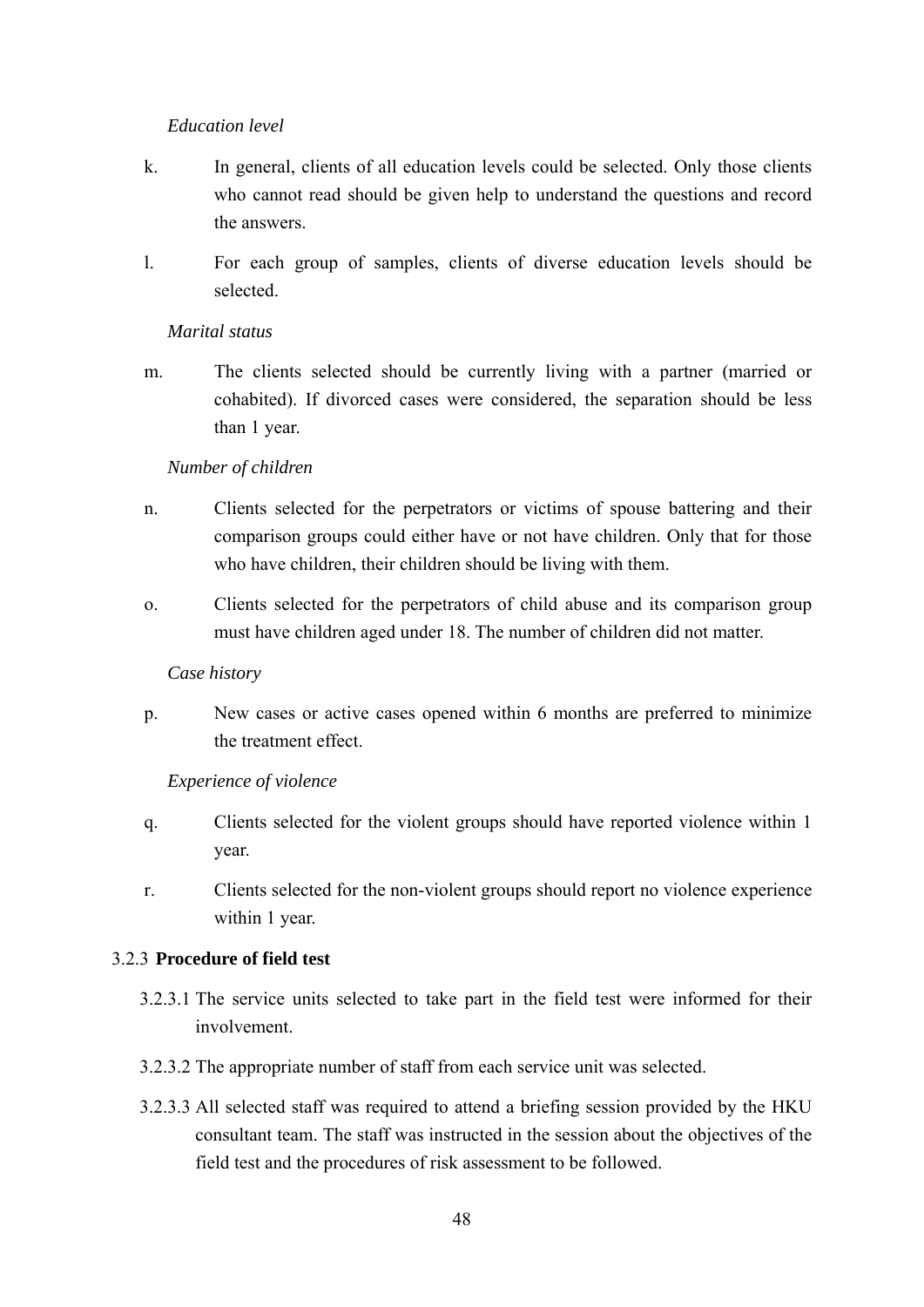- 3.2.3.4 Each staff involved was required to select clients using criteria-based sampling and collect data with the appropriate tools.
- 3.2.3.5 Data entry and analysis was performed by the consultant team.
- 3.2.3.6 The involved staff was invited to attend a feedback session to report their experience and comments regarding administration of the tools and interpretation of the results. A feedback form was completed by the involved staff (Appendix 4). The feedback form included questions such as the length of time taken to complete the questionnaire and to enter and analyze the data, any difficulties encountered in interpreting the results, and the overall usefulness and the applicability of the tool, etc.
- 3.2.3.7 To further investigate the applicability of the tools in clinical settings, 10 caseworkers were selected to conduct a trial on data entry and analysis in a workshop.
- 3.2.3.8 Comments and experience were analyzed and incorporated into the manual to facilitate practical application of the tools.

#### 3.2.4 **Procedure of risk assessment**

- 3.2.4.1 Each eligible client was provided with the information sheet and consent form (Appendix 2) of the field test. The client had to sign the consent form before being asked to complete the tools.
- 3.2.4.2 In order to distinguish violent and non-violent samples, each potential client being selected was required to answer pre-screening questions modified from Abuse Assessment Screen (Appendix 3).
- 3.2.4.3 The client was required to complete a family profile form, the revised Conflict Tactics Scales and the risk assessment tool.

#### **3.3 Schedule**

| <b>Briefing</b>                   | 5 July 2006                                    |
|-----------------------------------|------------------------------------------------|
|                                   | $9a.m. - 11a.m.$ For FCPSU and refuges workers |
|                                   | $11a.m. - 1 p.m.$ For IFSC workers             |
| Field test (4 weeks)              | 6 July $-3$ Aug. 2006                          |
| Data entry $\&$ analysis          | 7-25 Aug. 2006                                 |
| Feedback meeting                  | 31 Aug, 2006                                   |
|                                   | $9a.m. - 11a.m.$ For FCPSU and refuges workers |
|                                   | $11a.m. - 1 p.m.$ For IFSC workers             |
| Feedback meeting (10 caseworkers) | 31 Aug. $2006$ $2:30 - 5p.m.$                  |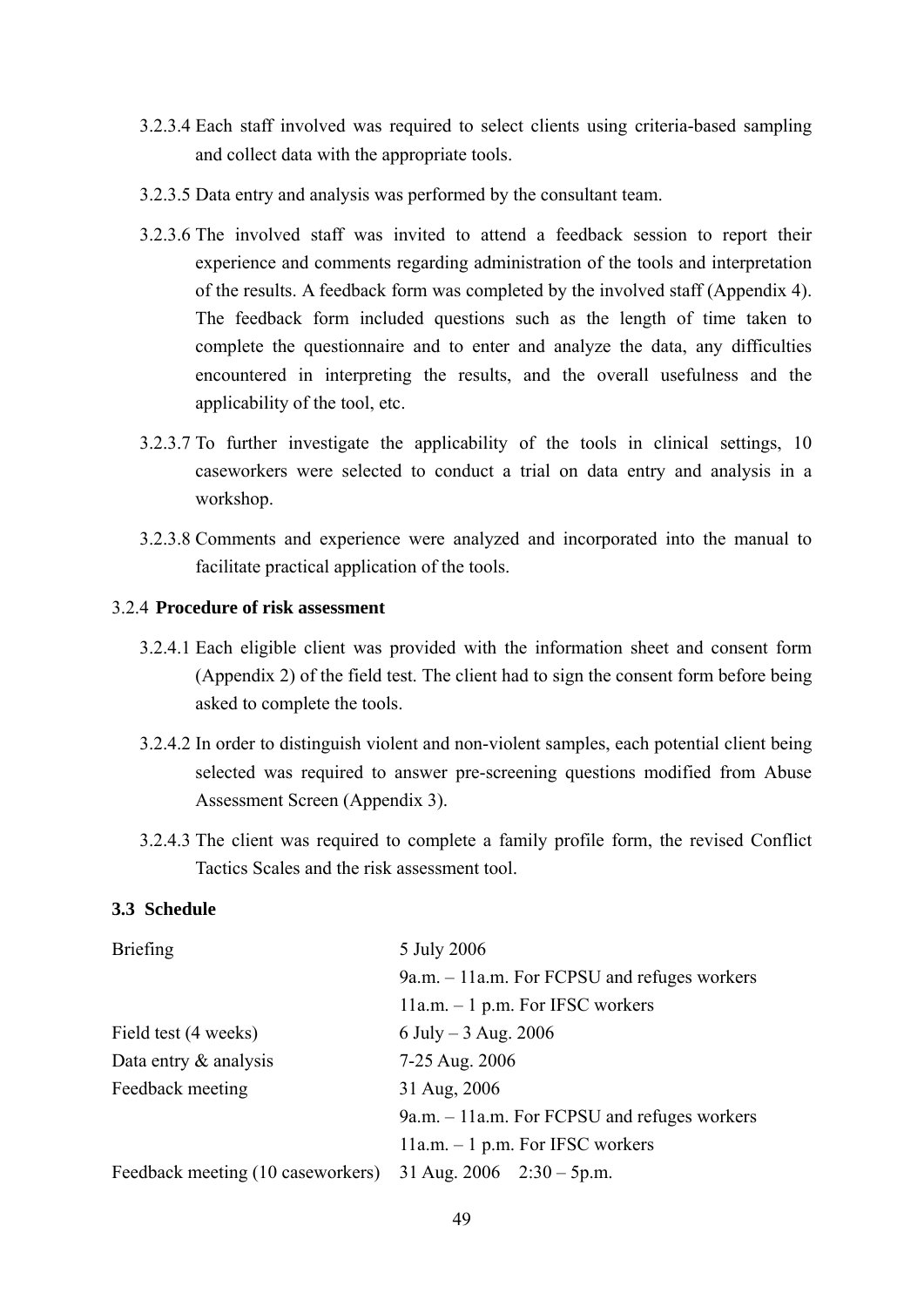#### **3.4 Results**

#### **Clinical validity the risk assessment tools**

- 3.4.1 There were total 162, 174 and 161 subjects successfully completed the questionnaires A, B and C respectively.
- 3.4.2 A summary of overall accuracy of the three risk assessment tools is shown in Table 19.

|        | N   | n         | n             | Annual      | $Cut-$ | Sensitivity | Specificity | Overall  |
|--------|-----|-----------|---------------|-------------|--------|-------------|-------------|----------|
|        |     | (violent) | (non-violent) | Prevalence  | off    |             |             | accuracy |
|        |     | group)    | group)        | of violence |        |             |             |          |
| Form A | 162 | 108       | 54            | 66.7%       | 7%     | 95.4%       | 44.4%       | 78.4%    |
| Form B | 174 | 118       | 56            | 67.8%       | 5.5%   | 99.2%       | 21.4%       | 74.1%    |
| Form C | 161 | 47        | 114           | 29.2%       | 5.5%   | 95.7%       | 35.1%       | 52.8%    |

**Table 19: Summary of overall accuracy of the three risk assessment tools**

3.4.3 For the analysis of Form A which is for perpetrator of spouse battering, the two-way classification table is appended in Table 20 below based on a cut-off probability of 7%.

**Table 20** (% of all cases examined)

| All risk factors logistic regression analysis (Perpetrators) $(N = 162)$ |                     |              |         |  |
|--------------------------------------------------------------------------|---------------------|--------------|---------|--|
| Actual                                                                   | <b>Predicted</b>    | <b>Total</b> |         |  |
|                                                                          | <b>Not Happened</b> | happened     |         |  |
| <b>Not Happened</b>                                                      | 14.81%              | 18.52%       | 33.33%  |  |
| <b>Happened</b>                                                          | 3.09%               | 63.58%       | 66.67%  |  |
| <b>Total</b>                                                             | 17.90%              | 82.10%       | $100\%$ |  |

- 3.4.4 A number of indicators of the predictive power of the model may be compiled from the above classification table, as follows:
- a) Sensitivity, which is the percentage of occurrences correctly predicted and is equal to  $(63.58\%)/(66.67\%)$  or 95.4%;
- b) Specificity, which is the percentage non-occurrences correctly predicted and is equal to  $(14.81\%)/(33.33\%)$  or 44.4%;
- c) Predictive value positive, which is the percentage of predicted occurrences that are correct and is equal to (63.58%)/(82.10%) or 77.4%;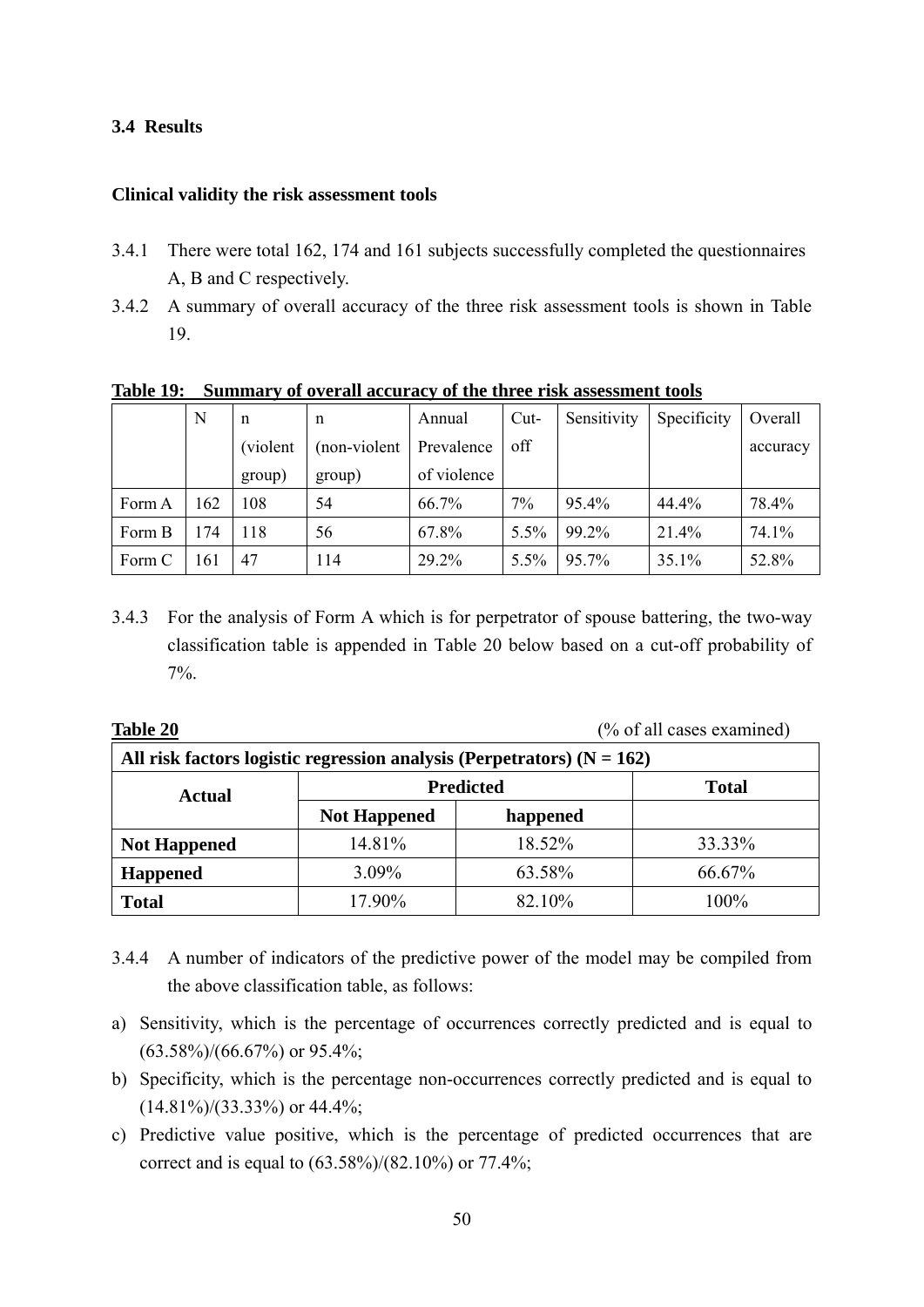- d) Predictive value negative which is the percentage of predicted non-occurrences that are correct and is equal to  $(14.81\%/17.9\%)$  or 82.7%;
- e) Overall accuracy, which is the percentage of predicted occurrences and non-occurrences that are correct and is equal to  $(14.81\% + 63.58\%)$  or  $78.4\%$ .
- 3.4.5 For the analysis of Form B which is for victim of spouse battering, the two-way classification table is appended in Table 21 below based on a cut-off probability of 5.5%.

| Table 21                                                            |                     |              | $(\%$ of all cases examined) |  |  |  |
|---------------------------------------------------------------------|---------------------|--------------|------------------------------|--|--|--|
| All risk factors logistic regression analysis (Victims) $(N = 174)$ |                     |              |                              |  |  |  |
| <b>Actual</b>                                                       | <b>Predicted</b>    | <b>Total</b> |                              |  |  |  |
|                                                                     | <b>Not Happened</b> | happened     |                              |  |  |  |
| <b>Not Happened</b>                                                 | $6.90\%$            | 25.29%       | 32.18%                       |  |  |  |
| <b>Happened</b>                                                     | $0.57\%$            | 67.24%       | 67.82%                       |  |  |  |
| <b>Total</b>                                                        | $7.47\%$            | 92.53%       | 100%                         |  |  |  |

- 3.4.6 A number of indicators of the predictive power of the model may be compiled from the above classification table, as follows:
- a) Sensitivity, which is the percentage of occurrences correctly predicted and is equal to  $(67.24\%)/(67.82\%)$  or 99.1%;
- b) Specificity, which is the percentage non-occurrences correctly predicted and is equal to  $(6.90\%/32.18\%)$  or 21.4%;
- c) Predictive value positive, which is the percentage of predicted occurrences that are correct and is equal to (67.24%)/(92.53%) or 72.7%;
- d) Predictive value negative which is the percentage of predicted non-occurrences that are correct and is equal to  $(6.90\%/7.47\%)$  or 92.4%;
- e) Overall accuracy, which is the percentage of predicted occurrences and non-occurrences that are correct and is equal to (6.90%+67.24%) or 74.1%.
- 3.4.7 For the analysis of Form C which is for perpetrator of child abuse, the two-way classification table is appended in Table 22 below based on a cut-off probability of 5.5%.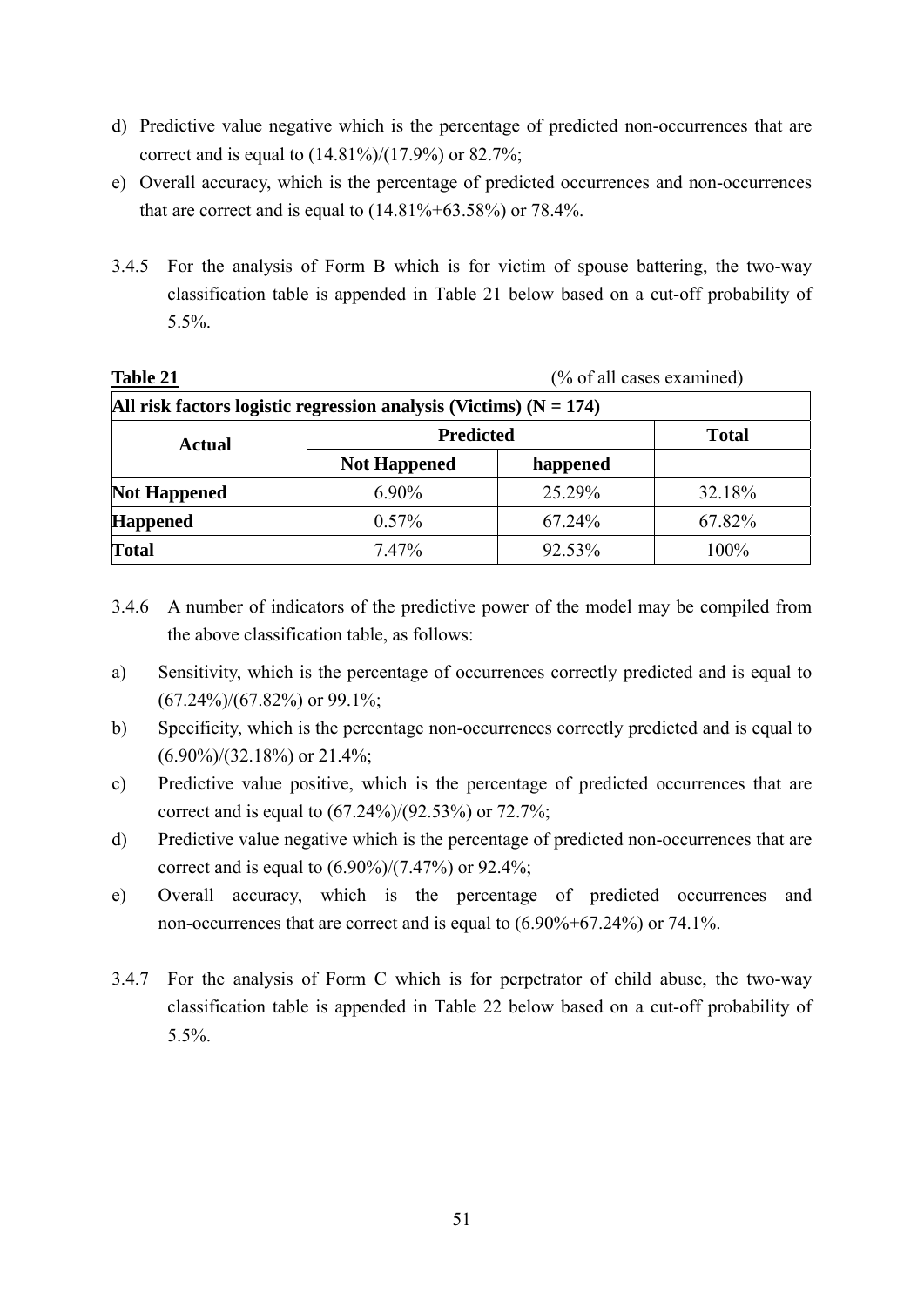| Table 22                                                                | (% of all cases examined) |              |        |  |  |
|-------------------------------------------------------------------------|---------------------------|--------------|--------|--|--|
| All risk factors logistic regression analysis (Child Abuse) $(N = 161)$ |                           |              |        |  |  |
| Actual                                                                  | <b>Predicted</b>          | <b>Total</b> |        |  |  |
|                                                                         | <b>Not Happened</b>       | happened     |        |  |  |
| <b>Not Happened</b>                                                     | 24.84%                    | 45.96%       | 70.81% |  |  |
| Happened                                                                | 1.24%                     | 27.95%       | 29.19% |  |  |
| <b>Total</b>                                                            | 26.09%                    | 73.91%       | 100%   |  |  |

- 3.4.8 A number of indicators of the predictive power of the model may be compiled from the above classification table, as follows:
- a) Sensitivity, which is the percentage of occurrences correctly predicted and is equal to (27.95%)/(29.19%) or 95.8%;
- b) Specificity, which is the percentage non-occurrences correctly predicted and is equal to  $(24.84\%/70.81\%)$  or 35.1%;
- c) Predictive value positive, which is the percentage of predicted occurrences that are correct and is equal to (27.95%)/(73.91%) or 37.8%;
- d) Predictive value negative which is the percentage of predicted non-occurrences that are correct and is equal to (24.84%)/(26.09%) or 95.2%;
- e) Overall accuracy, which is the percentage of predicted occurrences and non-occurrences that are correct and is equal to  $(24.84\% + 27.95\%)$  or 52.8%.
- 3.4.9 The overall accuracies of the three risk assessment tools are satisfactory (from 53% to 78%). The accuracy of the Form C is relatively lower than that in the model using household survey data. The main reason is that 50.5% (46/91, see Table 23) of the subjects, although they were screened by the screening tool as violence cases, were classified into non-violence group by the CTSPC. Almost all these cases (41 out of 46) reported minor violence which, for the purpose of this study, were not classified into violent group. In this study, child physical maltreatment, which is the dependant variable for the risk assessment tool to predict, is defined by the severe or very severe levels of physical assault, as measured by CTSPC.

|                |    | By CTS2 |                |    |                |     |  |
|----------------|----|---------|----------------|----|----------------|-----|--|
| Screening tool |    |         | Screening tool |    | Screening tool |     |  |
|                | 54 |         |                | 1Ç |                | Ŋ۲. |  |
|                |    | ∩⊓      |                | 99 |                | 40  |  |

#### **Table 23:**

 $0 =$  non-violent group;  $1 =$  violence group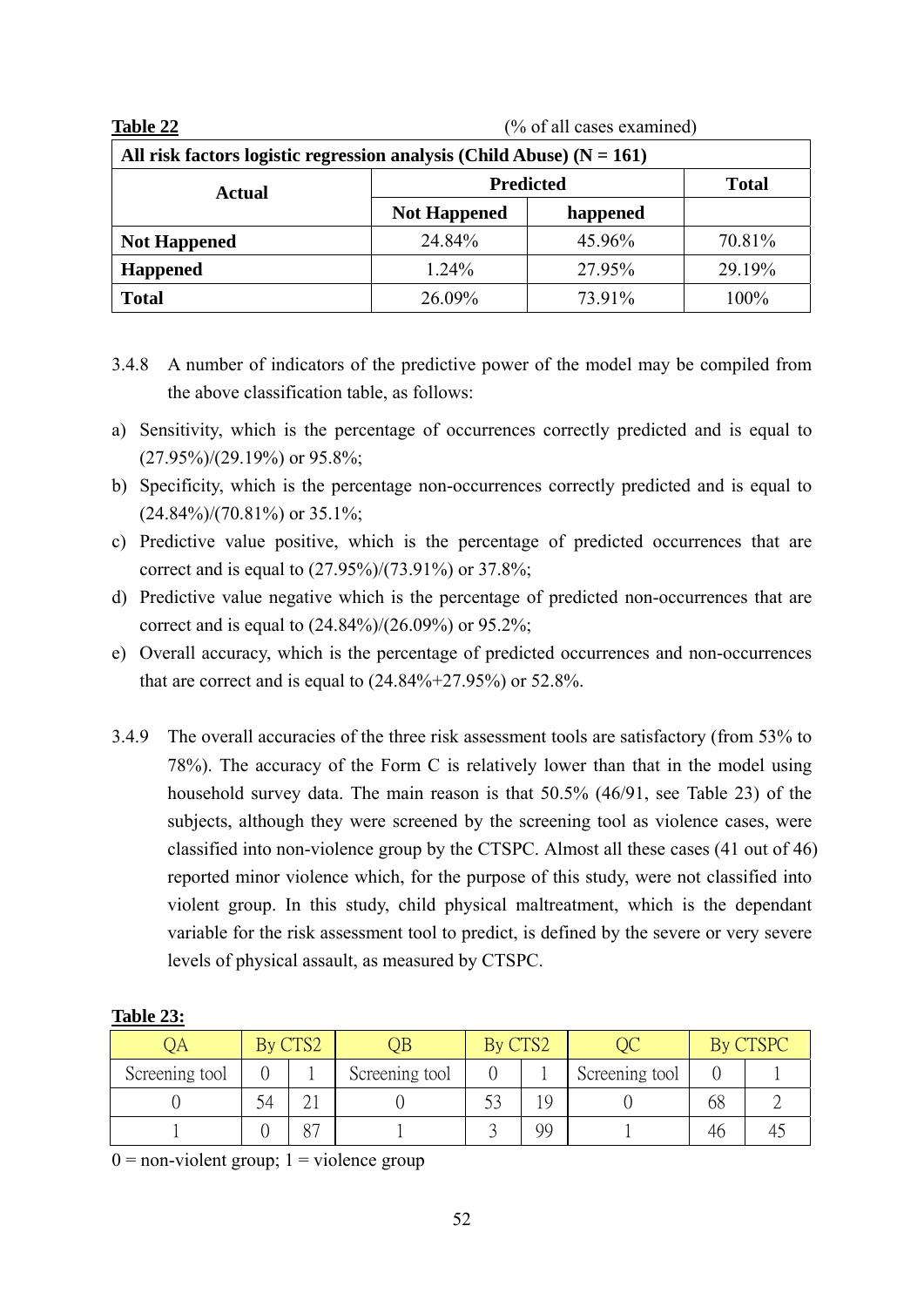#### **Feedback from social workers**

3.4.10 Time needed to complete the questionnaires was recorded with the assistance of all the social workers involved in the field test. See Table 24. Time needed for Part A (family profile) in each form is around 8-10 minutes. Time needed for Part B (risk assessment) is around 11-14 minutes. Time needed for Part C (CTS2 / CTSPC) is around 15-17 minutes. It may take longer if clients showed emotions when recalling the traumatic experiences and needed to receive immediate counseling.

|                                       | Mean (min) |
|---------------------------------------|------------|
| Form A: Part A (Family profile)       | 9          |
| Form A: Part B (Risk assessment tool) | 14         |
| Form A: Part C (CTS2)                 | 17         |
|                                       |            |
| Form B: Part A (Family profile)       | 10         |
| Form B: Part B (Risk assessment tool) | 13         |
| Form B: Part C (CTS2)                 | 17         |
|                                       |            |
| Form C: Part A (Family profile)       | 8          |
| Form C: Part B (Risk assessment tool) | 11         |
| Form C: Part C (CTSPC)                | 15         |

#### **Table 24: Average interviewing time**

- 3.4.11 The overall feedback from the social workers is summarized in Table 25. Generally speaking, subjects can self-administer the questionnaires especially those who were educated. For those who were not well educated, more assistance was needed to complete the questionnaires.
- 3.4.12 Some social workers commented that the income variable was not clearly defined. Whether it should include money received from comprehensive social security assistance was controversial. Moreover, some social workers observed that some clients tended to report less monthly income than the actually earned. In view of the diversity in the responses to this variable, it is decided to exclude the income variable from the risk assessment model.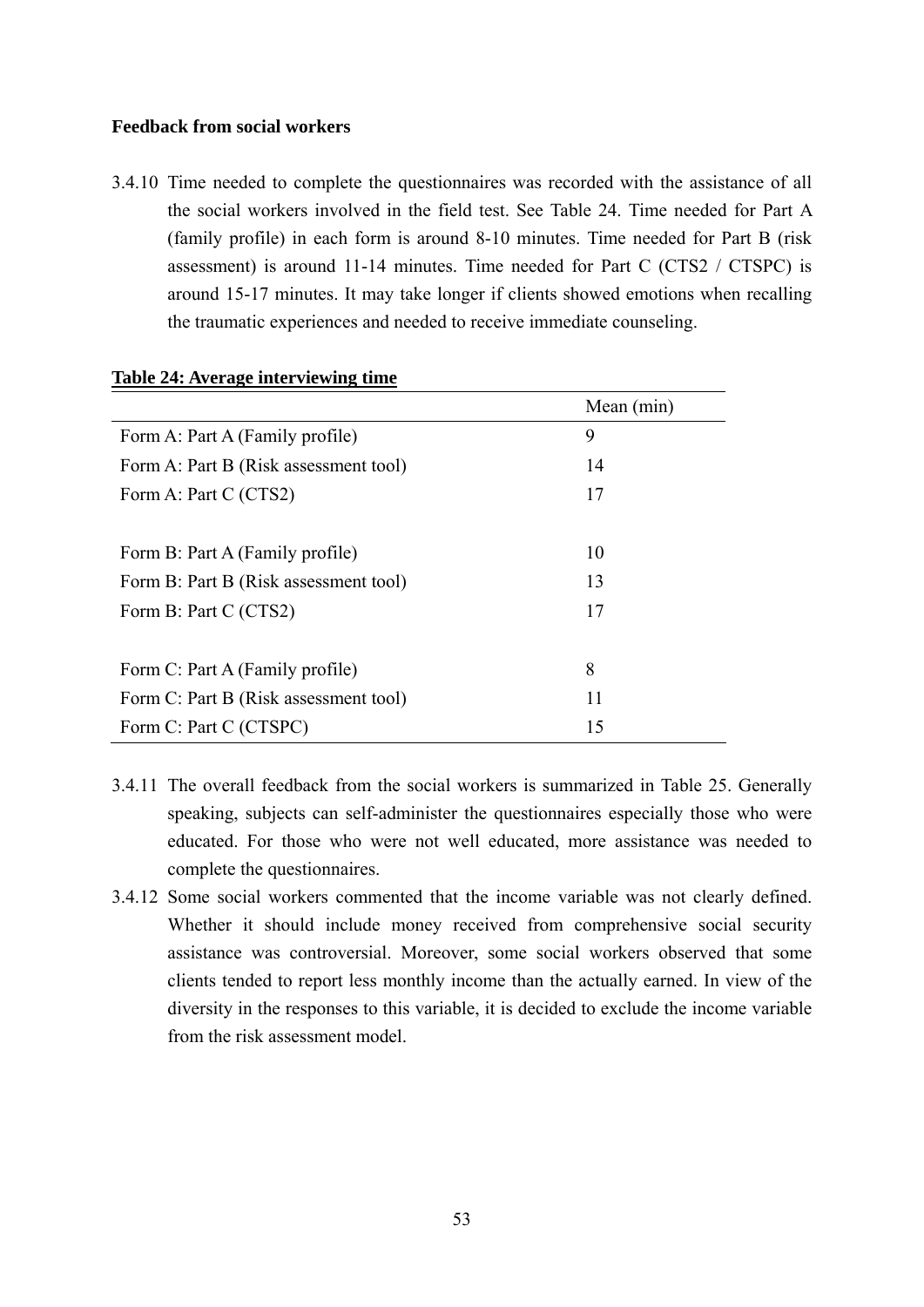|                | <b>Positive</b>                           | <b>Negative</b>                           |
|----------------|-------------------------------------------|-------------------------------------------|
| Administration | $\sim$ client can self-administer; can    | $\sim$ easy to educated; but taking more  |
| of             | complete the questionnaire by             | time for poorly educated client; they     |
| questionnaire  | himself, no assistance is needed.         | need more assistance in responding        |
|                | $\sim$ process is smooth                  | questionnaire.                            |
|                | $\sim$ easy to understand and no          | $\sim$ Patience and cooperation of the    |
|                | assistance is needed.                     | subject are the most important.           |
|                | $\sim$ easy to answer if parent - child   |                                           |
|                | relationship is harmonious                |                                           |
| Design of      | $\sim$ good to have such tool for         | $\sim$ Too long;                          |
| questionnaire: | questioning the problematic family        | $\sim$ difficulty to recall frequency;    |
|                | members in HK.                            | $\sim$ complicated and too details;       |
|                | $\sim$ The questions were thorough.       | $\sim$ Difficult to differentiate "agree" |
|                | $\sim$ easy to understand                 | & "very agree";                           |
|                | $\sim$ better understanding on the        | $\sim$ Some terms are difficult to        |
|                | pattern of violence                       | understand e.g. 纏擾, 擁抱                    |
|                | $\sim$ Client said that the questionnaire | $\sim$ questions (about violence) are too |
|                | is a good tool for his self reflection.   | serious, negative, quite provoking        |
|                | $\sim$ The conduct of research is         | and would be disturbing to some           |
|                | meaningful                                | clients.                                  |
|                | $\sim$ It was detailed and involved       | ~ more elaboration of "有一位大家              |
|                | gender checklist                          | 庭成員" should be given to the               |
|                | $\sim$ Client can have comparison on      | subject                                   |
|                | her style of parenting on the three       | $\sim$ Some of the questions were not     |
|                | children, She has more awareness          | clear, e.g. hugging others is             |
|                | on her improvement in parenting           | subjected to which person involved        |
|                | when compared with her in the part.       | $\sim$ Use of simple Chinese character    |

# **Table 25: Summary of feedback**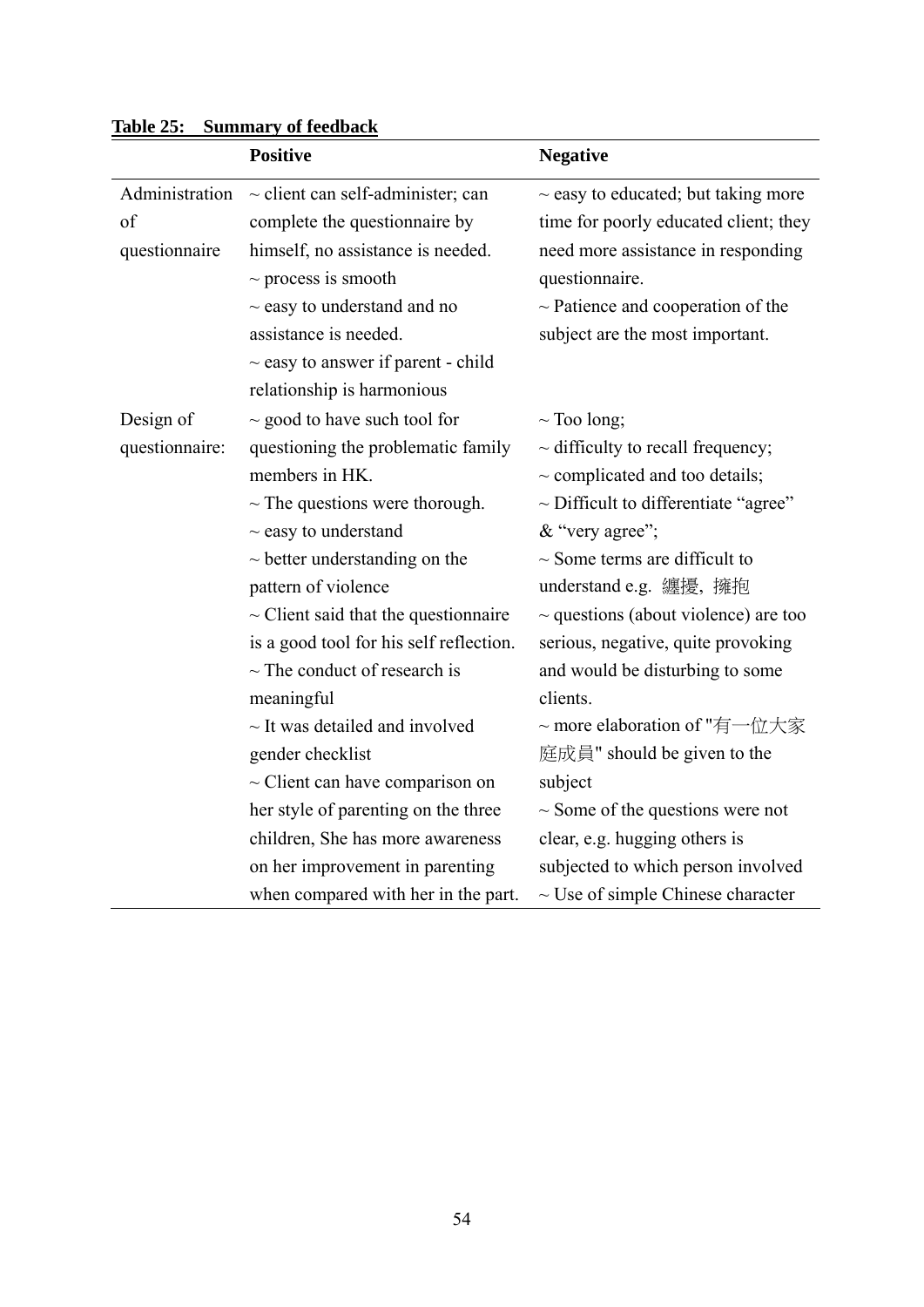#### **3.4.13 Frequently asked questions:**

#### **General questionnaire Design**

**Q1.** The abuser might feel offended as the questions are not objective; for example, some questions only asked abusers how they battered their wife, without asking them for the reasons leading to such battering. The usual causes of violence, like extramarital affairs, are missed.

#### **Answer:**

The questions shouldn't cause any hard feelings with people who haven't been involved in violence. However, those who have been violent to their family members may be more sensitive to the terms related to violence. Sometimes feelings of unfair treatment may be expressed by abusers if they are not given enough opportunity to talk about the reasons for their violent acts. However, allowing the abuser to elaborate too much on his or her side of the story may allow the abuser to self-justify his or her violent behaviour. This may sometimes encourage social workers to be overly empathetic to the abuser's "reasons", when these "reasons" should mostly be treated as "excuses". Given that social workers are sensitive to abusers' justifications and excuses and because the abusers are interviewed in clinical settings, the abusers could be invited to talk about the process of conflict or violence, and to be self-reflective on personal emotions and thoughts during such conflict or violence. This would help relieve their emotions during the interview and so subjects would likely be less defensive.

The design of the questionnaire, in particular the scale used when asking about violent behaviour, is regarded by many abusers as fair as they are asked questions that address the violent behaviour of both partners. This is especially useful in mutual assessment.

**Q2.** Some subjects, participated in the field test, felt that there were too many items in the questionnaire.

#### **Answer:**

In the field test, there were three parts to the questionnaire. Only Part II was the risk assessment tools. Thus, it would not be long in using the risk assessment tool. The items included in risk assessment are all necessary as they were derived from the representative survey conducted to investigate spouse battering and child abuse in Hong Kong. The information collected should not be treated solely for data collection purposes but as part of the clinical assessment. And therefore, the information collected should be used to inform methods of intervention.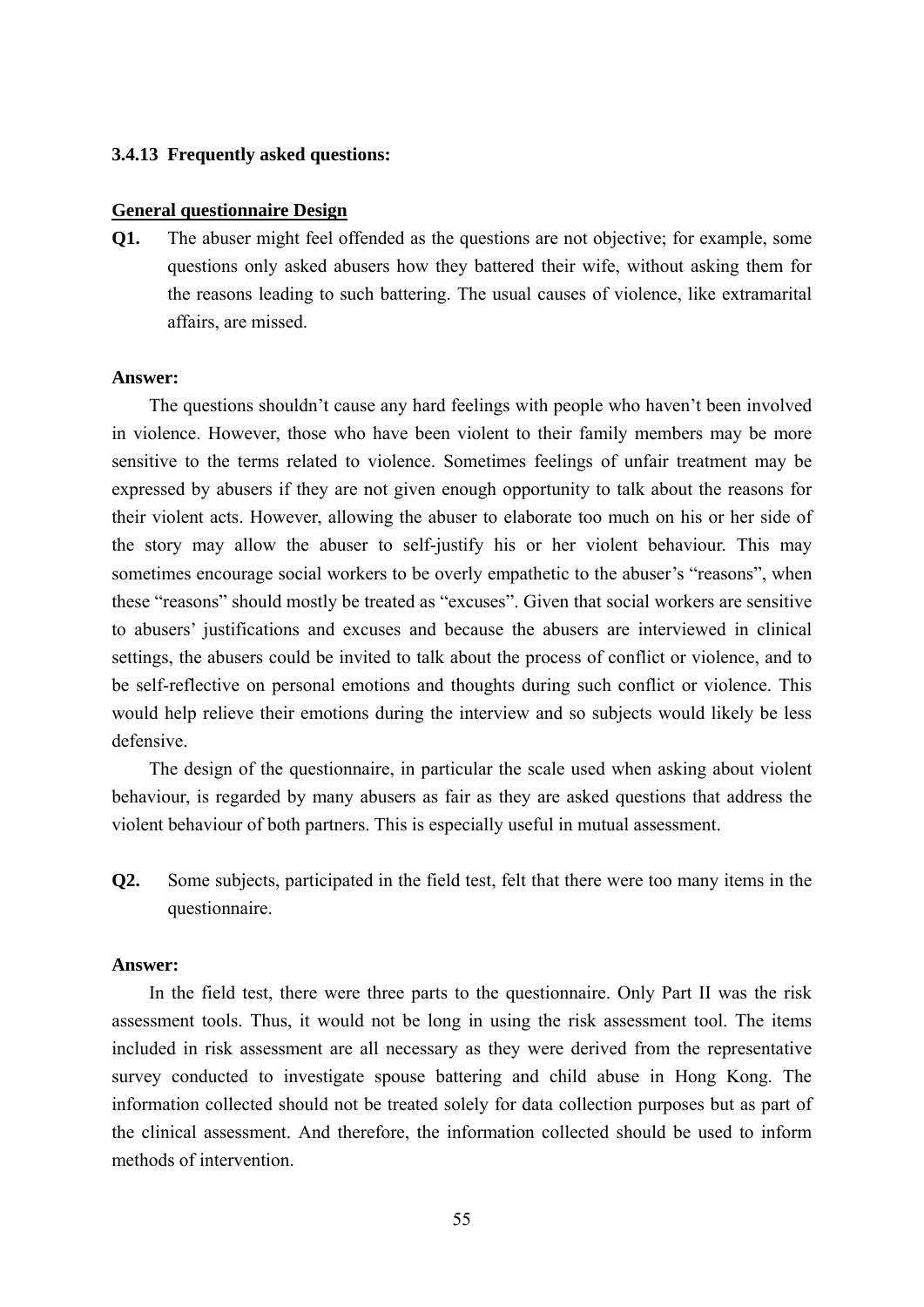**Q3.** Most of the questions were about violent incidents; nothing was mentioned about the efforts made to maintain family harmony. This seemed unfair to the abuser.

#### **Answer:**

Some "positive" actions may not necessarily be protective factors that would stop violence. According to the "cycle of violence", activities expressing effort to maintain family harmony may not necessarily lead to the cessation of violence. They may simply be actions used to compensate the victims for their being abused.

**Q4.** Some groups, like the single-parent population and parents involved in child sexual abuse, were not addressed in the questionnaire.

#### **Answer:**

The single-parent population was considered in the development and validation of the risk assessment tools. The reason for not including the single-parent population in the field test was that it may have induced administration hassle. The single-parent population may present complications such as those related to the accessibility of the ex-partner or spouse, the source of income, definitions of "family", and so on.

 The risk assessment tool for child abuse addresses solely the physical abuse against a child. With regard to parents' sexual abuse of their own children, this issue was not addressed in the household survey because it would have been difficult to measure parents' sexual abuse against their children while using the parents as respondents in the survey study. However, it was agreed that this is definitely an issue that needs to be addressed in professional clinical assessment. Another diagnostic assessment is required to carry out accurate measurement.

**Q5.** The questionnaire only seemed to help workers to understand the background of the family but not to assess the level of risk for violence.

#### **Answer:**

The outcome of the risk assessment tools is expressed in terms of probability, which is more objective and concrete than using levels of risk that are usually expressed as low, moderate, and high. The levels of risk are inevitably subjective and crude because there is no clear cut-off between levels and as it would be subject to users' perceptions of what constitutes the levels of risk.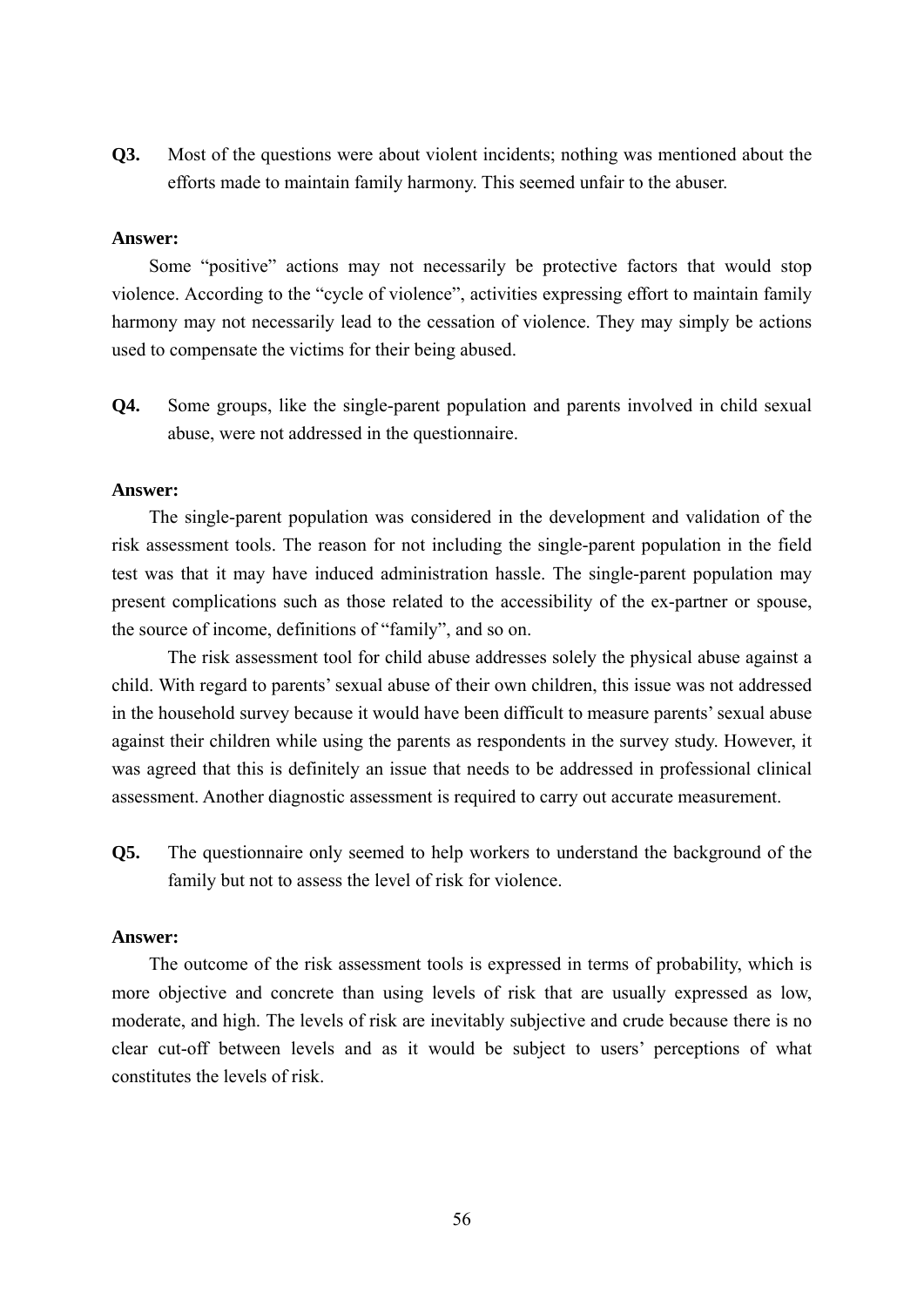**Q6.** One subject felt that "cane" should not be grouped with "belt" or "hard object" (in the scale CTSPC) since its harmfulness is quite different from that of the other tools in the group.

#### **Answer:**

Whether or not the abusers were using tools to punish children is the focus of that questions. The types of tools used may matter to a certain extent but it should not be considered too much a measure of the severity of punishment.

**Q7.** Social workers found that some subjects had difficulty comprehending terms like stalking and hugging, as well as difficulty recalling the frequency of violence.

#### **Answer:**

The terms related to hugging are used to indicate actions and behaviours that may trigger jealousy in partners. The difficulties observed by workers may be due to the avoidance of body contact in Chinese culture, meaning that subjects would have seldom thought of such behaviour. However, it would not affect the measurement of jealousy, based on these behaviours, as a risk factor.

Stalking behaviours included disruption, molestation and intimidation like repeatedly calling at her home at night, or at the place of work, chasing to victim's parents' home, work place, children's school, and to her new living place, using coarse language and verbal threats etc.

 Social workers may help their clients to recall their experiences by asking them about the number of times violence occurred within an interval of time (e.g. did it happen in the last year or six months?).

**Q8.** The questionnaire for child abuse overemphasized violence. Some questions seem to be quite provocative, like suicidal ideation, and would be disturbing to some subjects.

#### *Answer:*

If subjects recognize that the purpose of conducting risk assessment would be useful in providing services, they would be more willing to participate. In the field test, some subjects responded to the questionnaire in a positive manner because they believe it is beneficial for the children in their family, and that it will facilitate them in being self-reflective, allowing them to review their parenting styles as well as the different effects these have on different children.

Asking a subject about his or her suicidal ideation would not be provoking his or her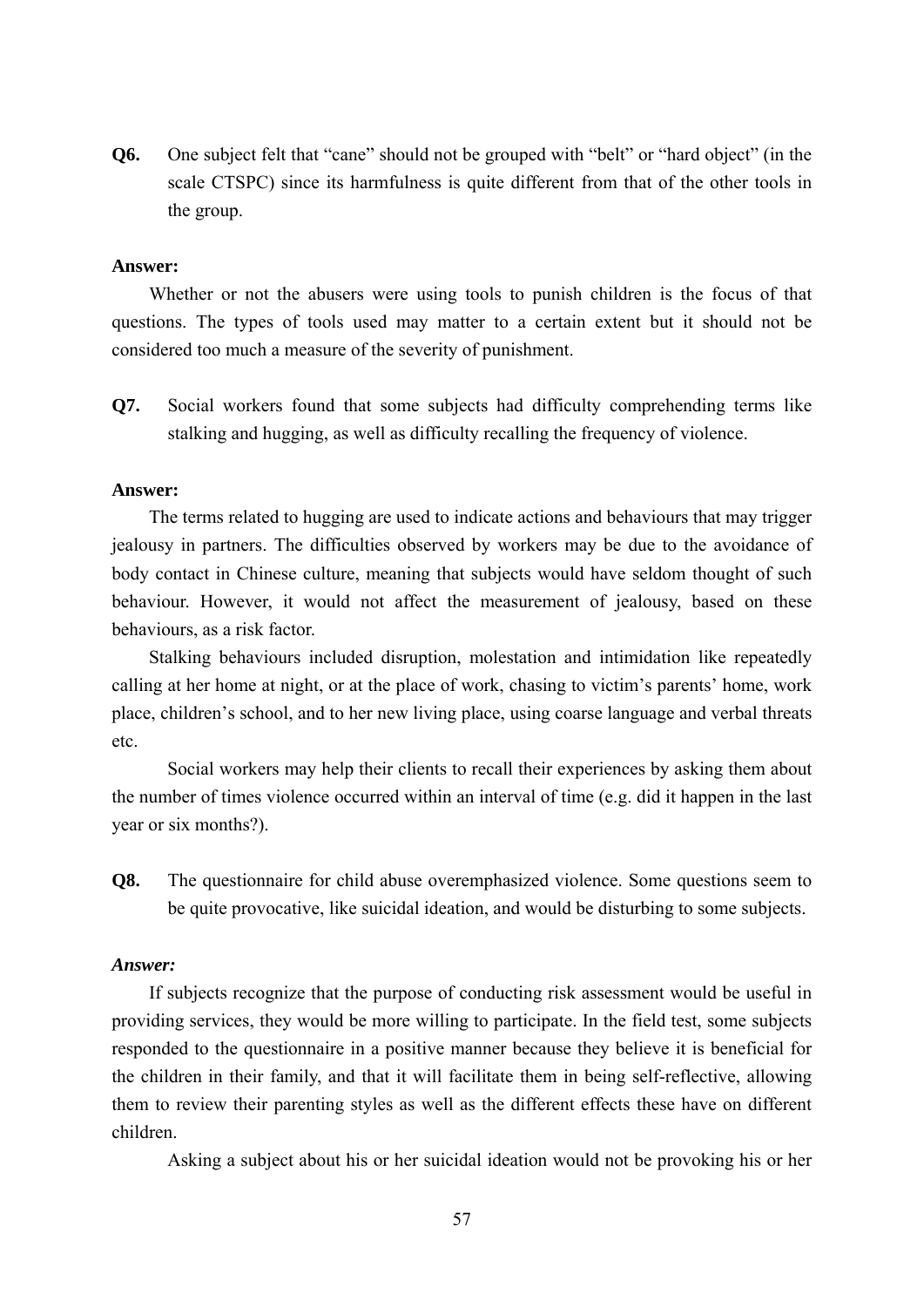risk of committing suicide; rather, it may help the subject to realize that the worker is ready and willing to help. Avoiding questions regarding suicide may lead the subject to believe that suicide is a taboo topic and that it should not be mentioned to anyone, even if it is bothering them.

**Q9.** When is the suitable time to administer a risk assessment tool?

#### **Answer:**

Risk assessment should be treated as an on-going process that helps to evaluate the risk posed by the subjects. Life experiences change over time, so the level of risk subjects have will not be static but rather will alter when provoking events occur. Therefore, continual assessment or regular assessment is needed to monitor any changes in the behaviour of subjects.

 Victims in shelters are generally quite cooperative and respond to questionnaires even without having built a trusting relationship at the intake period. The questionnaire may also help the worker to build up relationships with the victims.

 A social worker shared that if the assessment is carried out in the early part of an interview rather than after the main objective of the interview has been reached, the likelihood of completion could be enhanced and even guaranteed. The social worker can explain to the subject that the risk assessment is an integral part of the interview.

Some social workers shared that they can complete this questionnaire with the subjects when they have a satisfactory working relationship. However, if the subjects, especially perpetrators, are resistant, it may be very difficult to conduct the questionnaire. Social workers should seize every opportunity to interview perpetrators and reveal their risk profile; for example, when abusers are eager to contact the worker in order to locate their wife.

**Q10.** The subjects, especially the victims, sometimes needed time to calm down as the questions asked them to recall their tragic experiences of abuse. How to handle disturbed emotions while conducting the questionnaire?

### **Answer:**

 The worker may need to comfort and counsel clients with disturbed emotions. Just like with normal counselling, workers need to address their clients' disturbed emotions and evaluate if it is alright to continue the assessment or rather to quit and comfort the client.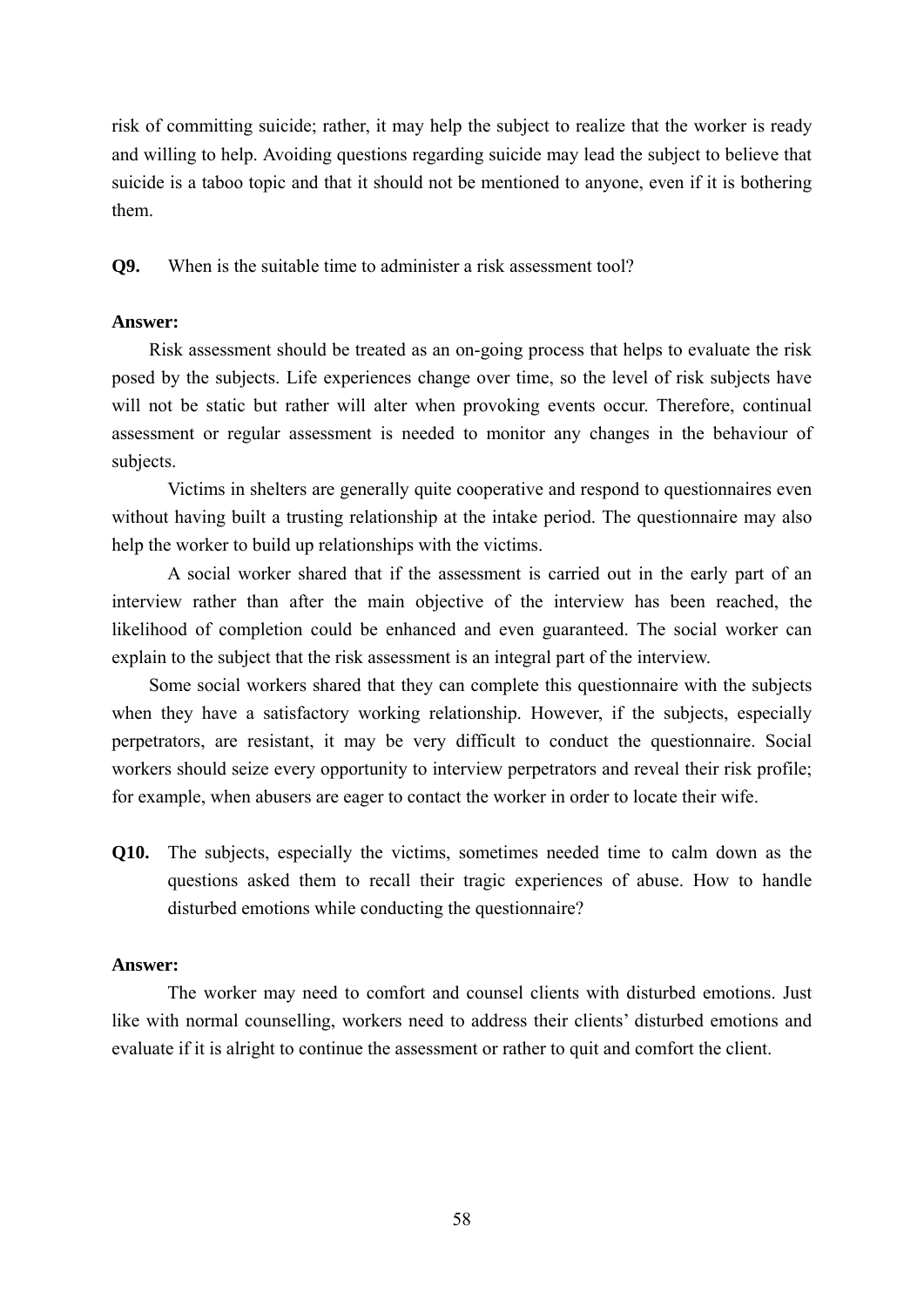**Q11.** Will there be any administrative support to the administration of risk assessment tools?

#### **Answer:**

It is important for the department or agency to provide support to workers to administer risk assessment. It includes training, standardized criteria for selecting cases to be assessed, skills in analyzing and interpreting the results, quality checks for the analysis generated, clear outlines for the prioritizing of risk assessment over other daily work of the workers, and administrative support for data entry and analysis.

#### **3.5 Conclusion**

- 3.5.1 The three Risk Assessment Tools were developed and validated with satisfactory psychometric properties. They were field tested with satisfactory results and encouraging feedback. The social workers involving in the field test generally appreciate the functions of the tools which can provide scientific data to facilitate clinical judgment of risk assessment.
- 3.5.2 In view of the complexity of the tools, in terms of the administration, interpretation and application of the findings in clinical process, systematic training, monitoring and support is highly recommended before widely application of the tools.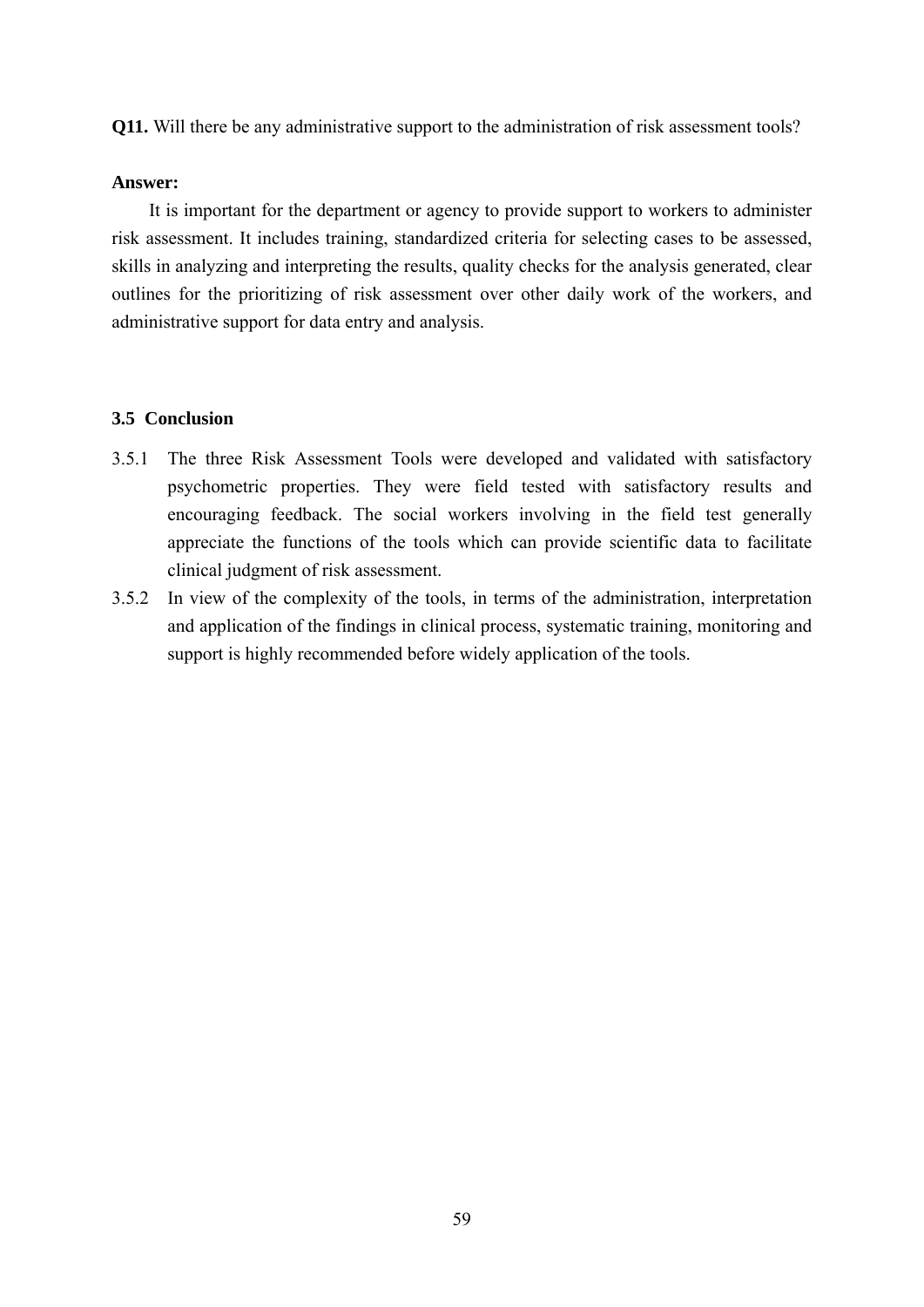# **Appendix 1: Items of risk factors**

# **Child Neglect**

Neglect includes leaving child alone in the house, leaving child in hunger, showing limited care when child in sickness, or being unable to take care of child due to drunkenness.

| I have unhappy memories of my childhood                    | 我童年時的回憶,是不快樂的。                   |
|------------------------------------------------------------|----------------------------------|
| My parents helped me with homework $(R)$                   | 當我還是幼年時,遇到功課上的問題<br>時,父母會幫助我。(R) |
| My parents did not help me to do my best<br>in school      | 當我還是幼年時,我的父母沒有幫助我<br>做到最好。       |
| My parents made sure I went to school $(R)$                | 當我還是幼年時,我的父母儘力供我讀<br>書。(R)       |
| My parents did not care if I got into trouble<br>in school | 當我還是幼年時,我的父母對我在學校<br>所遇到的問題漠不關心。 |
| My parents helped me when I<br>had<br>problems $(R)$       | 當我還是幼年時,遇到困難的時候,父<br>母會幫助我。(R)   |
| My parents did not comfort me when I was<br>upset          | 當我還是幼年時,心情不好的時候,父<br>母不會安慰我。     |
| My parents gave me enough clothes to<br>keep me warm (R)   | 當我還是幼年時,我的父母給我足夠的<br>衣服保暖。(R)    |
| My parents did not keep me clean<br>1.111<br>(2)           | 當我還是幼年時,我的父母不關心我的<br>外表是否整潔。     |

Examples of questions asked:

(R) Reverse correlation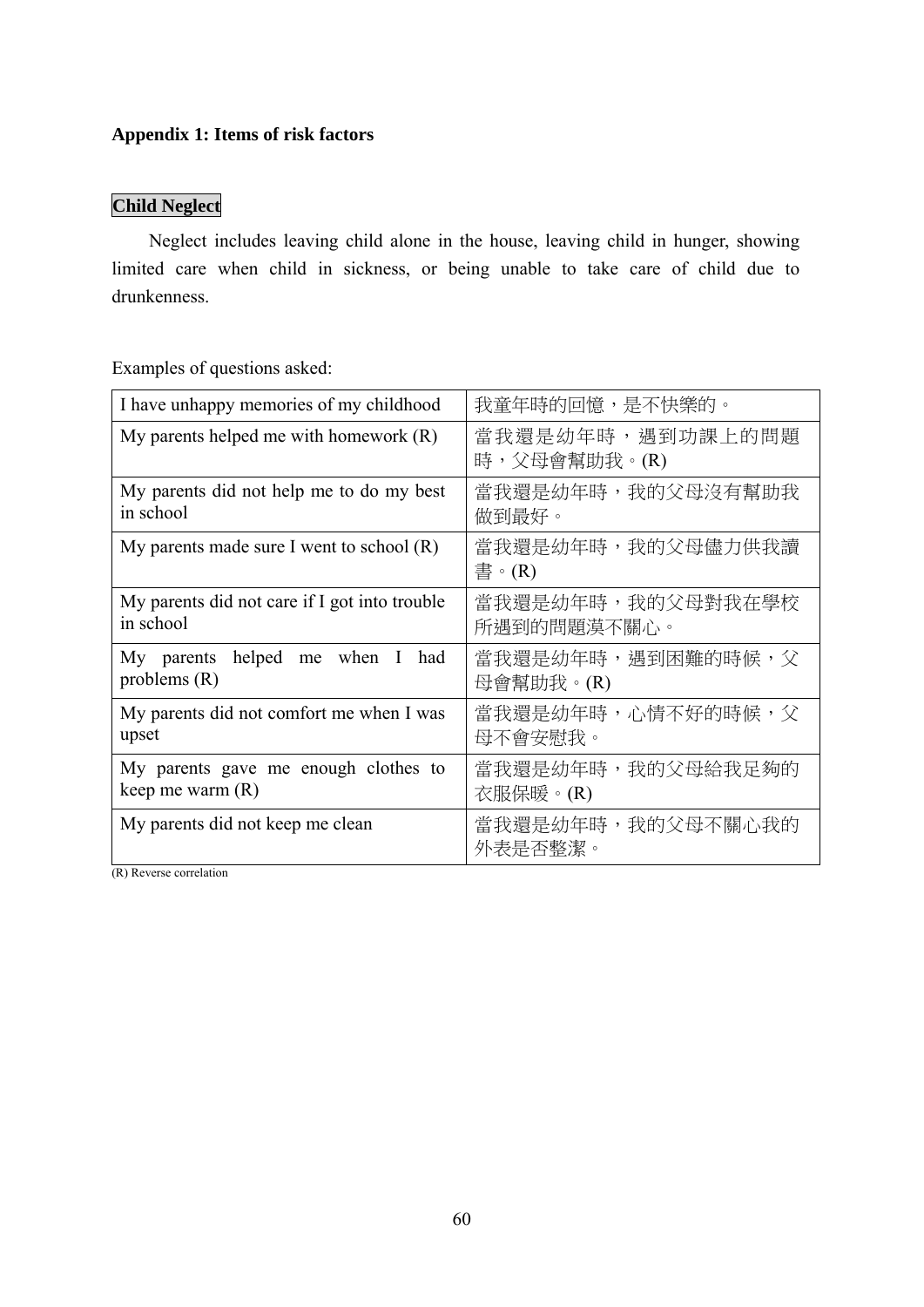## **Child witnessed parental violence**

The extent to which the respondent had witnessed violence demonstrated by either or both parents in childhood. The nature of violence includes psychological aggression, physical assault, or even injury to either or both parents.

Examples of violence acts asked:

| a. Threw something at my partner that could<br>hurt | a. 搵野掟對方,而可能會整傷對方            |
|-----------------------------------------------------|------------------------------|
|                                                     |                              |
| b. Twisted my partner's arm or hair                 | 曾扭對方嘅手臂或扯對方嘅頭髮<br>$b_{-}$    |
| c. Pushed or shoved my partner                      | 曾推撞或推開對方<br>$c_{\cdot}$      |
| d. Grabbed my partner                               | 曾抓住對方<br>$d_{\cdot}$         |
| e. Slapped my partner                               | e. 曾掌摑對方                     |
| f. Used a knife or gun on my partner                | f. 曾用刀或利器指向對方                |
| Punched or hit my partner<br>with<br>g.             | g. 曾用拳頭或搵野打對方,可能會整傷          |
| something that could hurt                           | 對方                           |
| h. Choked my partner                                | 曾勒住對方嘅頸<br>h.                |
| i. Slammed my partner against a wall                | 曾把對方大力撞向牆壁<br>$\mathbf{1}$ . |
| j. Beat up my partner                               | 曾經毆打對方<br>j.                 |
| k. Burned or scalded my partner on purpose          | k.<br>曾故意燒傷或燙傷對方             |
| l. Kicked my partner                                | 曾經踢對方                        |

### **Sexual abuse history**

Previous experience of sexual assault reported by the respondent. The experiences may include being forced to look at or touched other's sex organ, sex organ being touched or looked at by other in unwilling situation, being forced to have sexual intercourse, or being forced to give in to acts that are now considered to be sexual assaults.

| I have ever been forced to touch someone   | 有人曾迫我望或摸他/她的私處(性器   |
|--------------------------------------------|---------------------|
| in a sexual way, or someone has touched    | 官),或他/她強行望或摸我的私處(性器 |
| me in a sexual way.                        | 官)。                 |
| I have ever been forced to have sex with   | 有人曾迫我發生性行為(性交、肛交或口  |
| someone (have sex, anal or oral sex).      | 交)。                 |
| Someone has done other behaviours that     | 有人曾對我做過除以上兩項,其他現在   |
| are considered as sexual coercion to me,   | 我認為是性侵犯的行為。         |
| besides the two behaviors described above. |                     |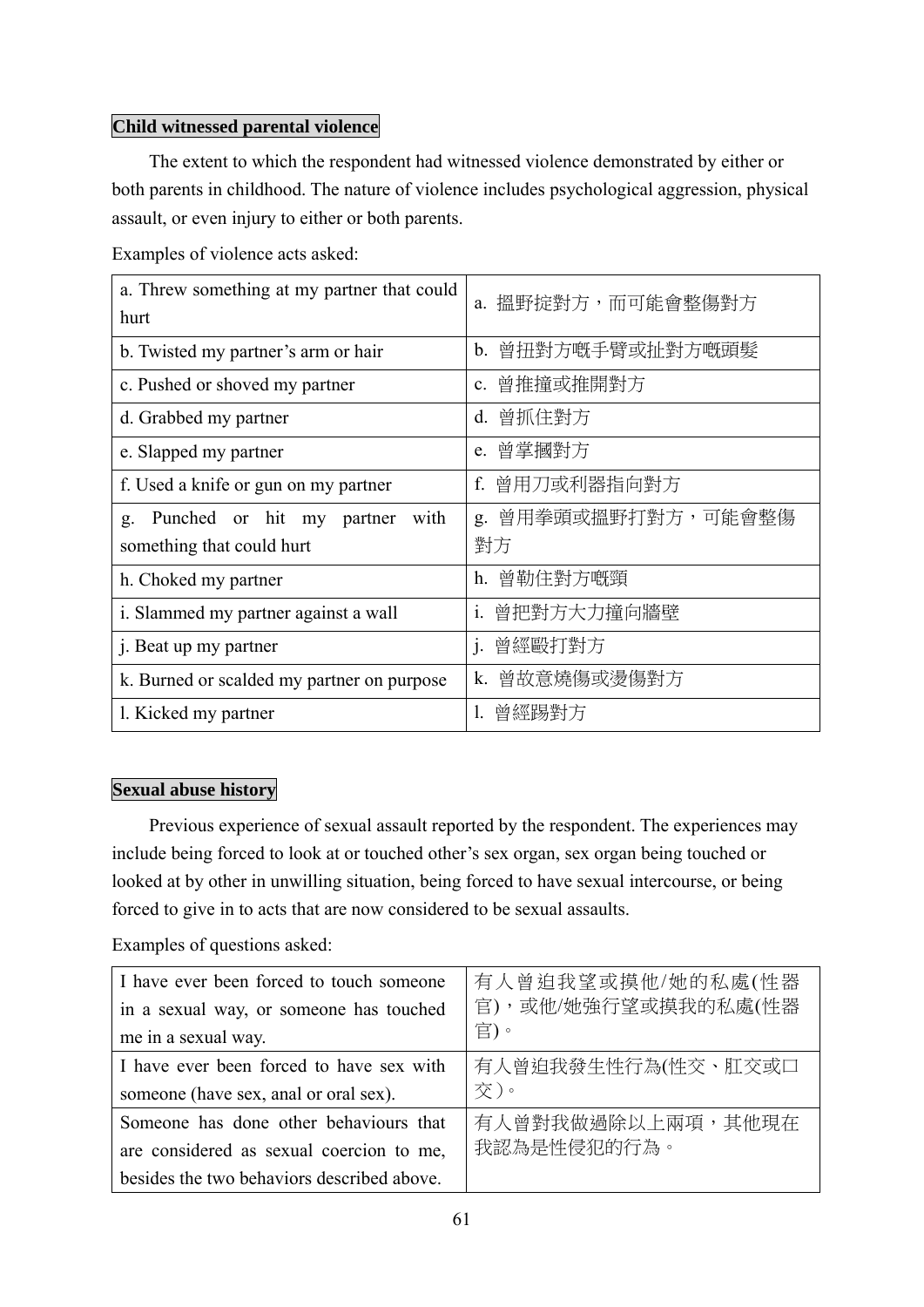## **Criminal history**

The extent to which the respondent has committed at least one of the following criminal & antisocial acts: involved in child abuse and/or spousal battering dispute, violating civil or criminal laws, criminal record, on probation order or restraining order, violation of protection order, history of reporting police, record of arrest or charge, violence outside the family (use violence or threat against others), violence inside family (nuclear or extended) e.g. in law conflict/violence, elderly abuse etc.

| Have you ever involved in the case of child   | 你曾否涉及虐待孩子的個案中?      |  |
|-----------------------------------------------|---------------------|--|
| abuse?                                        |                     |  |
| Has your partner ever involved in the case    | 你配偶曾否涉及虐待孩子的個案中?    |  |
| of child abuse?                               |                     |  |
| Have you ever involved in the case of         | 你曾否涉及虐待配偶的個案中?      |  |
| spouse battering?                             |                     |  |
| Has your partner ever involved in the case    | 你配偶曾否涉及虐待配偶的個案中?    |  |
| of spouse battering?                          |                     |  |
| Have you ever been arrested? (Defendant       | 你曾否涉及官非? (被告或留案底)   |  |
| or criminal record)?                          |                     |  |
| Has your partner ever been arrested?          | 你配偶曾否涉及官非? (被告或留案底) |  |
| (Defendant or criminal record)                |                     |  |
| I have ever stolen other people's or my       | 我曾偷別人或家人的錢。         |  |
| family member's money.                        |                     |  |
| I have ever hit or threatened to hit him/her. | 我曾經打人或嚇人說要打他/她。     |  |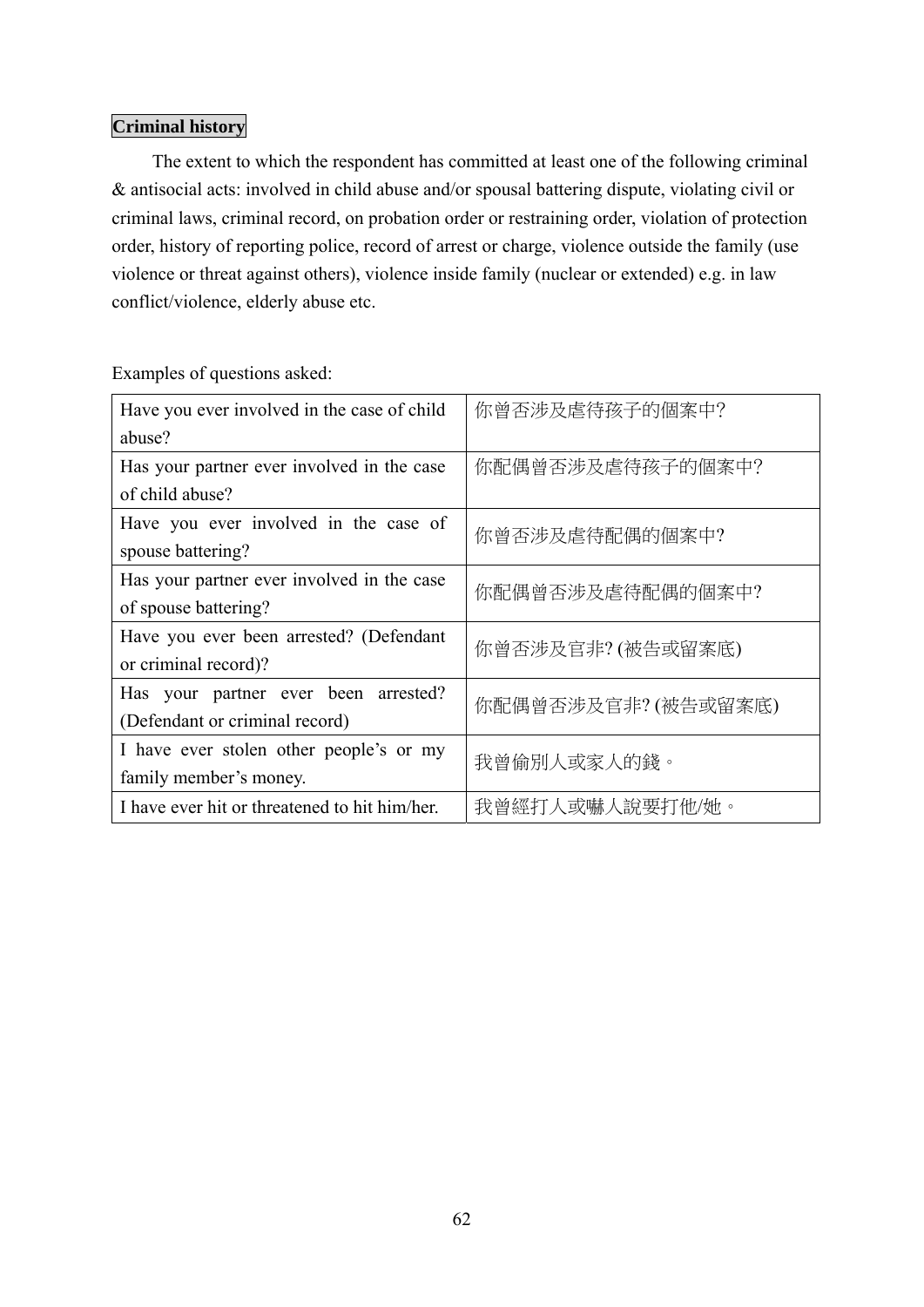# **Self-esteem**

The extent of worth the respondent sees in himself/herself. This can be expressed by aspects including the number of good qualities the respondent thinks he/she possesses, the things that he/she feels proud of, the level of self satisfaction that he/she has, and whether respondent considers his/her own worth as on the equal basis with others.

| I feel that I am a person of worth, at least<br>on an equal basis with others. | 我認為自己是個有價值的人,至少與別<br>人不相上下。 |
|--------------------------------------------------------------------------------|-----------------------------|
| I feel that I have a number of good<br>qualities.                              | 我覺得我有許多優點。                  |
| All in all, I am inclined to feel that I am a<br>failure. $(R)$                | 總的來說,我傾向於認為自己是一個失<br>敗者。(R) |
| I am able to do things as well as most other                                   | 我做事可以做得和大多數人一樣好。            |
| people.                                                                        |                             |
| I feel I do not have much to be proud of. $(R)$                                | 我覺得自己沒有甚麼值得自豪的地方。<br>(R)    |
| I take a positive attitude toward myself.                                      | 我對自己持有一種肯定的態度。              |
| On the whole, I am satisfied with myself.                                      | 整體而言,我對自己感到滿意。              |
| I wish I could have more respect for<br>myself.                                | 我要是能更看得起自己就好了。(R)           |
| I certainly feel useless at times. (R)                                         | 有時我的確感到自己很沒用。(R)            |
| At times I think I am no good at all.                                          | 我有時認為自己一無是處。(R)             |

Examples of questions asked:

(R) Reverse correlation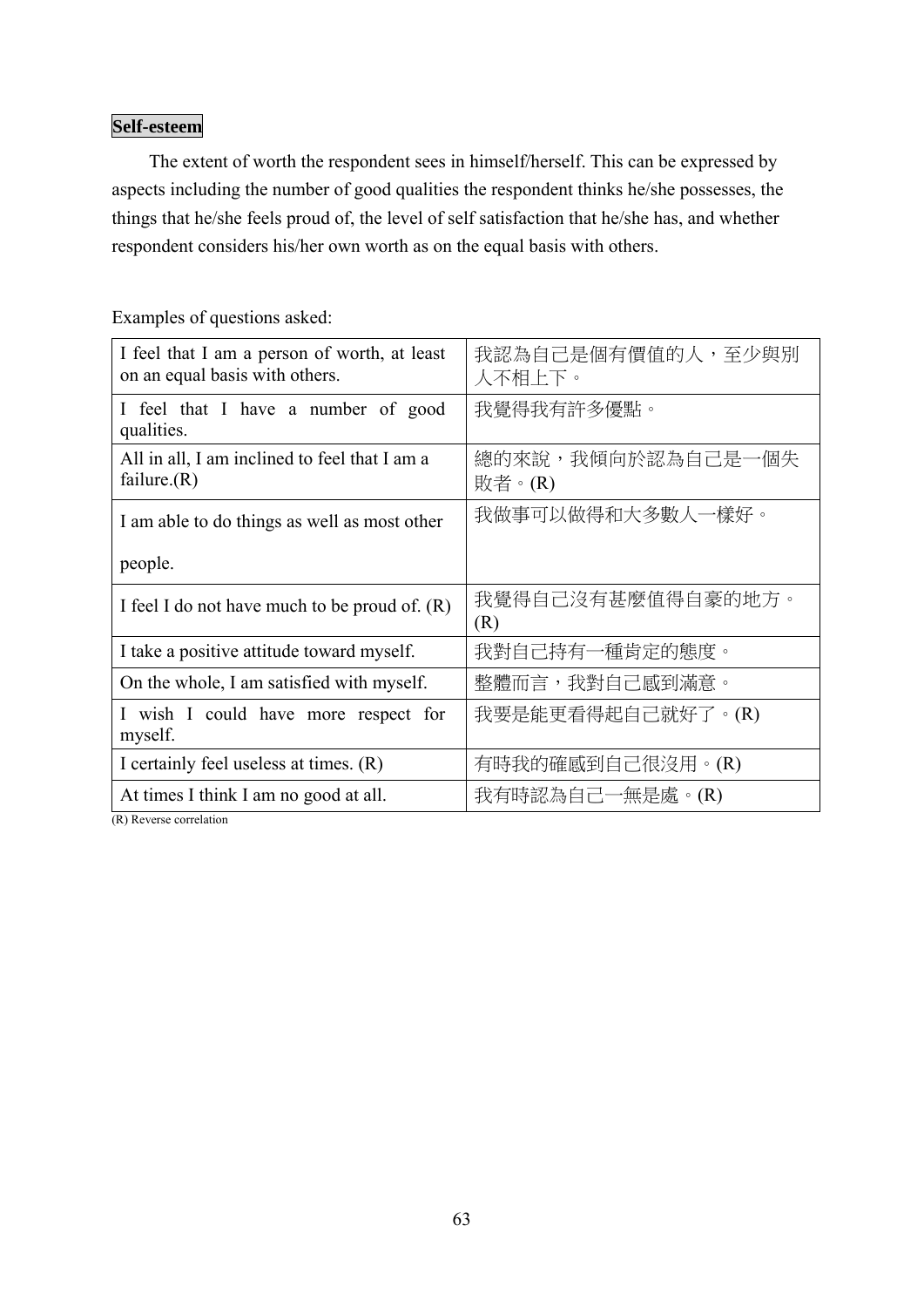# **Violence Approval**

The extent of which respondent accepts using physical force as a proper way to respond to situations including being hit by others, gaining control over partners in family dispute, disciplining children and punishing children who talk back or being in trouble.

| When a boy is growing up, it's important<br>for him to have a few fist fights                        | 男孩子打架是很正常的。                      |
|------------------------------------------------------------------------------------------------------|----------------------------------|
| When a girl is growing up, it's important for<br>her to have a few fist fights                       | 女孩子打架是很正常的。                      |
| A boy who is hit by another one should hit<br>back                                                   | 我認為當男孩子被人打時,他應該還手。               |
| A girl who is hit by another one should hit<br>back                                                  | 我認為當女孩子被人打時,她應該還手。               |
| I can think of a situation when I would<br>approve of a husband slapping a wife's face               | 我認為丈夫掌摑妻子是可以接受的。                 |
| I can think of a situation when I would<br>approve of a wife slapping a husband's face               | 我認為妻子掌摑丈夫是可以接受的。                 |
| It is sometimes necessary for parents to slap<br>a teen who talks back or is getting into<br>trouble | 我認為當孩子駁咀或惹了麻煩時,父母掌<br>摑他/她是可接受的。 |
| It is sometimes necessary to discipline a<br>child with corporal punishment                          | 我認為若要管教孩子,有時體罰是需要的。              |
| A woman who has been raped probably<br>shared the responsibility                                     | 一個女性被強姦,她可能亦有責任                  |
| A wife should not refuse to have sex with<br>husband.                                                | 妻子不應拒絕丈夫做愛的要求。                   |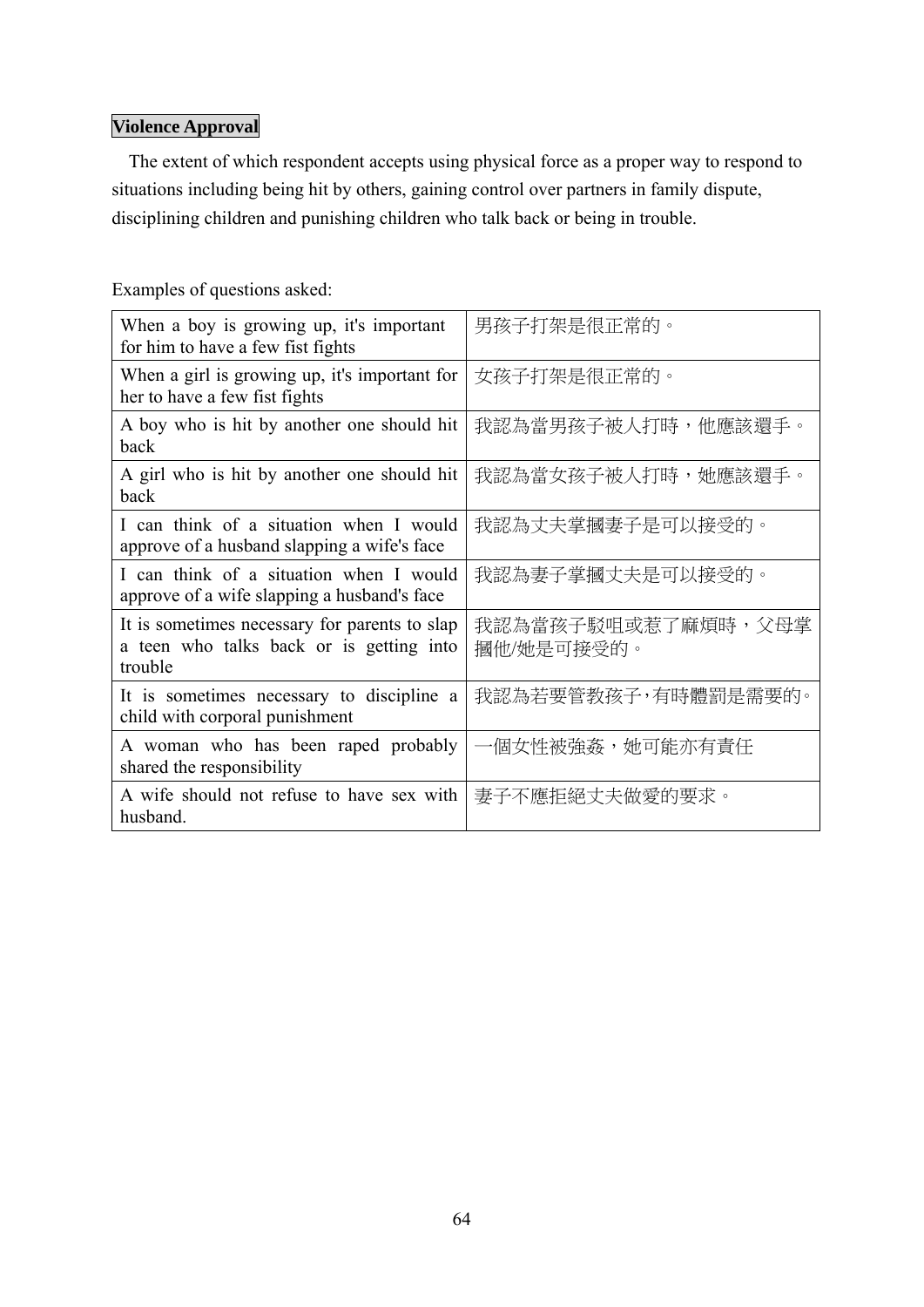# **Anger Management**

The extent to which respondent being able to recognize the signs of anger, self-talk and self-soothing to control anger.

Examples of questions asked:

| I can calm myself down when I am upset.                                                            | 當我心煩時,我可以讓自己平靜下來。                 |
|----------------------------------------------------------------------------------------------------|-----------------------------------|
| There is nothing I can do to control my<br>feelings when my family member hassles me<br>(R)        | 當我和家人爭辯時,我會無法控制自己的<br>情緒。(R)      |
| I can feel my blood rising when I start to get<br>mad at my family. $(R)$                          | 當我開始向家人發脾氣時,我會感到心跳<br>加速(R)       |
| When I'm mad at my family, I say what I<br>think without thinking about the<br>consequences. $(R)$ | 當我向家人發脾氣時,想到甚麼便說甚<br>麼,從不顧及後果。(R) |
| When I feel myself getting angry at my<br>family, I try to tell myself to calm down                | 當我感到開始向家人發脾氣時,我會叫自<br>己冷靜下來。      |

(R) Reverse correlation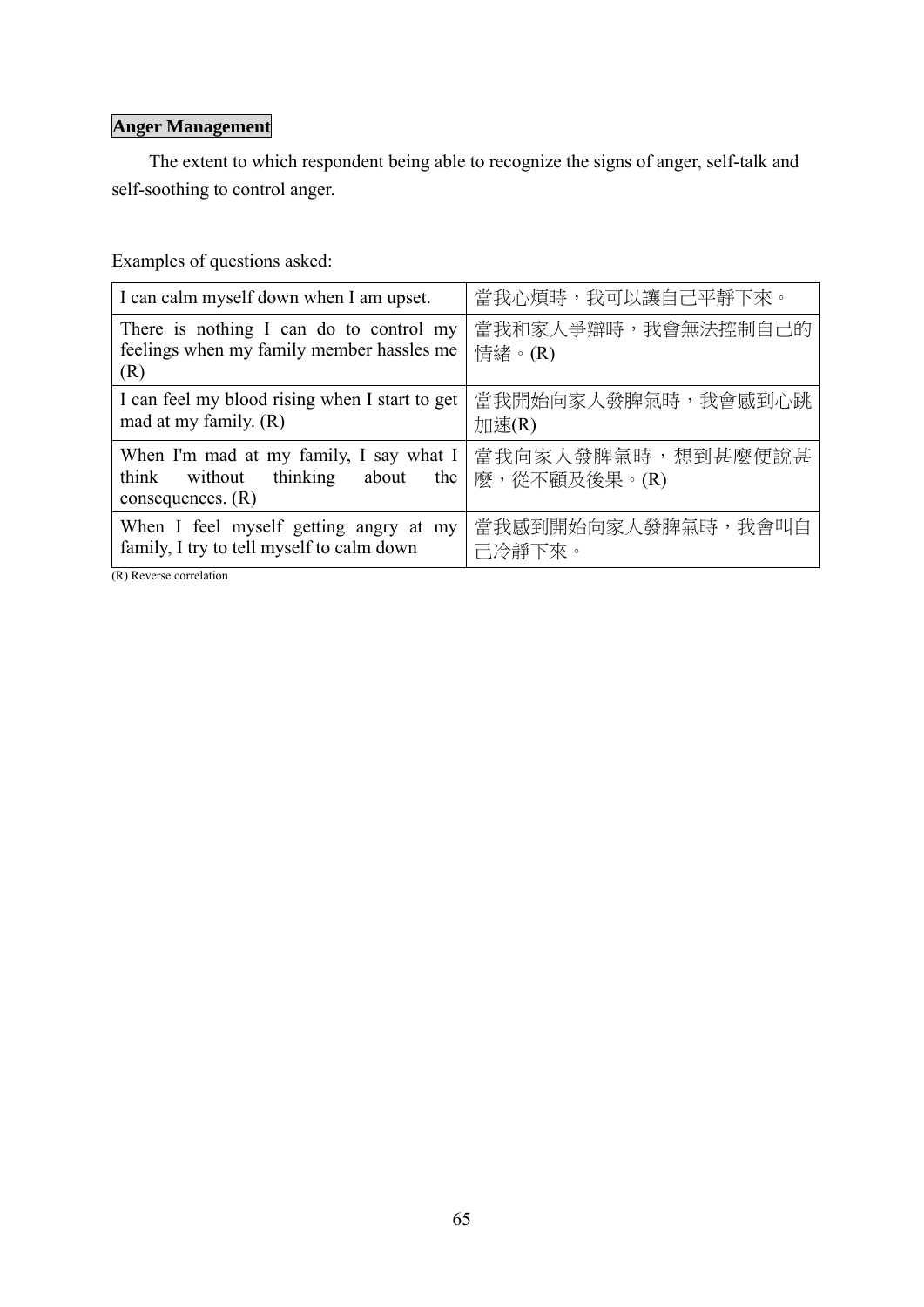# **Stressful Conditions**

The extent of stress and hassles experienced by the respondent. The sources of stress may originate from external stressors, interpersonal problems, and matters concerning self fulfillment.

| Finding time for meals is hard for me                                                                            | 我忙得無法騰出時間用膳。                             |
|------------------------------------------------------------------------------------------------------------------|------------------------------------------|
| My housing is not satisfactory (e.g., too<br>much noise, heating problems, run-down,<br>problems with neighbors) | 我的居住環境並不理想(例如嘈吵、<br>熱、<br>殘舊或與鄰居相處有問題等)。 |
| My friends pressure me to do things I don't<br>want to do                                                        | 朋友逼我做一些我不想做的事。                           |
| People at work or school don't get along with<br>me                                                              | 我和同事或同學相處得不好。                            |
| My partner often nags me                                                                                         | 我的配偶經常囉唆我。                               |
| People often interrupt me when I'm trying to<br>get things done                                                  | 當我要完成一件事情時,總是被別人擾亂。                      |
| I don't have enough money for my daily                                                                           | 我的收入不足夠應付日常開支                            |
| needs                                                                                                            |                                          |
| I don't like my work or classes                                                                                  | 我不喜歡自己的工作或學習。                            |
| This is a very stressful time for me.                                                                            | 近期我感到壓力很大。                               |
| At times I feel out of control, like I'm losing                                                                  | 有時我感到無助及無能為力。                            |
| it.                                                                                                              |                                          |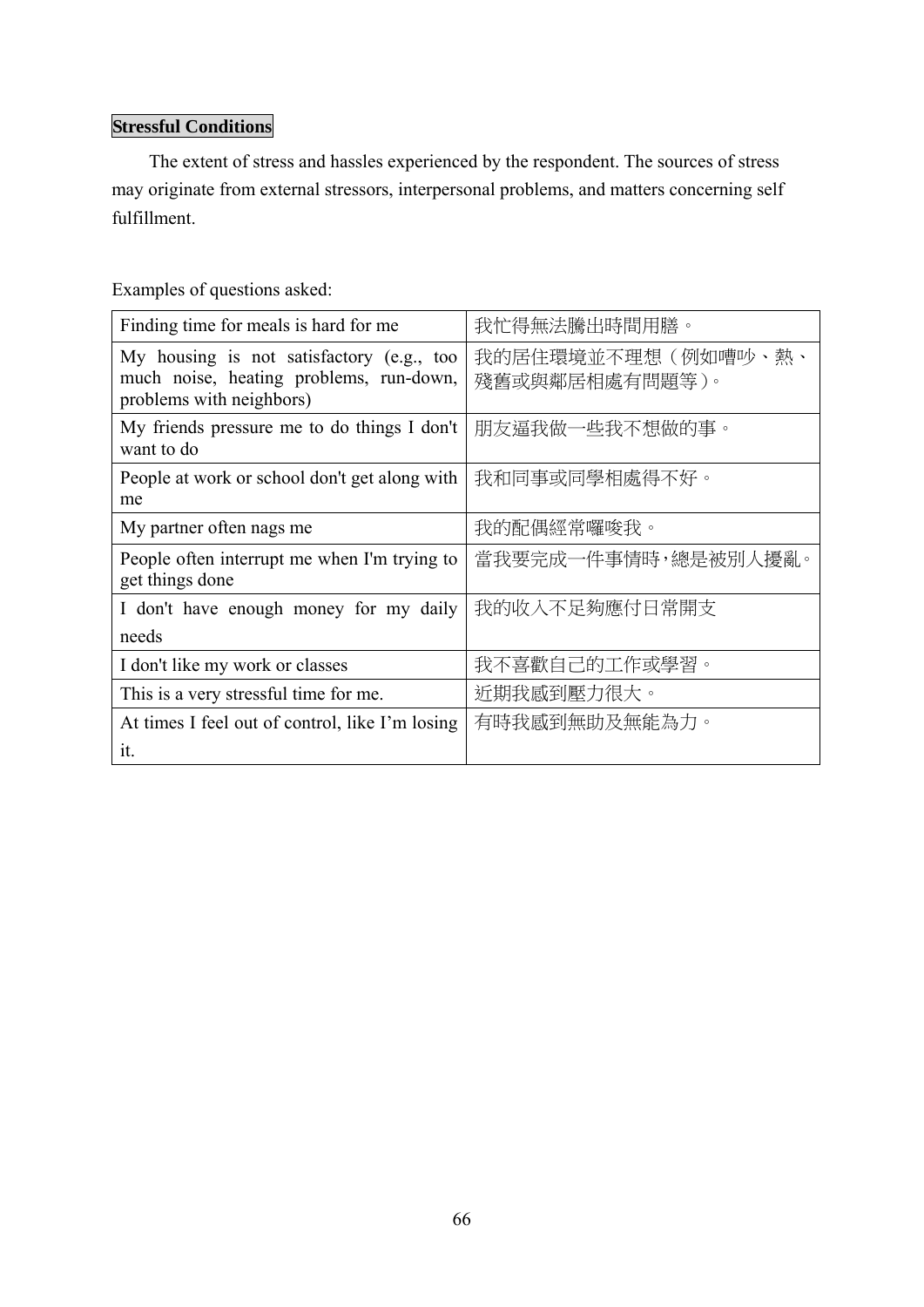# **Face**

The extent of the respondent's acquisitive face orientation based on the intention to pursue recognition from others on his/her strengths and success, and to seek people's attention or even admiration to achieve the status of being a celebrity of respectable person.

| Strengths be presented to others           | 自己的長處應該儘量表達出來讓人知道            |
|--------------------------------------------|------------------------------|
| Happy with people's attention/admiration   | 在社交埸合,別人注意我甚至羨慕我,能令<br>我覺得愉快 |
| Like grand houses/offices/cars             | 我喜歡氣派的住房、辦公室、車子等             |
| Success known to people                    | 自己的成功還要讓別人知道才更有意思            |
| Be the person who is admired by others     | 我喜歡在社交場合中成為眾人注意、羨慕           |
|                                            | 的焦點                          |
| To be a celebrity                          | 成為社會名流對我來講是一種值得追求的           |
|                                            | 成就                           |
| Being supported and respected              | 我希望成為大家擁護的人物                 |
| Honor family and ancestors                 | 我希望出人頭地,光宗耀祖                 |
| Admire prestigious/powerful/high<br>status | 我羡慕在社會上有名望、權勢、或地位的           |
| people                                     | $\lambda$                    |
| Seize opportunity to be a leader           | 我通常願意去爭取成為團體的領導人物或           |
|                                            | 上層人物                         |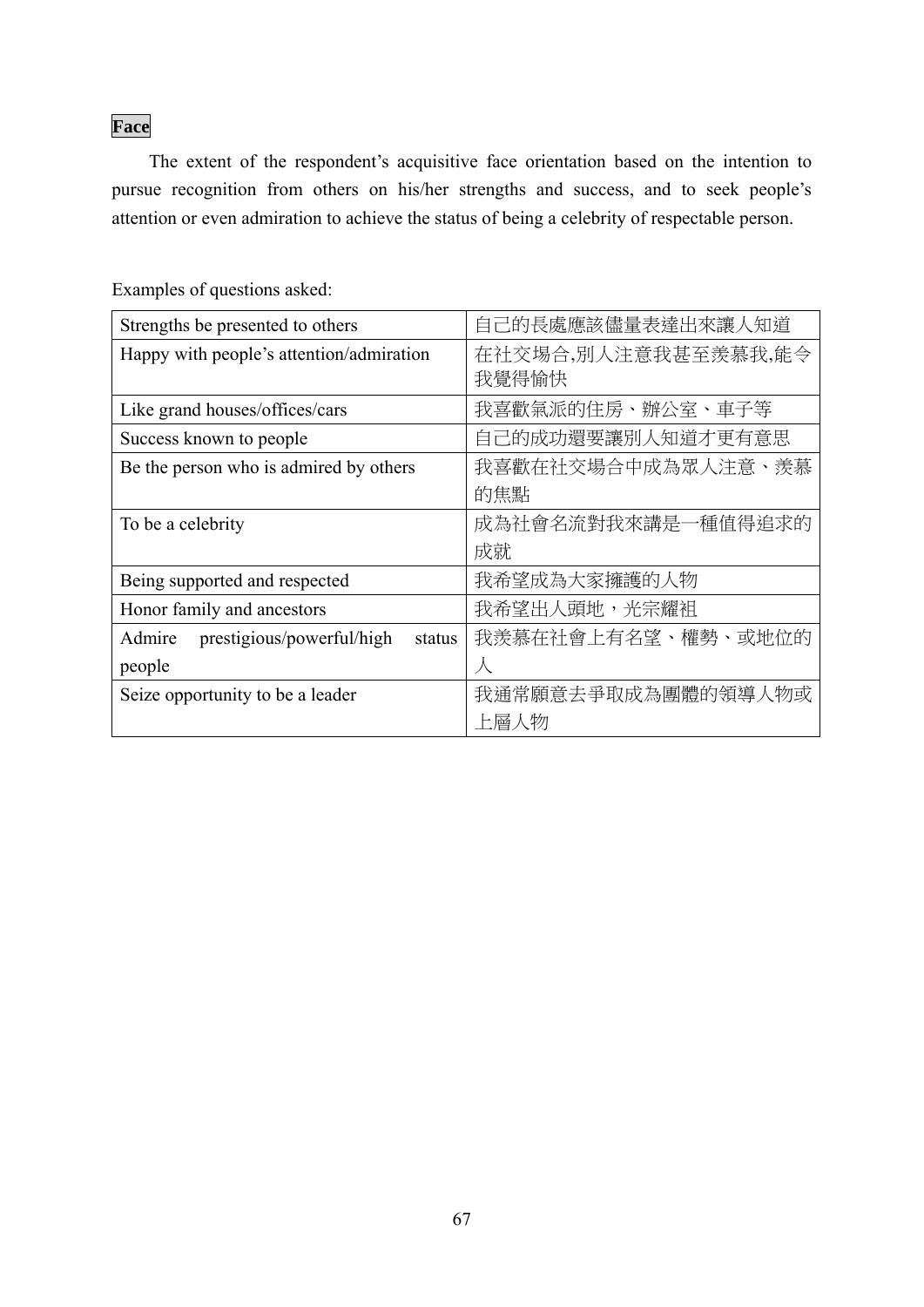#### **Social desirability**

The degree to which a respondent will tend to avoid admitting undesirable behavior, such as partner assault and other forms of crime. The scale is intended to measure things that are slightly undesirable but true of everyone. The higher the social desirability score the less likely the respondent is to disclose undesirable information on the self-report survey. A high score indicates that the respondent is more likely to deny socially undesirable behavior.

Examples of questions asked:

| I sometimes try to get even rather than<br>forgive and forget $(R)$                                                              | 我有時會企圖報復,而不會原諒或忘記。<br>(R)          |
|----------------------------------------------------------------------------------------------------------------------------------|------------------------------------|
| There have been occasions when I took<br>advantage of someone (R)                                                                | 有時我會佔人家的便宜。(R)                     |
| There have been times when I was quite<br>jealous of the good fortune of others $(R)$                                            | 有時我會妒忌其他人的幸運。(R)                   |
| I sometimes feel resentful when I don't get<br>my way $(R)$                                                                      | 當我事事不如意時,便會感到憤怒。(R)                |
| I am sometimes irritated by people who ask<br>favors of me $(R)$                                                                 | 若有人請求我幫忙,我會感到厭煩。(R)                |
| There have been times when I have felt<br>like rebelling against people in authority<br>even though I knew they were right $(R)$ | 我曾經想挑戰某些權威人士,即使心裡知<br>道他/她們是對的。(R) |
| I have never deliberately said something that<br>hurt someone's feelings                                                         | 我從未故意說些傷害別人的說話。                    |
| No matter who I am talking to I am always a<br>good listener                                                                     | 無論與誰交談,我總是個好的聆聽者。                  |
| On a few occasions, I have given up doing<br>something because I have thought too little<br>of my ability $(R)$                  | 有些情況下,我認為自己能力不足,而放<br>棄了做一些事情。(R)  |
| I have never been irked when people<br>expressed ideas very different from my own                                                | 若有人提出的意見跟我的非常不同,我從<br>不會感到厭煩。      |
| It is sometimes hard for me to go on with my<br>work if I am not encouraged (R)                                                  | 若沒有人鼓勵我,有時我會覺得無法堅持<br>自己的工作。(R)    |
| I am always courteous, even to people who<br>are disagreeable                                                                    | 我總是以禮待人,即使對方與我合不來。                 |
| I'm always willing to admit it when I make a<br>mistake<br>1.11                                                                  | 我總是願意承認自己的錯誤。                      |

(R) Reverse correlation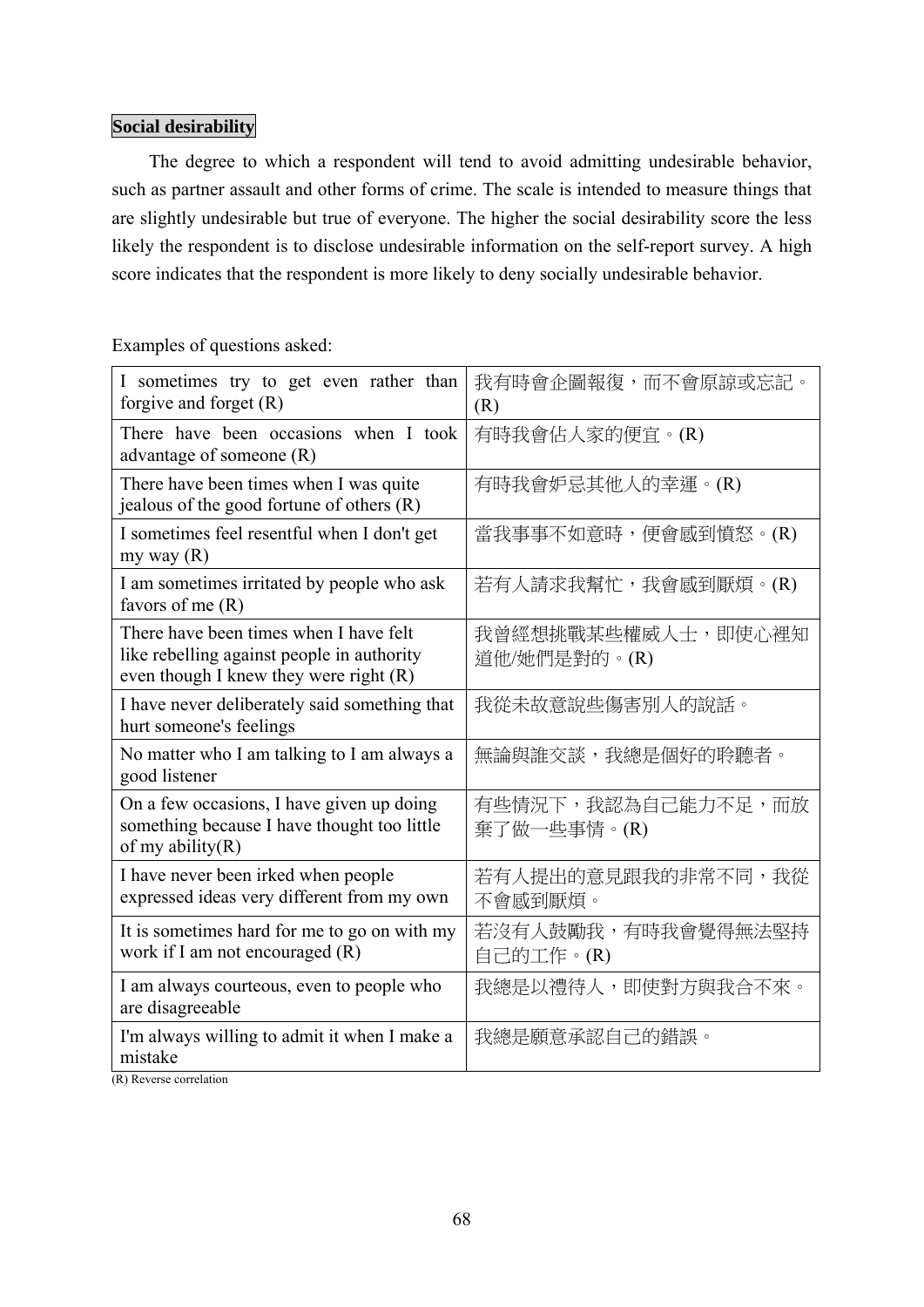# **Jealousy**

Extreme concern about the possible sexual and social exclusiveness of partner

Examples of questions asked:

| I would hate it if my partner confided in     | 若我的配偶只向別人傾吐內心秘密,我 |
|-----------------------------------------------|-------------------|
| someone besides me                            | 會覺得很不滿。           |
| I would hate it if my partner paid a lot of   | 若我的配偶非常留心或關心某些人時, |
| attention to someone besides me               | 我會感到不高興。          |
| I would hate it if someone else paid a lot of | 若其他人特別注意或關心我的配偶時, |
| attention to my partner                       | 我會感到不高興。          |
| I'd feel jealous if my partner were helpful   | 若我的配偶積極幫助另一位與我同性別 |
| to someone of the same sex as me              | 的人士,我會感到嫉妒。       |
| I would be mad if my partner flirted with     | 若我的配偶與其他人打情罵俏,我會發 |
| someone else                                  | 怒。                |
| I would be upset if someone hugged my         | 若其他人擁抱我的配偶太久,我會很不 |
| partner a little too long                     | 高興。               |
| I would be upset if my partner hugged         | 若我的配偶擁抱某些人太久,我會很不 |
| someone a little too long                     | 高興。               |
| I would feel betrayed if my partner was too   | 若我的配偶太忙沒時間陪我,我會有被 |
| busy to spend time with me                    | 遺棄的感覺。            |

## **Negative Attribution**

The extent of which the respondent blames partner when things go wrong. The respondent holds partner responsible for the irritation and annoyance demonstrated in dispute, and suspects partner may has intention other than showing love and care when being treated nicely.

| It is usually my partner's fault when I get<br>mad              | 當我發嬲時,通常都是我的配偶犯錯。              |
|-----------------------------------------------------------------|--------------------------------|
| My partner does things just to annoy me                         | 我的配偶會做些煩擾我的事。                  |
| My partner likes to make me mad                                 | 我的配偶喜歡刺激我。                     |
| When my partner is nice to me I wonder<br>what my partner wants | 當我的配偶對我獻殷勤時,我會想他/她<br>究竟有甚麼企圖。 |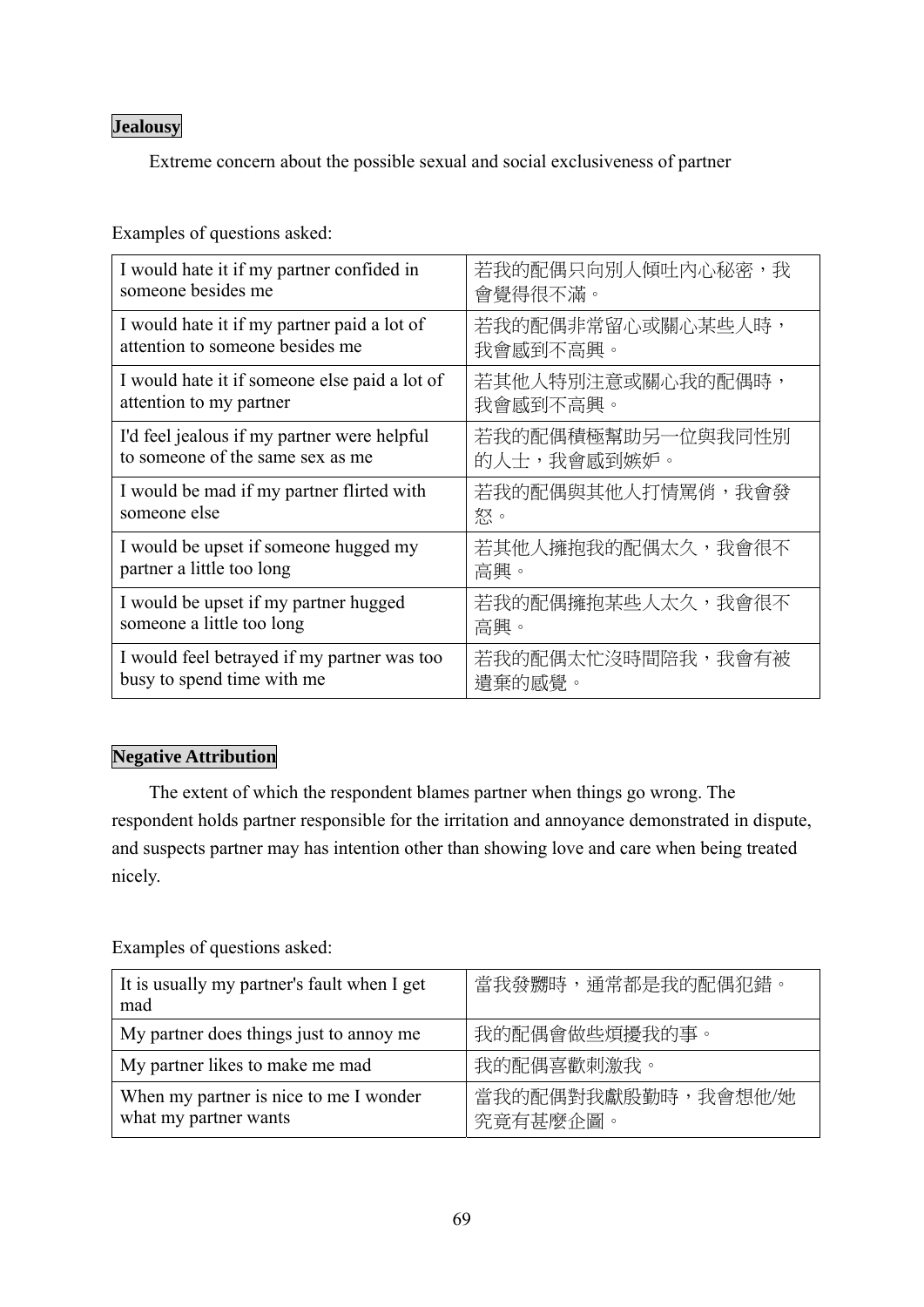# **Shifting responsibility**

The extent of which the respondent believes victim shares part of the responsibility for the violence.

Examples of questions asked:

| Wife being abuse, both partners should | 妻子被丈夫打,雙方都有責任。或  |
|----------------------------------------|------------------|
| share responsibility                   | 配偶之間出現暴力,雙方都有責任。 |

# **Domination**

The extent of control possessed by the respondent over partner in the hierarchical relationship.

| Sometimes I have to remind my partner of<br>who's boss              | 有時我會提醒配偶應該聽從我的。           |
|---------------------------------------------------------------------|---------------------------|
| I generally have the final say when my<br>partner and I disagree    | 我和我的配偶意見分歧時,通常我都有<br>話事權。 |
| My partner needs to remember that I am in<br>charge                 | 我的配偶需要緊記我才是作主的。           |
| My partner is basically a bad person                                | 我的配偶性格惡劣。                 |
| People usually don't like my partner                                | 別人大多不喜歡我的配偶。              |
| My partner doesn't have enough sense to<br>make important decisions | 我的配偶缺乏足夠的智慧去作出重要的<br>決定。  |
| I have a right to know everything my<br>partner does                | 我有權知道配偶所做的一切。             |
| I insist on knowing where my partner is at<br>all times             | 我要每時每刻知道我的配偶身在何處。         |
| I have a right to be involved with anything<br>my partner does      | 我有權介入我的配偶所做的任何事。          |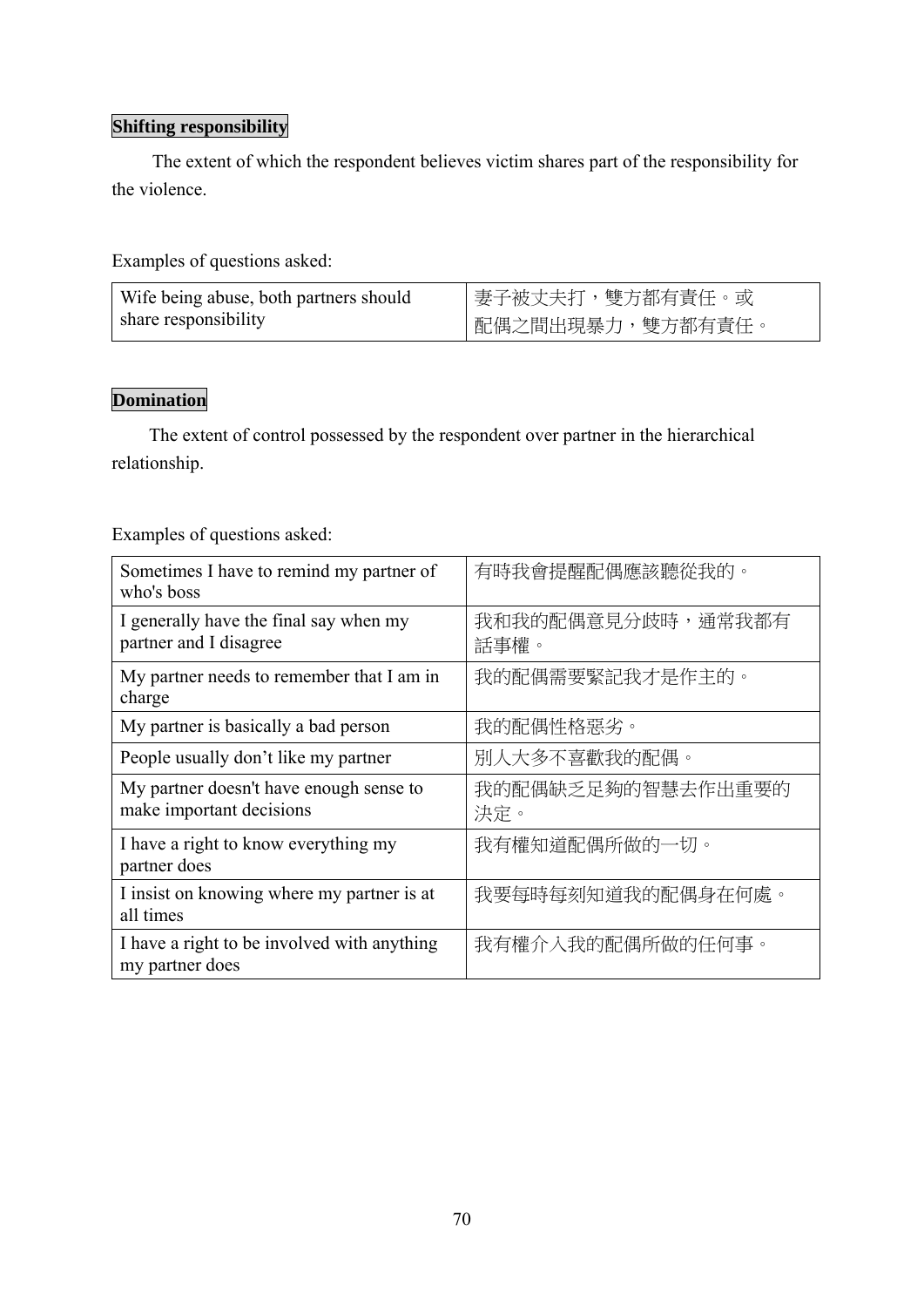# **Relationship Distress**

The areas of dissatisfaction with the relationship the respondent has, which can be characterized by high conflict and few positive interactions.

Examples of questions asked:

| I and my partner did not get along well                                                         | 我和配偶相處得不好。                 |
|-------------------------------------------------------------------------------------------------|----------------------------|
| My partner treats me well. $(R)$                                                                | 我的配偶對我很好。(R)               |
| My partner and I have a very good<br>relationship. $(R)$                                        | 我和我的配偶的感情很好。(R)            |
| My sex life with my partner is good. $(R)$                                                      | 我與配偶有很好的性生活。(R)            |
| I have a good social life with my partner.<br>(R)                                               | 我與配偶有很好的社交生活。(R)           |
| My relationship with my partner is worth<br>the effort I put into it. $(R)$                     | 為了與配偶的關係,我會付出努力。(R)        |
| I have thought seriously about ending my<br>relationship with my partner                        | 我曾經很認真地考慮過與我的配偶分<br>手。     |
| There are more bad things than good things<br>in my relationship with my partner                | 在我和配偶的關係中,不好的事情比好<br>的事情多。 |
| Uncontrolled anger can be a problem in my<br>family<br>1.1<br>$\mathbf{m} \setminus \mathbf{m}$ | 我的脾氣不受控,引至家庭問題。            |

(R) Reverse correlation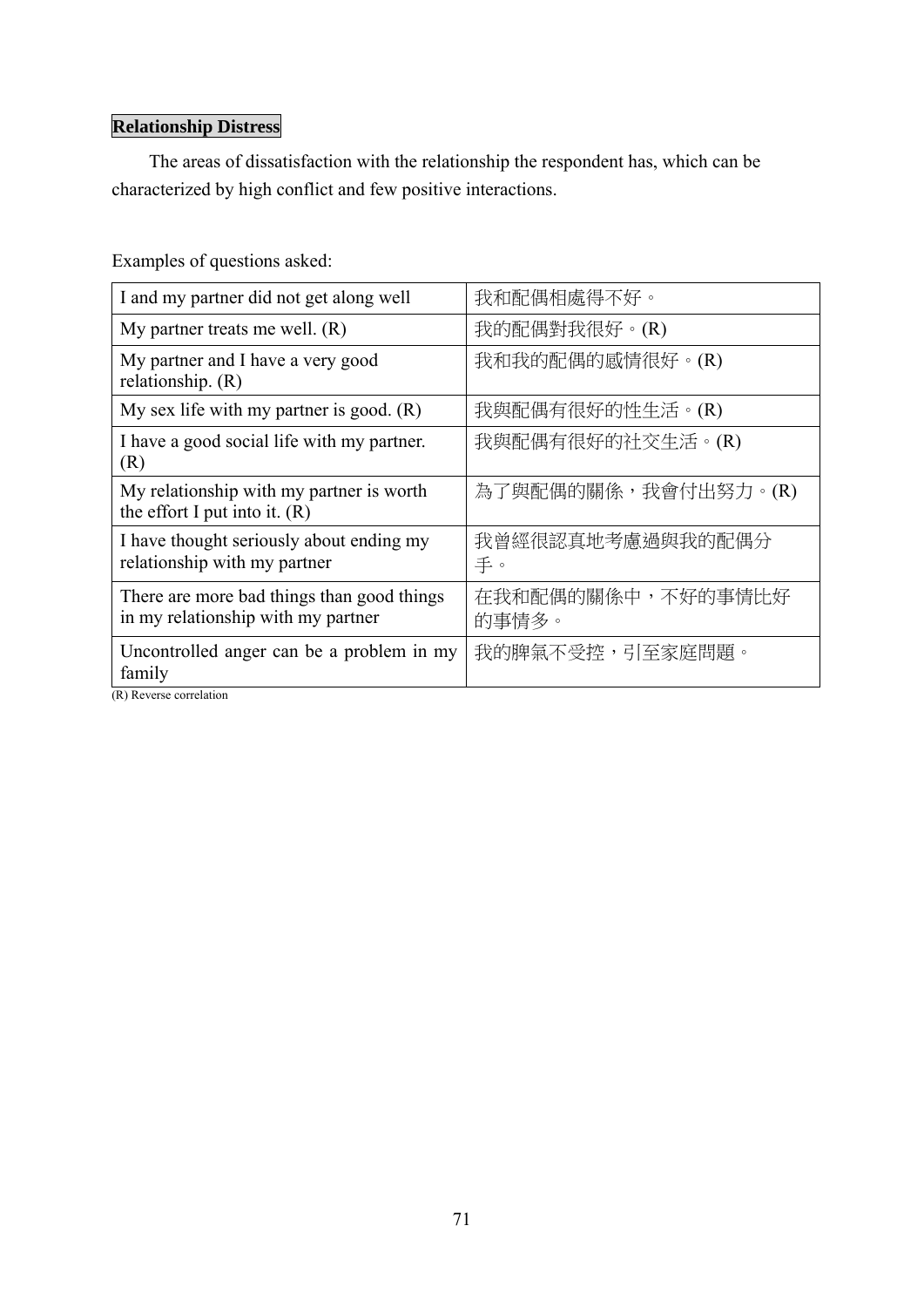# **Social support**

The extent of which the respondent feels being isolated in life and having no one to offer help when he/she is in need.

Examples of questions asked:

| I only have a few friends / family to help<br>with the baby (my children) $(R)$    | 我只有少數親友,可以幫忙照顧我的孩<br>$\overline{\mathcal{F}} \circ (\mathsf{R})$ |
|------------------------------------------------------------------------------------|------------------------------------------------------------------|
| I feel very isolated. $(R)$                                                        | 我感到非常孤獨。(R)                                                      |
| Someone I'm close to makes me feel<br>confident in myself.                         | 有些我熟絡的人,會鼓勵我。                                                    |
| There is someone I can talk to openly<br>about anything.                           | 我有傾訴的對象,令我暢所欲言。                                                  |
| There is someone I can talk to about<br>problems in my relationship.               | 我有傾訴的對象,去傾訴與配偶之間的<br>問題。                                         |
| I have someone to borrow money from in<br>an emergency.                            | 在急需時,有人會借錢給我。                                                    |
| I have someone to take care of my child /<br>children for several hours if needed. | 如果有需要,有人能幫忙照顧我的孩子<br>幾個小時。                                       |
| I have someone who helps me around the<br>house.                                   | 有人幫我打理家務。                                                        |
| I have someone I can count on in times of<br>need.                                 | 如果有需要,我有可以依靠的人。                                                  |

(R) Reverse correlation

# **Extended Family Influence**

The extent of which the respondent being aware of the influence of extended family member(s) on everyday life.

Examples of questions asked:

| There is an extended family member who                    | 有一位家族成員(例如姻親或親戚)嘗試強 |  |  |  |
|-----------------------------------------------------------|---------------------|--|--|--|
| attempts to compel me to accept his/her                   | 制我的家庭接納他/她的意見。      |  |  |  |
| opinions.                                                 |                     |  |  |  |
| There is an extended family member who   有一位家族成員干擾我的家庭生活。 |                     |  |  |  |
| disturbs my family life.                                  |                     |  |  |  |
| There is an extended family member who                    | 有一位家族成員批評我照顧孩子的方式。  |  |  |  |
| criticises the ways I take care of my                     |                     |  |  |  |
| children.                                                 |                     |  |  |  |
| The extended family members often mention                 | 家族的成員經常講及我的家事。      |  |  |  |
| about my family affairs.                                  |                     |  |  |  |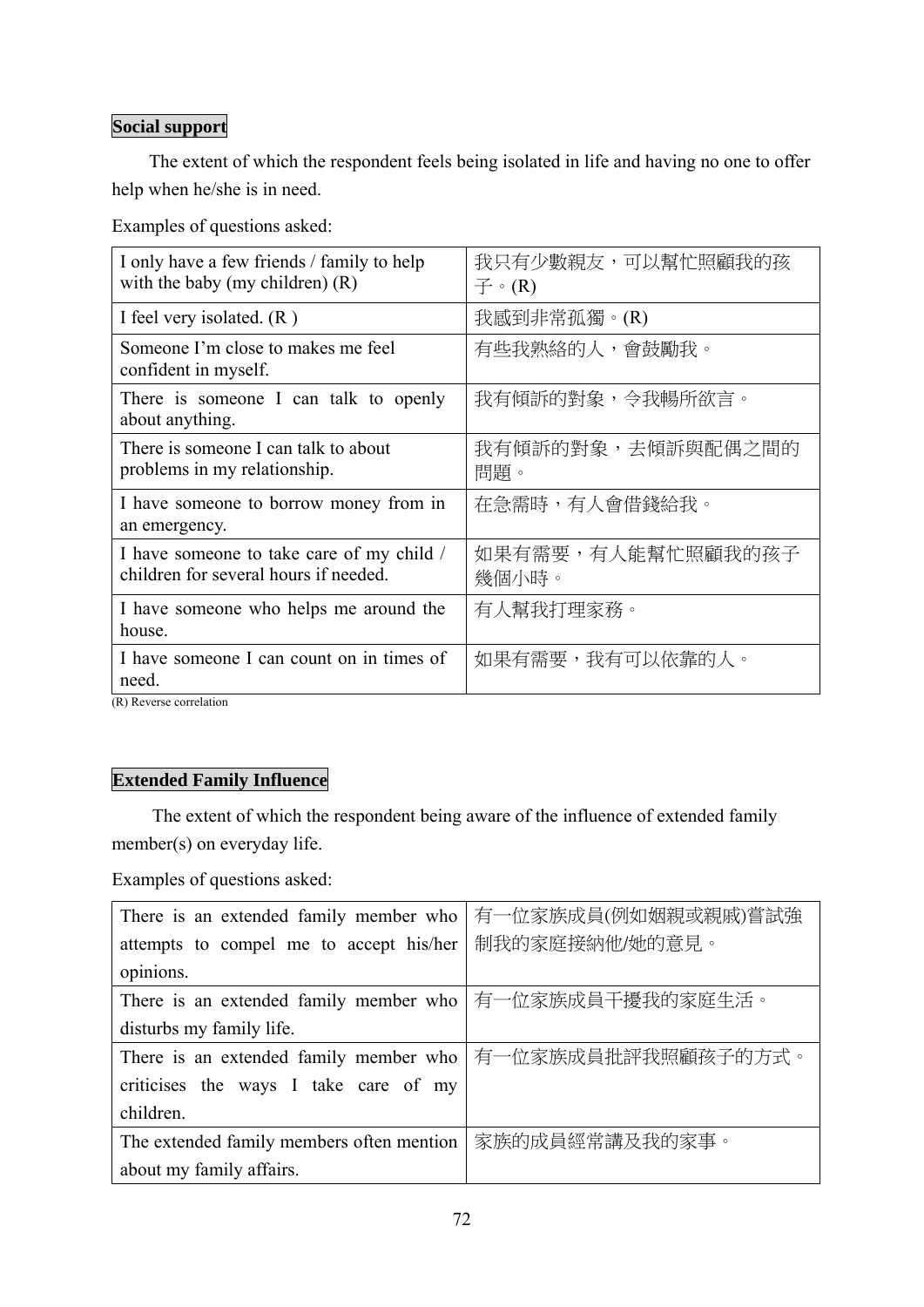# **In-law conflict**

The respondent's experience of in-law conflict including argument or fighting and the number of incidents.

# **Suicidal ideation**

The extent of which the respondent has thought of committing suicide.

Examples of questions asked when the respondent reported having suicidal thought:

| Have you thought about committing                 | 在過去一年內,你曾否想過自殺?    |  |  |
|---------------------------------------------------|--------------------|--|--|
| suicide in the past year?                         |                    |  |  |
| Do you think your family members would            | 你曾否覺得如果你死了,你的家人或朋友 |  |  |
| be happier if you die?                            | 會過得開心些。            |  |  |
| thought about the method<br><sub>of</sub><br>Have | 曾經想過自殺的方法。         |  |  |
| committing suicide?                               |                    |  |  |
| Have thought about bringing<br>family             | 曾經想過如果自殺,就會帶埋家人一齊  |  |  |
| together in committing suicide                    | 去。                 |  |  |
| Worry about family member if you die              | 擔心如果自殺,家人無人照顧。     |  |  |

# **Substance abuse**

Excessive use of alcohol or other mine-altering drugs

Examples of questions asked:

| I sometimes drink enough to feel really<br>high or drunk                                                         | 有時我會喝很多酒,使自己情緒高漲甚<br>至醉倒。       |
|------------------------------------------------------------------------------------------------------------------|---------------------------------|
| I always got drunk                                                                                               | 我經常喝醉酒                          |
| Sometimes I can't remember what<br>happened the night before because of<br>drinking                              | 有時酒醒後,我無法想起醉酒時發生的<br>事。         |
| In the past, I used coke, crack, or harder<br>drugs (like uppers, heroin, or opiates) more<br>than once or twice | 我曾服用可卡因、海洛英或鴉片等硬性<br>毒品。        |
| I worry that I have a drug problem                                                                               | 我擔心自己有藥物濫用問題。                   |
| I have overdosed on drugs or had a severe<br>health problem because of taking drugs to<br>high                   | 我曾經為獲得興奮的感覺而服葯過量,<br>並造成嚴重健康問題。 |
| I have been treated for a drug problem                                                                           | 我曾經因為葯物濫用而接受治療。                 |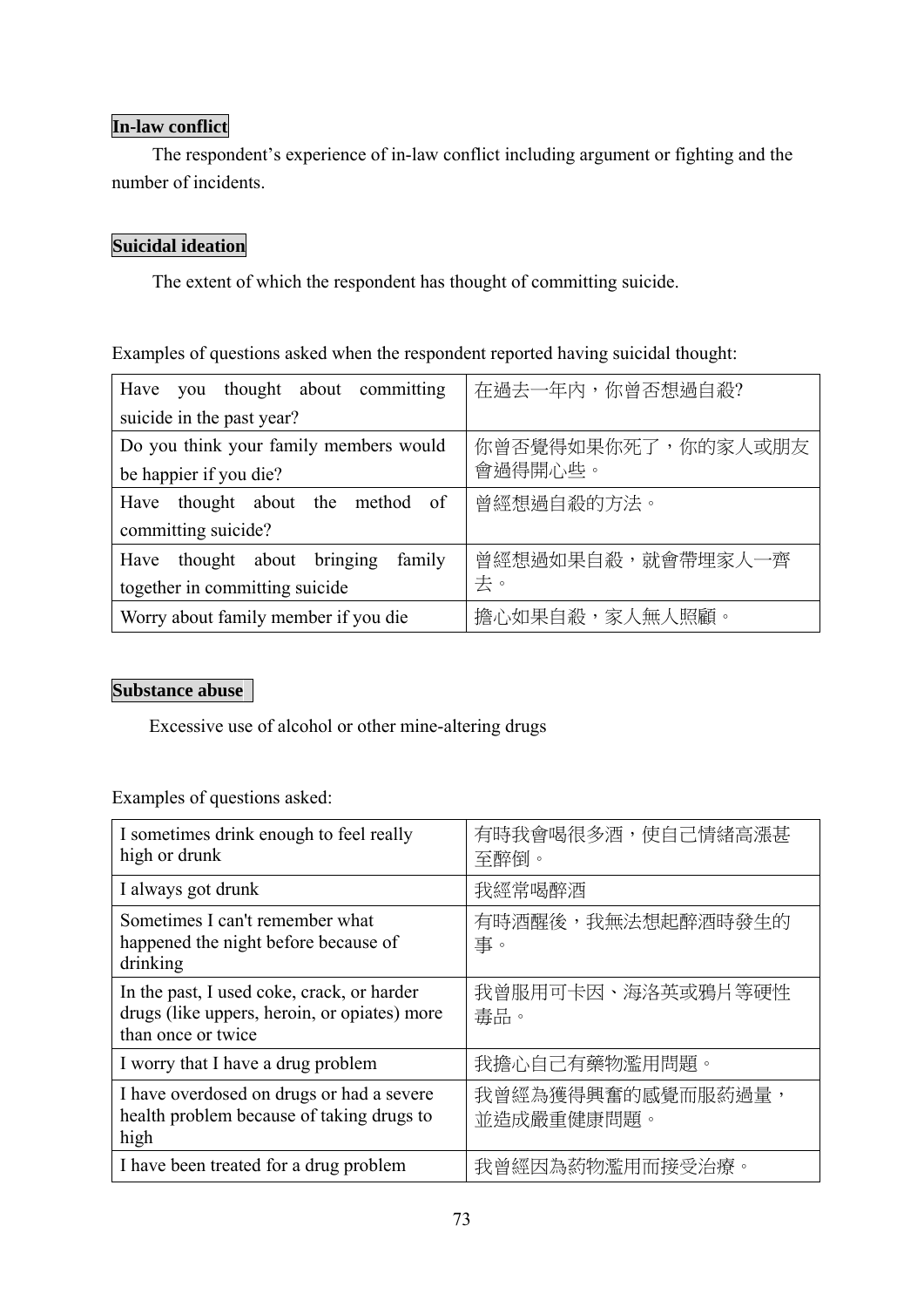# **Depressive symptoms**

The extent of disturbances in mood and dysphoric cognitions a respondent is suffering. This can be measured by the positive and negative feelings respondent has about life.

Examples of questions asked:

| I usually wake up feeling pretty good (R)                    | 我起床時通常感到心情愉快。(R)    |
|--------------------------------------------------------------|---------------------|
| I sometimes wonder why I bother to go on<br>living           | 有時候,我感到生命是沒有意義的。    |
| I am generally in a good mood $(R)$                          | 我常常覺得心情愉快。(R)       |
| I think good things will happen to me in<br>the future $(R)$ | 我相信將來會有好事發生在我身上。(R) |
| I feel sad quite often                                       | 我經常感到傷感。            |
| My life is generally going well $(R)$                        | 我的生活過得不錯。(R)        |
| I enjoy my day-to-day life $(R)$                             | 我很享受每天的生活。(R)       |
| I have thought about killing myself                          | 我曾經想過自殺。            |

(R) Reverse correlation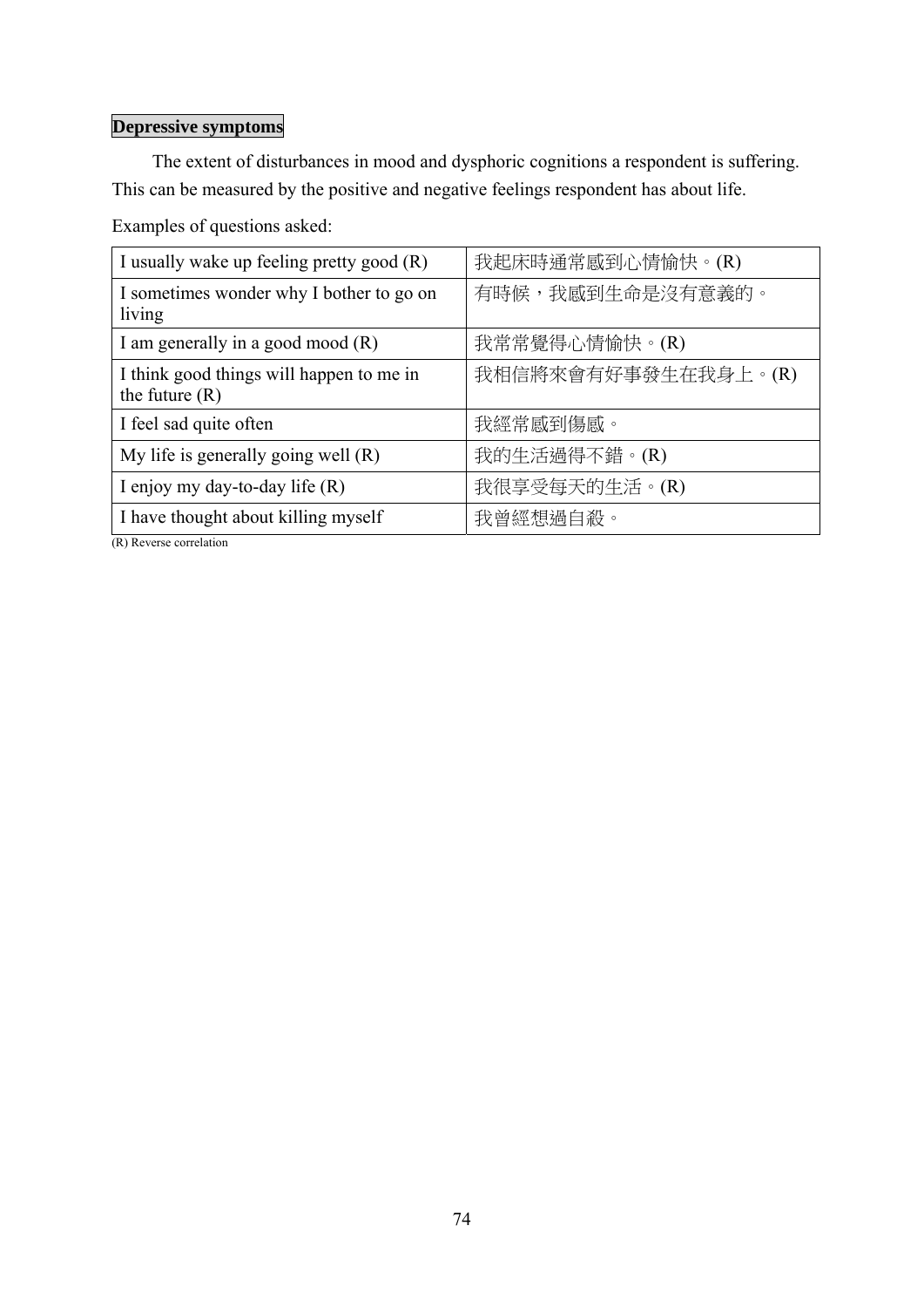**Appendix 2: Information sheet and consent form** 

## 受 訪 者 須 知 及 同 意 書

#### 研 究 題 目

探究時下家庭處理衝突的情況

#### 概 要

我們誠邀你參加這項由社會福利署委託香港大學主辦有關探究處 理家庭衝突的情況的研究。本 研究的結果可提供一些寶貴資料, 以助我們評估家庭衝突的潛在危機。

#### 研 究 過 程

如果你同意參加本計劃,你會被邀請完成一份個人資料的問卷及 一份有關處理衝突的問卷(大約15-30分鐘)。

#### 研究的益處

由於一般人對香港家庭衝突的 潛在危機了解並不多,你所提供的 資料將可幫助有關方面的專業人士探討問題的性質,以及了解應 提供那類支援服務。

## 保密性及參加者的權利

社工會確保你給予我們的所有 資料受嚴格保密。研究結果可用於 發表報告,你的名字將被保密。是否參加這項研究完全是自願性 質。在同意參加本研究後,如你希望改變主意,你可自由地退出 而不需要提供任何理由。這不會影響到你所接受的服務。

75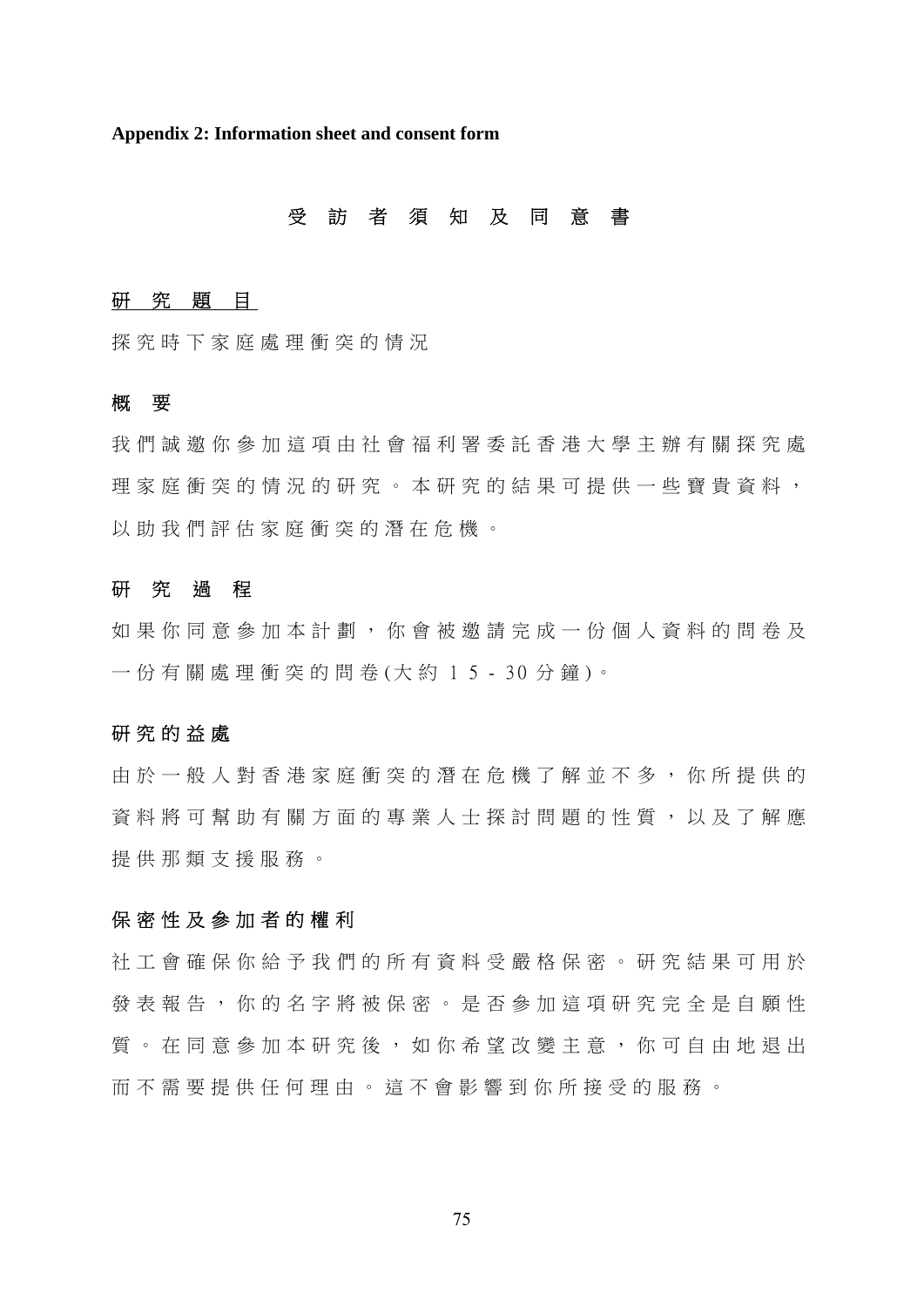## 探究時下家庭處理衝突的情況

#### 同 意 書

社工已向我詳細解釋本研究計劃之目的,我明白此項研究旨在探 究處理家庭衝突的情況。

如果我參加此計劃,我會被邀請完成一份個人資料的問卷及一份 有 關 處 理 衝 突 的 問 卷 (大 約 1 5 - 30 分 鐘 )。

我明白我有權利可隨時退出此計劃而不會對我所接受的服務造成 不利影響。我亦明白我所提供 的所有資料僅能用於此研究計劃而 不會用於任何其他研究。

我有權對此項研究提出任何疑問。我同意參加此研究計劃。

|  |  |  |  |                              | 參加者姓名 :__________________ |  |  |                         |  |  |
|--|--|--|--|------------------------------|---------------------------|--|--|-------------------------|--|--|
|  |  |  |  |                              |                           |  |  |                         |  |  |
|  |  |  |  |                              | 社工姓名 :___________________ |  |  |                         |  |  |
|  |  |  |  | 服 務 單 位 : __________________ |                           |  |  | 服務機構: _________________ |  |  |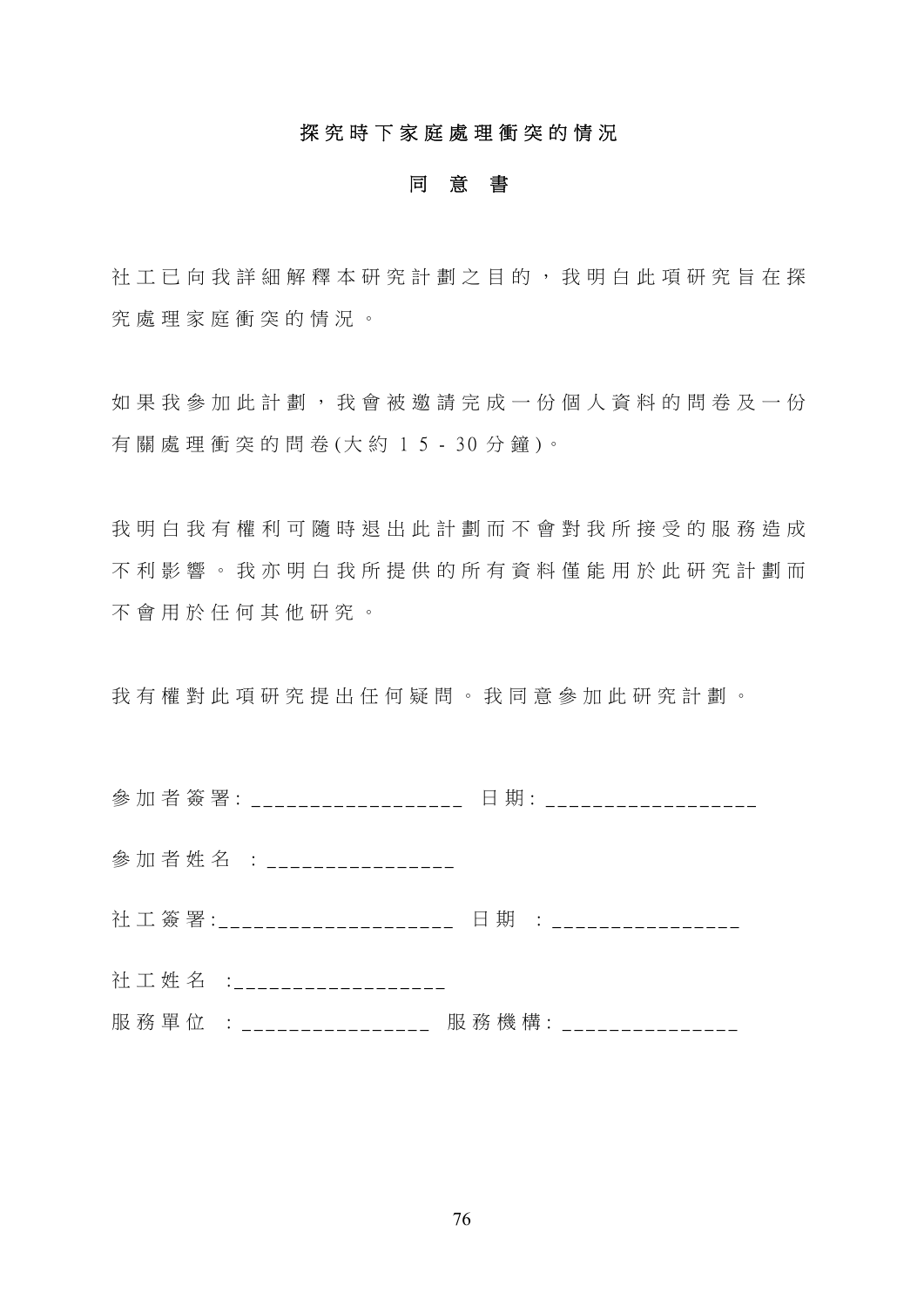## **Appendix 3: Screening questions**

## **Form A for perpetrator of spouse battering**

| 1. 在過去一年,你是否曾打、掌摑、腳踢配偶/前配偶(已婚或同居)? |  |
|------------------------------------|--|
| 11 是        21 否                   |  |
| 2. 在過去一年,你是否曾強迫配偶/前配偶(已婚或同居)進行性行為? |  |
| [1] 是         [2] 否□               |  |

## **Note:**

For cases reporting [Yes] in either one of the two items, they are eligible to be the subjects recruited in FCPSUs and refuge centre for women.

For cases reporting [No] in both items, they are eligible to be the subjects recruited in IFSCs/ISCs.

## **Form B for victim of spouse battering**

|  | - 在過去一年,你是否曾被配偶/前配偶(已婚或同居) 打、掌摑、腳踢或傷害身體? |                               |       |
|--|------------------------------------------|-------------------------------|-------|
|  |                                          | $[1]$ 是 $\Box$ $[2]$ 否 $\Box$ |       |
|  | 2. 在過去一年,你是否曾被配偶/前配偶(已婚或同居)強迫進行性行為?      |                               |       |
|  |                                          | [1] 是丨丨                       | [2] 否 |

#### **Note:**

For cases reporting [Yes] in either one of the two items, they are eligible to be the subjects recruited in FCPSUs and refuge centre for women.

For cases reporting [No] in both items, they are eligible to be the subjects recruited in IFSCs/ISCs.

## **Form C for perpetrator of child abuse**

| 在過去一年,你是否曾打、掌摑、腳踢子女? |  | $[1]$ 是 $[2]$ $[2]$ $[3]$ |
|----------------------|--|---------------------------|
|                      |  |                           |

#### **Note:**

For cases reporting [Yes], they are eligible to be the subjects recruited in FCPSUs and refuge centre for women.

For cases reporting [No], they are eligible to be the subjects recruited in IFSCs/ISCs.